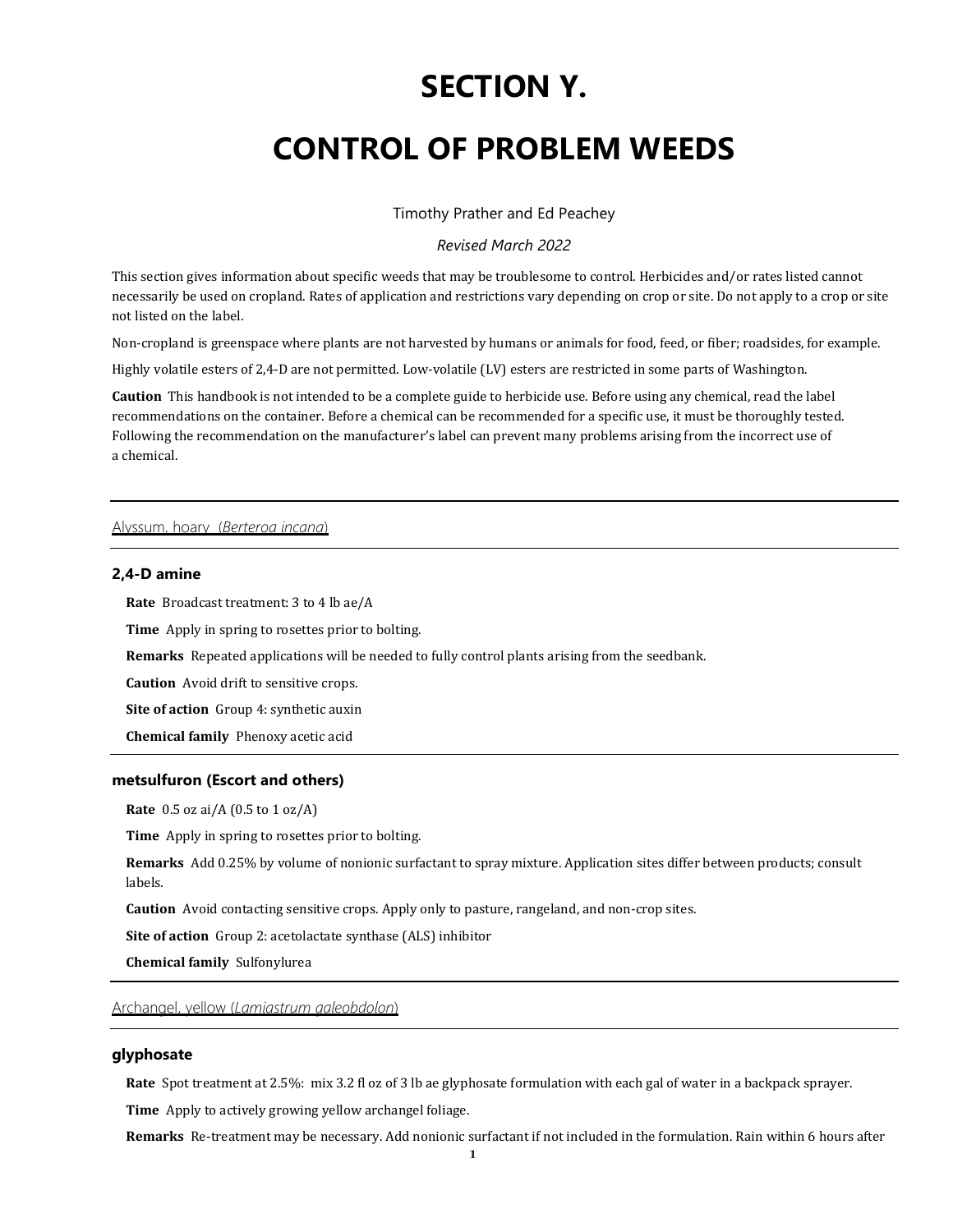application may reduce effectiveness. Allow at least 7 days after application before tillage or mowing of sprayed foliage. Combinations with imazapyr or triclopyr at the rates below have shown good results in testing in western Washington.

**Caution** Glyphosate is nonselective; spray will injure or kill vegetation contacted.

**Site of action** Group 9: inhibits EPSP synthase

**Chemical family** None generally accepted

#### **imazapyr (Arsenal, Habitat, or others)**

**Rate** Spot treatment at 1%: mix 1.5 fl oz of Habitat with each gal of water.

**Time** Apply to actively growing yellow archangel foliage.

**Remarks** Add 0.25% by volume of nonionic surfactant to spray mixture. Re-treatment may be necessary. Rain within 6 hr after application may reduce effectiveness. Allow at least 7 days after application before tillage or mowing of sprayed foliage.

**Caution** Imazapyr is nonselective; spray will injure or kill vegetation contacted.

**Site of action** Group 2: acetolactate synthase (ALS) inhibitor

**Chemical family** Imidazolinone

## **triclopyr ester (Garlon 4) or triclopyr amine (Garlon 3A) or triclopyr + 2,4-D (Crossbow)**

**Rate** Spot treatment at 1.5%: mix 2 fl oz of Garlon 4, Garlon 3A, or Crossbow with each gal of water.

**Time** Apply to actively growing yellow archangel foliage.

**Remarks** Re-treatment may be necessary. Rain within 6 hr after application may reduce effectiveness. Allow at least 7 days after application before tillage or mowing of sprayed foliage.

**Caution** Use on rights-of-way, industrial sites, and for forestry (release and site preparation). Crossbow can be used on permanent pasture and rangeland, up to 1.5 lb ae/A. Observe all grazing and harvesting restrictions.

**Site of action** (all) Group 4: synthetic auxin

**Chemical family** (triclopyr) pyridine; (2,4-D) phenoxy acetic acid

#### Arum, Italian (*Arum italicum*)

**Remarks** Although PNW data are preliminary, metsulfuron, sulfometuron, glyphosate, aminocyclopyrachlor, and imazapyr appear promising in initial trials.

**Site of action** (metsulfuron, sulfometuron, imazapyr) Group 2: acetolactate synthase (ALS) inhibitor; (glyphosate) Group 9: inhibits EPSP synthase; (aminocyclopyrachlor) Group 4: synthetic auxin

**Chemical family** (metsulfuron, sulfometuron) sulfonylurea; (imazapyr) imidazolinone; (glyphosate) none generally accepted; (aminocyclopyrachlor) pyridine

Babysbreath (*Gypsophila paniculata*)

#### **aminopyralid + metsulfuron (Opensight, Chaparral)**

**Rate** 2.5 to 3 oz product/A

**Time** Apply preemergence in the fall or postemergence in spring to seedlings or rosettes.

**Site of action** (metsulfuron) Group 2: acetolactate synthase (ALS) inhibitor; (aminopyralid) Group 4: synthetic auxin

**Chemical family** (metsulfuron) sulfonylurea; (aminopyralid) pyridine

# **chlorsulfuron (Telar and others)**

**Rate** 0.75 to 0.195 oz ai/A (1 to 2.6 oz/A).

**Time** Apply in spring to rosettes or to bolting plants with green basal leaves.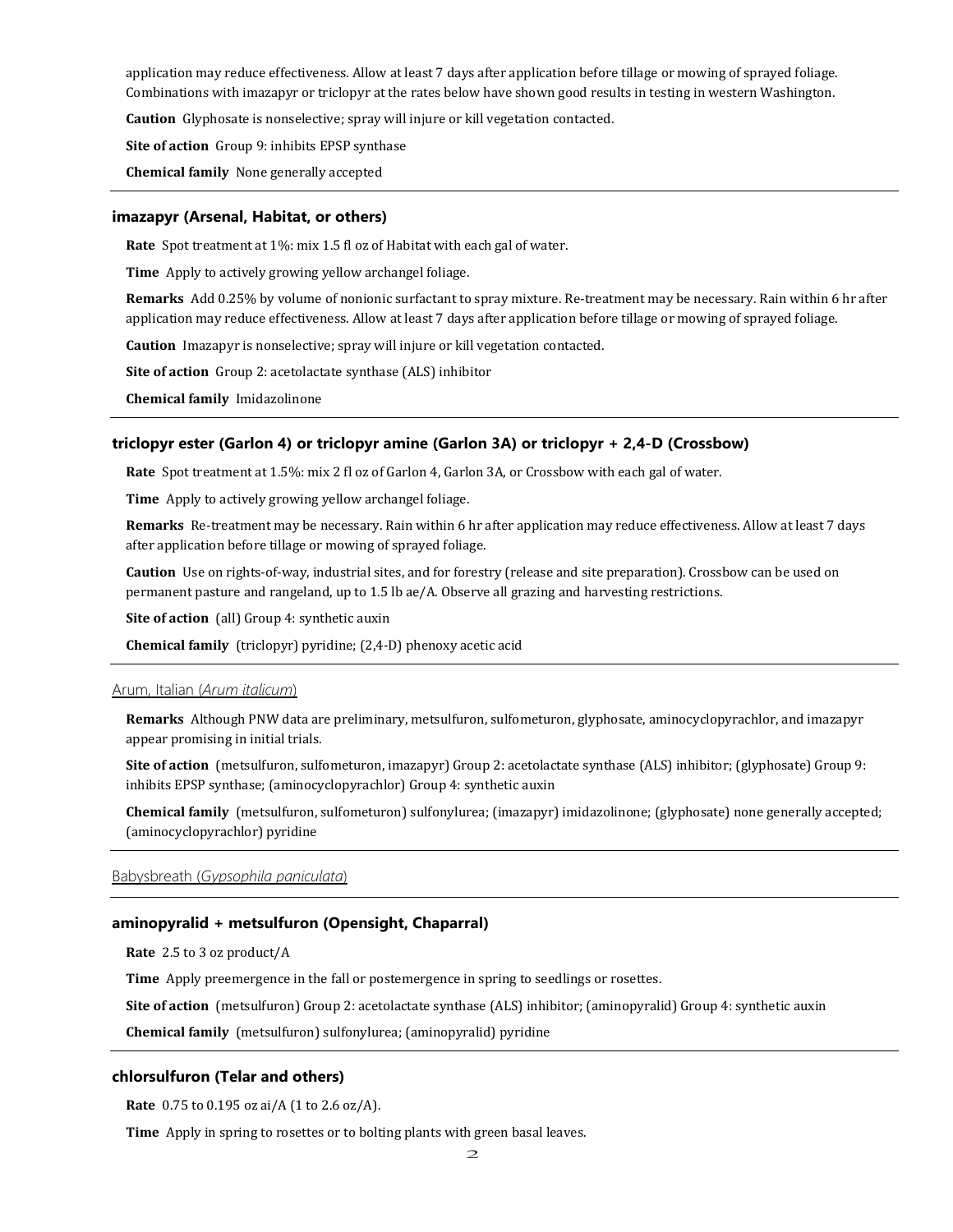**Remarks** Add 0.25% by volume of nonionic surfactant to spray mixture.

**Caution** Avoid drift to sensitive crops.

**Site of action** Group 2: acetolactate synthase (ALS) inhibitor

**Chemical family** Sulfonylurea

#### **dicamba (Clarity and others)**

**Rate** 0.75 to 1.5 lb ae/A (1.5 to 3 pints/A)

**Time** Apply in spring to rosettes or to bolting plants with green basal leaves.

**Remarks** Dicamba is most effective at higher rates.

**Caution** Avoid drift to sensitive crops.

**Site of action** Group 4: synthetic auxin

**Chemical family** Benzoic acid

# **glyphosate**

**Rate** 2.25 lb ae/A (3 quarts/A of 3 lb ae/gal product).

**Time** Apply in spring to rosettes or bolting plants with green basal leaves.

**Remarks** Add nonionic surfactant if not included in the formulation. Allow at least 7 days after application before tillage.

**Caution** Glyphosate is nonselective; spray will injure or kill vegetation contacted.

**Site of action** Group 9: inhibits EPSP synthase

**Chemical family** None generally accepted.

## **imazapic (Plateau)**

**Rate** 0.125 to 0.188 lb ae/A (8 to 12 fl oz/A)

**Time** Apply in spring to rosettes or bolting plants with green basal leaves.

**Remarks** Add 0.25% by volume of nonionic surfactant or 1.5 to 2 pints/A methylated seed oil or crop oil concentrate to spray mixture.

**Caution** Avoid drift to sensitive crops.

**Site of action** Group 2: acetolactate synthase (ALS) inhibitor

**Chemical family** Imidazolinone

#### **metsulfuron (Escort and others)**

**Rate** 0.6 to 1.2 oz ai/A (1 to 2 oz/A)

**Time** Apply in spring to rosettes or to bolting plants with green basal leaves.

**Remarks** Add 0.25% by volume of nonionic surfactant to spray mixture.

**Caution** Avoid drift to sensitive crops.

**Site of action** Group 2: acetolactate synthase (ALS) inhibitor

**Chemical family** Sulfonylurea

# Barberry, common (*Berberis vulgaris*)

**Remarks** Although PNW data are preliminary, foliar-applied imazapyr and cut-stem treatments of imazapyr, picloram, or triclopyr + 2,4-D gave good results in initial trials.

**Site of action** (imazapyr) Group 2: acetolactate synthase (ALS) inhibitor; (2,4-D, picloram, triclopyr) Group 4: synthetic auxin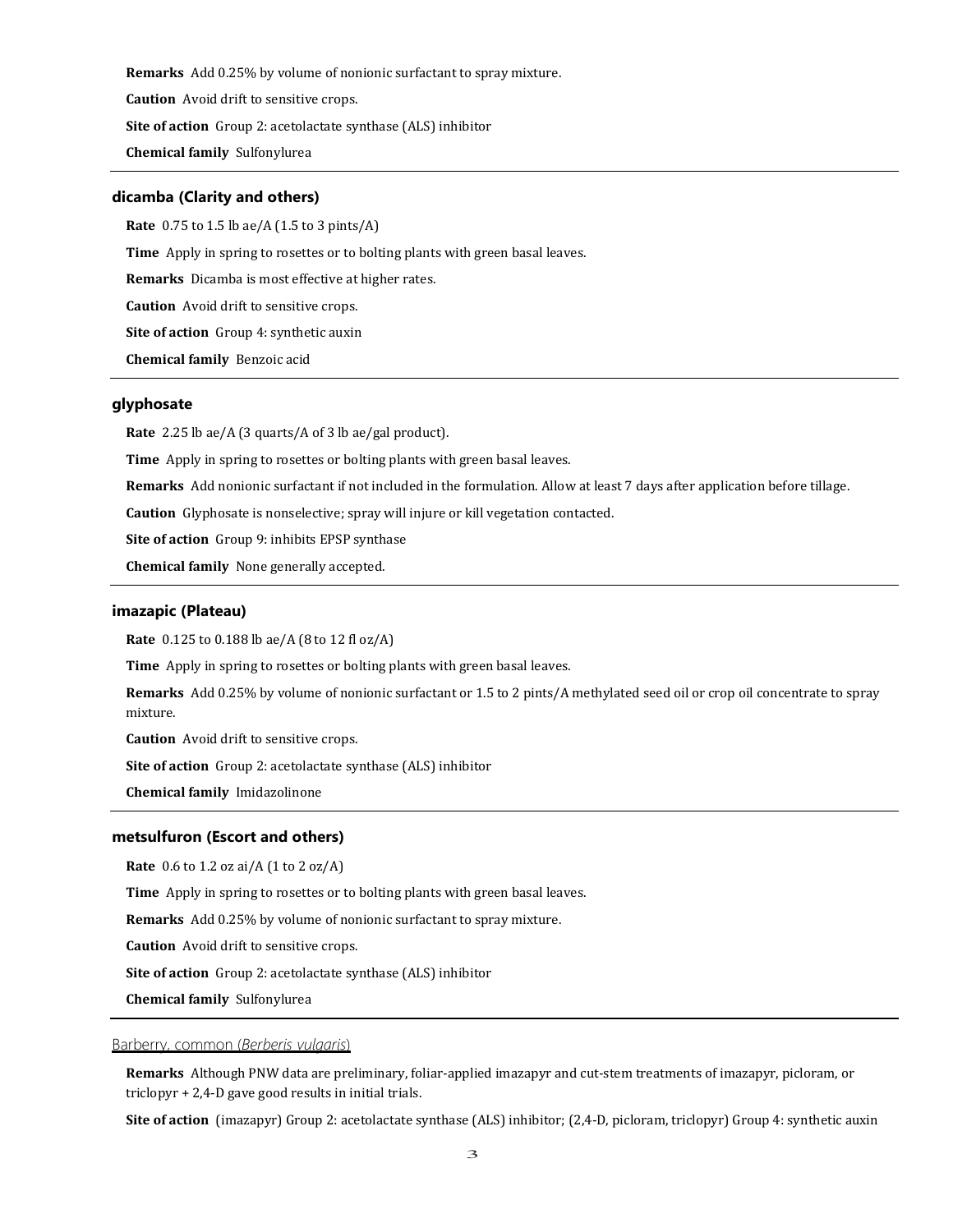## Beancaper, Syrian (*Zygophylium fabago*)

**Remarks** Control is unknown, although metsulfuron appears promising in initial trials. Other data suggest glyphosate at 1.5 lb ae/A and picloram at 1 lb ae/A are effective.

**Site of action** (metsulfuron) Group 2: acetolactate synthase (ALS) inhibitor; (glyphosate) Group 9: inhibits EPSP synthase; (picloram) Group 4: synthetic auxin

**Chemical family** (metsulfuron) sulfonylurea; (glyphosate) none generally accepted; (picloram) phenoxy acetic acid

# Bermudagrass (*Cynodon dactylon*)

#### **fluazifop (Fusilade DX)**

**Rate** 0.25 to 0.375 lb ai/A (1 to 1.5 pints/A)

**Time** Apply to actively growing bermudagrass with 4- to 8-inch runners.

**Remarks** Apply with 1% (v/v) crop oil concentrate or 0.25% (v/v) nonionic surfactant. Acts very slowly, taking at least 2 weeks and often 4 weeks to show effectiveness. Do not apply to stressed grasses. If weeds regrow, reapply at 0.1875 to 0.375 lb ai/A.

**Caution** Do not use crop oil concentrate if treating bermudagrass in ornamentals. Do not apply if rain is expected within 1 hour.

**Site of action** Group 1: acetyl CoA carboxylase (ACCase) inhibitor

**Chemical family** Aryloxyphenoxy propionate

## **glyphosate**

**Rate** 3.75 lb ae/A

**Time** Apply to actively growing bermudagrass with seed heads.

**Remarks** Re-treatment may be necessary. Rain within 6 hr after application may reduce effectiveness. Allow at least 7 days after application before tillage.

**Caution** Glyphosate is nonselective; spray will injure or kill vegetation contacted.

**Site of action** Group 9: inhibits EPSP synthase

**Chemical family** None generally accepted.

#### Biddy-biddy (*Acaena novae-zelandiae*)

**Remarks** Control is unknown. No herbicides are currently recommended.

# Bindweed, field or perennial morningglory

(*Convolvulus arvensis*)

#### **2,4-D (for suppression) amine**

**Rate** Broadcast treatment: 2 to 3 lb ae/A

**Time** Apply at bud growth stage or at summer fallow in early August.

**Remarks** Use 2,4-D to help reduce bindweed stand 60 to 80% and prevent seedling establishment. It is important to apply 2,4-D every year; skipping an application gives bindweed a chance to recover. During the grain year, apply 2,4-D to growing winter wheat. After wheat matures, apply 2,4-D with a sprayer mounted on the combine, or apply after combining.

**Caution** Avoid drift to sensitive crops.

**Site of action** Group 4: synthetic auxin

**Chemical family** Phenoxy acetic acid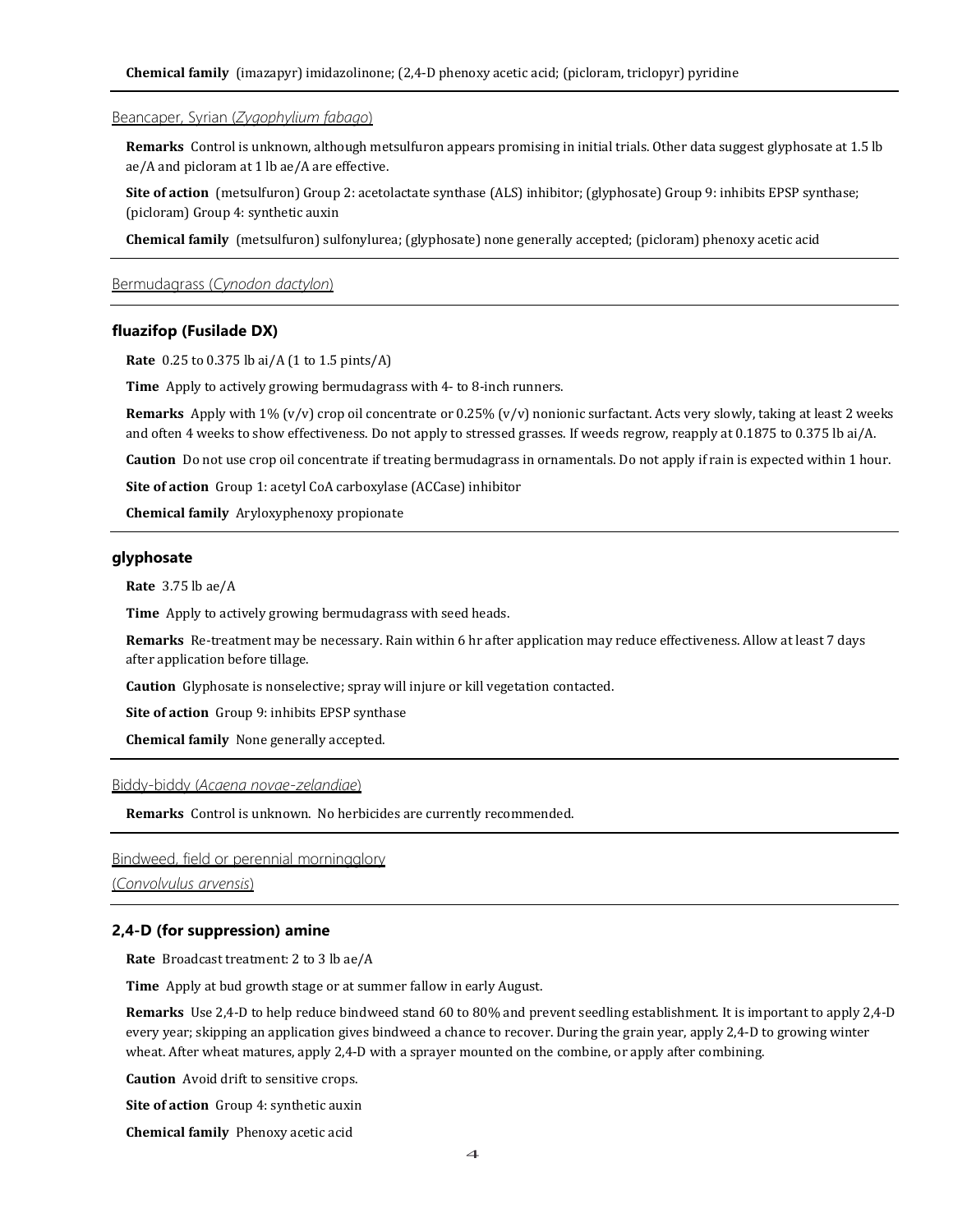## **aminocyclopyrachlor + chlorsulfuron (Perspective)**

**Rate** 1.8 to 3.2 oz/A aminocyclopyrachlor + 0.7 to 1.3 oz/A chlorsulfuron (4.5 to 8 oz/A of product)

**Time** Apply to broadleaf weeds in spring.

**Remarks** Adjuvants can be used, these include methylated seed oils 0.5 to 1% v/v, nonionic surfactants at 0.25 to 1% v/v, and crop oil concentrates at 1% v/v. Can be applied using an invert emulsion rather than water.

**Caution** Even low rates can kill nontarget tree and shrub species, so avoid application within a distance equal to the tree height of the sensitive species. Do not allow spray to drift off target. Can injure several grass species including bromes, as well as basin wildrye.

**Site of action** (aminocyclopyrachlor) Group 4: Synthetic auxin; (chlorsulfuron) Group 2: ALS inhibitor

**Chemical family** (aminocyclopyrachlor) Pyrimidine carboxylic acid; (chlorsulfuron) Sulfonylurea

#### **dicamba (Rifle or Clarity) or dicamba + 2,4-D (for suppression)**

**Rate** 0.5 to 1 lb ae/A dicamba; or 0.5 to 1 lb ae/A dicamba + 1 to 2 lb ae/A 2,4-D

**Time** Apply during fallow, before planting and when weeds are actively growing.

**Remarks** Rates are to suppress field bindweed.

**Caution** Refer to label for crop rotation restrictions. Avoid drift to sensitive crops.

**Site of action** (both) Group 4: synthetic auxin

**Chemical family** (dicamba) benzoic acid; (2,4-D) phenoxy acetic acid

# **dicamba (Rifle or Clarity) or dicamba + 2,4-D (for control)**

**Rate** 1 to 2 lb ae/A dicamba; or 1 to 2 lb ae/A dicamba + 1 to 2 lb ae/A 2,4-D

**Time** Apply in late summer or fall before killing frost.

**Remarks** Control is best when weeds are actively growing and in postbloom stage. Make follow-up application in spring to control seedlings.

**Caution** See label for in-crop use and rotation restrictions. Avoid drift to sensitive crops.

**Site of action** (both) Group 4: synthetic auxin

**Chemical family** (dicamba) benzoic acid; (2,4-D) phenoxy acetic acid

## **glyphosate**

**Rate** 3 to 3.75 lb ae/A

**Time** Apply at full bloom to early seed stage of maturity. Application on fall regrowth may provide some control.

**Remarks** Cover foliage thoroughly but avoid spray runoff. Re-treatments may be needed for complete control. Control improves if the treated area is tilled 2 to 3 weeks after treatment.

**Caution** Glyphosate controls grasses as well as other vegetation in treated areas.

**Site of action** Group 9: inhibits EPSP synthase

**Chemical family** None generally accepted

#### **glyphosate + 2,4-D (Landmaster BW)**

**Rate** 0.378 to 0.67 lb ae/A (54 oz/A Landmaster)

**Time** Apply in fallow or postharvest to bindweed runners at least 10 inches long. Use 1% solution to spot treat with highvolume, spray-to-wet applications. Tilling after treatment may improve control.

**Remarks** In fallow, cultivate until July 1; then allow weeds to grow to treatment stage.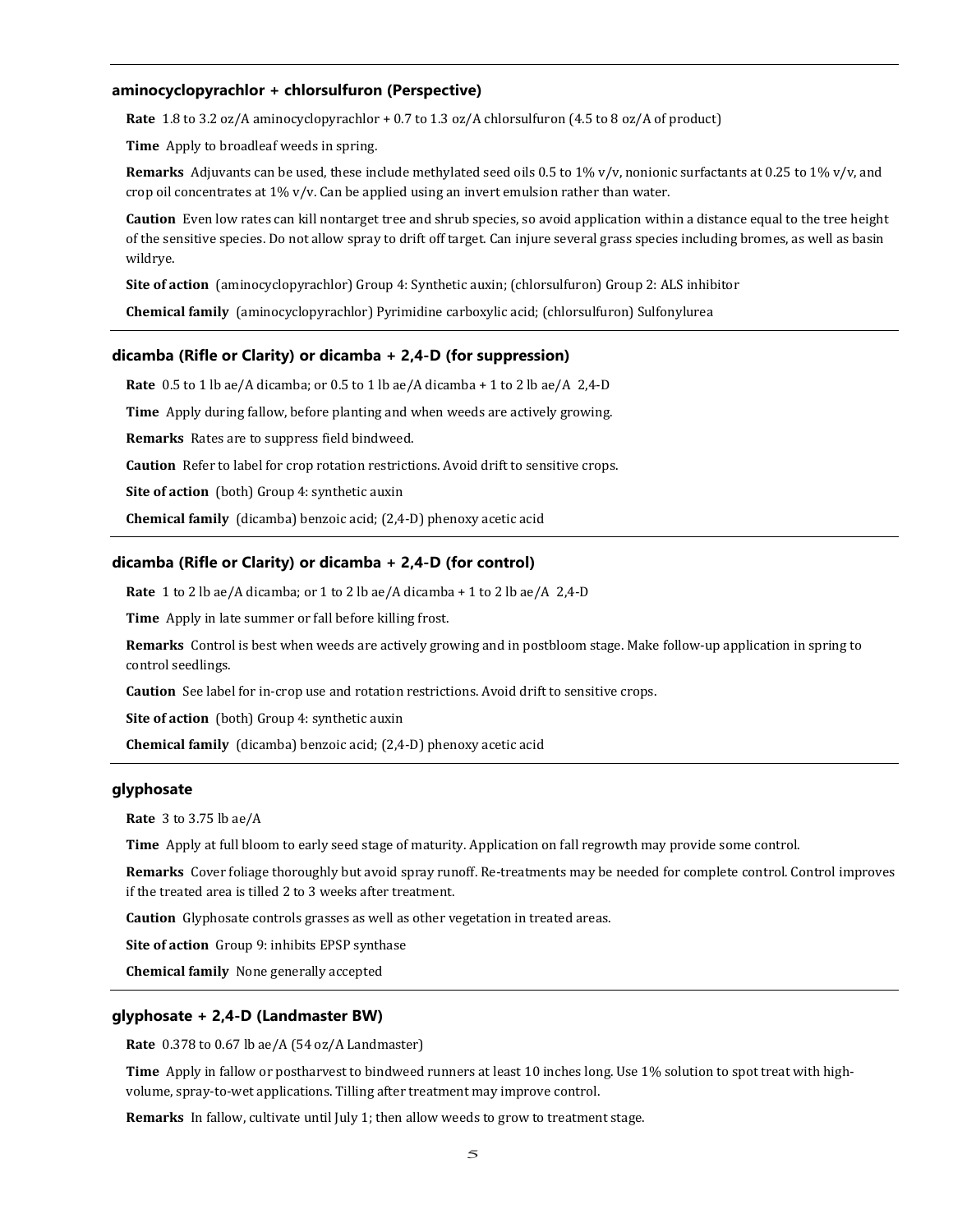**Caution** Avoid drift to sensitive crops.

**Site of action** (glyphosate) Group 9: inhibits EPSP synthase; (2,4-D) Group 4: synthetic auxin

**Chemical family** (glyphosate) none generally accepted; (2,4-D) phenoxy acetic acid

#### **glyphosate + dicamba (Rifle or Clarity)**

**Rate** 1.5 lb ae/A glyphosate + 0.5 lb ae/A dicamba

**Time** Apply mid- to late-bloom but before seed matures. Applying to fall regrowth may give some control.

**Remarks** Use this tank-mix during summer fallow before planting small grains.

**Caution** Crop may be somewhat injured if dicamba is applied within 45 days of planting. Glyphosate controls grasses as well as other vegetation in treated areas.

**Site of action** (glyphosate) Group 9: inhibits EPSP synthase; (2,4-D) Group 4: synthetic auxin

**Chemical family** (glyphosate) none generally accepted; (dicamba) benzoic acid

## **imazapic (Plateau)**

**Rate** 0.125 to 0.188 lb ai/A

**Time** Apply after 25% bloom through fall to actively growing bindweed.

**Remarks** Add 1 quart/A methylated seed oil.

**Caution** Note crop rotation restrictions before using.

**Site of action** Group 2: acetolactate synthase (ALS) inhibitor

**Chemical family** Imidazolinone

## **metsulfuron (Escort)**

**Rate** 0.6 to 1.2 oz ai/A (1 to 2 oz/A)

**Time** Apply to actively growing bindweed in bloom stage.

**Remarks** Treatment is suppressive. Use a nonionic or silicone surfactant to improve control.

**Caution** Do not allow spray drift to sensitive crops. This rate is only for non-crop sites.

**Site of action** Group 2: acetolactate synthase (ALS) inhibitor

**Chemical family** Sulfonylurea

# **picloram (Tordon)**

#### **Rate** 1 lb ae/A

**Time** Apply in the growing season on non-cropland when bindweed is visible. Timing is not critical, but results are most consistent if bindweed is in early bud to full bloom.

**Remarks** Apply as a coarse, low-pressure spray in sufficient volume to cover adequately. For control in fallow, refer to Winter Wheat—Nonirrigated East of the Cascades in this handbook.

**Caution A restricted-use herbicide**. Picloram is registered only on rangeland and permanent pastures and on fallow grainland east of the Cascades. Do not contaminate water. Potatoes, beans, and many other broadleaf crops are sensitive to picloram. Do not plant these crops until an adequately sensitive bioassay or chemical test shows that no picloram is detectable in the soil. Extend treatment 10 ft beyond the infestation. Do not use in diversified cropping areas.

**Site of action** Group 4: synthetic auxin

**Chemical family** Pyridine

## **quinclorac (Paramount)**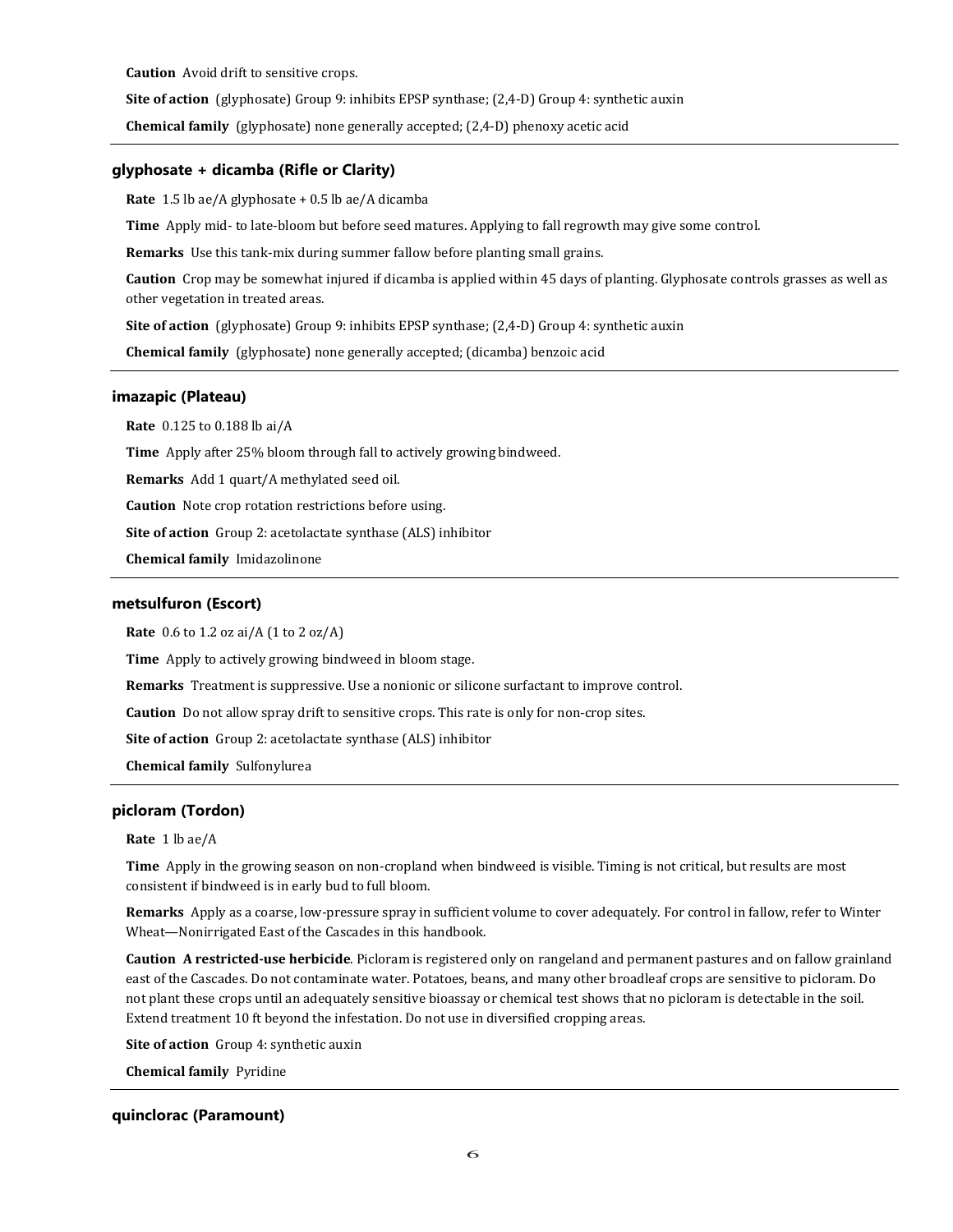**Rate** 6 oz ai/A (8 oz/A)

**Time** Apply in fall before frost to actively growing bindweed with stems at least 4 inches long.

**Remarks** Must add methylated seed oil at 1 to 2 pints/A or crop oil concentrate at 2 pints/A. Plant uptake is through foliage and roots. Rain after application is important for soil uptake.

**Caution** Note crop rotation restrictions before using. Do not exceed 12 oz ai/A per calendar year.

**Site of action** Group 4: synthetic auxin

**Chemical family** Quinoline carboxylic acid

# Blackberry vines, wild (*Rubus* spp.)

### **aminocyclopyrachlor + metsulfuron methyl (Streamline)**

**Rate** 3.8 to 4.5 oz/A aminocyclopyrachlor + 1.2 to 1.4 oz/A metsulfuron (9.5 to 11.5 oz/A of product)

**Time** Apply to actively growing woody plants.

**Remarks** Adjuvants can be used; these include methylated seed oils 0.5 to 1% v/v, nonionic surfactants at 0.25 to 1% v/v, and crop oil concentrates at  $1\%$  v/v. Can be applied using an invert emulsion rather than water. There are several application methods that dictate the amount of product to be mixed with the carrier, so consult the label. Controls many herbaceous species, in addition to woody species.

**Caution** Even low rates can kill nontarget tree and shrub species, so avoid application within a distance equal to the tree height of the sensitive species. Conifers can be injured, these include ponderosa pine, Douglas fir, Norway spruce, and white pine. Other trees that can be injured include aspen, Chinese tallow, cottonwoods, honey locust, magnolia, poplars, redbud, silver maple, and willow. Applications to stressed plants may reduce control. Do not allow spray to drift off target.

**Site of action** Group 4 synthetic auxin (aminocyclopyrachlor) Group 2: ALS inhibitor (metsulfuron methyl)

**Chemical family** (aminocyclopyrachlor) Pyrimidine carboxylic acid; (metsulfuron methyl) Sulfonylurea

# **glyphosate**

**Rate** Broadcast: use 2.25 to 3 lb ae/A. Spot treat: use 1% to 1.5% solutions.

**Time** Apply in September to October when canes are actively growing and after berries are formed. Fall treatments must be made before a killing frost.

**Remarks** Fall spray treatment symptoms may not show before frost. Re-treatment may be necessary for complete control. Trailing blackberry is more difficult to control.

**Caution** Glyphosate controls grasses in the treated area as well as other vegetation.

**Site of action** Group 9: inhibits EPSP synthase

**Chemical family** None generally accepted

# **metsulfuron (Escort and others)**

**Rate** 0.3 to 0.6 oz ai/A (0.5 to 1 oz/A)

**Time** Apply to fully leafed-out vegetation before fall leaf coloration.

**Remarks** Constantly agitate while mixing product in water. Add 0.25% by volume of nonionic or silicone surfactant to spray mixture. Good coverage is essential. Application sites differ between products; consult labels.

**Caution** Avoid contacting sensitive crops. Apply only to pasture, rangeland, and non-crop sites.

**Site of action** Group 2: acetolactate synthase (ALS) inhibitor

**Chemical family** Sulfonylurea

## **picloram (Tordon)**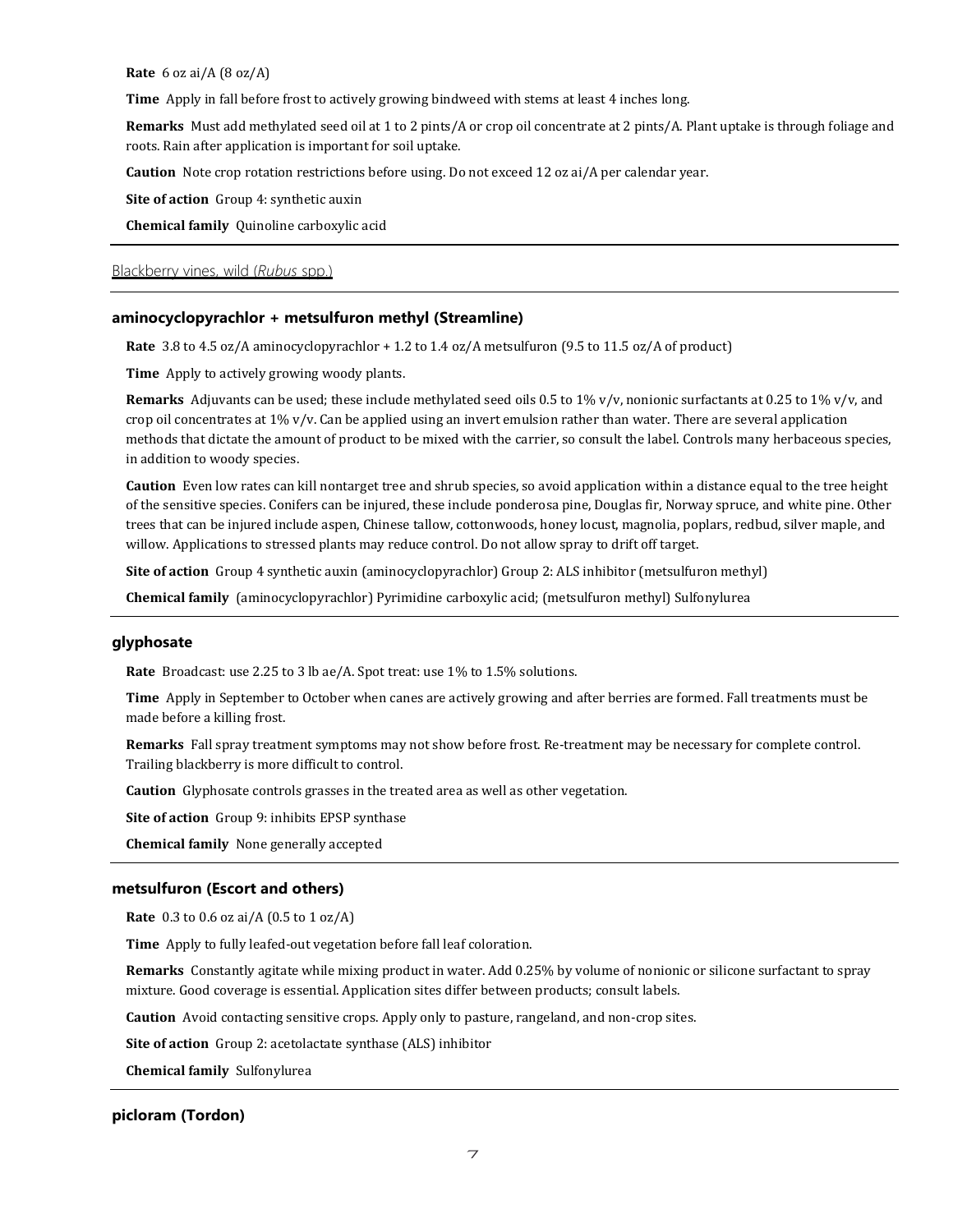**Rate** 1 lb ae with 50 gal of water for spot treatment sprays

**Time** Apply in late spring after leaves are fully developed.

**Remarks** Foliage must be thoroughly wet. Reapplication will be required as regrowth occurs.

**Caution Most formulations are restricted-use herbicides**. Do not contaminate water. Potatoes, beans, and many other broadleaf crops are sensitive to picloram. Do not use picloram in diversified cropping areas.

**Site of action** Group 4: synthetic auxin

**Chemical family** Pyridine

#### **triclopyr ester (Garlon 4) or triclopyr amine (Garlon 3A) or triclopyr + 2,4-D (Crossbow)**

**Rate** Spot treatment: mix 3 lb ae Garlon 4 or 3.75 lb ae Garlon 3A with 100 gal water, or 1 pint Crossbow in 12 gal water. Broadcast: use 1 to 4 lb ae/A Garlon 4, or 1.5 to 4.5 lb ae/A Garlon 3A, or 1 to 2 gal/A Crossbow.

**Time** Apply when plants are actively growing. For dormant application, mix Garlon 4 in diesel oil or in water with 3% of an oil substitute.

**Remarks** Foliage must be thoroughly wet.

**Caution** Use on rights-of-way, industrial sites, and for forestry (release and site preparation). Crossbow can be used on permanent pasture and rangeland, up to 1.5 lb ae/A. Observe all grazing and harvesting restrictions.

**Site of action** (all) Group 4: synthetic auxin

**Chemical family** (triclopyr) pyridine; (2,4-D) phenoxy acetic acid

# Blackgrass (*Alopecurus myosuroides*)

**Remarks** Fenoxaprop, flufenacet, pendimethalin, pinoxaden, pyroxulam, and triallate are used in cereal crops. Grass herbicides (clethodim, fluazifop, quizalofop, and sethoxydim) and glyphosate may also be effective. See specific crop section for these herbicides in cropland recommendations.

**Site of action** (clethodim, fenoxaprop, fluazifop, pinoxaden, quizalofop, sethoxydim) Group 1: acetyl CoA carboxylase (ACCase) inhibitors; (pyroxulam) Group 2: acetolactate synthase (ALS) inhibitor; (pendimethalin) Group 3: microtubule assembly inhibitor; (triallate) Group 8: lipid synthesis inhibitor (not ACCase); (glyphosate) Group 9: inhibits EPSP synthase; (flufenacet) Group 15: inhibits very long chain fatty acids

**Chemical family** (clethodim, sethoxydim) cyclohexanedione; (fenoxaprop, fluazifop, quizalofop) aryloxyphenoxy propionate; (flufenacet) oxyacetamide; (glyphosate) none generally accepted; (pendimethalin) dinitroaniline; (pinoxaden) phenylpyrazolin; (pyroxulam) triazolopyrimidine sulfonamide; (triallate) thiocarbamate

Blueweed or viper's bugloss (Echium vulgare) and Paterson's curse (*Echium plantagineum*)

## **2,4-D amine**

**Rate** Broadcast treatment: 2 lb ae/A (2.1 quarts/A)

**Time** Apply in spring to seedlings. Treatments from mid-summer to autumn may help control more established plants.

**Remarks** 2,4-D is usually not able to fully control these species, so combining with other products is generally recommended for full control.

**Caution** Avoid drift to sensitive crops.

**Site of action** Group 4: synthetic auxin

**Chemical family** Phenoxy acetic acid

#### **chlorsulfuron (Telar and others)**

**Rate** Escort: 0.75 to 1.125 oz ai/A (1 to 1.5 oz/A)

**Time** Apply preemergence in autumn, or postemergence to seedlings in spring. Treatments from mid-summer to autumn may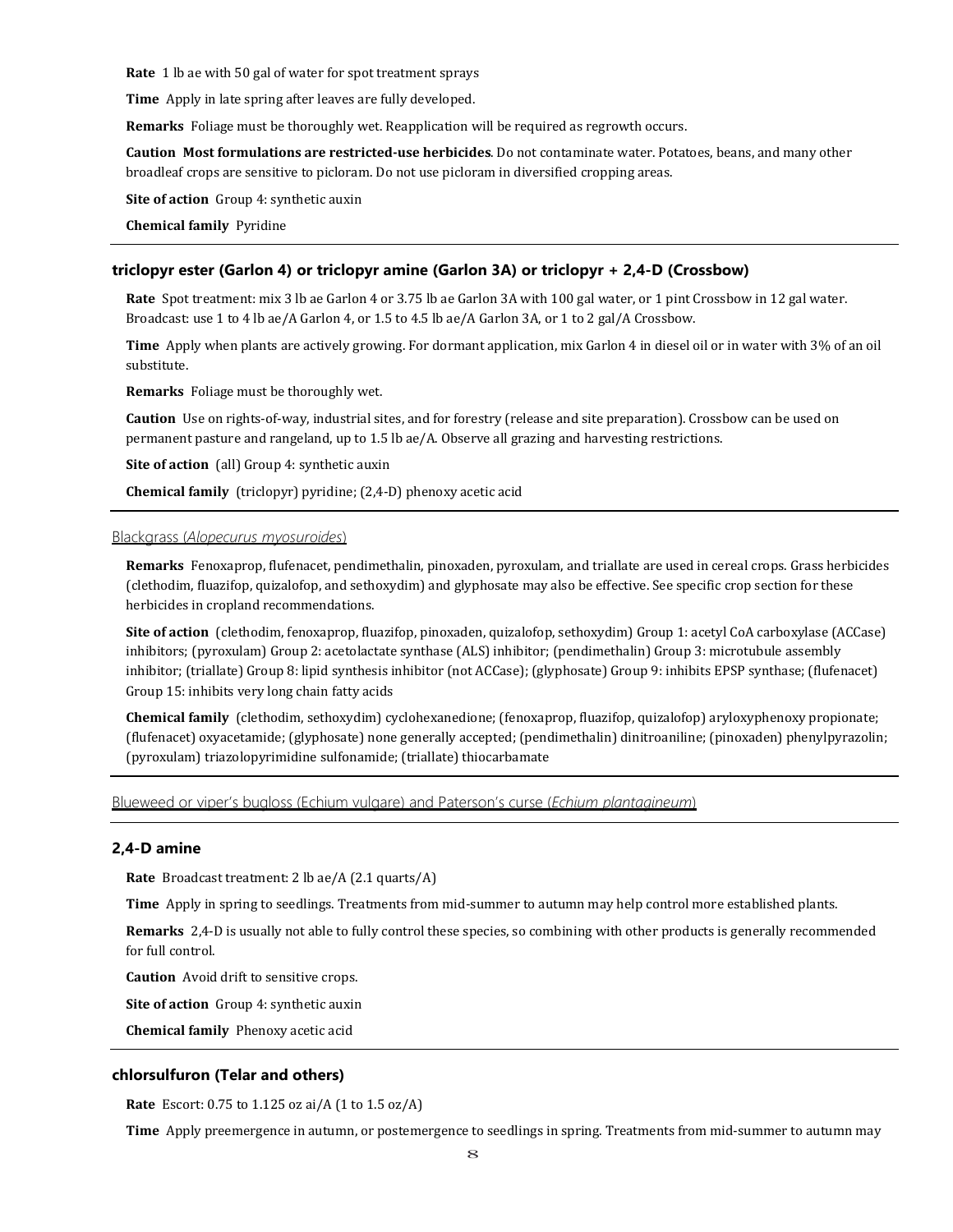help control more established plants.

**Remarks** Add 0.25% by volume of nonionic surfactant to spray mixture. Resistance of blueweed to sulfonylurea herbicides has been documented in Australia, so combination with other herbicides of different mode of action is recommended to delay onset of resistance.

**Caution** Avoid contacting sensitive crops. Apply only to pasture, rangeland, and non-crop sites.

**Site of action** Group 2: acetolactate synthase (ALS) inhibitor

**Chemical family** Sulfonylurea

# **glyphosate**

**Rate** Broadcast: 0.21 to 0.77 lb ae/A (6 to 22 fl oz/A). Spot treat: use 1% to 2% solutions.

**Time** Apply from late spring to midsummer prior to flowering.

**Remarks** Treat all emerged foliage, but prior to runoff. Add nonionic surfactant if not included in the formulation.

**Caution** Glyphosate is nonselective and other vegetation will be injured or killed.

**Site of action** Group 9: inhibits EPSP synthase

**Chemical family** None generally accepted

# **metsulfuron (Escort and others)**

**Rate** 0.3 to 0.6 oz ai/A (0.5 to 1 oz/A)

**Time** Apply in spring to seedlings. Treatments from mid-summer to autumn may help control more established plants.

**Remarks** Add 0.25% by volume of nonionic surfactant to spray mixture. Repeat applications will likely be necessary to achieve full control. Resistance of blueweed to sulfonylurea herbicides has been documented in Australia, so combination with other herbicides of different mode of action is recommended to delay onset of resistance.

**Caution** Avoid contacting sensitive crops. Apply only to pasture, rangeland, and non-crop sites.

**Site of action** Group 2: acetolactate synthase (ALS) inhibitor

**Chemical family** Sulfonylurea

## **picloram (Tordon)**

**Rate** 4 to 8 floz ae/A (1 to 2 pints/A)

**Time** Apply preemergence in autumn, or postemergence to seedlings in spring. Treatments from mid-summer to autumn may help control more established plants.

**Remarks** Treat all emerged foliage, but prior to runoff.

**Caution Most formulations are restricted-use herbicides**. Do not contaminate water. Potatoes, beans, and many other broadleaf crops are sensitive to picloram. Do not use picloram in diversified cropping areas.

**Site of action** Group 4: synthetic auxin

**Chemical family** Pyridine

Blueweed, Texas (*Helianthus ciliaris*)

# **dicamba (Rifle or Clarity)**

**Rate** 2 to 4 lb ae/A

**Remarks** Reported to control this plant, although data are lacking in the Pacific Northwest. Follow label instructions.

**Site of action** Group 4: synthetic auxin

**Chemical family** Benzoic acid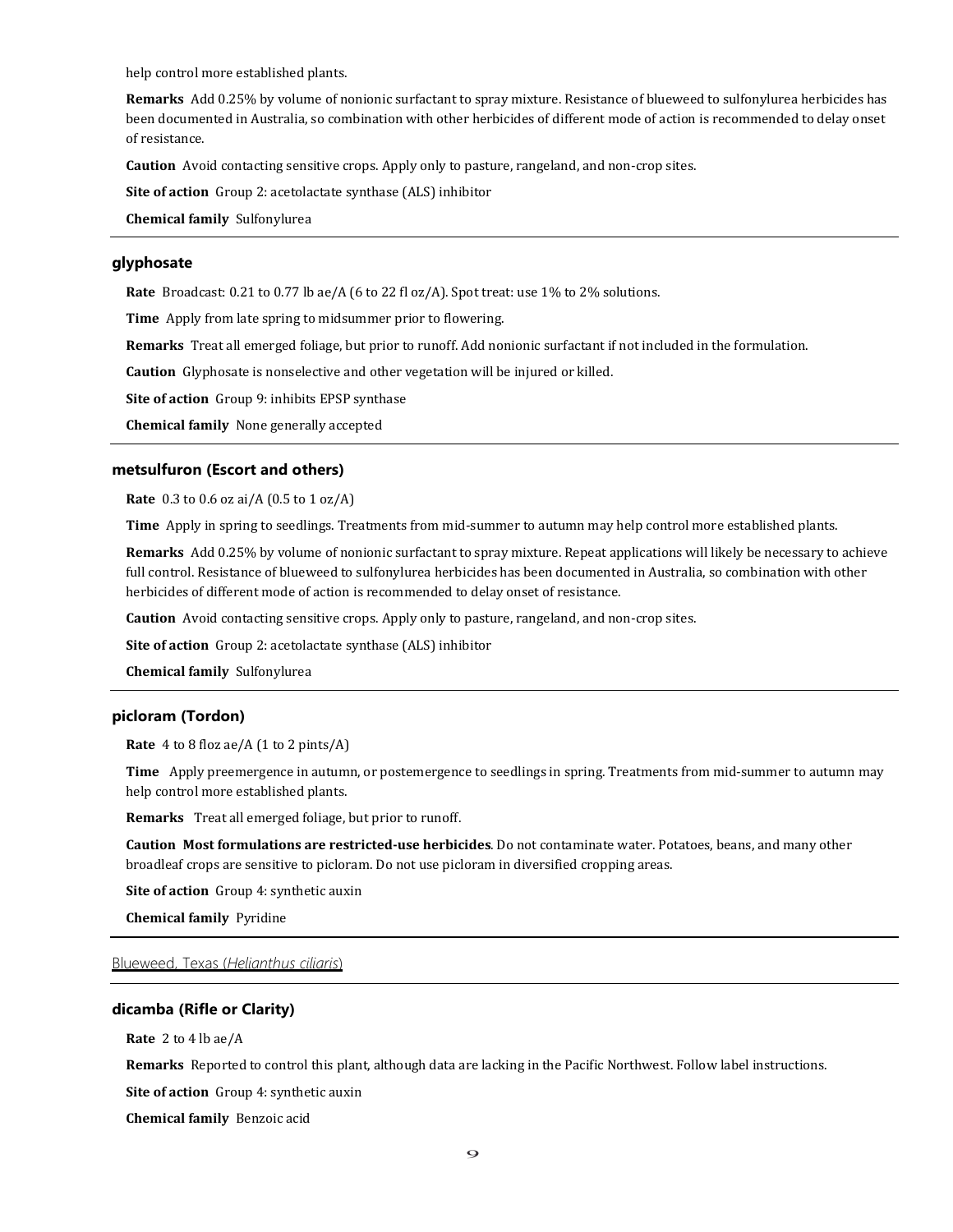# **clopyralid (Stinger or Transline) or glyphosate or MCPA (various products) or picloram (Tordon) or 2,4-D (various trade names)**

**Remarks** Reported to control this plant, although data are lacking in the Pacific Northwest. Follow label instructions. **Site of action** (clopyralid, MCPA, 2,4-D, and picloram) Group 4: synthetic auxin; (glyphosate) Group 9: inhibits EPSP synthase **Chemical family** (clopyralid and picloram) pyridine; (glyphosate) none generally accepted; (MCPA and 2,4-D) phenoxy acetic acid

# **imazapyr (Arsenal)**

**Rate** 1 lb ae/A

**Remarks** Reported to control this plant, although data are lacking in the Pacific Northwest. Follow label instructions.

**Site of action** Group 2: acetolactate synthase (ALS) inhibitor

**Chemical family** Imidazolinone

# Brackenfern, western (*Pteridium aquilinum*)

## **asulam (Asulox)**

**Rate** 1.6 to 3.3 lb ai/A

**Time** When bracken is in full frond.

**Remarks** Apply on uncultivated land, reforestation sites, and Christmas tree plantations only. Asulam has a half-life of 6 to 14 days in soil.

**Caution** See label for precautions.

**Site of action** Group 18: inhibits DHP synthase step

**Chemical family** Carbamate

## **dicamba (Rifle or Clarity)**

**Rate** 4 to 8 lb ae/A

**Time** Apply in late winter before fronds emerge.

**Remarks** Management for maximum crop competition aids control. Will not control grasses.

**Caution** Avoid drift to sensitive crops. Clover stands may be reduced or eliminated in pastures.

**Site of action** Group 4: synthetic auxin

**Chemical family** Benzoic acid

# **glyphosate**

**Rate** 2.25 to 3 lb ae/A or a 1 to 1.5% solution when using hand-held equipment

**Time** When bracken fronds are at least 18 inches long.

**Remarks** Adequate foliar coverage is necessary.

**Caution** Glyphosate controls grasses in the treated area as well as other vegetation.

**Site of action** Group 9: inhibits EPSP synthase

**Chemical family** None generally accepted

Brome, false (*Brachypodium sylvaticum*)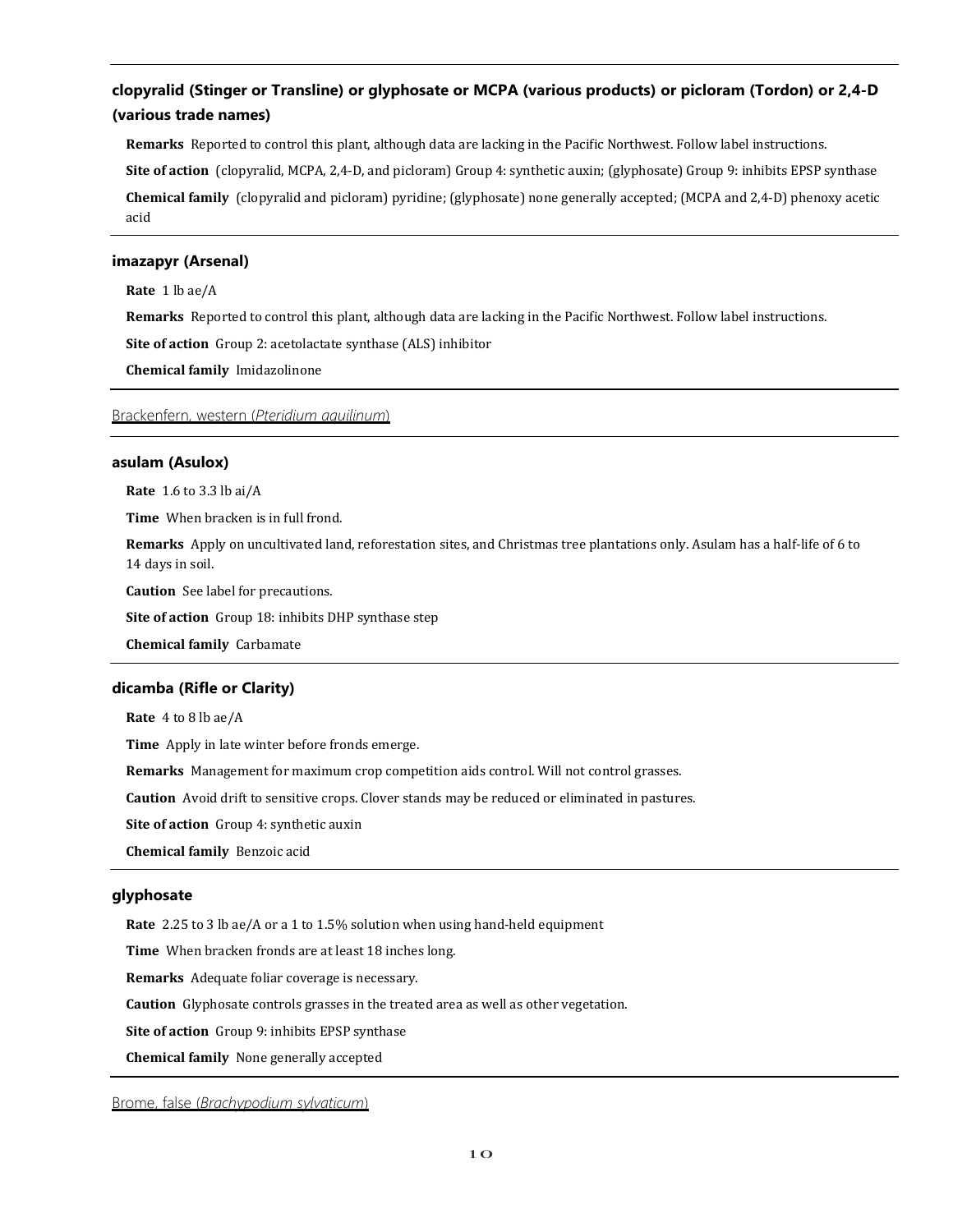# **fluazifop (Fusilade)**

**Rate** 2 to 4 oz ai/A (8 to 16 fl oz/A)

**Time** Apply in spring to control seedlings, and treat established plants through summer until fall.

**Remarks** Two to three years of treatment will be necessary to achieve control. Fine leaf fescues are tolerant to fluazifop. Native broadleaves should not be injured by fluazifop.

**Site of action** Group 1: acetyl CoA carboxylase (ACCase) inhibitor

**Chemical family** Cyclohexanedione

# **glyphosate**

**Rate** Broadcast: 2.25 to 3.7 lb ae/A; spot treatment: 1.5% solution

**Time** Apply to green leaves in midsummer to autumn.

**Remarks** Adequate foliar coverage of false-brome is necessary, and repeat applications may be required to achieve full control. Add nonionic surfactant if not included in the formulation. Late summer treatments after native plants are dormant are preferred to minimize injury.

**Caution** Glyphosate is nonselective and injures or kills other vegetation in the treated area.

**Site of action** Group 9: inhibits EPSP synthase

**Chemical family** None generally accepted

## **hexazinone (Velpar)**

**Rate** Broadcast: 2 lb ai/A (1 gal/A)

**Time** Apply preemergence in the spring.

**Remarks** Hexazinone is normally used in sequence with glyphosate applied in late summer (see above). Early spring hexazinone application controls newly germinating seedlings.

**Caution Hexazinone is a restricted-use herbicide**. Do not contaminate water.

**Site of action** Group 5: photosystem II inhibitor

**Chemical family** Triazinone

## **sethoxydim (Poast)**

**Rate 3** to 4.5 oz ai/A (1 to 1.5 pints/A)

**Time** Apply in spring to control seedlings, and treat established plants through summer until fall.

**Remarks** Two to three years of treatment will be necessary to achieve control. Fine leaf fescues are tolerant to sethoxydim. Native broadleaves should not be injured by sethoxydim.

**Site of action** Group 1: acetyl CoA carboxylase (ACCase) inhibitor

**Chemical family** Aryloxyphenoxy propionate

Broom, Scotch (*Cytisus scoparius*), French (Genista monspessulana), Portuguese (Cytisus striatus), and Spanish (Spartium

#### junceum)

# **glyphosate**

**Rate** 1.5 to 3 lb ae/A or 1.5 to 2% solution for handgun sprayer application.

**Time** Apply to actively growing plants in the spring.

**Remarks** See Forestry section of this handbook for information on control in conifers. Adding a recommended surfactant improves results.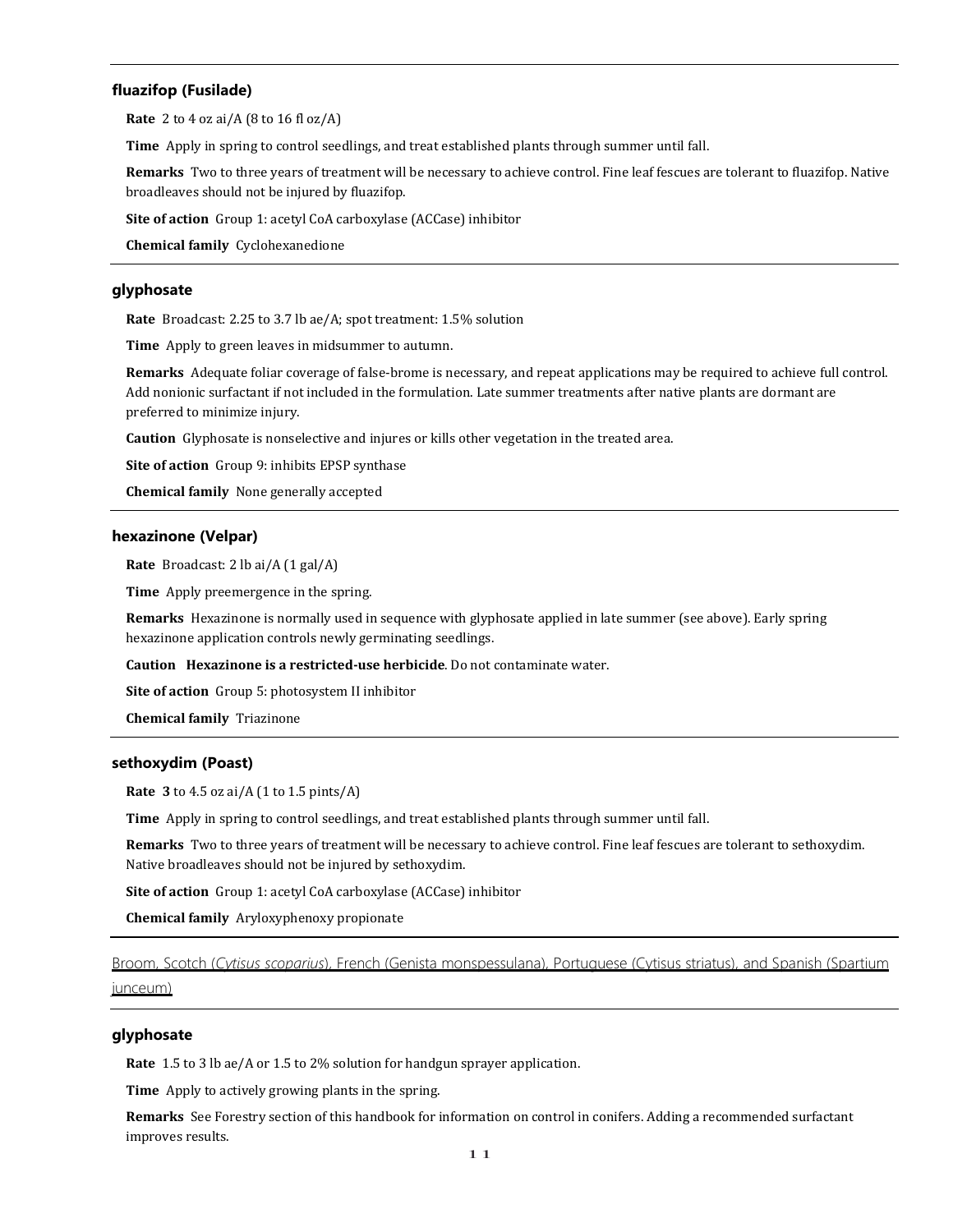**Caution** Also controls grasses and other plants needed to compete with Scotch broom seedlings.

**Site of action** Group 9: inhibits EPSP synthase

**Chemical family** None generally accepted

# **triclopyr ester (Garlon 4) or triclopyr amine (Garlon 3A) or triclopyr + 2,4-D LV ester (Crossbow)**

**Rate** 0.5 to 1.5% concentration of Garlon 4 or Crossbow, or 1 to 1.5% concentration of Garlon 3A

**Time** Apply any time plants are actively growing. Garlon 4 and Crossbow can be used for basal bark applications any time of year.

**Remarks** Foliage must be thoroughly wet. For Garlon 3A, it is especially important to use a high volume of water (100 gal/A or more).

**Caution** Garlon products are registered for use on rights-of-way, industrial sites, and forestry (release and site preparation). Crossbow can be used on permanent pastures and rangeland up to 1.5 lb ae/A. Observe all grazing and harvesting restrictions.

**Site of action** (all) Group 4: synthetic auxin

**Chemical family** (triclopyr) pyridine; (2,4-D) phenoxy acetic acid

# Bryony, white (*Bryonia alba*)

# **glyphosate**

**Rate** Full strength for cut stem treatments.

**Time** Apply any time of year, including when plants are dormant or actively growing.

**Remarks** Cut plants at 3 to 4 inches below the crown and apply adequate product to wet the freshly-cut surface of the root. Foliar treatment of white bryony is difficult because it twines over desirable vegetation. If white bryony vines are separated from supporting vegetation, it may allow for selective foliar treatment with glyphosate.

**Caution** Glyphosate is nonselective, so other vegetation coming into contact with the herbicide may be injured or killed.

**Site of action** Group 9: inhibits EPSP synthase

**Chemical family** None generally accepted

# Buffalobur (*Solanum rostratum*)

#### **diflufenzopyr + dicamba (Overdrive)**

**Rate** 0.175 to 0.35 lb ae/A (4 to 8 oz/A)

**Time** Apply to actively growing plants.

**Remarks** For improved uptake if weeds are under moisture or temperature stress, use a nonionic surfactant or a methylated seed oil.

**Caution** Do not plant any crop within 30 days of application. Do not exceed 10 oz/A of Overdrive per season.

**Site of action** (diflufenzopyr) Group 19: inhibits indoleacetic acid transport; (dicamba) Group 4: synthetic auxin

**Chemical family** (diflufenzopyr) semicarbazone; (dicamba) benzoic acid

## **glyphosate or clopyralid (Stinger or Transline) or picloram (Tordon)**

**Remarks** Reported to control this plant, although data are lacking in the Pacific Northwest. Follow label instructions.

**Site of action** (glyphosate) Group 9: inhibits EPSP synthase; (clopyralid and picloram) Group 4: synthetic auxin

**Chemical family** (glyphosate) none generally accepted; (clopyralid and picloram) pyridine

Bugloss, annual (Anchusa arvensis) and small or common (Anchusa officinalis)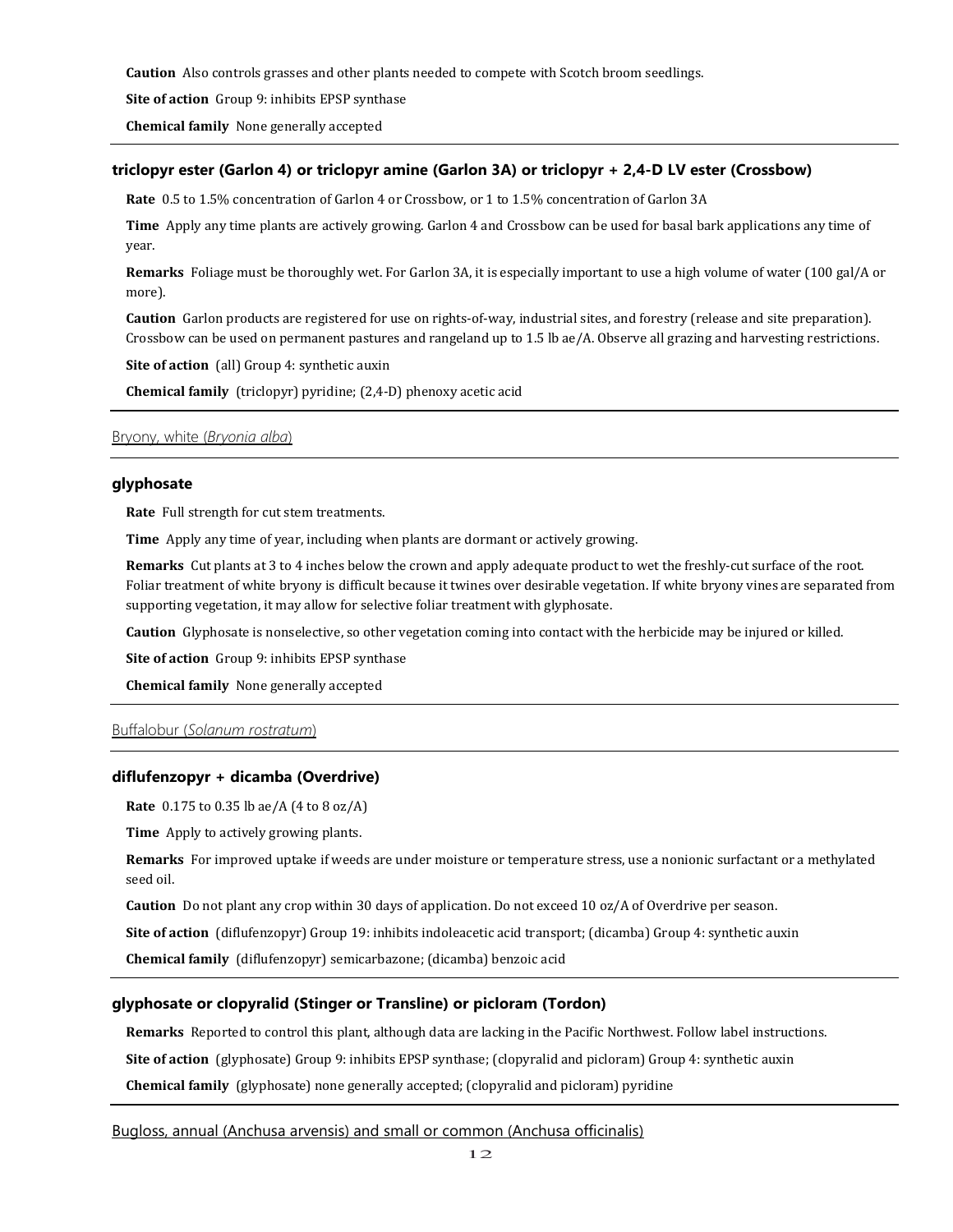**Remarks** Although PNW data are preliminary, initial data indicate that 2,4-D and 2,4-D + dicamba may provide some control when applied prior to flowering and mixed with nonionic surfactant.

**Site of action** (2,4-D, dicamba) Group 4: synthetic auxin

**Chemical family** (2,4-D) phenoxy acetic acid; (dicamba) benzoic acid

Bulrush, small-fruited (*Scirpus microcarpus*), softstem (*Scirpus validus*), and ricefield (Schoenoplectus mucronatus)

# **2,4-D LV ester**

**Rate** 3 lb ae of 2,4-D ester in 100 gal water. Use LV ester formulation plus 3 gal diesel or stove oil for spot treatment.

**Time** Apply to growing plants. Respraying is necessary for complete control.

**Remarks** Foliage must be thoroughly wet.

**Caution** Avoid drift to sensitive crops and desirable vegetation.

**Site of action** Group 4: synthetic auxin

**Chemical family** Phenoxy acetic acid

# Burdock, common (*Arctium minus*)

#### **2,4-D LV ester or 2,4-D amine**

**Rate** 2 lb ae/A

**Time** Before flower buds develop.

**Remarks** Plants should be actively growing at time of treatment.

**Caution** Avoid drift to sensitive crops.

**Site of action** Group 4: synthetic auxin

**Chemical family** Phenoxy acetic acid

#### **aminopyralid (Milestone)**

**Rate** 1 to 1.5 oz ae/A (4 to 6 fl oz/A Milestone)

**Time** Apply to actively growing plants in the rosette.

**Remarks** A nonionic surfactant at 1 to 2 quarts per 100 gal of spray enhances control under adverse environmental conditions.

**Caution** Do not allow drift to desirable vegetation. Many forbs (desirable broadleaf plants) can be seriously injured or killed. Do not exceed 7 fl oz/A Milestone per year.

**Site of action** Group 4: synthetic auxin

**Chemical family** Pyridine

#### **diflufenzopyr + dicamba (Overdrive)**

**Rate** 0.175 to 0.35 lb ae/A (4 to 8 oz/A)

**Time** Apply to actively growing plants.

**Remarks** For improved uptake if weeds are under moisture or temperature stress, use a nonionic surfactant or a methylated seed oil.

**Caution** Do not plant any crop within 30 days of application. Do not exceed 10 oz/A of Overdrive per season.

**Site of action** (diflufenzopyr) Group 19: inhibits indoleacetic acid transport; (dicamba) Group 4: synthetic auxin

**Chemical family** (diflufenzopyr) semicarbazone; (dicamba) benzoic acid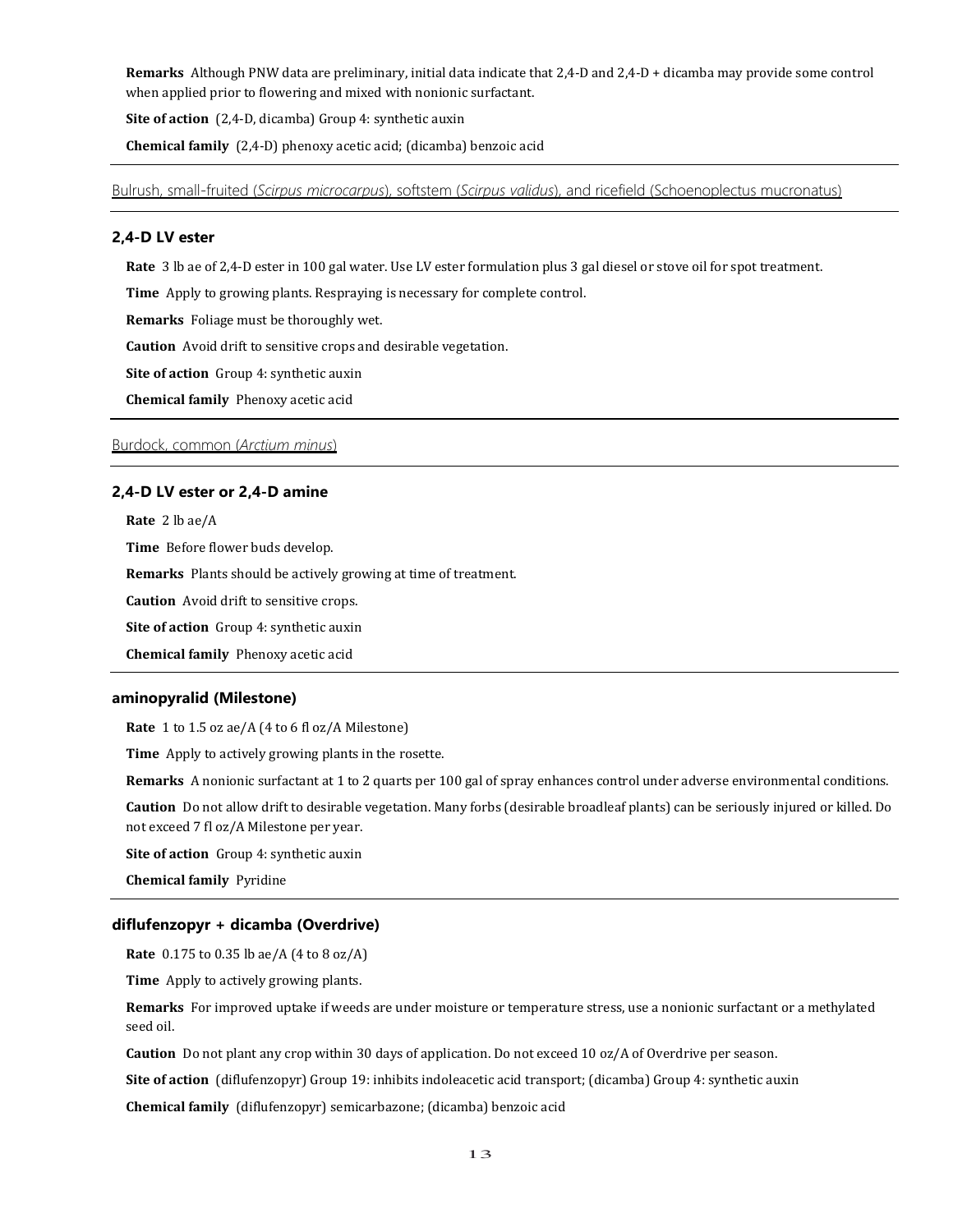# **triclopyr + clopyralid (Redeem R&P)**

**Rate** 1.5 to 2 pints/A

**Time** Apply when weeds are actively growing.

**Remarks** Add a nonionic surfactant at the surfactant manufacturer's recommended rate. Apply in at least 10 gal/A water by ground.

**Caution** Do not exceed 4 pints/A per year. Avoid drift to desirable vegetation. Note label restrictions on overseeding or reseeding.

**Site of action** (both) Group 4: synthetic auxin

**Chemical family** (both) pyridine

# Bursage, skeletonleaf (*Ambrosia tomentosa*)

# **2,4-D**

**Rate** 1.5 to 2 lb ae/A

**Time** Apply after tilling 3 to 4 inches deep and when regrowth is 4 to 6 inches tall.

**Remarks** If not tilled, treat in spring and fall. Two to three annual re-treatments may be needed for complete control.

**Caution** Avoid drift to sensitive crops.

**Site of action** Group 4: synthetic auxin

**Chemical family** Phenoxy acetic acid

# **picloram (Tordon)**

**Rate** 1 lb ae/A

**Time** Apply when plants are fully leaved and actively growing.

**Caution Most formulations are restricted-use herbicides**. See label for grazing restrictions. Do not contaminate water. Potatoes, beans, and many other crops are very sensitive to picloram. Do not use in diversified cropping areas. At rates above 0.5 lb ae/A (1 quart/A), apply only as spot treatment not to exceed 25% of a landowner's acreage in a given watershed in a single season.

**Site of action** Group 4: synthetic auxin

**Chemical family** Pyridine

# Bursage, woolyleaf (*Ambrosia grayi*)

#### **dicamba (Rifle or Clarity)**

**Rate** 2 to 4 lb ae/A

**Remarks** Reported to control this plant, although data are lacking in the Pacific Northwest. Follow label instructions.

**Site of action** Group 4: synthetic auxin

**Chemical family** Benzoic acid

## **imazapyr (Arsenal)**

**Rate** 1 lb ae/A

**Remarks** Reported to control this plant, although data are lacking in the Pacific Northwest. Follow label instructions.

**Site of action** Group 2: acetolactate synthase (ALS) inhibitor

**Chemical family** Imidazolinone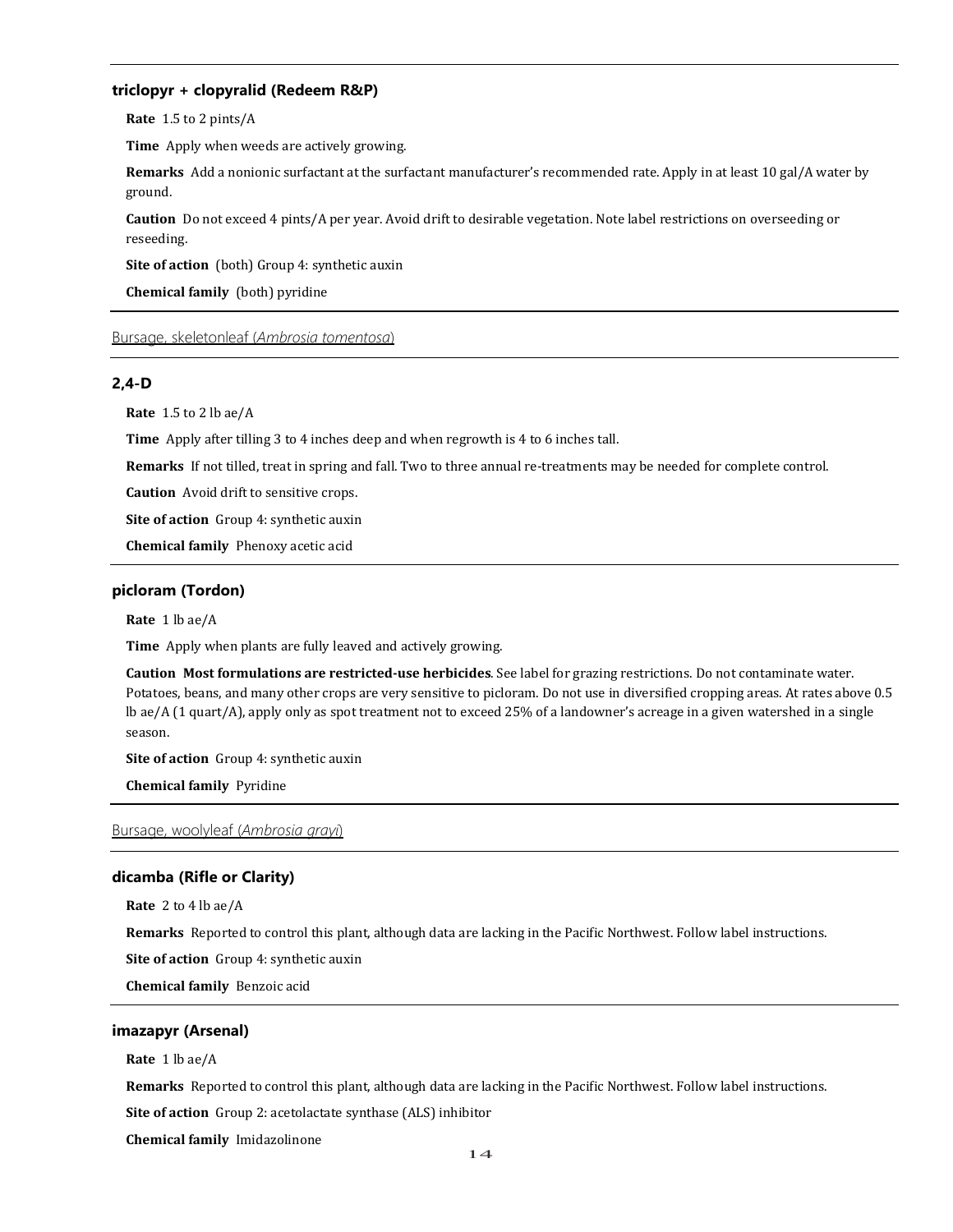# **aminocyclopyrachlor + chlorsulfuron (Perspective)**

**Rate** 1.2 to 1.8 oz/A aminocyclopyrachlor + 0.5 to 0.7 oz/A chlorsulfuron (3 to 4.5 oz/A of product)

**Time** Apply to actively growing vegetation.

**Remarks** Adjuvants can be used; these include methylated seed oils 0.5 to 1% v/v, nonionic surfactants at 0.25 to 1% v/v, and crop oil concentrates at 1% v/v. Can be applied using an invert emulsion rather than water.

**Caution** Even low rates can kill nontarget tree and shrub species, so avoid application within a distance equal to the tree height of the sensitive species. Do not allow spray to drift off target. Can injure several grass species including bromes, as well as basin wildrye.

**Site of action** (aminocyclopyrachlor) Group 4 synthetic auxin; (chlorsulfuron) Group 2: ALS inhibitor

**Chemical family** (aminocyclopyrachlor) Pyrimidine carboxylic acid; (chlorsulfuron) Sulfonylurea

#### **diflufenzopyr + dicamba (Overdrive)**

**Rate** 0.175 to 0.35 lb ae/A (4 to 8 oz/A)

**Time** Apply to actively growing plants.

**Remarks** For improved uptake if weeds are under moisture or temperature stress, use a nonionic surfactant or a methylated seed oil.

**Caution** Do not plant any crop within 30 days of application. Do not exceed 10 oz/A of Overdrive per season.

**Site of action** (diflufenzopyr) Group 19: inhibits indoleacetic acid transport; (dicamba) Group 4: synthetic auxin

**Chemical family** (diflufenzopyr) Semicarbazone; (dicamba) Benzoic acid

# **MCPA LV ester or MCPA amine**

**Rate** 1.5 lb ae/A

**Time** Apply when the buttercup is growing well.

**Remarks** Avoid drift to sensitive crops and desirable vegetation.

**Site of action** Group 4: synthetic auxin

**Chemical family** Phenoxy acetic acid

## Butterflybush (*Buddleja davidii*)

**Remarks** Although PNW data are preliminary, imazapyr and glyphosate provided good control in initial trials when applied as cut stem treatments.

**Site of action** (imazapyr) Group 2: acetolactate synthase (ALS) inhibitor; (glyphosate) Group 9: inhibits EPSP synthase

**Chemical family** (imazapyr) imidazolinone; (glyphosate) none generally accepted

Camelthorn (*Alhagi maurorum*)

#### **aminocyclopyrachlor + metsulfuron (Streamline)**

**Rate** 7.5 to 11.5 oz/A

**Time** Apply to actively growing vegetation.

**Remarks** Adjuvants can be used; these include methylated seed oils 0.5 to 1% v/v, nonionic surfactants at 0.25 to 1% v/v, and crop oil concentrates at 1% v/v.

**Caution** Do not apply to the root zone of desirable trees and shrubs. May injure or kill some grass species.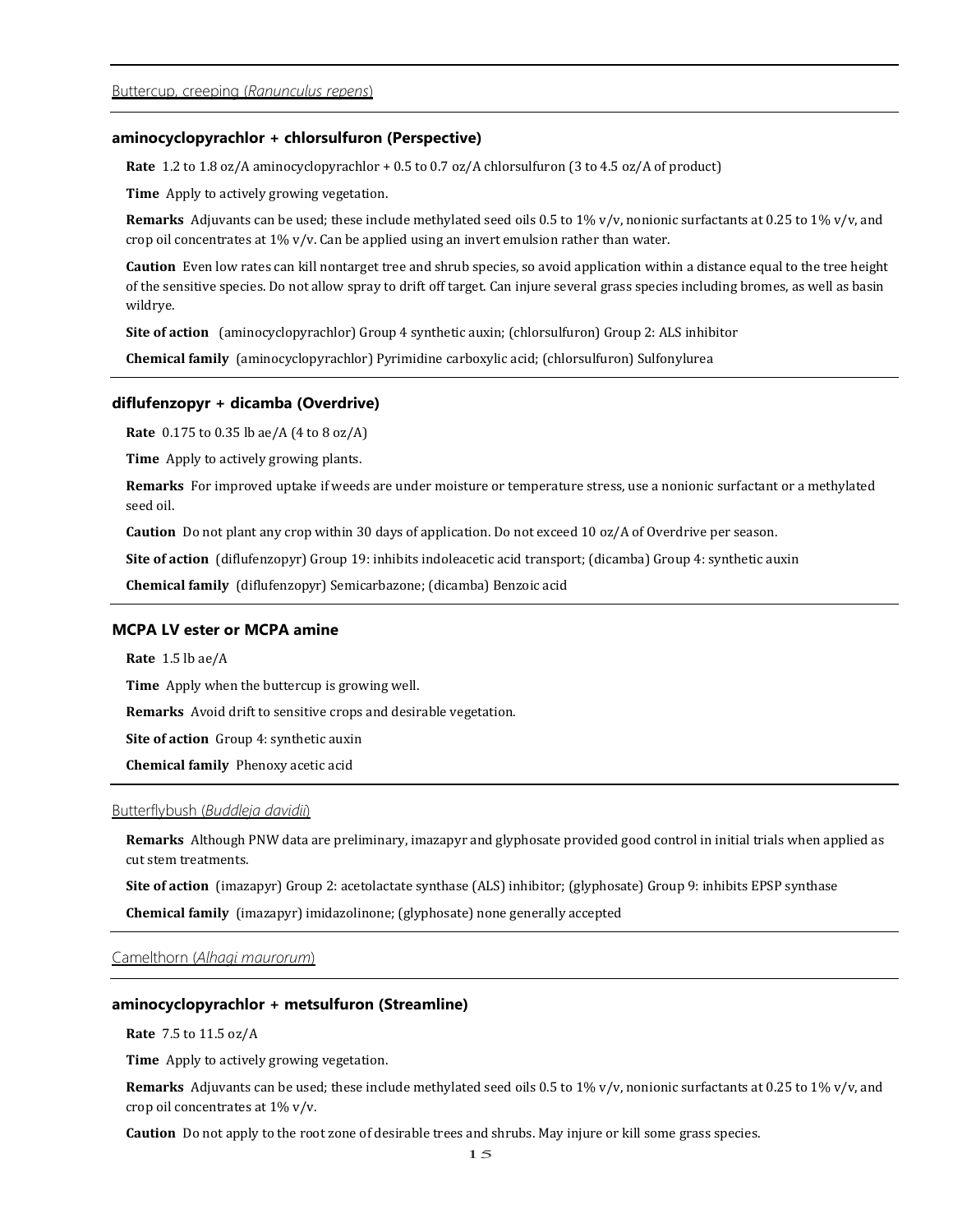**Site of action** (aminocyclopyrachlor) Group 4 Synthetic auxin; (metsulfuron) Group 2: Acetolactate synthase (ALS) inhibitor **Chemical family** (aminocyclopyrachlor) Pyridine; (metsulfuron) Sulfonylurea

# **aminocyclopyrachlor + imazapyr + metsulfuron (Viewpoint)**

**Rate** 16 to 20 oz/A

**Time** Apply to actively growing vegetation.

**Remarks** Adjuvants can be used; these include methylated seed oils 0.5 to 1% v/v, nonionic surfactants at 0.25 to 1% v/v, and crop oil concentrates at 1% v/v.

**Caution** Do not apply to the root zone of desirable trees and shrubs. May injure or kill some grass species.

**Site of action** (aminocyclopyrachlor) Group 4 synthetic auxin; (imazapyr, metsulfuron) Group 2: acetolactate synthase (ALS) inhibitor

**Chemical family** (aminocyclopyrachlor) Pyridine; (imazapyr) Imidazolinone; (metsulfuron) Sulfonylurea

# **imazapyr (Arsenal)**

**Rate** 0.5 to 1 lb ae/A (3 to 4 pints/A)

**Time** Apply to actively growing vegetation.

**Remarks** Add 0.25% by volume of nonionic surfactant, or 1 to 2 pints/A methylated seed soil or crop oil concentrate to spray mixture. Re-treatment may be necessary.

**Caution** Imazapyr is nonselective; spray will injure or kill vegetation contacted.

**Site of action** Group 2: acetolactate synthase (ALS) inhibitor

**Chemical family** Imidazolinone

# **metsulfuron (Escort and others)**

**Rate** 0.6 to 1.8 oz ai/A (1 to 3 oz/A)

**Time** Apply to actively growing vegetation.

**Remarks** Add 0.25% by volume of nonionic surfactant to spray mixture. Application sites differ between products; consult labels.

**Caution** Avoid contacting sensitive crops. Apply only to pasture, rangeland, and non-crop sites.

**Site of action** Group 2: acetolactate synthase (ALS) inhibitor

**Chemical family** Sulfonylurea

# **picloram (Tordon)**

**Rate** 0.5 to 1 lb ae/A

**Time** Apply when plants are fully leaved and actively growing.

**Caution Most formulations are restricted-use herbicides**. See label for grazing restrictions. Do not contaminate water. Potatoes, beans, and many other crops are very sensitive to picloram. Do not use in diversified cropping areas. At rates above 0.5 lb ae/A (1 quart/A), apply only as spot treatment not to exceed 25% of a landowner's acreage in a given watershed in a single season.

**Site of action** Group 4: synthetic auxin

**Chemical family** Pyridine

Canarygrass, reed (*Phalaris arundinacea*) and ribbongrass (Phalaris arundinacea var. picta)

# **fluazifop (Fusilade DX)**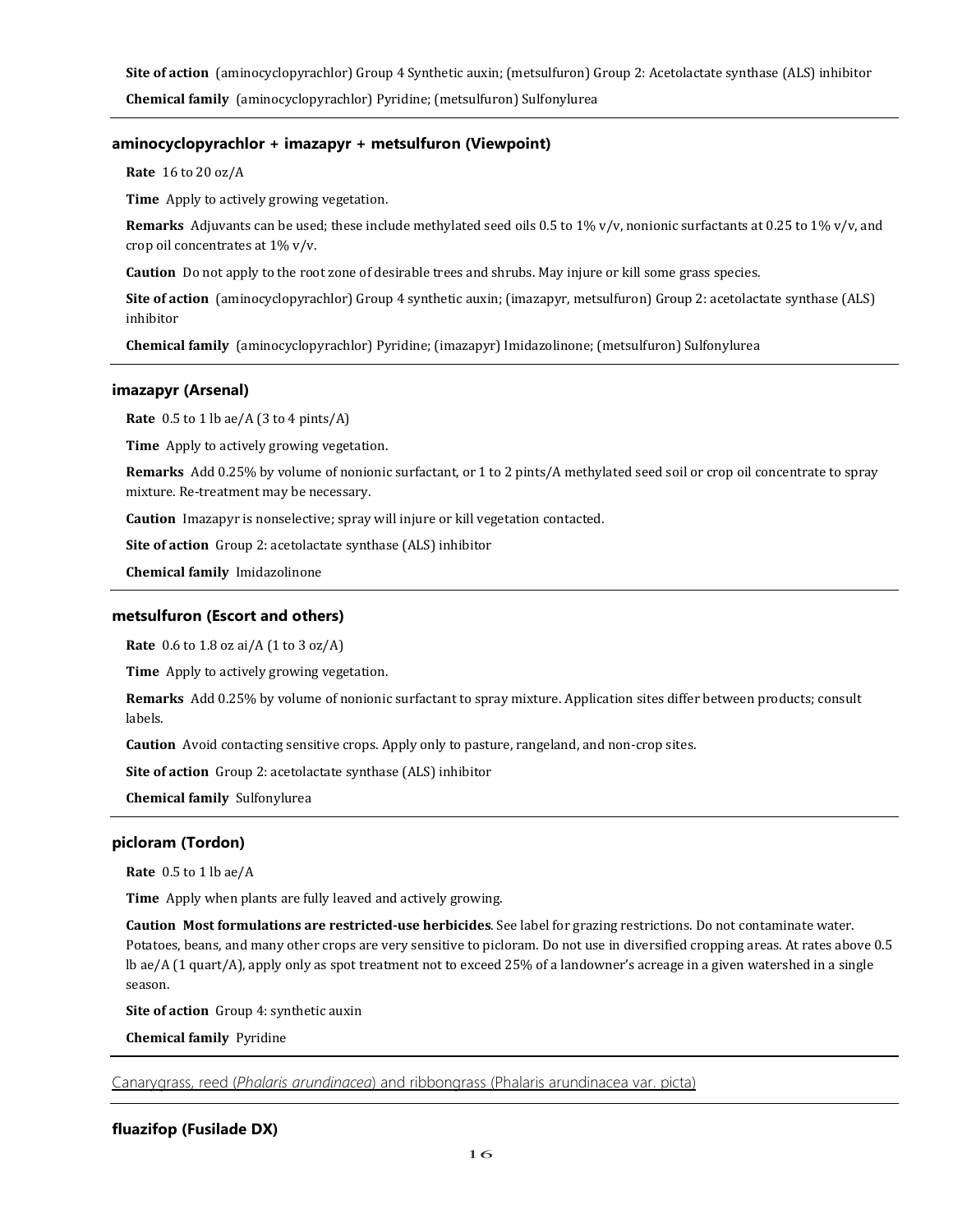**Rate** 0.25 to 0.375 lb ai/A (1 to 1.5 pints/A)

**Time** Apply to actively growing reed canarygrass.

**Remarks** Apply with 1% v/v crop oil concentrate or 0.25% v/v nonionic surfactant. Acts very slowly, taking at least 2 weeks and often 4 weeks to show effectiveness. Do not apply to stressed grasses. If weed regrows, repeat application.

**Caution** Do not use crop oil concentrate if treating reed canarygrass in ornamentals. Do not apply if rain is expected within 1 hour.

**Site of action** Group 1: acetyl CoA carboxylase (ACCase) inhibitor

**Chemical family** Aryloxyphenoxy propionate

# **glyphosate**

**Rate** 1.2 to 2.25 lb ae/A

**Time** Apply to actively growing plants at early heading or in fall from mid-September to after first light frost.

**Remarks** Check label regarding using a surfactant.

**Caution** Glyphosate controls other vegetation in the treated area.

**Site of action** Group 9: inhibits EPSP synthase

**Chemical family** None generally accepted

#### **imazapyr (Habitat or Arsenal)**

**Rate** 0.5 to 1 lb ae/A

**Time** Apply in boot stage through fall, when plant is actively growing.

**Remarks** Habitat is labeled for aquatic sites. Arsenal is labeled for rangeland, pasture and non-cropland use only. Always add the appropriate surfactant.

**Site of action** Group 2: acetolactate synthase (ALS) inhibitor

**Chemical family** Imidazolinone

## **sulfometuron (Oust)**

**Rate** 2.25 to 3.75 ai/A (3 to 5 oz/A)

**Time** Preemergence to early postemergence.

**Remarks** Recommended for use on non-cropland only. Do not apply to frozen ground. Constantly agitate while mixing in spray solution. Add 0.25% v/v nonionic surfactant to increase activity of postemergence applications. Apply with ground equipment in at least 15 gal/A carrier.

**Caution** Keep sulfometuron out of cropland. Use equipment dedicated to non-cropland uses only. Do not treat powdery, dry soils or light, sandy soils if rain is not likely after treatment.

**Site of action** Group 2: acetolactate synthase (ALS) inhibitor

**Chemical family** Sulfonylurea

# Cape-ivy (*Delairea odorata*)

# **clopyralid (Transline)**

**Rate** Spot treatment: 0.5% solution.

**Time** Apply to actively growing vegetation.

**Remarks** Mix with 0.25% by volume nonionic surfactant and apply to all exposed foliage. Repeat applications may be required to achieve full control.

**Caution** Do not contaminate water. Potatoes, beans, and many other crops are very sensitive to clopyralid. Do not use in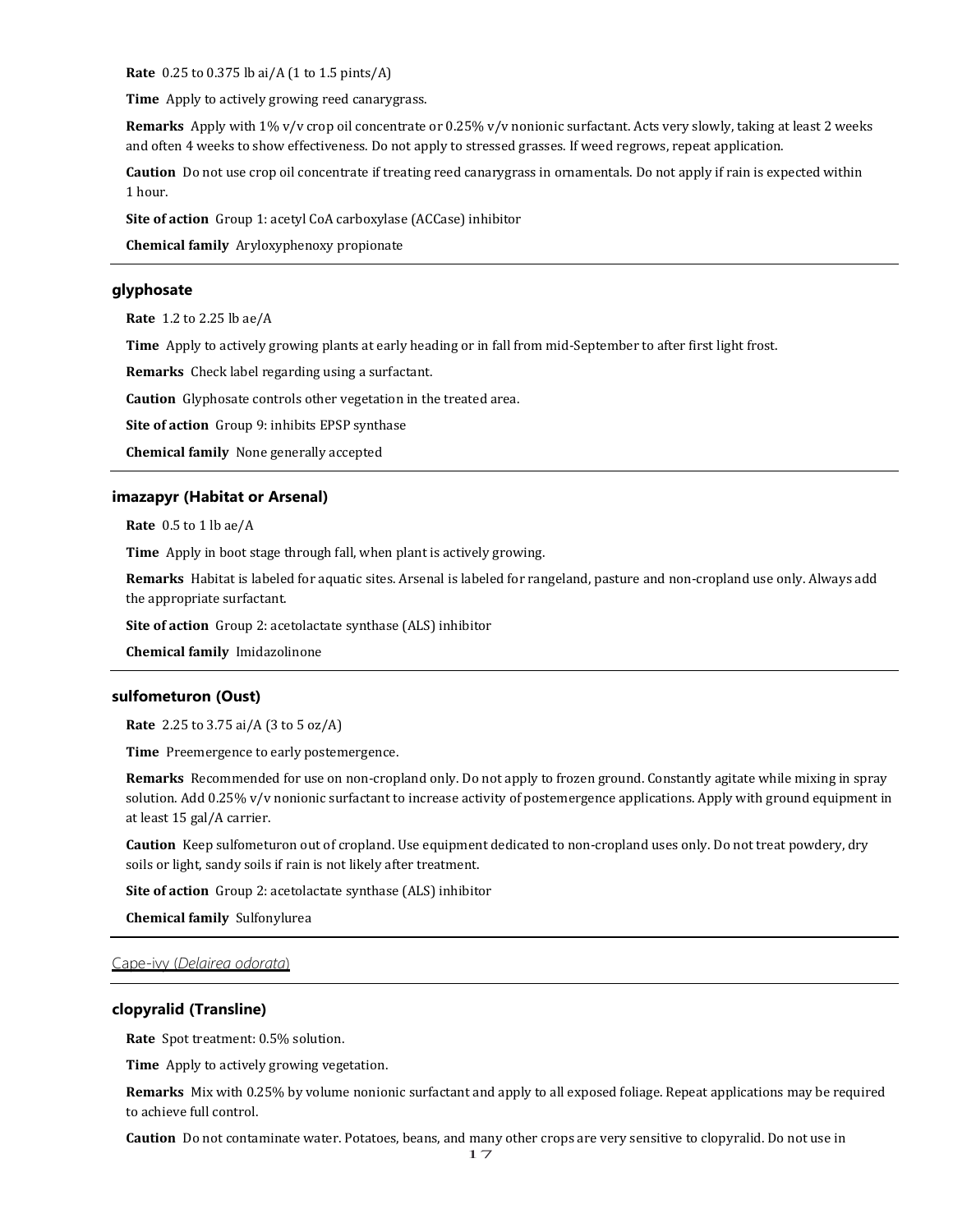diversified cropping areas. **Site of action** Group 4 synthetic auxin **Chemical family** Pyridine

# **glyphosate**

**Rate** Spot treatment: 1 to 2% solution of 3 lb ae/gal product.

**Time** Apply to green foliage in late summer to early fall.

**Remarks** Adequate foliar coverage of cape-ivy is necessary, and repeat applications may be required to achieve full control. Add nonionic surfactant if not included in the formulation. Late summer treatments after native plants are dormant are preferred to minimize injury.

**Caution** Glyphosate is nonselective and injures or kills other vegetation in the treated area.

**Site of action** Group 9: inhibits EPSP synthase

**Chemical family** None generally accepted

# **triclopyr (Garlon 4)**

**Rate** Spot treatment: 0.5 to 1% solution.

**Time** Apply to actively growing vegetation.

**Remarks** Mix with 0.25 to 0.5% by volume nonionic surfactant and apply to all exposed foliage. Repeat applications may be required to achieve full control.

**Caution** Garlon 4 is an ester formulation; do not drift onto sensitive crops. Do not contaminate water.

**Site of action** Group 4 synthetic auxin

**Chemical family** Pyridine

Carrot, wild or Queen Anne's lace (*Daucus carota*)

## **chlorsulfuron (Telar)**

**Rate** 0.75 oz ai/A (1 oz/A of the 75% Telar)

**Time** Apply early postemergence to actively growing plants.

**Remarks** Using a nonionic surfactant increases effectiveness.

**Caution** Apply only to pasture, range, Conservation Reserve Program (CRP), and non-crop sites.

**Site of action** Group 2: acetolactate synthase (ALS) inhibitor

**Chemical family** Sulfonylurea

#### **flazasulfuron (Mission)**

**Rate** 0.033 to 0.045 lb ai/A (2.14 to 2.85 oz/A Mission)

**Time** Pre- and postemergence. Apply to plants less than 4 inches tall.

**Remarks** Must be activated with 0.25 to 0.5 inch of water for preemergence control. Preemergence efficacy is best when applied to bare soil. Do not disturb the soil after activation. Use an adjuvant for postemergent applications.

**Caution** A 25-foot buffer must be maintained between the point of direct application and the closest downwind edge of sensitive terrestrial habitats (forested areas, riparian areas), freshwater habitats (lakes, rivers, sloughs), and estuarine/marine habitats.

**Site of action** Group 2: inhibition of the enzyme acetolactate synthase

**Chemical family** Sulfonylurea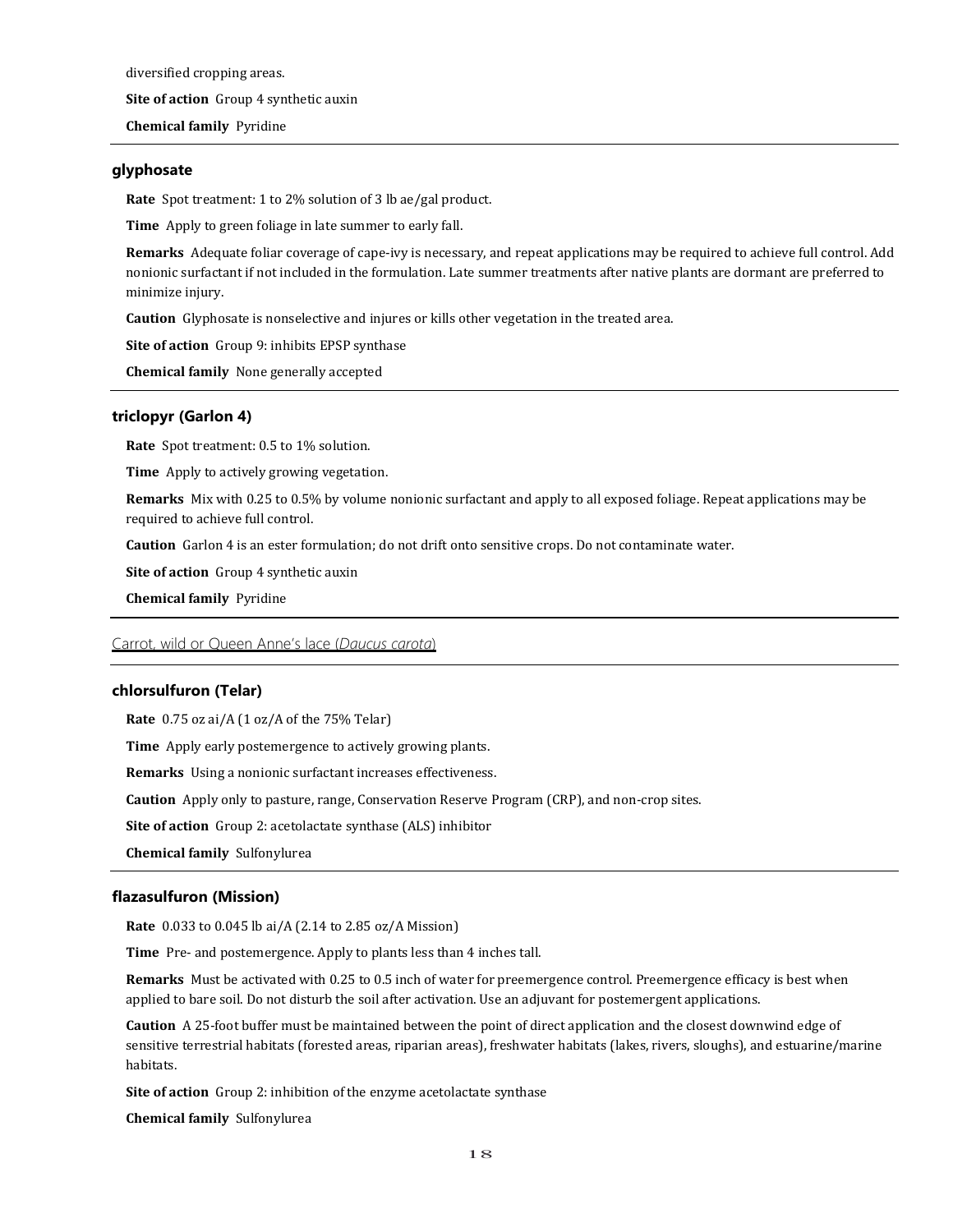# **MCPA**

**Rate** 1 lb ae/A

**Time** Apply in spring or fall when wild carrot is actively growing but before bolting.

**Remarks** Seedlings are easier to control than older plants. Treat annually to control seedlings.

**Caution** Avoid spray drift to sensitive crops.

**Site of action** Group 4: synthetic auxin

**Chemical family** Phenoxy acetic acid

## **metsulfuron (Ally and others)**

**Rate** Ally: 0.12 to 0.18 oz ai/A (0.2 to 0.3 oz/A) **Time** Apply early postemergence to actively growing plants. **Remarks** Using a nonionic or silicone surfactant increases effectiveness. **Caution** Consult labels for crops on which each product can be used. **Site of action** Group 2: acetolactate synthase (ALS) inhibitor **Chemical family** Sulfonylurea

Cattail, common (*Typha latifolia* and related species)

# **2,4-D ester**

**Rate** 6 lb ae per 100 gal of spray solution for spot treatments. Add crop oil, diesel oil, or surfactant to increase wetting.

**Time** Apply before cattail heads appear in spring.

**Remarks** Foliage must be thoroughly wet. 2,4-D does not control as well as glyphosate but is less expensive. 2,4-D must be reapplied to give satisfactory control.

**Caution** Avoid drift to sensitive crops.

**Site of action** Group 4: synthetic auxin

**Chemical family** Phenoxy acetic acid

# **glyphosate**

**Rate** 3 lb ae/A

**Time** Apply to mature cattails after heads are formed and before frost.

**Remarks** Allow 7 days or longer before clipping or tillage operations. Use additional surfactant.

**Caution** Glyphosate controls grasses as well as other vegetation in treated areas.

**Site of action** Group 9: inhibits EPSP synthase

**Chemical family** None generally accepted

## **imazapyr (Habitat)**

**Rate** 0.5 to 1 lb ae/A

**Time** Apply after cattail head appears in the boot or after head emerges and before killing frost.

**Remarks** Add suitable adjuvant to spray solution.

**Caution** Do not apply in the root zone of desirable trees. Treated water cannot be used for irrigation for 120 days.

**Site of action** Group 2: acetolactate synthase (ALS) inhibitor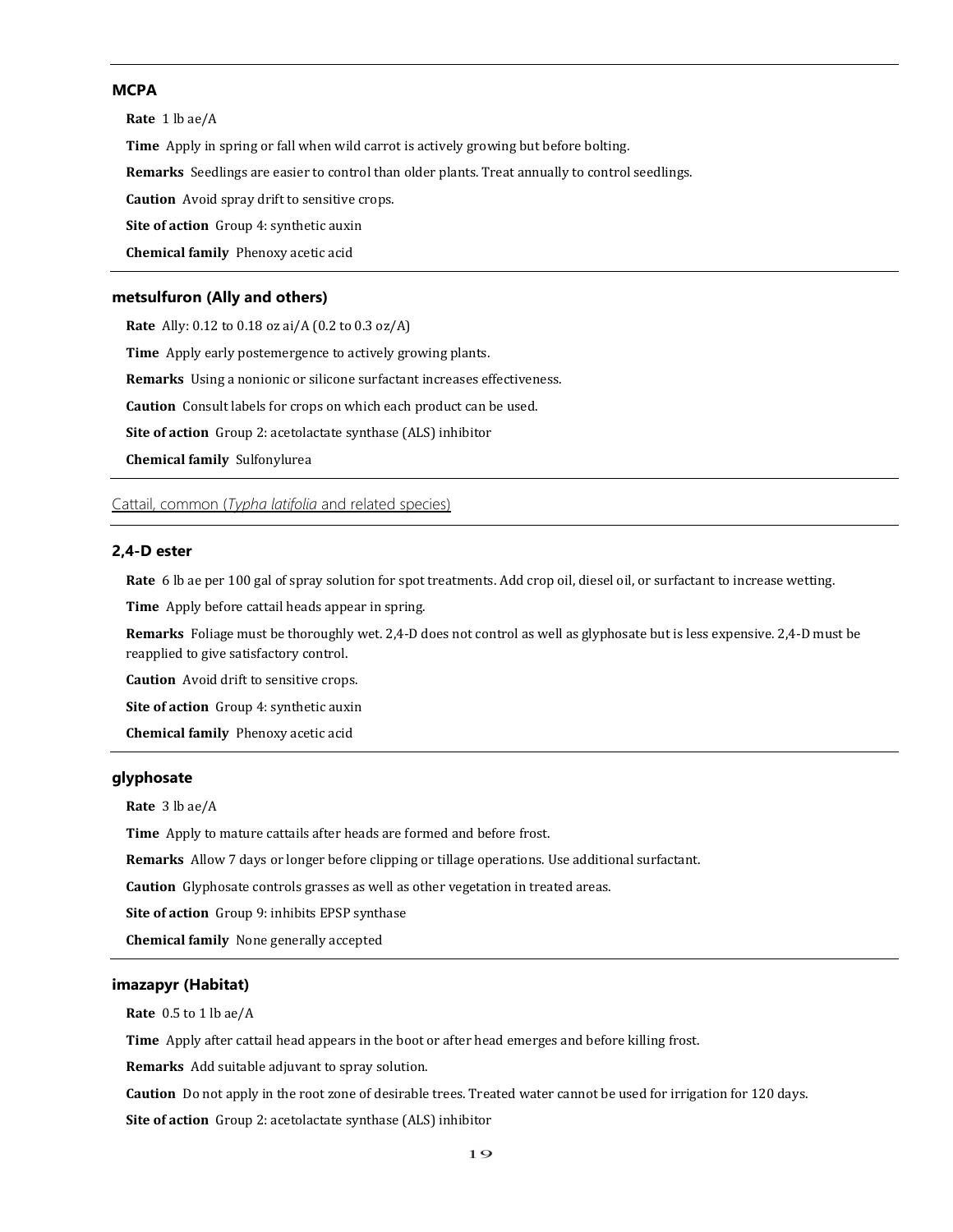## Celedine, lesser (*Ficaria verna*)

**Remarks** Although PNW data are preliminary, metsulfuron, glyphosate, and imazapyr appear promising in initial trials. Must be treated in early spring as lesser celedine goes dormant by late spring.

**Site of action** (imazapyr, metsulfuron) Group 2: acetolactate synthase (ALS) inhibitor; (glyphosate) Group 9: inhibits EPSP synthase

**Chemical family** (imazapyr) imidazolinone; (metsulfuron) sulfonylurea; (glyphosate) none generally accepted

# Chervil, bur (*Anthriscus caucalis*)

## **aminocyclopyrachlor + chlorsulfuron (Perspective)**

**Rate** 1.2 to 1.8 oz/A aminocyclopyrachlor + 0.5 to 0.7 oz/A chlorsulfuron (3 to 4.5 oz/A of product)

**Time** Apply to actively growing vegetation.

**Remarks** Adjuvants can be used; these include methylated seed oils 0.5 to 1% v/v, nonionic surfactants at 0.25 to 1% v/v, and crop oil concentrates at  $1\%$  v/v. Can be applied using an invert emulsion rather than water.

**Caution** Even low rates can kill nontarget tree and shrub species so avoid application within a distance equal to the tree height of the sensitive species. Do not allow spray to drift off target. Can injure several grass species including bromes, as well as basin wildrye.

**Site of action** (aminocyclopyrachlor) Group 4: Synthetic auxin; (chlorsulfuron) Group 2: ALS inhibitor

**Chemical family** (aminocyclopyrachlor) Pyrimidine carboxylic acid; (chlorsulfuron) Sulfonylurea

#### **metsulfuron (Escort and others)**

**Rate** 0.3 to 0.6 oz ai/A (0.5 to 1 oz/A)

**Time** Apply to fully leafed-out vegetation before fall leaf coloration.

**Remarks** Constantly agitate while mixing product in water. Add 0.25% by volume of nonionic or silicone surfactant to spray mixture. Good coverage is essential. Application sites differ between products; consult labels.

**Caution** Avoid contacting sensitive crops. Apply only to pasture, rangeland, and non-crop sites.

**Site of action** Group 2: acetolactate synthase (ALS) inhibitor

**Chemical family** Sulfonylurea

#### **triasulfuron (Amber)**

**Rate** 0.28 to 0.56 oz/A Amber

**Time** Apply to actively growing plants in the fall or spring.

**Remarks** If native perennial species in the carrot family are present, consider a fall application at the lower rate.

**Caution** Orchardgrass, red fescue and ryegrasses can be injured by triasulfuron. Preharvest interval is 30 days for hay. There are crop rotational restrictions, see label.

**Site of action** Group 2: inhibits Acetolactate synthase

**Chemical family** Sulfonylurea

# Chervil, wild (*Anthriscus sylvestris*)

# **glyphosate**

**Rate** 2.25 lb ae/A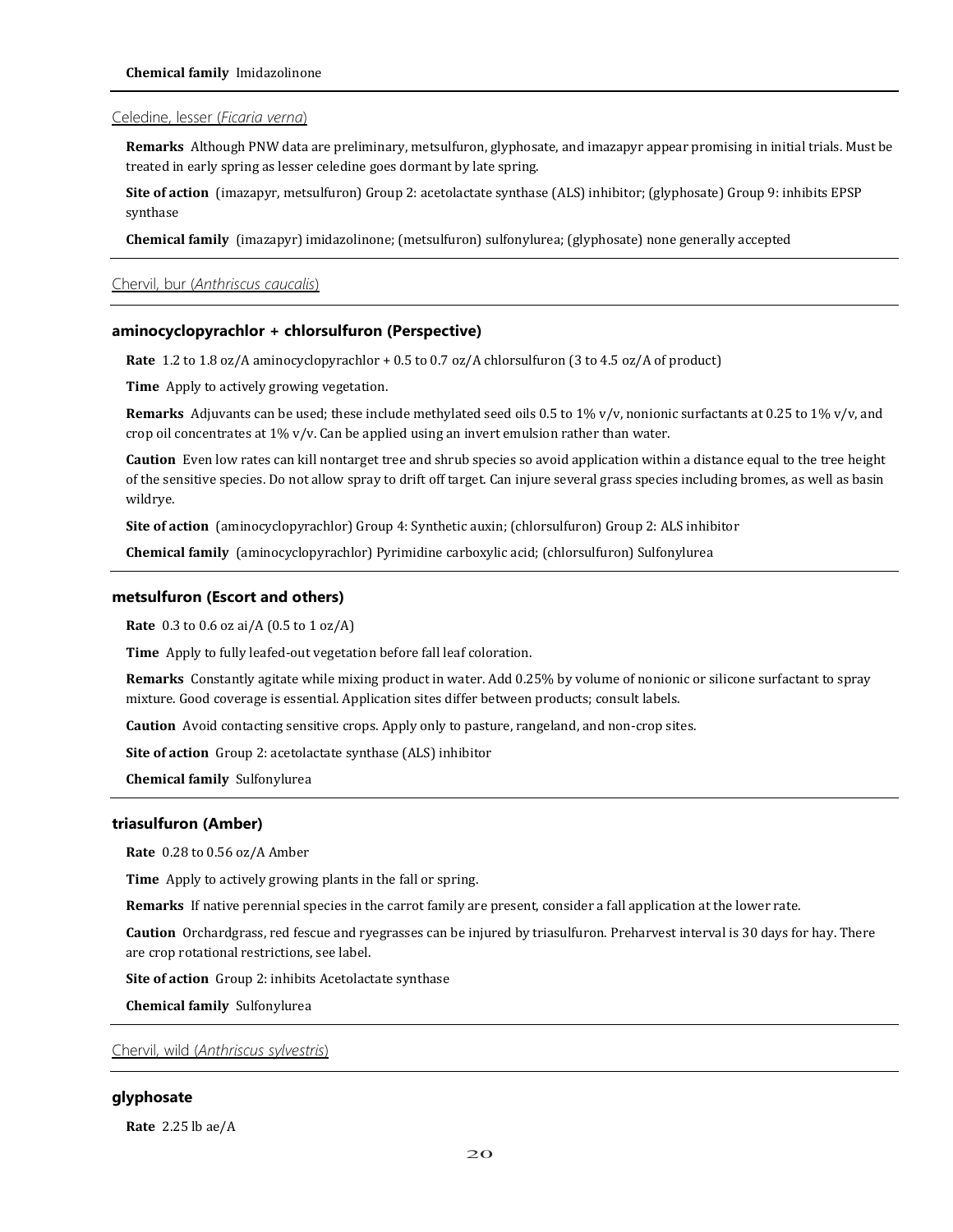**Time** Apply to actively growing plants from bud to early flower.

**Remarks** Glyphosate is nonselective and will kill or injure vegetation that might compete with new chervil seedlings.

**Site of action** Group 9: inhibits EPSP synthase

**Chemical family** None generally accepted

## **imazapyr (Arsenal)**

**Rate** 0.75 lb ai/A

**Time** Apply to actively growing plants from bud to early flower.

**Remarks** Add an appropriate surfactant

**Caution** Use on rangeland, pasture, and non-cropland only.

**Site of action** Group 2: acetolactate synthase (ALS) inhibitor

**Chemical family** Imidazolinone

# Cinquefoil, sulfur (*Potentilla recta*)

#### **aminocyclopyrachlor + chlorsulfuron (Perspective)**

**Rate** 4.75 to 8 oz/A

**Time** Apply to sulfur cinquefoil in the pre-bud stage of growth.

**Remarks** Adjuvants can be used; these include methylated seed oils 0.5 to 1% v/v, nonionic surfactants at 0.25 to 1% v/v, and crop oil concentrates at 1% v/v.

**Caution** Do not apply to the root zone of desirable trees and shrubs. May injure or kill some grass species.

**Site of action** (aminocyclopyrachlor) Group 4 synthetic auxin; (chlorsulfuron) Group 2: acetolactate synthase (ALS) inhibitor

**Chemical family** (aminocyclopyrachlor) Pyridine; (chlorsulfuron) Sulfonylurea

#### **aminocyclopyrachlor + metsulfuron (Streamline)**

**Rate** 4.75 to 9 oz/A

**Time** Apply to sulfur cinquefoil in the pre-bud stage of growth.

**Remarks** Adjuvants can be used; these include methylated seed oils 0.5 to 1% v/v, nonionic surfactants at 0.25 to 1% v/v, and crop oil concentrates at 1% v/v.

**Caution** Do not apply to the root zone of desirable trees and shrubs. May injure or kill some grass species.

**Site of action** (aminocyclopyrachlor) Group 4 synthetic auxin; (metsulfuron) Group 2: acetotactate synthase (ALS) inhibitor

**Chemical family** (aminocyclopyrachlor) Pyrimidine carboxylic acid ; (metsulfuron) Sulfonylurea

#### **aminopyralid (Milestone)**

**Rate** 1 to 1.75 oz ae/A (4 to 7 fl oz/A)

**Time** Apply to actively growing plants before the bud stage of growth.

**Remarks** A nonionic surfactant at a volume of 0.25% enhances control under adverse environmental conditions.

**Caution** Do not let spray drift onto desirable vegetation. Many forbs (desirable broadleaf plants) can be seriously injured or killed. Do not exceed 7 fl oz/A Milestone per year.

**Site of action** Group 4: synthetic auxin

**Chemical family** Pyridine

# **glyphosate**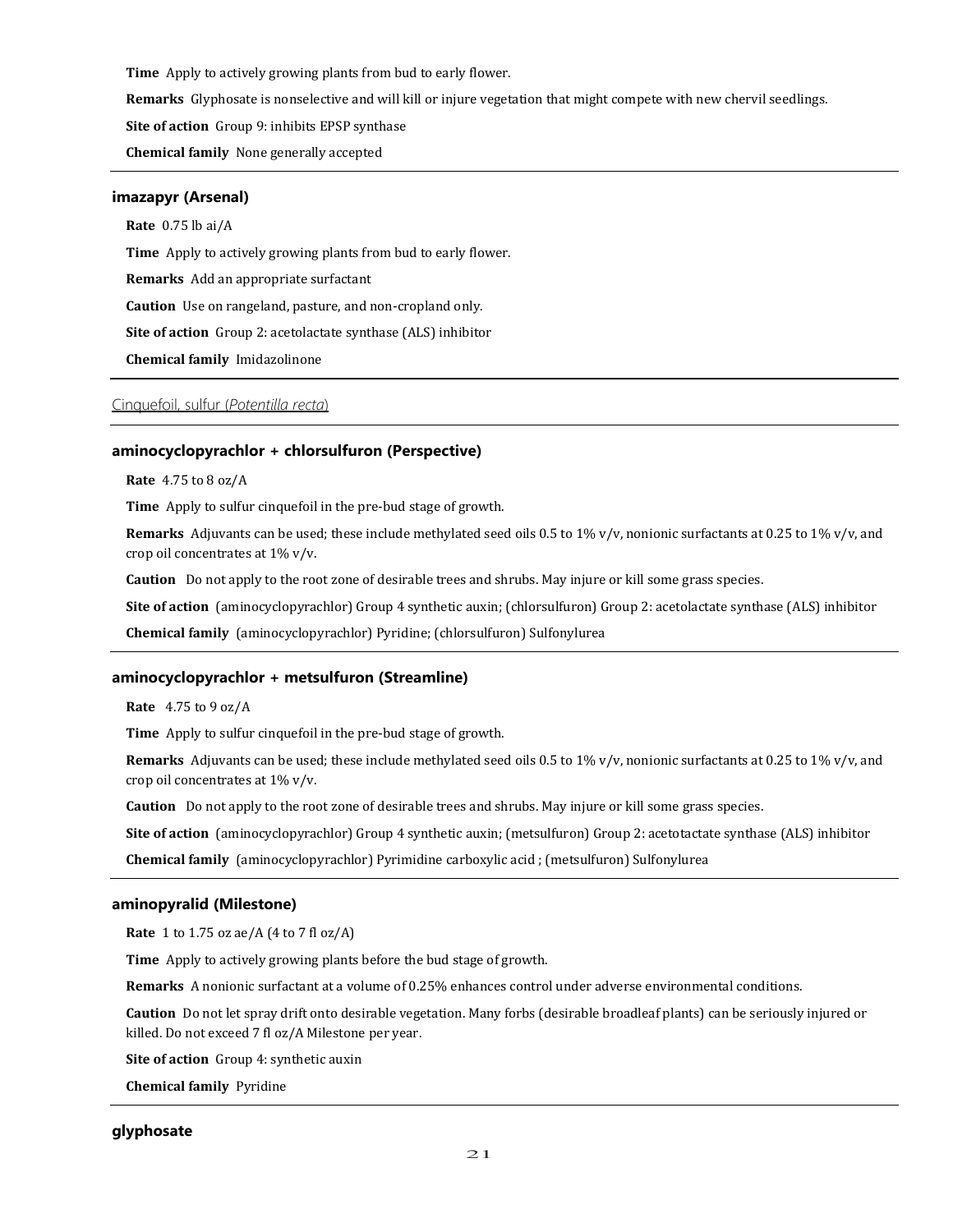**Rate** 1.1 to 2.25 lb ae/A.

**Time** Apply to sulfur cinquefoil in the pre-bud stage of growth.

**Remarks** Adequate foliar coverage of sulfur cinquefoil is necessary, and repeat applications may be required to achieve full control. Add nonionic surfactant if not included in the formulation.

**Caution** Glyphosate is nonselective and injures or kills other vegetation in the treated area.

**Site of action** Group 9: inhibits EPSP synthase

**Chemical family** None generally accepted

# **metsulfuron (Escort and others)**

**Rate** 0.6 to 1.2 oz ai/A (1 to 2 oz/A)

**Time** Apply in spring during the rosette stage of growth.

**Remarks** Add 0.25% by volume of nonionic surfactant to spray mixture. Application sites differ between products; consult labels.

**Caution** Avoid contacting sensitive crops. Apply only to pasture, rangeland, and non-crop sites.

**Site of action** Group 2: acetolactate synthase (ALS) inhibitor

**Chemical family** Sulfonylurea

# **picloram (Tordon)**

**Rate** 0.4 oz ae/A

**Time** Apply when plants are fully leaved and actively growing or in late fall.

**Caution Most formulations are restricted-use herbicides**. See label for grazing restrictions. Do not contaminate water. Potatoes, beans, and many other crops are very sensitive to picloram. Do not use in diversified cropping areas. At rates above 0.5 lb ae/A (1 quart/A), apply only as spot treatment not to exceed 25% of a landowner's acreage in a given watershed in a single season.

**Site of action** Group 4: synthetic auxin

**Chemical family** Pyridine

# **triclopyr (Garlon 4)**

**Rate** 0.5 to 1 lb ae/A (1 to 2 pints/A).

**Time** Apply in spring during the rosette stage of growth.

**Remarks** Mix with 0.25 to 0.5% by volume nonionic surfactant and apply to all exposed foliage.

**Caution** Garlon 4 is an ester formulation; do not drift onto sensitive crops. Do not contaminate water.

**Site of action** Group 4 synthetic auxin

**Chemical family** Pyridine

Clematis (*Clematis orientalis*) and old man's beard (*Clematis vitalba*)

**Remarks** Although PNW data are preliminary, imazapyr, picloram, and glyphosate appear promising in initial trials.

**Site of action** (imazapyr) Group 2: acetolactate synthase (ALS) inhibitor; (glyphosate) Group 9: inhibits EPSP synthase; (picloram) Group 4: synthetic auxin

**Chemical family** (imazapyr) imidazolinone; (glyphosate) none generally accepted; (picloram) pyridine

Cocklebur, common (*Xanthum strumarium*) and spiny (Xanthium spinosum)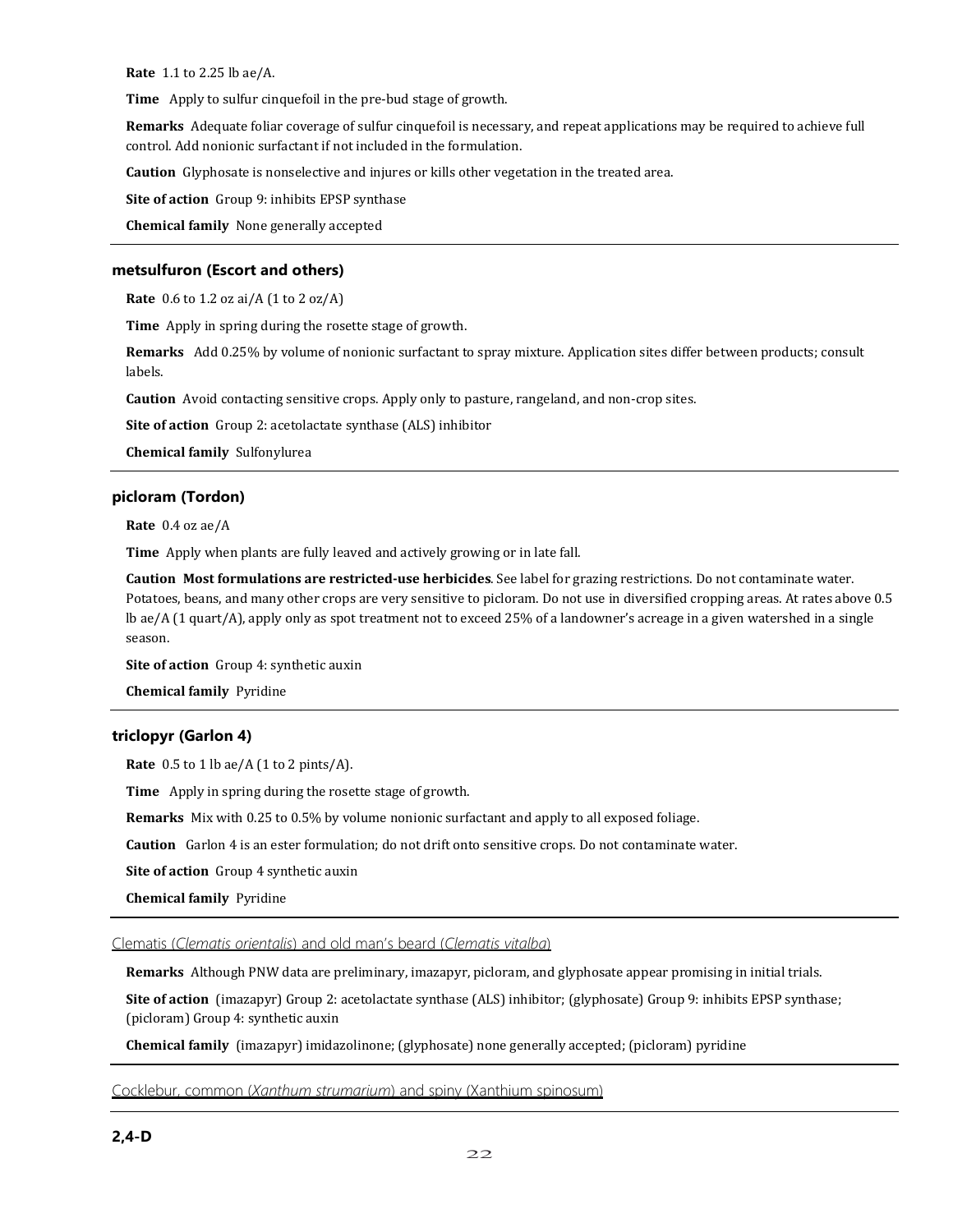**Rate** 0.95 to 1.9 lb ae/A (2 to 4 pints/A)

**Time** Apply to seedlings in spring when plants are growing rapidly.

**Remarks** Good coverage is necessary to achieve control.

**Caution** Do not drift to sensitive crops.

**Site of action** Group 4 synthetic auxin

**Chemical family** Phenoxy acetic acid

#### **aminopyralid (Milestone)**

**Rate** 0.75 to 1.25 oz ae/A (3 to 5 fl oz/A)

**Time** Apply to seedlings in spring when plants are actively growing.

**Remarks** Manure management of grazing animals may be necessary depending on the site; see label for details.

**Site of action** Group 4: synthetic auxin

**Chemical family** Pyridine

#### **clopyralid (Transline)**

**Rate** 1.5 to 3.75 oz ae/A (4 to 10 fl oz/A).

**Time** Apply to seedlings in spring when plants are actively growing.

**Caution** Do not contaminate water. Potatoes, beans, and many other crops are very sensitive to clopyralid. Do not use in diversified cropping areas.

**Site of action** Group 4 synthetic auxin

**Chemical family** Pyridine

#### **dicamba (Clarity and others)**

**Rate** 0.25 to 0.75 lb ae/A (0.5 to 1.5 pints/A)

**Time** Apply to seedlings in spring when plants are actively growing.

**Caution** Avoid drift to sensitive crops.

**Site of action** Group 4: synthetic auxin

**Chemical family** Benzoic acid

# **fluroxypyr (Vista)**

**Rate** 3.4 oz ae/A (11 oz/A)

**Time** Apply to seedlings in spring when plants are actively growing.

**Caution** Avoid drift to sensitive crops.

**Site of action** Group 4: synthetic auxin

**Chemical family** Pyridine

# **glyphosate**

**Rate** 1.1 to 2.25 lb ae/A.

**Time** Apply to seedlings in spring when plants are actively growing.

**Remarks** Adequate foliar coverage of cocklebur is necessary. Add nonionic surfactant if not included in the formulation.

**Caution** Glyphosate is nonselective and injures or kills other vegetation in the treated area.

**Site of action** Group 9: inhibits EPSP synthase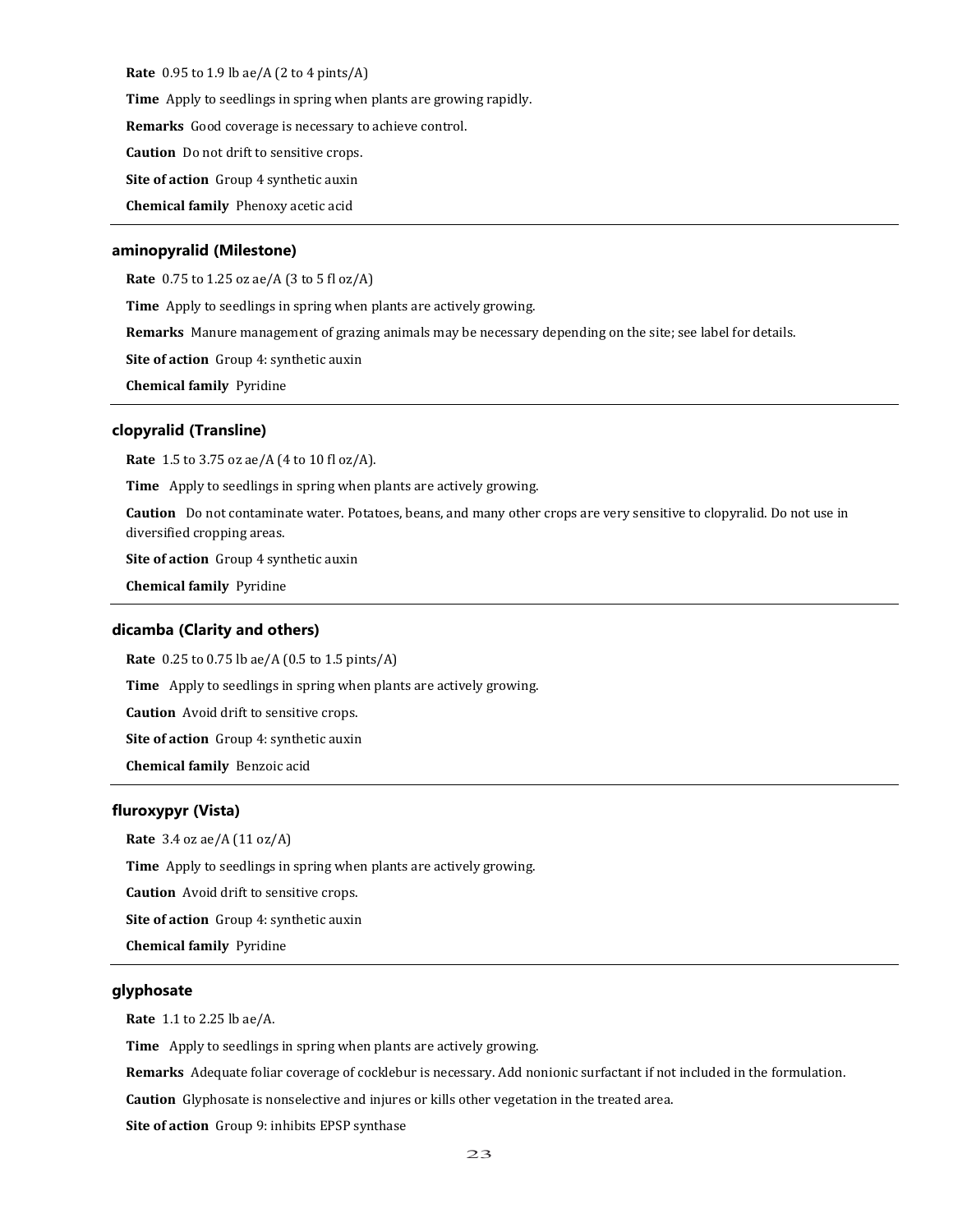## **imazapic (Plateau)**

**Rate** 1 to 1.5 oz ae/A (4 to 6 fl oz/A)

**Time** Apply preemergence or postemergence to actively growing cockleburs.

**Remarks** Add 0.25% by volume of nonionic surfactant, or 1.5 to 2 pints/A methylated seed soil or crop oil concentrate to spray mixture.

**Caution** Some grass species are sensitive to imazapic; see label for details.

**Site of action** Group 2: acetolactate synthase (ALS) inhibitor

**Chemical family** Imidazolinone

## **imazapyr (Arsenal, Habitat)**

**Rate** 0.75 to 1 lb ae/A (3 to 4 pints/A)

**Time** Apply preemergence or postemergence to actively growing cockleburs.

**Remarks** Add 0.25% by volume of nonionic surfactant, or 1 to 2 pints/A methylated seed soil or crop oil concentrate to spray mixture.

**Caution** Imazapyr is nonselective; spray will injure or kill vegetation contacted.

**Site of action** Group 2: acetolactate synthase (ALS) inhibitor

**Chemical family** Imidazolinone

## **metsulfuron (Escort and others)**

**Rate** 0.2 to 0.3 oz ai/A (0.33 to 0.5 oz/A)

**Time** Apply to seedlings in spring when plants are actively growing.

**Remarks** Add 0.25% by volume of nonionic surfactant to spray mixture. Application sites differ between products; consult labels.

**Caution** Avoid contacting sensitive crops. Apply only to pasture, rangeland, and non-crop sites.

**Site of action** Group 2: acetolactate synthase (ALS) inhibitor

**Chemical family** Sulfonylurea

# **picloram (Tordon)**

**Rate** 4 to 8 fl oz ae/A

**Time** Apply to seedlings in spring when plants are actively growing.

**Caution Most formulations are restricted-use herbicides**. See label for grazing restrictions. Do not contaminate water. Potatoes, beans, and many other crops are very sensitive to picloram. Do not use in diversified cropping areas. At rates above 0.5 lb ae/A (1 quart/A), apply only as spot treatment not to exceed 25% of a landowner's acreage in a given watershed in a single season.

**Site of action** Group 4: synthetic auxin

**Chemical family** Pyridine

# **sulfosulfuron (Outrider)**

**Rate** 0.56 to 1 oz ai/A (0.75 to 1.33 oz/A)

**Time** Apply to seedlings in spring when plants are actively growing.

**Remarks** Add 0.25% by volume of nonionic surfactant to spray mixture.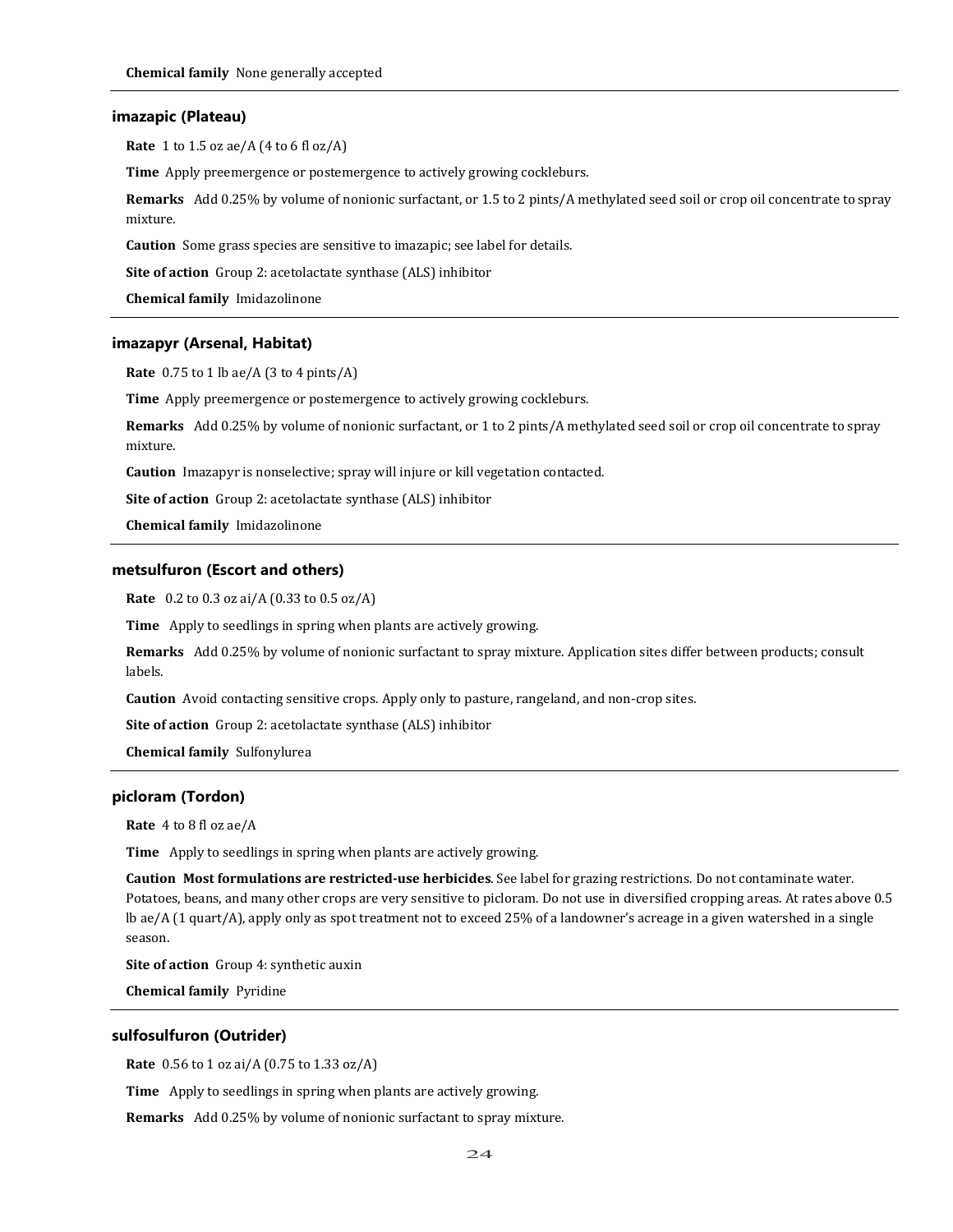**Caution** Avoid contacting sensitive crops.

**Site of action** Group 2: acetolactate synthase (ALS) inhibitor

**Chemical family** Sulfonylurea

# **triclopyr (Garlon 3A or 4)**

## **Rate** 1 lb ae/A.

**Time** Apply to seedlings in spring when plants are actively growing.

**Caution** Garlon 4 is an ester formulation; do not drift onto sensitive crops. Do not contaminate water.

**Site of action** Group 4 synthetic auxin

**Chemical family** Pyridine

Coltsfoot, European (*Tussilago farfara*)

**Remarks** Although PNW data are lacking, some reports suggest glyphosate at 2% is effective.

**Site of action** Group 9: inhibits EPSP synthase

**Chemical family** None generally accepted

# Comfrey (*Symphytum officinale*)

Comfrey was a food and feed crop, but has become weedy in gardens and fields of the Pacific Northwest. Naturally aggressive spread is accelerated by tillage that moves plant parts. A 1970s experiment in western Oregon determined the activity of several herbicides on comfrey. Relatively high rates were used, but only a few herbicides were effective. Most problems with comfrey are in gardens, so use caution in recommending any herbicide. One of the few options is to repeatedly (about every 3 weeks) remove plants down as far as practical below the soil surface.

Herbicides that gave good control were bromacil and terbacil at 6 lb ai/A; picloram at 1 lb ae/A; 2,4-D ester at 2 lb ae/A; triclopyr at 2 lb ae/A; and clopyralid at 4 lb ae/A. These rates gave nearly complete control of a new planting. Older plants might be more difficult to control.

# Cordgrass, common (*Spartina* anglica), dense-flowered (Spartina densiflora), saltmeadow (Spartina patens), and smooth (Spartina alterniflora)

#### **glyphosate (Rodeo and others)**

**Rate** 2 to 3.75 lb ae/A broadcast, 2% to 5% solution through hand-held equipment, or 33% solution with wiper applicators

**Time** Apply to actively growing cordgrass any time from late June until first killing frost.

**Remarks** Treat at least 6 hr before tidewater will cover plants. Debris and silt on cordgrass reduce performance. It may be necessary to wash plants before application. Add approved nonionic surfactant at 1 to 2 quarts/100 gal spray mix or 10% by volume with wiper applicators.

**Caution** With hand-held equipment, do not spray to point of runoff.

**Site of action** Group 9: inhibits EPSP synthase

**Chemical family** None generally accepted

#### **imazapyr (Habitat and others)**

**Rate** 1 to 1.5 lb ae/A

**Time** Apply to actively growing cordgrass, usually mid-June until killing frost.

**Remarks** Add suitable adjuvant to spray solution.

**Caution** Do not apply in the root zone of desirable trees. Treated water cannot be used for irrigation for 120 days.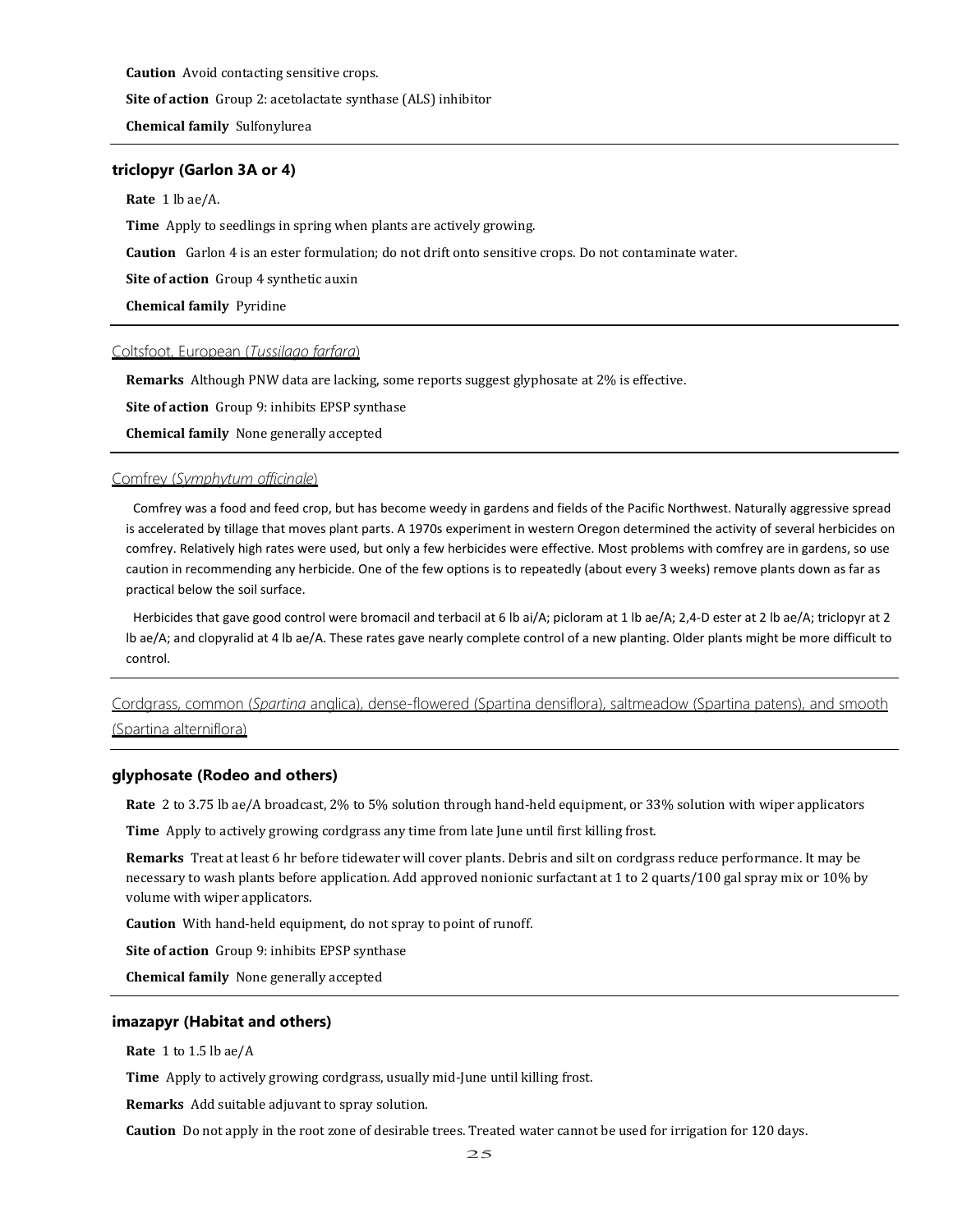**Site of action** Group 2: acetolactate synthase (ALS) inhibitor

**Chemical family** Imidazolinone

Crazyweed (*Oxytropis* spp.)

#### **metsulfuron (Escort and others)**

**Rate** Escort: 0.3 oz ai/A (0.5 oz/A)

**Time** Apply to actively growing plants.

**Remarks** Using a nonionic or silicone surfactant increases effectiveness. Application sites differ between products, see label.

**Caution** Apply only to pasture, rangeland, and non-crop sites.

**Site of action** Group 2: acetolactate synthase (ALS) inhibitor

**Chemical family** Sulfonylurea

## **picloram (Tordon)**

**Rate** 0.25 lb ae/A

**Time** Apply from early bud to bloom. Plants should be actively growing at the time of application.

**Remarks** Plants are poisonous to livestock. To be used on rangeland or permanent grass pastures.

**Caution Most formulations are restricted-use herbicides**. Do not graze until plants dry up after application. Avoid drift to sensitive crops. Do not contaminate water. Potatoes, beans, and many other broadleaf crops are sensitive to these herbicides. Do not use picloram in diversified crop areas.

**Site of action** Group 4: synthetic auxin

**Chemical family** Pyridine

Cress, hoary or whitetop (*Lepidium draba)*, hairy (Lepidium appelianum), and lens-podded (Lepidium *chalepensis*)

# **2,4-D LV ester or 2,4-D amine**

**Rate** 2 to 3 lb ae/A in non-cropland and 1 lb ae/A as a selective treatment

**Time** Apply early in cress growth stage; control is minor after bud stage. In cereals, apply 2,4-D before weeds reach boot stage.

**Remarks** When possible, use 2,4-D on whitetop plants before plowing fields in spring. Re-spray in fall if new growth appears.

**Caution** Avoid drift to sensitive crops.

**Site of action** Group 4: synthetic auxin

**Chemical family** Phenoxy acetic acid

# **aminocyclopyrachlor + chlorsulfuron (Perspective)**

**Rate** 1.2 to 1.8 oz/A aminocyclopyrachlor + 0.5 to 0.7 oz/A chlorsulfuron (3 to 4.5 oz/A of product)

**Time** Apply to actively growing vegetation.

**Remarks** Adjuvants can be used; these include methylated seed oils 0.5 to 1% v/v, nonionic surfactants at 0.25 to 1% v/v, and crop oil concentrates at 1% v/v. Can be applied using an invert emulsion rather than water.

**Caution** Even low rates can kill nontarget tree and shrub species so avoid application within a distance equal to the tree height of the sensitive species. Do not allow spray to drift off target. Can injure several grass species including bromes. as well as basin wildrye.

**Site of action** (aminocyclopyrachlor) Group 4: Synthetic auxin; (chlorsulfuron) Group 2: ALS inhibitor

**Chemical family** (aminocyclopyrachlor) Pyrimidine carboxylic acid; (chlorsulfuron) Sulfonylurea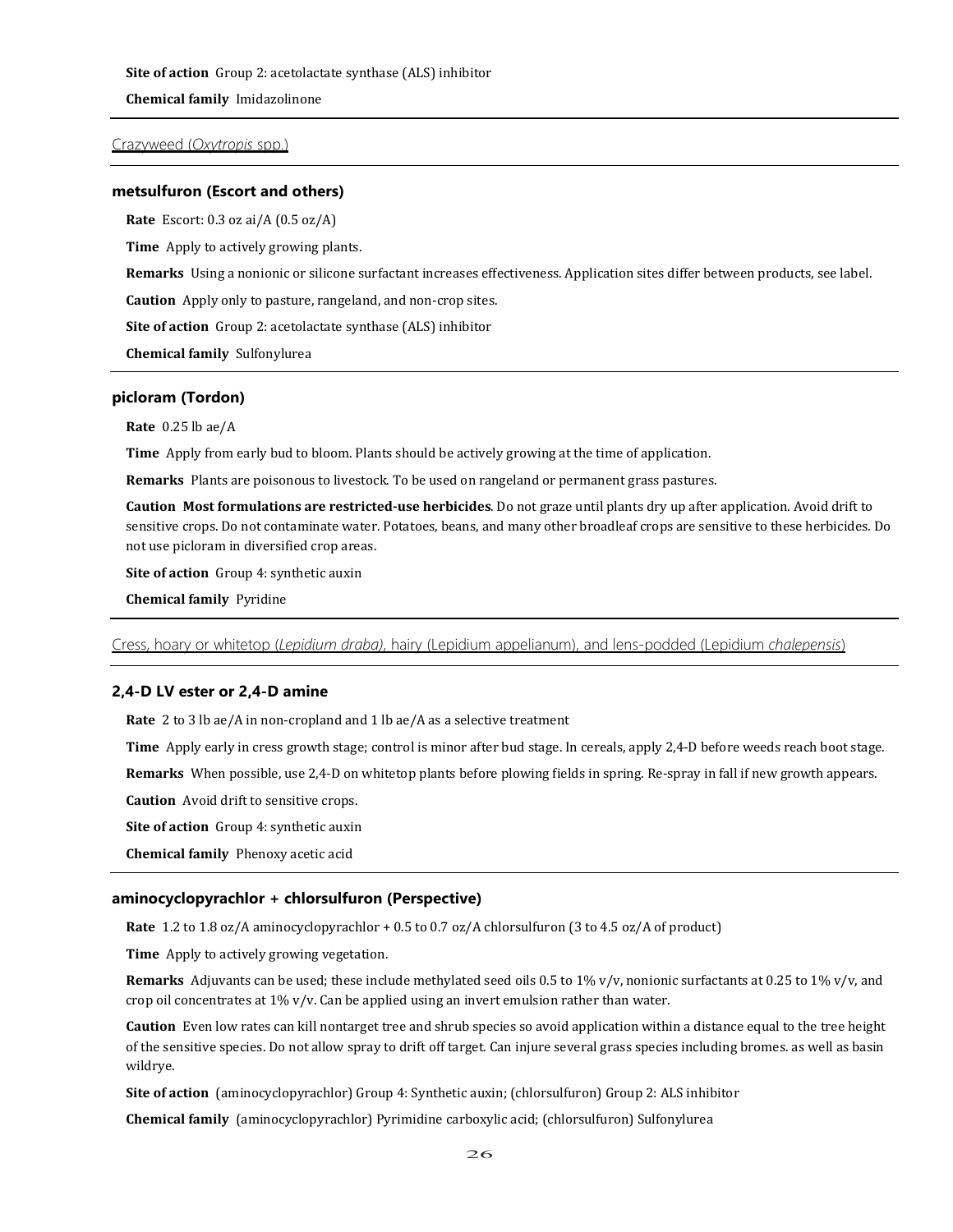## **chlorsulfuron (Telar)**

**Rate** 0.75 oz ai/A (1 oz/A of 75% ai Telar) **Time** Apply at prebloom to bloom growth stage or to rosettes in fall. **Remarks** Using an 80% ai surfactant increases effectiveness. **Caution** Apply only to pasture, range, Conservation Reserve Program (CRP), and non-crop sites. **Site of action** Group 2: acetolactate synthase (ALS) inhibitor **Chemical family** Sulfonylurea

# **imazapic (Plateau)**

**Rate** 0.125 to 0.188 lb/A **Time** Apply after blossoms open (full bloom) until plants desiccate. Fall rosettes also may be treated. **Remarks** Add 1 quart/A methylated seed oil. **Caution** Before using, note crop rotation restrictions. **Site of action** Group 2: acetolactate synthase (ALS) inhibitor

**Chemical family** Imidazolinone

# **metsulfuron (Escort and others)**

**Rate** Escort: 0.6 oz ai/A (1 oz/A) of the 60% ai

**Time** Apply at prebloom to bloom growth stage or to rosettes in fall.

**Remarks** Using a nonionic or silicone surfactant increases effectiveness. Application sites differ between products; consult label.

**Caution** Apply only to pasture, rangeland, and non-crop sites.

**Site of action** Group 2: acetolactate synthase (ALS) inhibitor

**Chemical family** Sulfonylurea

# Crupina, common (*Crupina vulgaris*)

# **aminocyclopyrachlor + chlorsulfuron (Perspective)**

**Rate** 4.75 to 8 oz/A

**Time** Apply to seedlings in spring when plants are actively growing.

**Remarks** Adjuvants can be used; these include methylated seed oils 0.5 to 1% v/v, nonionic surfactants at 0.25 to 1% v/v, and crop oil concentrates at 1%v/v.

**Caution** Do not apply to the root zone of desirable trees and shrubs. May injure or kill some grass species.

**Site of action** (aminocyclopyrachlor) Group 4 synthetic auxin; (chlorsulfuron) Group 2: acetolactate synthase (ALS) inhibitor

**Chemical family** (aminocyclopyrachlor) Pyrimidine carboxylic acid ; (chlorsulfuron) Sulfonylurea

# **aminopyralid + metsulfuron (Opensight)**

**Rate** 3 to 3.3 oz/A

**Time** Apply to seedlings in spring when plants are actively growing.

**Remarks** Adjuvants can be used; these include methylated seed oils 0.5 to 1% v/v, nonionic surfactants at 0.25 to 1% v/v, and crop oil concentrates at 1%v/v.

**Caution** May injure or kill some grass species.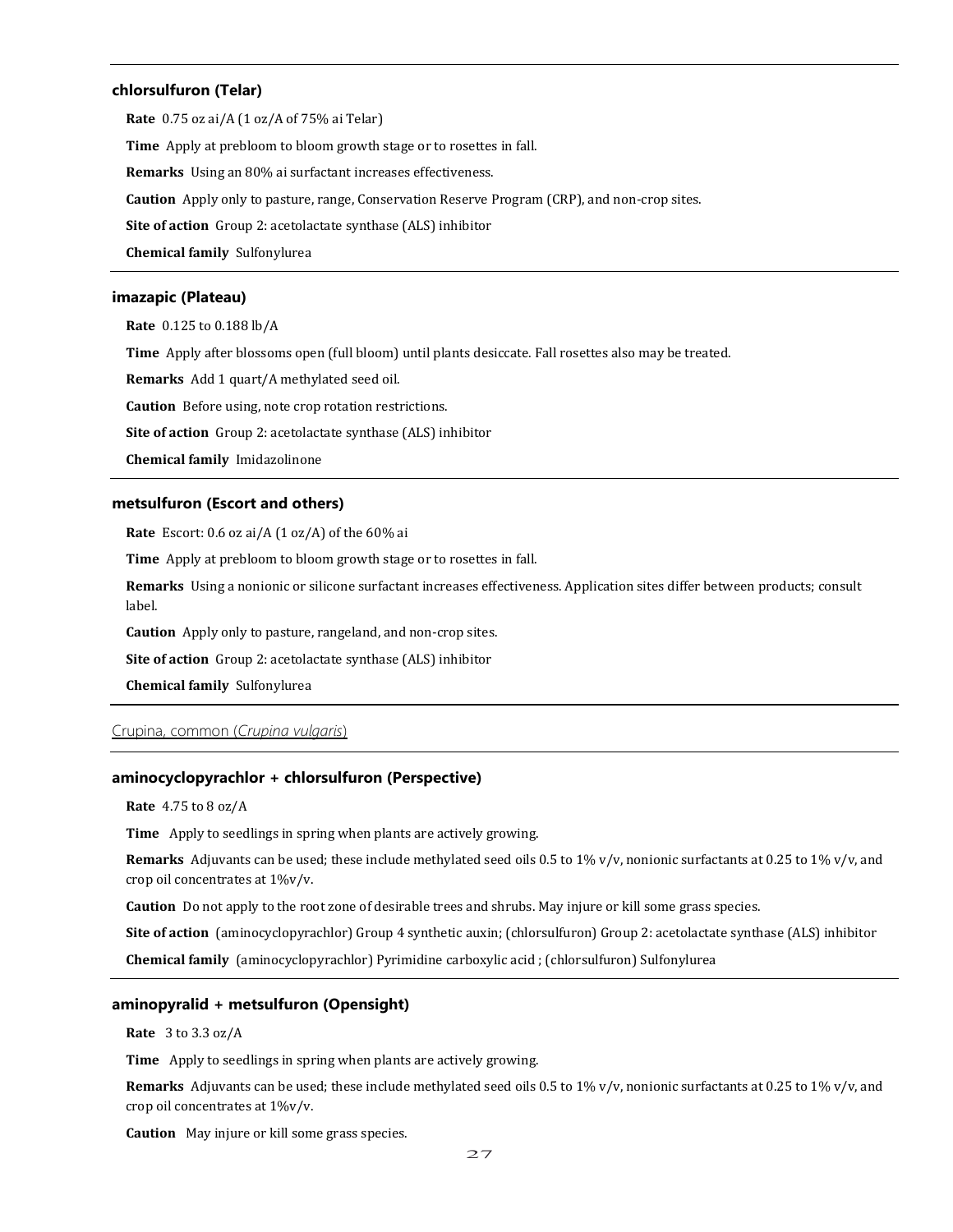**Site of action** (aminopyralid) Group 4 synthetic auxin; (metsulfuron) Group 2: acetolactate synthase (ALS) inhibitor

**Chemical family** (aminopyralid) Pyrimidine carboxylic acid ; (metsulfuron) Sulfonylurea

# **chlorsulfuron (Telar and others)**

**Rate** 0.75 to 0.195 oz ai/A (1 to 2.6 oz/A). **Time** Apply to seedlings in spring when plants are actively growing. **Remarks** Add 0.25% by volume of nonionic surfactant to spray mixture. **Caution** Avoid drift to sensitive crops. **Site of action** Group 2: acetolactate synthase (ALS) inhibitor **Chemical family** Sulfonylurea

# **clopyralid (Transline)**

**Rate** 2 oz ae/A (0.33 pints/A).

**Time** Apply as a split application to common crupina foliage in fall and spring.

## **Remarks Most effective on young plants.**

**Caution** Do not contaminate water. Potatoes, beans, and many other crops are very sensitive to clopyralid. Do not use in diversified cropping areas.

**Site of action** Group 4 synthetic auxin

**Chemical family** Pyridine

## **dicamba (Clarity and others)**

**Rate** 0.5 lb ae/A (1 pint/A)

**Time** Apply to seedlings in spring when plants are actively growing.

**Caution** Avoid drift to sensitive crops.

**Site of action** Group 4: synthetic auxin

**Chemical family** Benzoic acid

# **metsulfuron (Escort and others)**

**Rate** 0.3 to 0.6 oz ai/A (0.5 to 1 oz/A)

**Time** Apply to seedlings in spring when plants are actively growing.

**Remarks** Add 0.25% by volume of nonionic surfactant to spray mixture. Application sites differ between products; consult labels.

**Caution** Avoid contacting sensitive crops. Apply only to pasture, rangeland, and non-crop sites.

**Site of action** Group 2: acetolactate synthase (ALS) inhibitor

**Chemical family** Sulfonylurea

# **picloram (Tordon)**

**Rate** 4 to 8 oz ae/A

**Time** Apply to seedlings in spring when plants are actively growing.

**Caution Most formulations are restricted-use herbicides**. See label for grazing restrictions. Do not contaminate water. Potatoes, beans, and many other crops are very sensitive to picloram. Do not use in diversified cropping areas. At rates above 0.5 lb ae/A (1 quart/A), apply only as spot treatment not to exceed 25% of a landowner's acreage in a given watershed in a single season.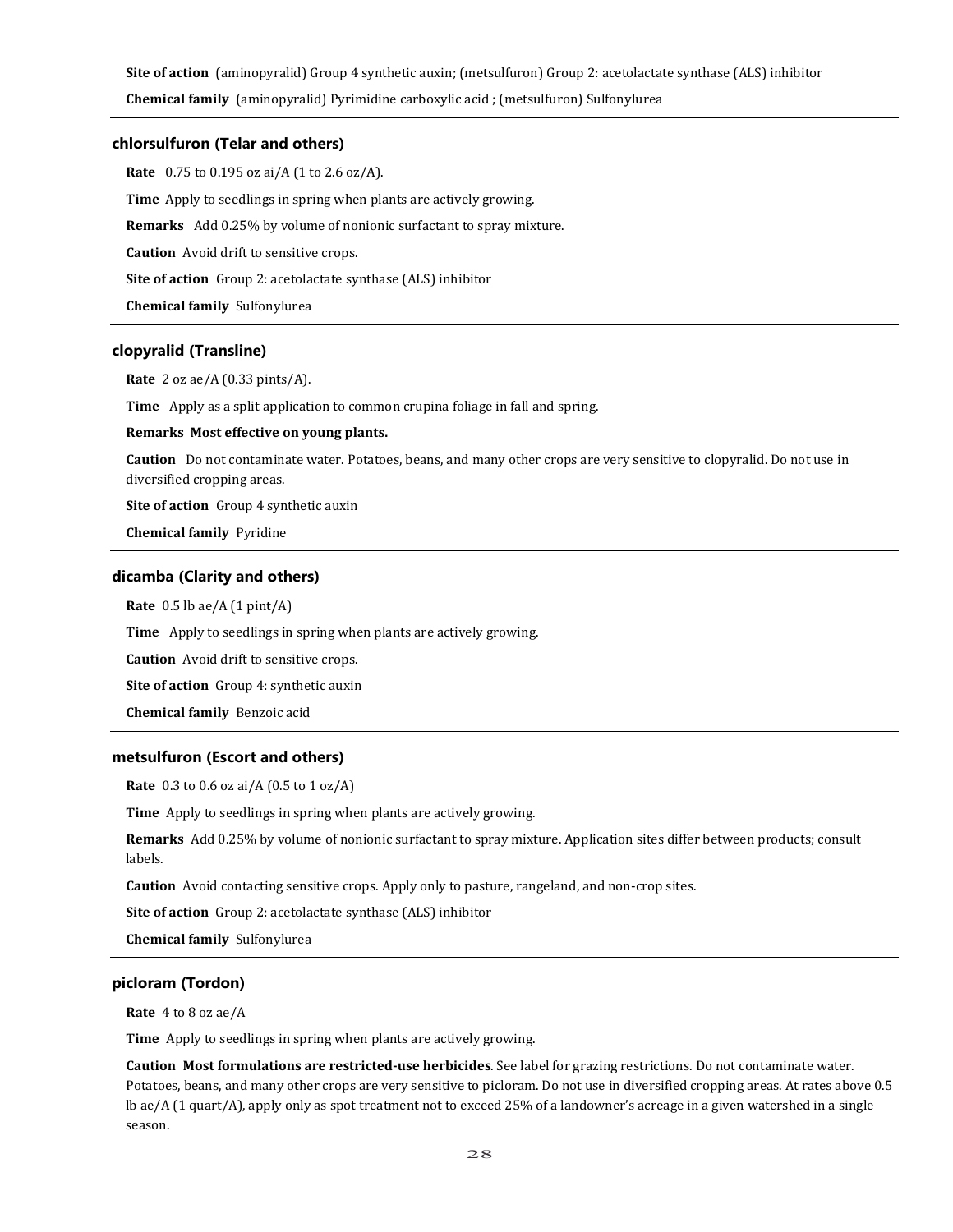# Cucumber, wild (*Marah oreganus*)

Wild cucumber is a perennial vine that regrows each year from an enormous root. The plant spreads by seed, not by root fragments. The harmful effect of wild cucumber is mostly a result of the top growth that crowds, shades, and deforms the crops. Any type of physical control has temporary results because of the food storage in the root. This food reserve also means that if herbicides are to be effective, they must move to the root and block production of new shoots. Any control plan should call for treatment for several years. Recommendations that follow are based on limited research at Oregon State University.

# **dicamba (Clarity, Rifle)**

**Rate** 1 to 2 lb ae/A or 1% concentration for application with a handgun sprayer.

**Time** Apply when cucumber is growing rapidly in late spring or early summer.

**Remarks** Expect 80 to 100% control 1 year after treatment.

**Caution** Dicamba seriously reduces seed production of grasses or grain crops if applied at the wrong growth stage. Do not use 2 lb rate on large areas if a crop is growing in the field.

**Site of action** Group 4: synthetic auxin

**Chemical family** Benzoic acid

# **glyphosate**

**Rate** 1.5 lb ae/A or 0.5 to 1% solution for application with a handgun sprayer.

**Time** Apply when the cucumber is growing rapidly in late spring or early summer.

**Remarks** In two experiments, plants treated with glyphosate had no regrowth 1 year later.

**Caution** Glyphosate is a nonselective herbicide.

**Site of action** Group 9: inhibits EPSP synthase

**Chemical family** None generally accepted

# **picloram (Tordon)**

**Rate** 0.5 lb ae/A or 0.5% concentration for application with a handgun sprayer.

**Time** Apply when cucumber is growing rapidly in the late spring or early summer.

**Remarks** Expect 80 to 100% control 1 year after treatment.

## **Caution Most formulations are restricted-use herbicides.**

**Site of action** Group 4: synthetic auxin

**Chemical family** Pyridine

# **triclopyr (Garlon)**

**Rate** 1 lb ae/A or 0.5% concentration for application with a handgun sprayer.

**Time** Apply when cucumber is growing rapidly in late spring or early summer.

**Remarks** Tests with the ester form had excellent results 1 year later. At 0.5 lb ae/A, results were less clear, but two of three plots had good results.

**Caution** See label for registered sites for triclopyr products' use.

**Site of action** Group 4: synthetic auxin

**Chemical family** Pyridine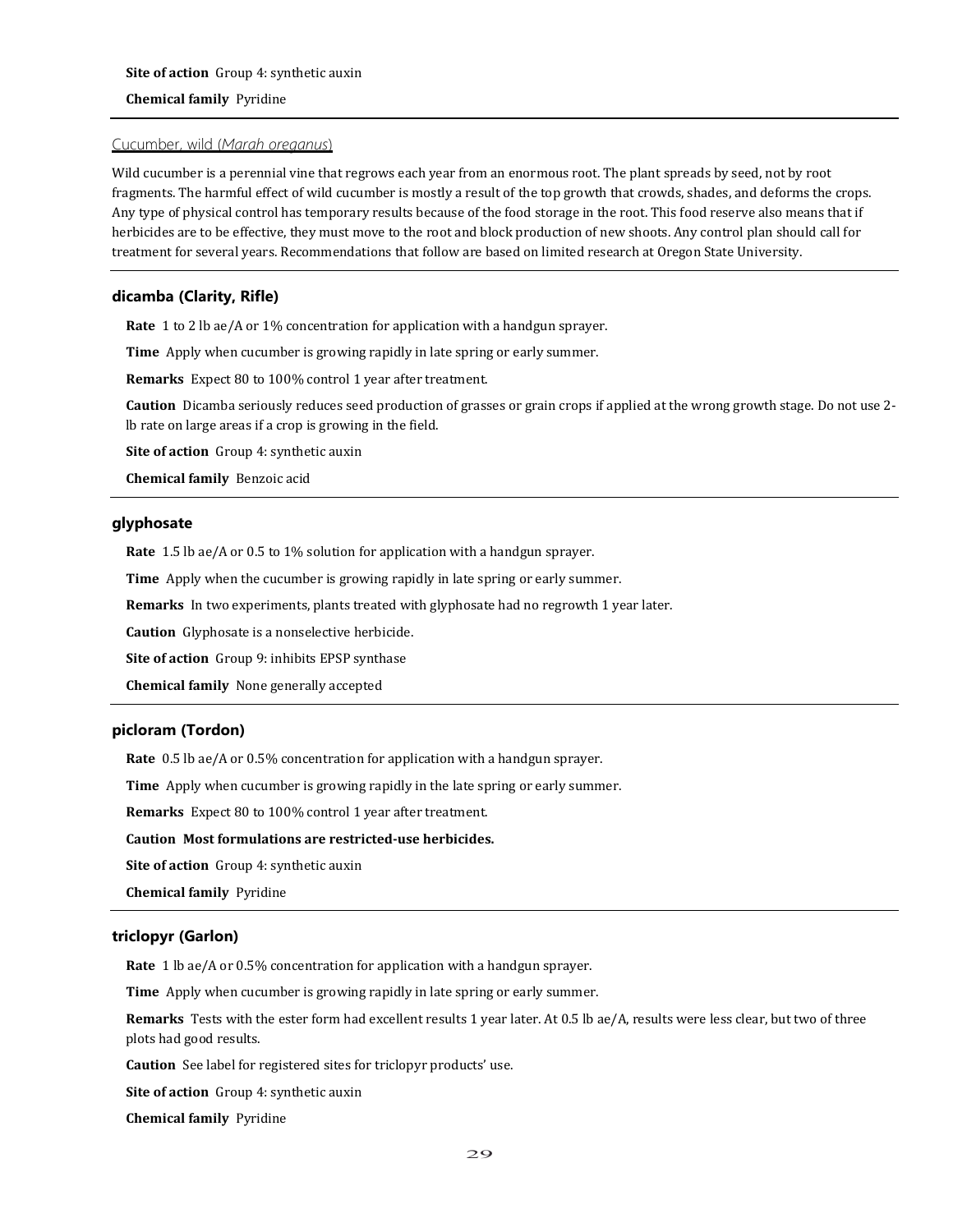## **triclopyr + 2,4-D (Crossbow)**

**Rate** 0.5 lb + 1 lb ae/A (2 quarts/A Crossbow) or 1% concentration for handgun sprayer application.

**Time** Apply when cucumber is growing rapidly in late spring or early summer.

**Remarks** In two of three plots, results were good 1 year after treatment. Results were poor in the third plot.

**Caution** Check the Crossbow label to determine registered sites and rates.

**Site of action** (both) Group 4: synthetic auxin

**Chemical family** (triclopyr) pyridine; (2,4-D) phenoxy acetic acid

#### Daisy, oxeye (*Leucanthimum vulgare*)

#### **aminopyralid (Milestone)**

**Rate** 1 to 1.75 oz ae/A (4 to 7 fl oz/A)

**Time** Apply preemergence in winter to early spring, or in spring to actively growing plants before the bud stage of growth.

**Caution** Do not let spray drift onto desirable vegetation. Many forbs (desirable broadleaf plants) can be seriously injured or killed. Do not exceed 7 fl oz/A Milestone per year.

**Site of action** Group 4: synthetic auxin

**Chemical family** Pyridine

# **aminocyclopyrachlor + chlorsulfuron (Perspective)**

**Rate** 3 to 4.5 oz/A

**Time** Apply in spring from rosette to flowering stage of growth.

**Remarks** Adjuvants can be used; these include methylated seed oils 0.5 to 1% v/v, nonionic surfactants at 0.25 to 1% v/v, and crop oil concentrates at 1%v/v.

**Caution** Do not apply to the root zone of desirable trees and shrubs. May injure or kill some grass species.

**Site of action** (aminocyclopyrachlor) Group 4 synthetic auxin; (chlorsulfuron) Group 2: acetolactate synthase (ALS) inhibitor

**Chemical family** (aminocyclopyrachlor) pyridine; (chlorsulfuron) sulfonylurea

## **aminopyralid + metsulfuron (Opensight)**

**Rate** 2.5 to 3.3 oz/A

**Time** Apply in spring from rosette to flowering stage of growth.

**Remarks** Adjuvants can be used; these include methylated seed oils 0.5 to 1% v/v, nonionic surfactants at 0.25 to 1% v/v, and crop oil concentrates at 1%v/v.

**Caution** May injure or kill some grass species.

**Site of action** (aminopyralid) Group 4 synthetic auxin; (metsulfuron) Group 2: acetolactate synthase (ALS) inhibitor

**Chemical family** (aminopyralid) Pyrimidine carboxylic acid ; (metsulfuron) Sulfonylurea

## **chlorsulfuron (Telar and others)**

**Rate** 0.75 to 0.195 oz ai/A (1 to 2.6 oz/A).

**Time** Apply in autumn to new rosettes, or to rosettes in spring before bolting.

**Remarks** Add 0.25% by volume of nonionic surfactant to spray mixture.

**Caution** Avoid drift to sensitive crops.

**Site of action** Group 2: acetolactate synthase (ALS) inhibitor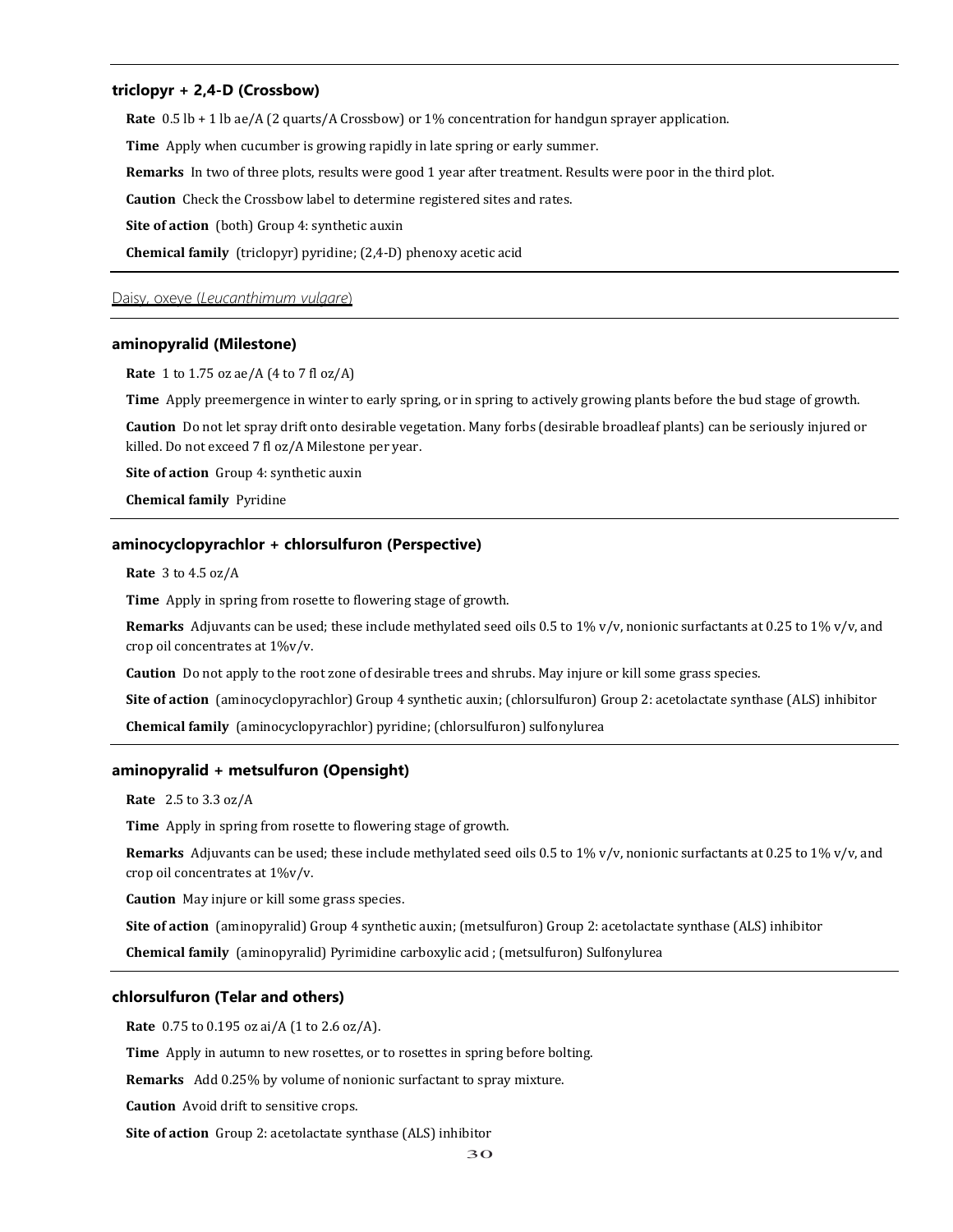## **clopyralid (Transline)**

**Rate** 4 to 8 oz ae/A (0.67 to 1.33 pints/A).

**Time** Apply in spring from rosette to bud stage of growth.

**Caution** Do not contaminate water. Potatoes, beans, and many other crops are very sensitive to clopyralid. Do not use in diversified cropping areas.

**Site of action** Group 4 synthetic auxin

**Chemical family** Pyridine

# **clopyralid + 2,4-D amine (Curtail)**

**Rate** 2 to 3 quarts/A

**Time** Apply in spring from rosette to bud stage of growth.

**Remarks** Consult label for specific site registrations.

**Caution** Product injures or kills sensitive broadleaf forages. Do not contaminate water.

**Site of action** (both) Group 4: synthetic auxin

**Chemical family** (clopyralid) pyridine; (2,4-D) phenoxy acetic acid

## **dicamba (Clarity and others)**

**Rate** 0.5 to 1 lb ae/A (1 to 2 pints/A)

**Time** Apply in spring when plants are actively growing.

**Caution** Avoid drift to sensitive crops.

**Site of action** Group 4: synthetic auxin

**Chemical family** Benzoic acid

# **glyphosate**

**Rate** 1.5 to 3 lb ae/A.

**Time** Apply in spring from rosette to bud stage of growth.

**Remarks** Adequate foliar coverage of oxeye daisy is necessary. Add nonionic surfactant if not included in the formulation.

**Caution** Glyphosate is nonselective and injures or kills other vegetation in the treated area.

**Site of action** Group 9: inhibits EPSP synthase

**Chemical family** None generally accepted

# **imazapyr (Arsenal, Habitat)**

**Rate** 0.5 to 0.75 lb ae/A (2 to 3 pints/A)

**Time** Apply preemergence or postemergence to actively growing oxeye daisy.

**Remarks** Add 0.25% by volume of nonionic surfactant, or 1 to 2 pints/A methylated seed soil or crop oil concentrate to spray mixture.

**Caution** Imazapyr is nonselective; spray will injure or kill vegetation contacted.

**Site of action** Group 2: acetolactate synthase (ALS) inhibitor

**Chemical family** Imidazolinone

# **metsulfuron (Escort and others)**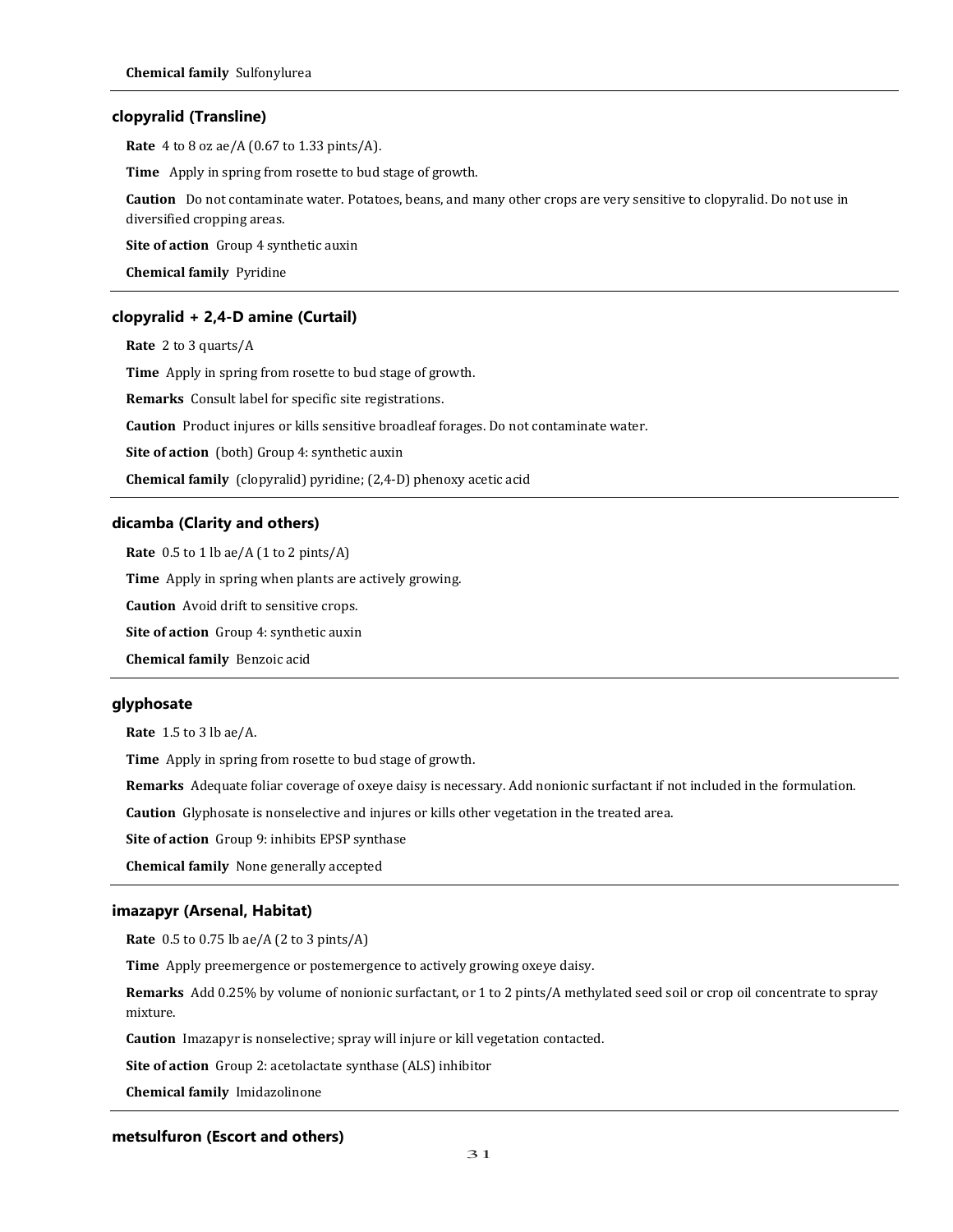**Rate** 0.3 to 0.6 oz ai/A (0.5 to 1 oz/A)

**Time** Apply in spring to actively growing plants, or to new rosettes in the fall.

**Remarks** Add 0.25% by volume of nonionic surfactant to spray mixture. Application sites differ between products; consult labels.

**Caution** Avoid contacting sensitive crops. Apply only to pasture, rangeland, and non-crop sites.

**Site of action** Group 2: acetolactate synthase (ALS) inhibitor

**Chemical family** Sulfonylurea

# **picloram (Tordon)**

**Rate** 6 to 8 oz ae/A

**Time** Apply in spring to actively growing plants, or to new rosettes in the fall.

**Caution Most formulations are restricted-use herbicides**. See label for grazing restrictions. Do not contaminate water. Potatoes, beans, and many other crops are very sensitive to picloram. Do not use in diversified cropping areas. At rates above 0.5 lb ae/A (1 quart/A), apply only as spot treatment not to exceed 25% of a landowner's acreage in a given watershed in a single season.

**Site of action** Group 4: synthetic auxin

**Chemical family** Pyridine

### Devil's-claw (*Proboscidea louisiana*)

#### **2,4-D (various products)**

**Remarks** Reported to control this plant, although data are lacking in the Pacific Northwest.

**Site of action** Group 4: synthetic auxin

**Chemical family** Phenoxy acetic acid

# Dock, curly (*Rumex crispus*) and broadleaf (Rumex obtusifolius)

## **2,4-D or dicamba (Clarity, Rifle) or picloram (Tordon)**

**Rate** A mixture of each product 1 lb ae/50 gal of water for spot treatments

**Time** Apply before flower elongation.

**Remarks** Repeated treatments needed to control regrowth. Dicamba is effective on curly dock but not on broadleaf dock. Picloram is effective on both species and is registered for use on grazing and non-cropland.

**Caution Most formulations are restricted-use herbicides**. Do not contaminate water. Potatoes, beans, and many other broadleaf crops are sensitive to these herbicides. Do not use picloram in diversified crop areas.

**Site of action** (all) Group 4: synthetic auxin

**Chemical family** (2,4-D) phenoxy acetic acid; (dicamba) benzoic acid; (picloram) pyridine

#### **2,4-DB amine or 2,4-D ester (Butyrac or Butoxone)**

**Rate** 1 to 1.5 lb ae/A

**Time** Apply before flower stalk elongates. Repeated applications are necessary.

**Remarks** This treatment is selective on legumes and grass crops.

**Caution** Spray 30 days before feeding forage. Avoid drift to sensitive crops.

**Site of action** Group 4: synthetic auxin

**Chemical family** Phenoxy acetic acid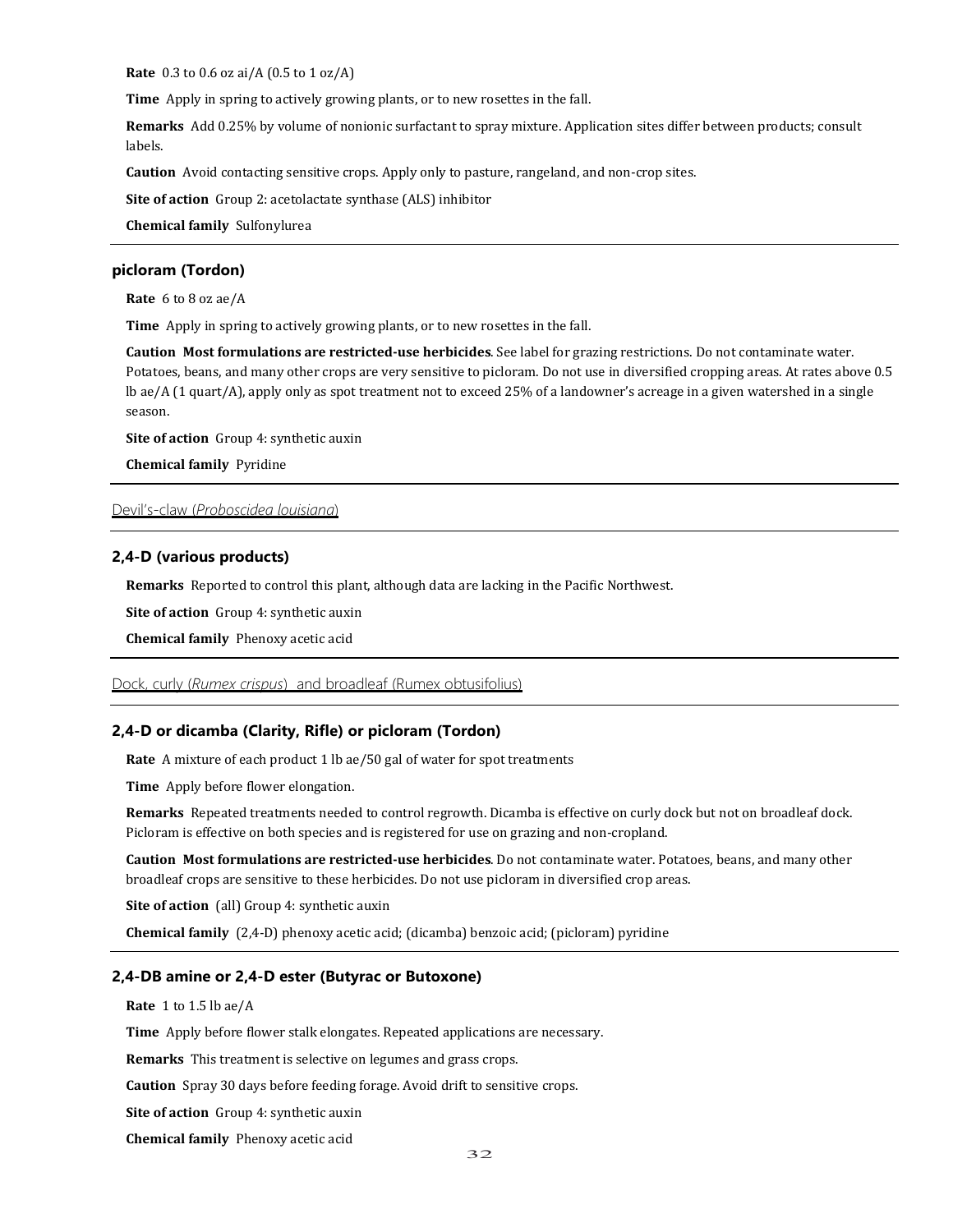## **aminopyralid (Milestone)**

**Rate** 1 to 1.5 oz ae/A (4 to 6 fl oz/A)

**Time** Apply to actively growing plants before the bud stage of growth.

**Remarks** A nonionic surfactant at 1 to 2 quarts/100 gal of spray enhances control under adverse environmental conditions.

**Caution** Do not let spray drift onto desirable vegetation. Many forbs (desirable broadleaf plants) can be seriously injured or killed. Do not exceed 7 fl oz/A Milestone per year.

**Site of action** Group 4: synthetic auxin

**Chemical family** Pyridine

# **chlorsulfuron (Telar)**

**Rate** 0.75 oz ai/A (1 oz/A)

**Time** Apply to young, actively growing weeds.

**Remarks** Do not apply to frozen ground. Constantly agitate while mixing in spray solution. Add 0.25% v/v nonionic surfactant to the spray mixture. Apply with ground equipment in at least 10 gal/A carrier.

**Caution** Avoid contact with sensitive crops. Labeled for pasture, range, Conservation Reserve Program (CRP), and non-cropland use only. Do not treat powdery, dry soils or light, sandy soils unless rain is likely after treatment.

**Site of action** Group 2: acetolactate synthase (ALS) inhibitor

**Chemical family** Sulfonylurea

# **glyphosate**

**Rate** 2.25 to 3.75 lb ae/A

**Time** Apply at early heading.

**Remarks** Glyphosate is a foliar-active herbicide.

**Caution** Glyphosate controls grasses as well as other vegetation in treated areas.

**Site of action** Group 9: inhibits EPSP synthase

**Chemical family** None generally accepted

# **metsulfuron (Ally and others)**

**Rate** Ally: 0.06 to 0.12 oz ai/A (0.1 to 0.2 oz/A)

**Time** Apply to young, actively growing weeds.

**Remarks** Do not apply to frozen ground. Constantly agitate while mixing in spray solution. Add 0.25% v/v nonionic or silicone surfactant to the spray mixture.

**Caution** Avoid contacting sensitive crops. Consult labels for crops on which each product can be used. Do not treat powdery, dry soils or light, sandy soils unless rain is likely after treatment.

**Site of action** Group 2: acetolactate synthase (ALS) inhibitor

**Chemical family** Sulfonylurea

#### **sulfometuron (Oust)**

**Rate** 2.25 oz ai/A (3 oz/A)

**Time** Apply preemergence to early postemergence.

**Remarks** Recommended for use on non-cropland only. Rate depends on annual rainfall. Do not apply to frozen ground. Constantly agitate while mixing in spray solution. Add 0.25% v/v nonionic surfactant to increase activity of postemergence applications. Apply with ground equipment in at least 15 gal/A carrier.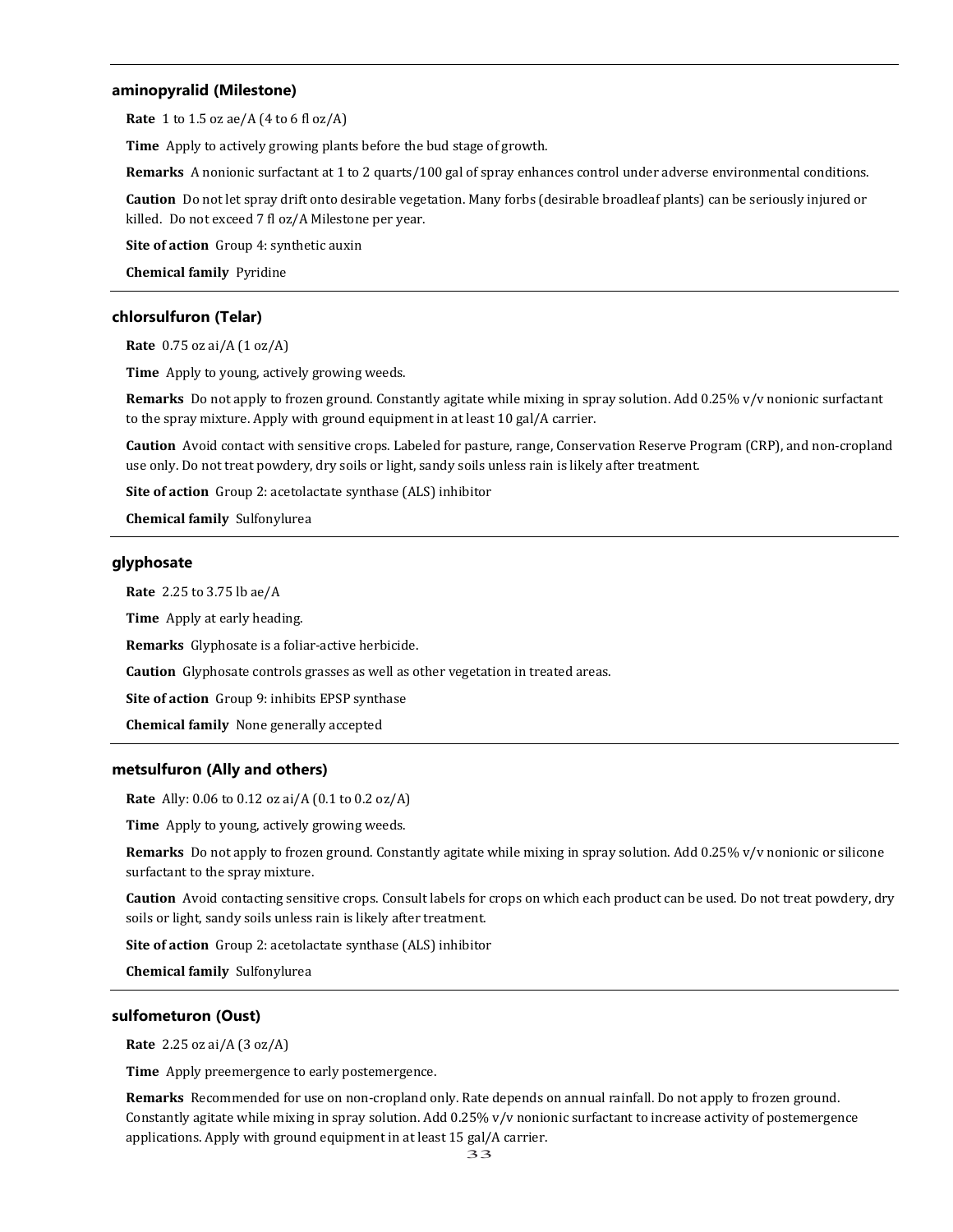**Caution** Keep sulfometuron methyl out of cropland. Equipment used to apply this material should be dedicated to non-cropland uses only. Do not treat powdery, dry soils or light, sandy soils unless rain is likely after treatment.

**Site of action** Group 2: acetolactate synthase (ALS) inhibitor

**Chemical family** Sulfonylurea

Dodder (*Cuscuta* spp.)—in forage alfalfa

# **pendimethalin (Prowl H2O)**

**Rate** 1.9 to 3.8 lb ai/A

**Time** Apply to dormant, established alfalfa before dodder germinates.

**Remarks** Besides dodder, treatment controls most annual grasses and certain broadleaf weeds as they germinate. Controls most annual grasses and several broadleaf weeds, including dodder, as they germinate. Incorporation with rain or sprinkler irrigation enhances control. Will not control emerged weeds.

**Caution** Do not apply to seedling alfalfa. Preharvest interval is 50 days for hay or forage. Do not exceed 4 quarts/A product per year. Refer to label for crop rotation restrictions.

**Site of action** Group 3: microtubule assembly inhibitor

**Chemical family** Dinitroaniline

## Dodder (*Cuscuta* spp.)—general infestations in seed alfalfa fields

# **pendimethalin (Prowl, Prowl H2O, Stealth)**

*Alfalfa for seed only*

**Rate** 2 to 4 lb ai/A

**Time** Apply to established alfalfa between January 15 and April 30 but before dodder germinates.

**Remarks** Active special local needs labels include ID-140003 and OR-140006 for Prowl H2O. Besides dodder, treatment controls most annual grasses and certain broadleaf weeds as they germinate. Processed seed must be labeled "Not for human or animal consumption" at the processing plant, and all seed screenings must be disposed of in a way that they cannot be distributed or used for food or feed.

**Caution** Use only on alfalfa grown for seed. Do not apply to seedling alfalfa. Do not graze or harvest alfalfa for hay after application. Do not use screenings from seed processing as feed for livestock. Do not use harvested seed for sprouting.

**Site of action** Group 3: microtubule assembly inhibitor

**Chemical family** Dinitroaniline

# **pronamide (Kerb)**

**Rate** 1 to 2 lb ai/A. Apply 1.5 to 2 lb ai/A in furrow-irrigated or rill-irrigated fields and 1 to 1.5 lb ai/A in flood-irrigated fields.

**Time** Apply in spring before dodder germinates. On furrow-irrigated fields, follow a shallow incorporation by irrigation within 7 days. On flood-irrigated fields, follow application by flooding within 1 to 3 days.

**Remarks** Field treatment seldom controls dodder 100%. Scout fields for dodder patches and spot treated them.

**Caution A restricted-use herbicide**. Pronamide controls grasses in alfalfa fields.

**Site of action** Group 3: microtubule assembly inhibitor

**Chemical family** Benzamide

Dodder (*Cuscuta* spp.)—general infestations in carrot seed fields

# **pendimethalin (Prowl H2O)**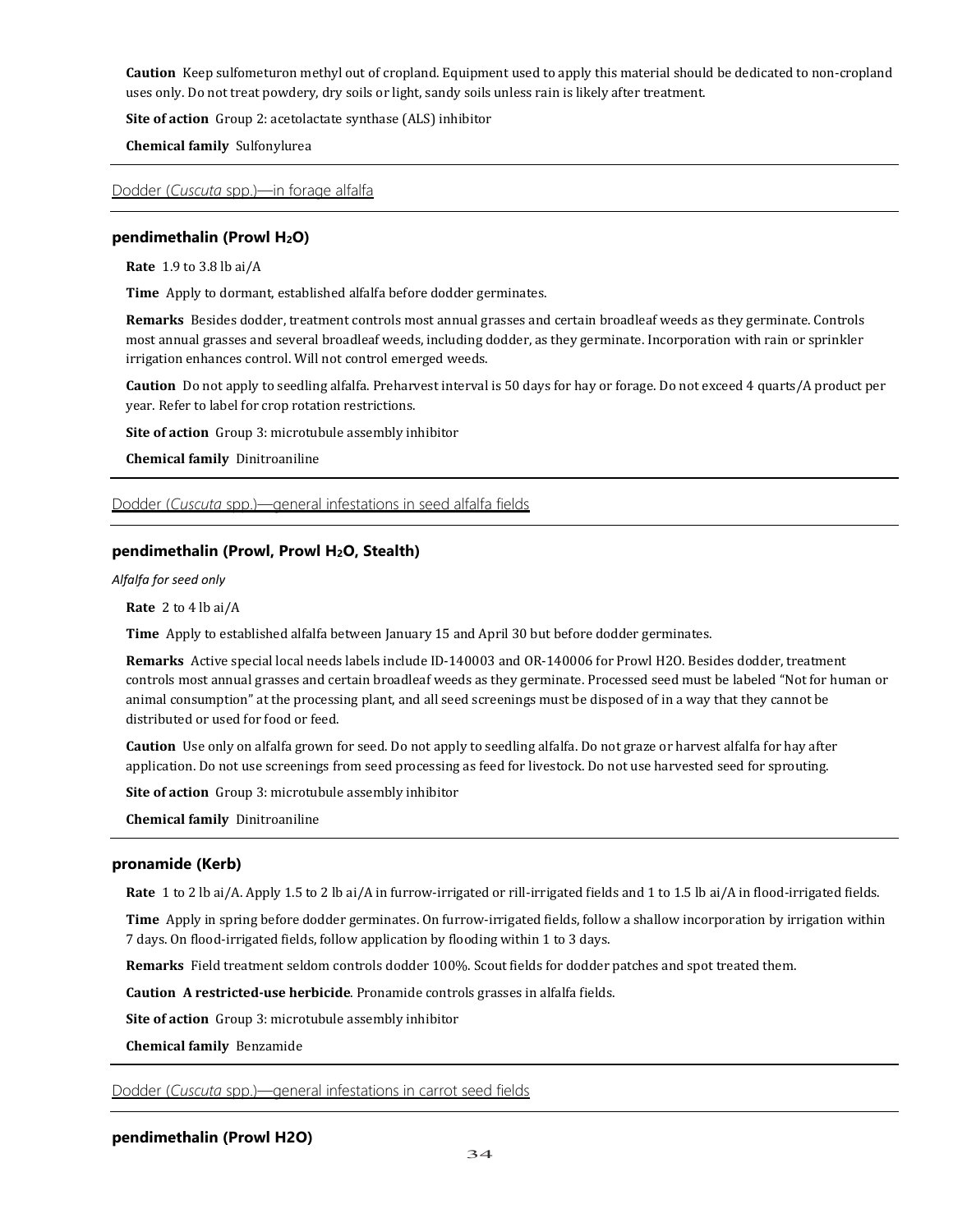#### *Carrots for seed only*

**Rate** 0.5 to 2 lb ai/A

**Time** Apply after the last normal cultivation (layby) as a directed spray.

**Remarks** Use 3 to 4 pints/A to control dodder. Apply directly to soil between rows. Spray should not contact carrot plants. Layby applications can be in carrots previously treated with herbicides registered for use in carrots. Prowl most effectively controls weeds if adequate rain or irrigation follows within 7 days.

**Caution** Do not use on peat or muck soils. Do not plant winter wheat or winter barley in fall after Prowl application at rates above 3 pints/A. Do not feed or graze carrots after application. Do not use screenings from seed processing as feed for livestock.

**Site of action** Group 3: microtubule assembly inhibitor

**Chemical family** Dinitroaniline

# Fennel, common (*Foeniculum vulgare*)

# **2,4-D amine**

**Rate** Spot treatment: 0.25 to 0.5% solution

**Time** Apply in spring to fully-grown leaves but prior to flowering.

**Remarks** 2,4-D is usually not able to fully control common fennel, so combining with other products is generally recommended. Retreatment will likely be necessary.

**Caution** Avoid drift to sensitive crops.

**Site of action** Group 4: synthetic auxin

**Chemical family** Phenoxy acetic acid

#### **glyphosate**

**Rate** 2.8 lb ae/A.

**Time** Apply in spring to fully-grown leaves but prior to flowering.

**Remarks** Adequate foliar coverage of fennel foliage is necessary. Add nonionic surfactant if not included in the formulation.

**Caution** Glyphosate is nonselective and injures or kills other vegetation in the treated area.

**Site of action** Group 9: inhibits EPSP synthase

**Chemical family** None generally accepted

# **triclopyr (Garlon 3A or 4)**

**Rate** Broadcast treatment: 1 to 2 lb ae/A; spot treatment: 0.5 to 1% solution.

**Time** Apply in spring to fully-grown leaves but prior to flowering.

**Caution** Garlon 4 is an ester formulation; do not drift onto sensitive crops. Do not contaminate water.

**Site of action** Group 4 synthetic auxin

**Chemical family** Pyridine

Fieldcress, Austrian (*Rorippa austriaca*)

# **2,4-D (various products)**

**Remarks** Reported to control this plant, although data are lacking in the Pacific Northwest. Follow label instructions.

**Site of action** Group 4: synthetic auxin

**Chemical family** Phenoxy acetic acid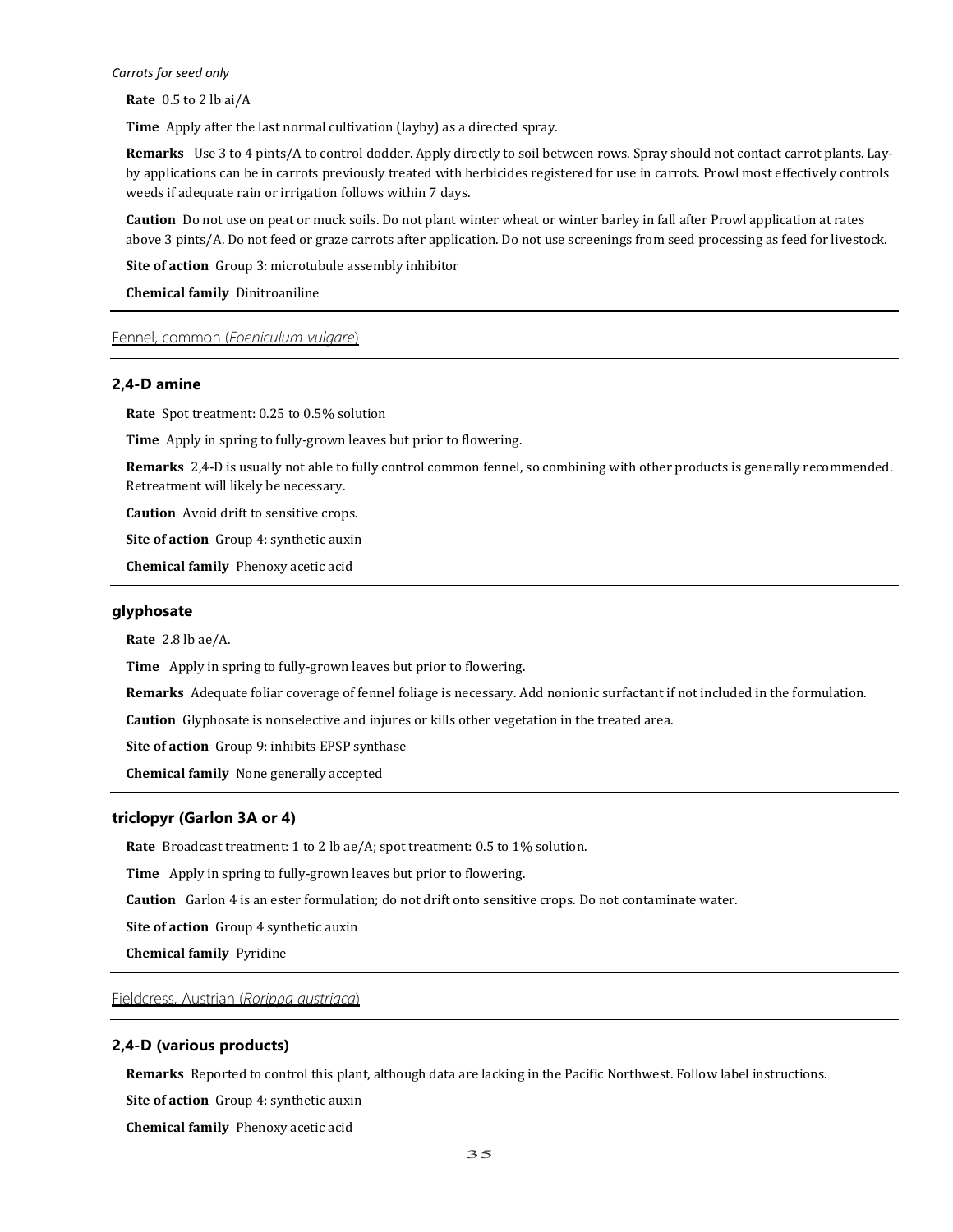# Fluvellin, sharppoint (*Kickxia elatine*)

Seedlings of this soft, hairy annual are upright, but as plants mature they develop prostrate stems. Leaves on stems resemble those of bindweed, but fluvellin is in the snapdragon family. It has pale yellow flowers with a narrow spur and a purple upper lip. This weed is spreading into cropland throughout the Willamette Valley of Oregon and is of particular concern in spring-planted tall fescue grown for seed among other grass grown for seed species. Roundleaf fluvellin *(Kickxia spuria)* is present in southern Oregon and may be more invasive than sharppoint fluvellin. Both species probably react similarly to herbicides.

**Remarks** Control is difficult, although tribenuron methyl tank mixes with oxyfluorfen or 2,4-D plus dicamba appear promising in grass grown for seed efficacy trials. Use only the 0.008 lb ai/A rate on tall fescue and perennial ryegrass and low rates of oxyfluorfen ranging from 0.03 to 0.046 lb ai/A (2 to 3 oz/A Goal 2XL or Galigan 2E). Apply when the sharppoint fluvellin is no larger than a half-dollar in size and prior to stem elongation.

**Site of action** (tribenuron) Group 2: acetolactate synthase (ALS) inhibitor; (oxyfluorfen) Group 14: protoporphyrinogen oxidase inhibitor; (dicamba and 2,4-D) Group 4: synthetic auxin.

**Chemical family** (tribenuron methyl) sulfonylurea; (oxyfluorfen) diphenylether; (dicamba) benzoic acid; (2,4-D and MCPA) phenoxy acetic acid;

# Four-O'Clock, wild (*Mirabilis nyctaginea*)

# **2,4-D (various products)**

**Remarks** Reported to control this plant, although data are lacking in the Pacific Northwest. Follow label instructions.

**Site of action** Group 4: synthetic auxin

**Chemical family** Phenoxy acetic acid

#### **imazapic (Plateau)**

**Rate** 0.5% solution as a spot treatment

**Remarks** Use a 1% v/v methylated seed oil as an adjuvant.

**Caution** Before using, note crop rotation restrictions.

**Site of action** Group 2: acetolactate synthase (ALS) inhibitor

**Chemical family** Imidazolinone

# Garlic, wild (*Allium vineale*)

# **2,4-D LV ester**

**Rate** 1 to 2 lb ae/A

**Time** Early spring, preferably mid-April, before garlic is more than 8 inches tall. Re-spray annually to achieve effective control.

**Remarks** 2,4-D LV ester is selective in cereals and grasses. It is very important to re-spray annually for several years to effectively reduce the garlic stand. This plant produces small dormant bulbs that germinate over several years.

**Caution** Avoid drift to sensitive crops.

**Site of action** Group 4: synthetic auxin

**Chemical family** Phenoxy acetic acid

### **aminocyclopyrachlor + chlorsulfuron (Perspective)**

**Rate** 1.2 to 1.8 oz/A aminocyclopyrachlor + 0.5 to 0.7 oz/A chlorsulfuron (3 to 4.5 oz/A of product)

**Time** Apply to actively growing vegetation.

**Remarks** Adjuvants can be used, these include methylated seed oils 0.5 to 1% v/v, nonionic surfactants at 0.25 to 1% v/v, and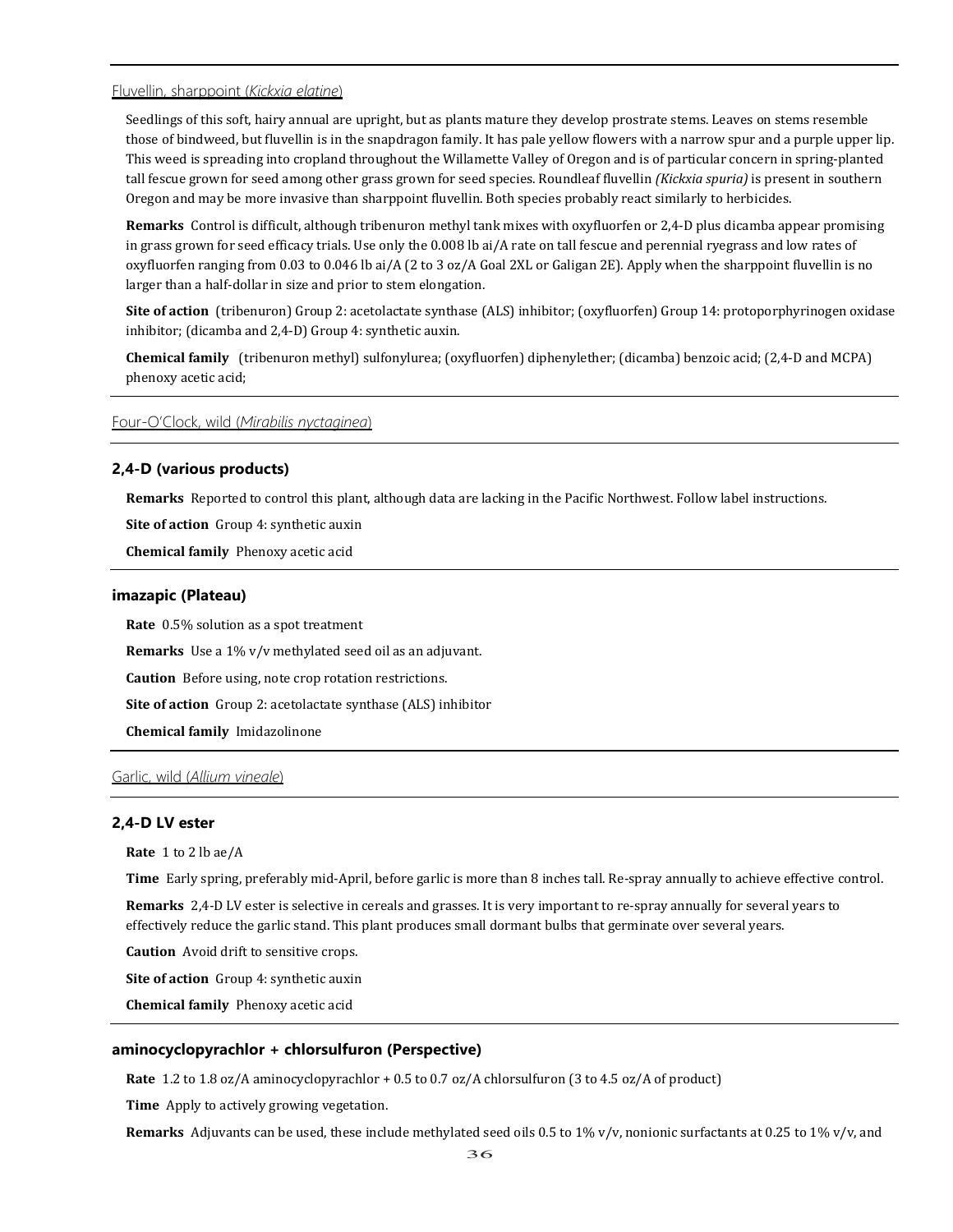crop oil concentrates at 1%v/v. Can be applied using an invert emulsion rather than water.

**Caution** Even low rates can kill nontarget tree and shrub species, so avoid application within a distance equal to the tree height of the sensitive species. Do not allow spray to drift off target. Can injure several grass species including bromes and also basin wildrye.

**Site of action** Group 4 synthetic auxin (aminocyclopyrachlor) Group 2: ALS inhibitor (chlorsulfuron)

**Chemical family** Phenoxy acetic acid (aminocyclopyrachlor); sulfonylurea (chlorsulfuron)

# **chlorsulfuron (Telar)**

**Rate** 0.75 oz ai/A (1 oz/A)

**Time** Apply preemergence or early postemergence in the spring.

**Remarks** Use a surfactant for postemergence sprays.

**Caution** Do not let spray drift onto sensitive crops. Labeled for use on pasture, range, Conservation Reserve Program (CRP), and non-crop sites only.

**Site of action** Group 2: acetolactate synthase (ALS) inhibitor

**Chemical family** Sulfonylurea

## **dicamba (Clarity, Rifle)**

**Rate** 1 to 2 lb ae/A

**Time** Early spring, preferably March or early April.

**Remarks** Dicamba at the 1-lb rate usually will not seriously injure seed production of grass or grain crops. The 2-lb treatment gives more complete garlic control.

**Caution** Dicamba may temporarily sterilize soil west of the Cascades.

**Site of action** Group 4: synthetic auxin

**Chemical family** Benzoic acid

#### **metsulfuron (Ally and others)**

**Rate** Ally: 0.3 oz ai/A (0.5 oz/A)

**Time** Apply to actively growing plants in spring when wild garlic is less than 12 inches tall with 2 to 4 inches of new growth.

**Remarks** Using a nonionic or silicone surfactant will increase effectiveness.

**Caution** Consult labels for crops where each product can be used.

**Site of action** Group 2: acetolactate synthase (ALS) inhibitor

**Chemical family** Sulfonylurea

# **thifensulfuron + tribenuron (Harmony Extra)**

**Rate** 0.38 to 0.45 oz ai/A (0.5 to 0.6 oz/A)

**Time** When wild garlic is less than 12 inches tall.

**Remarks** Control is best on actively growing wild garlic plants when air temperature is 60°F or warmer.

**Site of action** Group 2: acetolactate synthase (ALS) inhibitor

**Chemical family** Sulfonylurea

### Mustard, garlic (Alliaria petiolata)

**Remarks** A biennial plant, garlic mustard forms a basal rosette of leaves the first season and sends up a flower stalk producing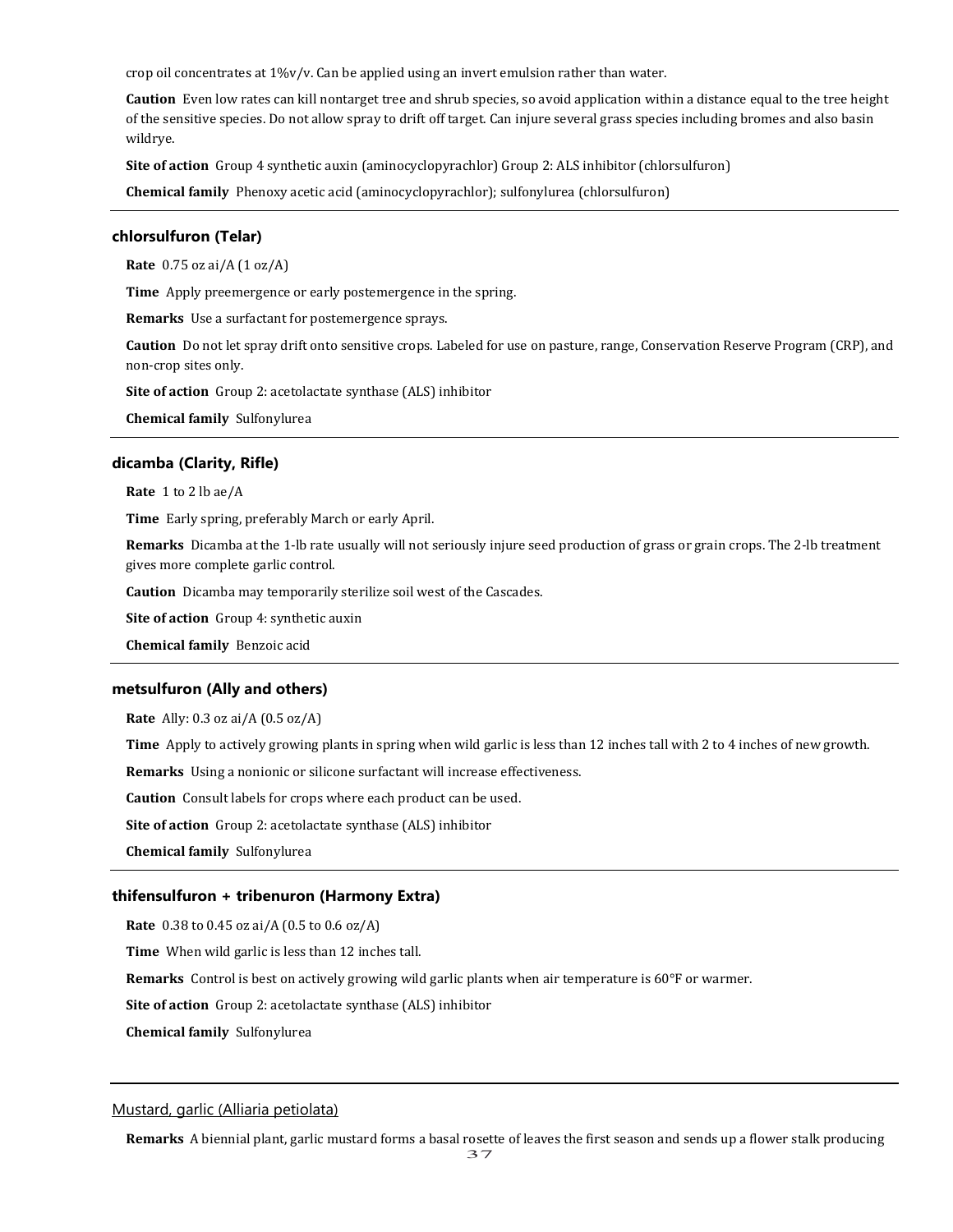hundreds of seeds in the second season. It begins spring growth at low temperatures, earlier than many other plants. Preventing seed production from mature bolted plants should be the primary focus of control measures. Hand-pulling plants is an effective control method and should be used to as a follow-up to chemical methods whenever possible. After working in an area where this plant is growing, boots, clothing, equipment, and vehicles should be cleaned to avoid transporting seeds.

# **glyphosate**

**Rate** 2.0% solution of 3 lb ae/gal product, with 1.0% by volume nonionic surfactant

**Time** Apply in spring prior to flowering or in late fall.

**Remarks** To control seedlings and rosettes, a 1.0 to 2.0% solution is adequate; the higher rate should be used on plants that have bolted. Glyphosate will not control garlic mustard plants that are well into or beyond flowering stage; these plants will have time to develop mature seed before the herbicide stops their growth.

**Site of action** Group 9: inhibits EPSP synthase

**Chemical family** None generally accepted

#### **triclopyr (Garlon 3A, Vastlan and others)**

**Rate** 1.0 to 2.0% solution of 3 lb/gal product or 1.5% solution of 4 lb/gal product, with 1.0% by volume nonionic surfactant or crop oil concentrate

**Time** Apply spring or fall.

**Remarks** Triclopyr is more effective than glyphosate on already-flowering plants.

**Site of action** Group 4: synthetic auxin

**Chemical family** Pyridine

### **metsulfuron (Escort and others)**

**Rate** 0.5 to 1.0 ounce/A of 60% ai product (0.3 to 0.6 oz ai/A) or 1.0 gram product/gal for spot treatment.

**Time** pply spring or fall, when plants are actively growing.

**Remarks** For use on pasture and rangeland, conifer and hardwood plantations, and non-crop sites such as rights-of-way, ditchbanks of dry drainage ditches, and industrial sites. Metsulfuron may be used alone or in a tank-mix with either glyphosate or triclopyr, each at its labeled rate. Application sites differ between products; consult labels.

**Site of action** Group 2: acetolactate synthase (ALS) inhibitor

**Chemical family** Sulfonylurea

#### **imazapic (Plateau)**

**Rate** 4 to 6 oz of product/A or for spot treatments a 0.25 to 1.5% solution (0.3 to 1.9 oz product/gal)

**Time** May be applied preemergence or postemergence.

**Remarks** For use on native grasses and wildflowers, pastures, rangeland, non-crop areas including rights-of-way, and conifer site preparation. Many wildflowers are tolerant to the 4.0 oz/A rate.

**Site of action** Group 2: acetolactate synthase (ALS) inhibitor

**Chemical family** Imidazolinone

#### **imazapyr (Arsenal, Habitat and others)**

**Rate** 1% solution of 2 lbs ae/gal product for spot application (1.3 oz product/gal)

**Time** Apply when plants are actively growing.

**Remarks** For use on forestry sites, grass pasture and rangeland, non-crop agricultural areas, industrial sites, non-agricultural areas (such as airports, highway, railroad and utility rights-of-way, sewage disposal areas, etc.), and natural areas (such as wildlife habitats, recreation areas, campgrounds trailheads, and trails). Application sites differ between products; consult labels.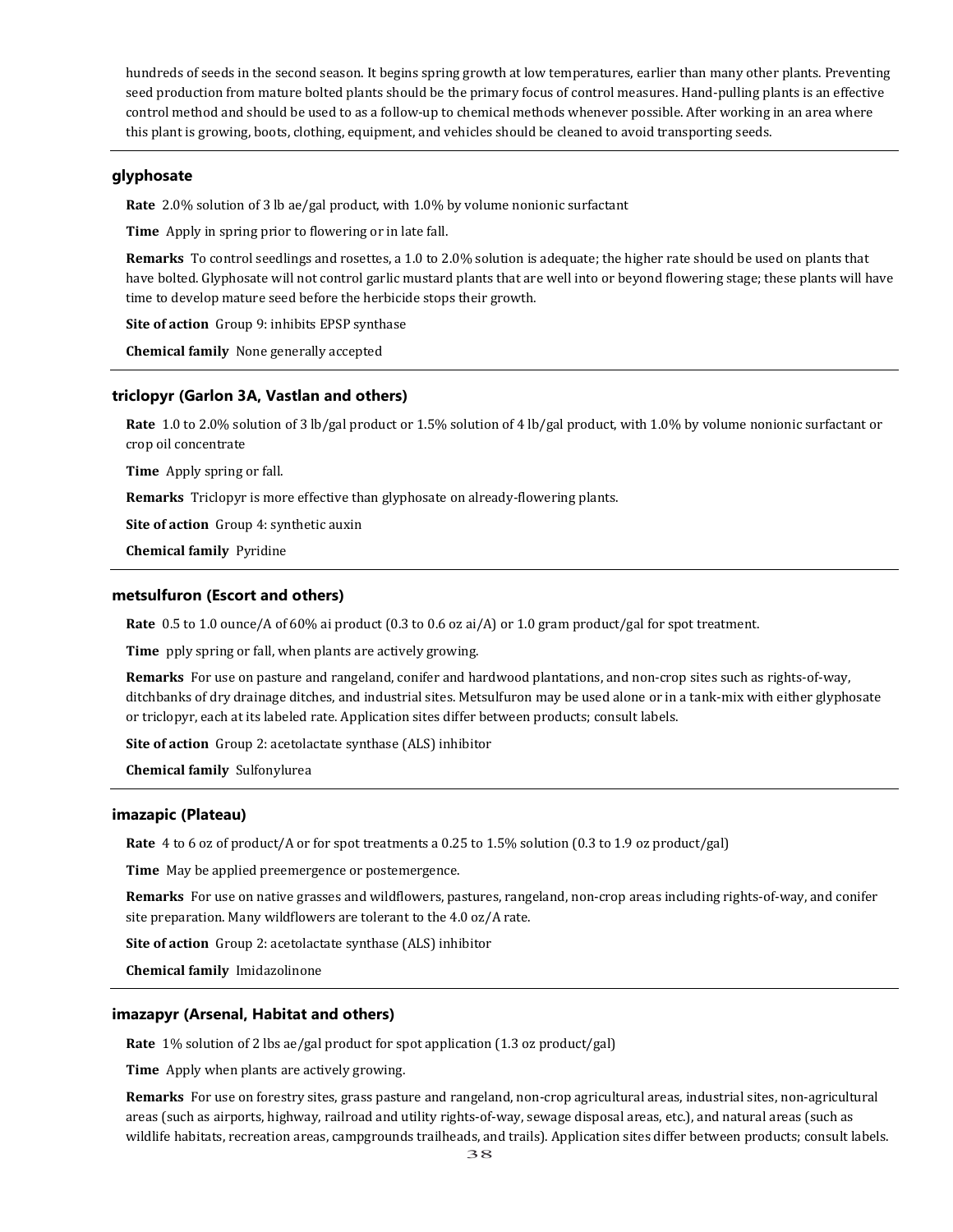Habitat is for use on specified aquatic sites, but only by federal or state agency personnel or applicators who are certified for aquatic pest control and are authorized by the state or local government.

**Site of action** Group 2: acetolactate synthase (ALS) inhibitor

**Chemical family** Imidazolinone

## **imazapyr + metsulfuron (Lineage Clearstand)**

**Rate** 3 to 6 oz/A

**Time** Apply when plants are actively growing.

**Remarks** For use on conifer plantations, pasture and rangeland, wildlife management areas, and non-agricultural areas including ditch banks or dry drainage ditches, rights-of-way, and industrial sites.

**Site of action** Group 2: acetolactate synthase (ALS) inhibitor

**Chemical family** (imazapyr) Imidazolinone; (metsulfuron) sulfonylurea

#### **aminopyralid + metsulfuron (Opensight, Chaparral)**

**Rate** 3.3 oz product/A

**Time** Apply in the spring and early summer to rosette or bolting plants or in the fall to seedlings and rosettes.

**Remarks** For use on grass pastures, rangeland, natural areas (such as wildlife management areas, wildlife openings, wildlife habitats, recreation areas, campgrounds, trailheads and trails) and grazed areas around these sites. Do not use plant material treated with this product for mulch or compost.

**Site of action** Group 4: synthetic auxin; Group 2: acetolactate synthase (ALS) inhibitor

**Chemical family** (aminopyralid) Pyridine; (metsulfuron) Sulfonylurea

# **MCPA + fluroxypyr + dicamba (Change Up)**

**Rate** 1.25 to 3 pints product/A or 0.46 to 1.10 fl oz product/1,000 sq ft or 0.75 to 2.0 oz product/gal for spot spray to wetting

**Time** Apply when plants are actively growing.

**Remarks** For use on ornamental lawns and turf, sod, and non-crop areas such as fencerows, hedgerows, roadsides, ditches, rights-of-way, utility power lines, railroads, airports and industrial sites.

**Site of action** Group 4: synthetic auxin

**Chemical family** (MCPA) Phenoxy acetic acid; (fluroxypyr) Pyridine; (dicamba) Benzoic acid

#### **MCPA + fluroxypyr + triclopyr (Battleship III)**

**Rate** 3 to 4 pints product/A or 1.1 to 1.5 oz product per 1,000 sq ft

**Time** Apply when plants are actively growing.

**Remarks** For use in ornamental turf, including residential turf, golf courses, sod farms and grass grown for seed.

**Site of action** Group 4: synthetic auxin

**Chemical family** (MCPA) Phenoxy acetic acid; (fluroxypyr and triclopyr) Pyridine

#### **2,4-D + fluroxypyr + dicamba (Escalade and E-2)**

**Rate** 2 to 5 pints product/A for non-turf areas (2 to 3 pints product/A for turfgrass) or 2.25 fl oz product/1,000 sq ft (0.75 to 1.10 fluid oz product/1,000 sq ft)

**Time** Apply anytime between the time when plants come into full leaf (spring) to when plants begin to go dormant. Best results are obtained when plants are young and actively growing.

**Remarks** For use in ornamental lawns and turf grasses, including sod farms, and non-crop sites such as rights-of-way, roadsides, industrial sites, fence rows, non-irrigation ditch banks, farmstead, recreational areas, and parks. E-2 is also for use on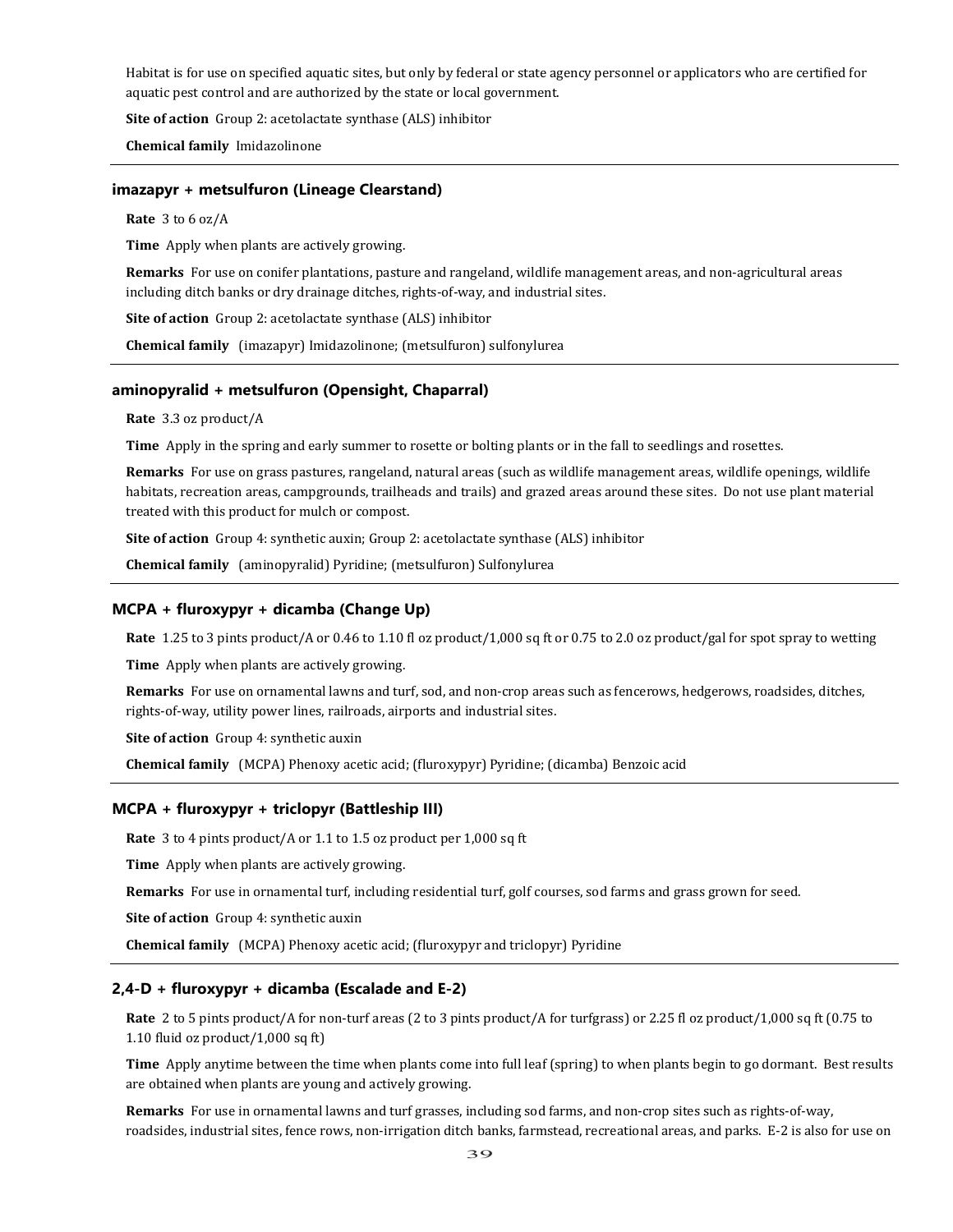pastures, including those grown for hay or silage, and rangelands.

**Site of action** Group 4: synthetic auxin

**Chemical family** (2,4-D) Phenoxy acetic acid; (fluroxypyr) Pyridine; (dicamba) Benzoic acid

# **2,4-D + MCPP + 2,4-DP (Spoiler)**

**Rate** 3 to 4 pints product/A or 1.1 to 1.5 fl oz product/1,000 sq ft (on cool season grasses) 2.5 to 3.5 pints product/A (on non-crop)

**Time** Appy from when plants come into full leaf until they start to go dormant. Best results when weeds are young and actively growing

**Remarks** For use on ornamental turf such as lawns, parks, cemeteries and golf courses; on sod farms; and on non-crop areas such as fencerows, hedgerows, roadsides, ditches, rights-of-way, utility power lines, railroads, airports and industrial sites.

**Site of action** Group 4: synthetic auxin

**Chemical family** (all) Phenoxy acetic acid

# **triclopyr + MCPA + 2,4-DP (Vengeance Plus)**

**Rate** 1.6 to 3.2 pints product/A or 0.73 to 1.10 fl oz product/1,000 sq ft

**Time** Apply to plants that are actively growing.

**Remarks** For use in ornamental lawns and turf grasses, sod farms, and non-crop areas including rights-of-way, roadsides, fencerows, hedgerows, non-irrigation ditch banks, railroads, industrial management sites, and airports.

**Site of action** Group 4: synthetic auxin

**Chemical family** (triclopyr) Pyridine; (MCPA and 2,4-DP) Phenoxy acetic acid

# **2,4-D + quinclorac + dicamba (Quincept)**

**Rate** 7 to 8 pints product/A or 2.6 to 2.9 fl oz product/1,000 sq ft

**Time** Apply to plants that are actively growing.

**Remarks** For use on ornamental turf including lawns or grounds around residential and commercial establishments, multifamily dwellings, military and other institutions, parks, airports, roadsides, schools, picnic grounds, athletic fields, houses of worship, cemeteries, golf courses and sod farms.

**Site of action** Group 4: synthetic auxin

**Chemical family** (2,4-D) Phenoxy acetic acid ; (quinclorac) Quinoline carboxylic acid; (dicamba) Benzoic acid

# **imazapyr + aminocyclopyrachlor + metsulfuron (Viewpoint)**

**Rate** 13 to 20 oz product/A or for spot application 2.6 to 4.0 oz product/5 gal

**Time** Apply preemergence or early postemergence when plants are actively germinating or growing.

**Remarks** For use on non-agricultural areas (such as airports, highway, railroad and utility rights-of-way, sewage disposal areas, etc.); uncultivated agricultural areas (such as farmyards, fuel storage areas, fencerows, non-irrigation ditchbanks, barrier strips, etc.); industrial sites (such as lumberyards, pipeline and tank farms, etc.); and natural areas (such as wildlife habitats). Do not use plant material treated with this product for mulch or compost.

**Site of action** Group 2: acetolactate synthase (ALS) inhibitor (imazapyr and metsulfuron); Group 4: synthetic auxin (aminocyclopyrachlor)

**Chemical family** (imazapyr) Imidazolinone; (aminocyclopyrachlor) Pyrimidine; (metsulfuron) Sulfonylurea

# **aminocyclopyrachlor + metsulfuron (Streamline)**

**Rate** 4.75 to 9.5 oz product/A or for spot application 0.95 to 1.9 oz product/5 gal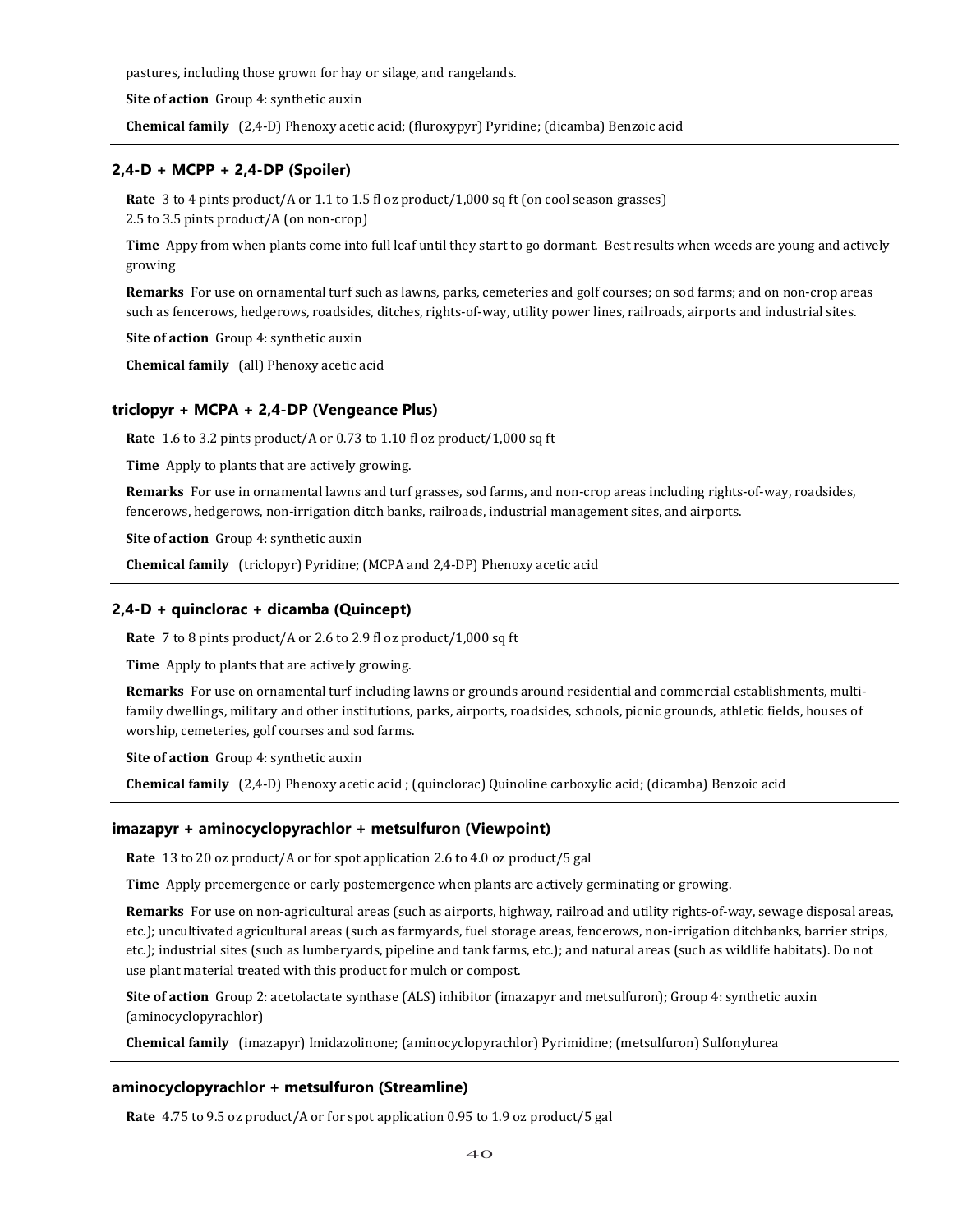**Time** Apply preemergence or early postemergence when seeds are germinating and seedlings are actively growing.

**Remarks** For non-crop use, including industrial turfgrass. Do not use plant material treated with this product for mulch or compost.

**Site of action** Group 2: acetolactate synthase (ALS) inhibitor (metsulfuron); Group 4: synthetic auxin (aminocyclopyrachlor) **Chemical family** (aminocyclopyrachlor) Pyrimidine; (metsulfuron) Sulfonylurea

# Geranium, shiny (*Geranium lucidum) and herb Robert (Geranium robertianum*)

**Remarks** Although PNW data are preliminary, glufosinate, glyphosate, imazapic, imazapyr, metsulfuron, sulfometuron, and triclopyr + 2,4-D gave promising results in initial trials.

**Site of action** (imazapyr, imazapic, metsulfuron, sulfometuron) Group 2: acetolactate synthase (ALS) inhibitor; (glyphosate) Group 9: inhibits EPSP synthase; (triclopyr, 2,4-D) Group 4, synthetic auxin; Group 10: glutamine synthase inhibitor

**Chemical family** (imazapyr, imazapic) imidazolinone; (metsulfuron, sulfometuron) sulfonylurea; (glyphosate) none generally accepted; (2,4-D) Phenoxy acetic acid; (triclopyr) Pyridine; (glufosinate) Phosphinic acid

Goatgrass, jointed (*Aegilops cylindrica*), barbed (Aegilops triuncialis), and ovate (Aegilops ovata)

## **glyphosate**

**Rate** 0.38 to 0.75 lb ae/A

**Time** Apply to actively growing plants emerged before boot stage.

**Remarks** Use along field edges and other non-cropped areas to prevent spread into bordering fields. Can be used as a spot treatment in certain crops (refer to label).

**Caution** Glyphosate is not selective.

**Site of action** Group 9: inhibits EPSP synthase

**Chemical family** None generally accepted

## **imazapic (Plateau)**

**Rate** 0.063 to 0.188 lb/A

**Time** Apply preemergence for best results.

**Remarks** Use lower rates for dry climates and low leaf litter and higher rates as moisture increases and/or leaf litter increases. Selective to most native grasses. Higher rates may suppress seed of some cool-season grasses.

**Caution** Before using, note crop rotation restrictions.

**Site of action** Group 2: acetolactate synthase (ALS) inhibitor

**Chemical family** Imidazolinone

### **sulfometuron (Oust)**

**Rate** 1 to 1.5 oz ai/A (1.33 to 2 oz/A)

**Time** Apply in fall or in late winter before jointed goatgrass is 3 inches tall.

**Remarks** Selective to wheatgrass and smooth brome. Other desirable grasses may be stunted, stressed, or injured. Consult the label before using.

**Caution** Use on non-cropland such as roadsides. Do not let spray to drift onto sensitive crops.

**Site of action** Group 2: acetolactate synthase (ALS) inhibitor

**Chemical family** Sulfonylurea

Goatsrue (*Galega officinalis*)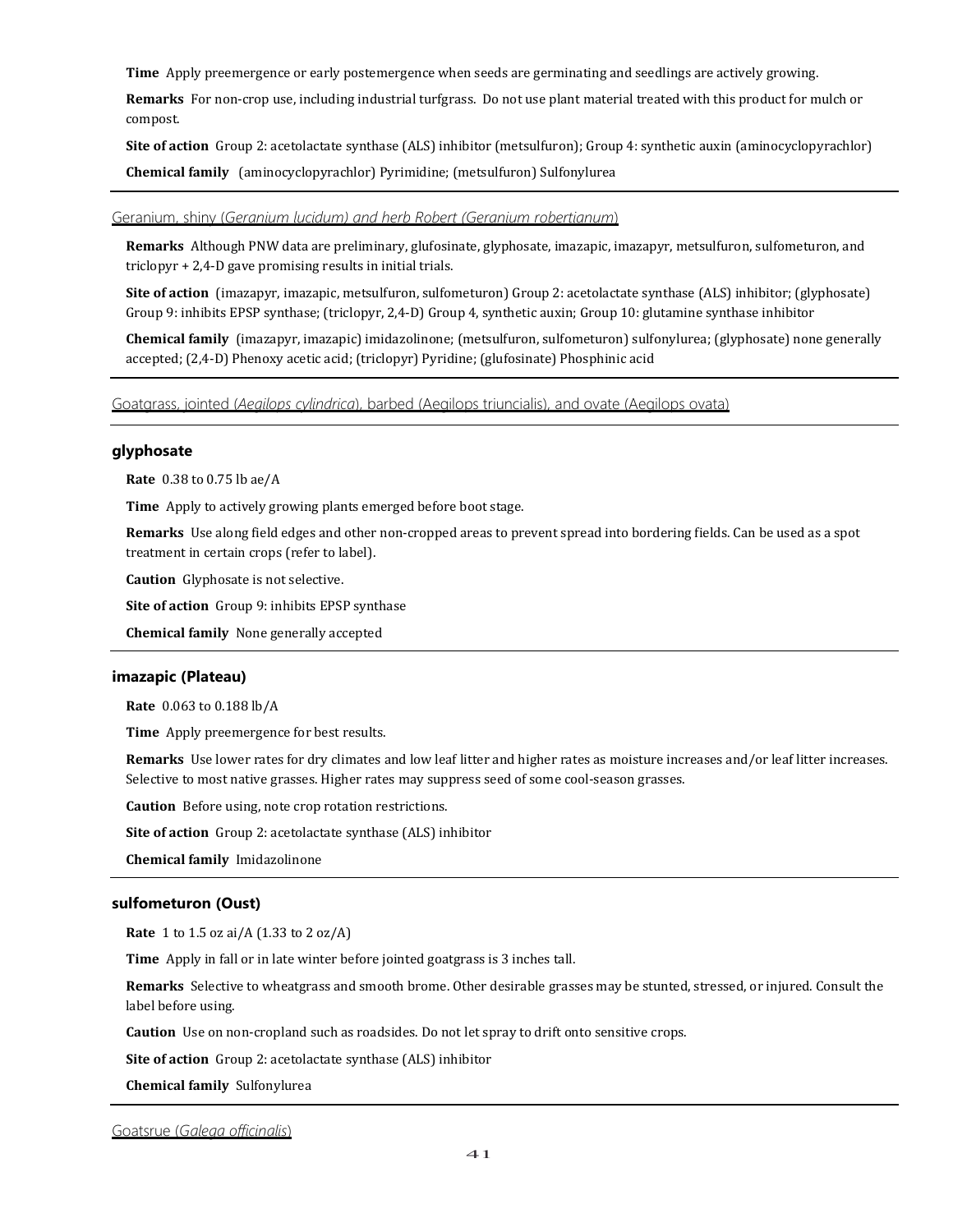# **2,4-D amine or LV ester**

**Rate** 1.9 lb ae/A (2 quarts/A)

**Time** Apply in early to midsummer when plants are in bud stage to full flower stage of growth.

**Remarks** 2,4-D is usually not able to fully control goatsrue, so combining with other products is generally recommended. Retreatment will likely be necessary.

**Caution** Avoid drift to sensitive crops.

**Site of action** Group 4: synthetic auxin

**Chemical family** Phenoxy acetic acid

### **aminopyralid (Milestone)**

**Rate** 1.25 oz ae/A (5 fl oz/A)

**Time** Apply in early to midsummer when plants are in bud stage to full flower stage of growth.

**Caution** Do not let spray drift onto desirable vegetation. Many forbs (desirable broadleaf plants) can be seriously injured or killed. Do not exceed 7 fl oz/A Milestone per year.

**Site of action** Group 4: synthetic auxin

**Chemical family** Pyridine

#### **aminocyclopyrachlor + chlorsulfuron (Perspective)**

**Rate** 4 to 6 oz/A

**Time** Apply in early to midsummer when plants are in bud stage to full flower stage of growth.

**Remarks** Adjuvants can be used; these include methylated seed oils 0.5 to 1% v/v, nonionic surfactants at 0.25 to 1% v/v, and crop oil concentrates at 1%v/v.

**Caution** Do not apply to the root zone of desirable trees and shrubs. May injure or kill some grass species.

**Site of action** (aminocyclopyrachlor) Group 4 synthetic auxin; (chlorsulfuron) Group 2: acetolactate synthase (ALS) inhibitor

**Chemical family** (aminocyclopyrachlor) pyridine; (chlorsulfuron) sulfonylurea

### **aminopyralid + metsulfuron (Opensight)**

**Rate** 2.5 to 3.3 oz/A

**Time** Preemergence in autumn, or in spring to rosettes.

**Remarks** Adjuvants can be used; these include methylated seed oils 0.5 to 1% v/v, nonionic surfactants at 0.25 to 1% v/v, and crop oil concentrates at 1% v/v.

**Caution** May injure or kill some grass species.

**Site of action** (aminopyralid) Group 4 synthetic auxin; (metsulfuron) Group 2: acetolactate synthase (ALS) inhibitor

**Chemical family** (aminopyralid) Pyridine; (metsulfuron) Sulfonylurea

#### **chlorsulfuron (Telar and others)**

**Rate** 0.75 oz ai/A (1 oz/A).

**Time** Apply in early to midsummer when plants are in bud stage to full flower stage of growth.

**Remarks** Add 0.25% by volume of nonionic surfactant to spray mixture.

**Caution** Avoid drift to sensitive crops.

**Site of action** Group 2: acetolactate synthase (ALS) inhibitor

**Chemical family** Sulfonylurea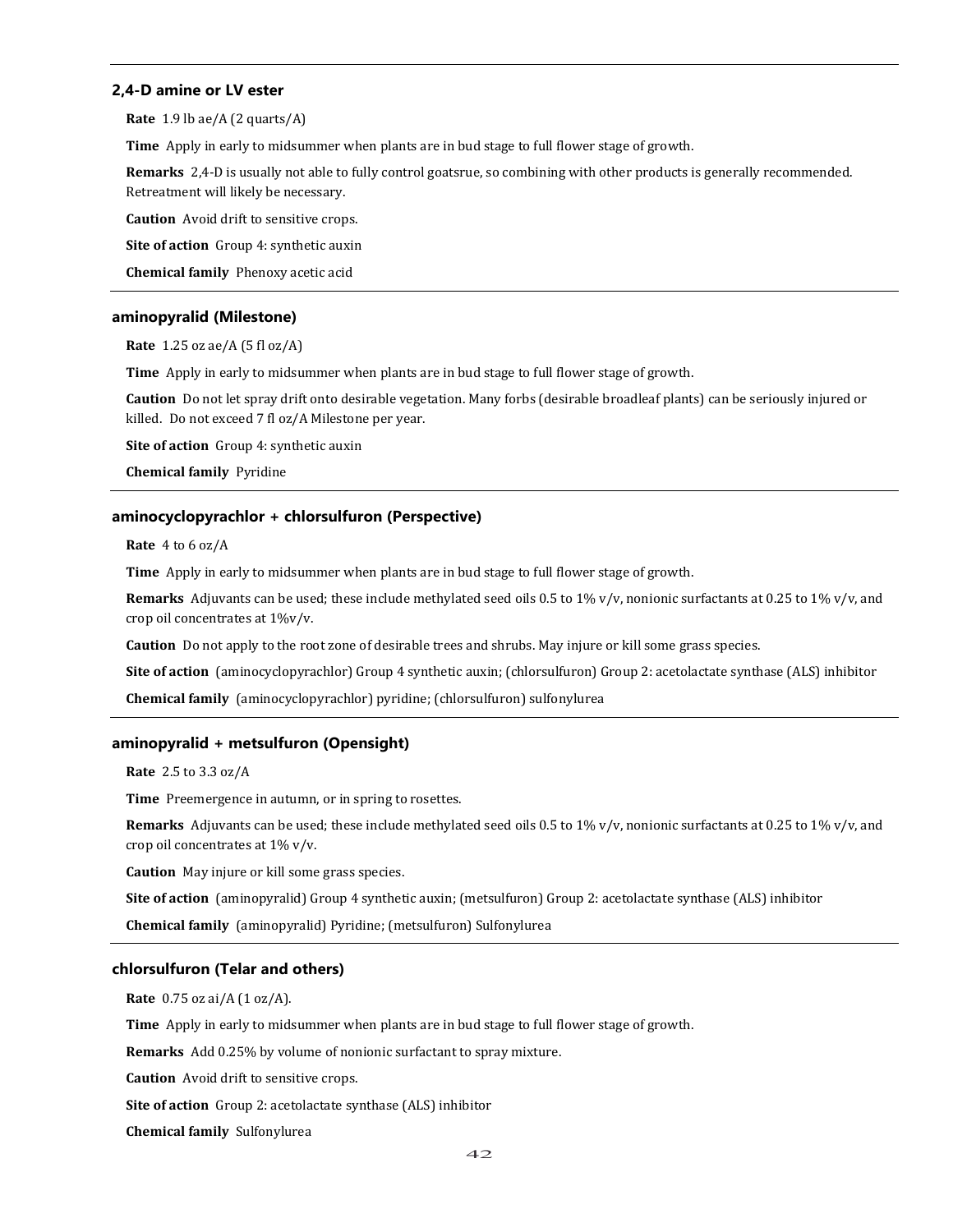# **dicamba (Clarity and others)**

**Rate** 2 lb ae/A (2 quarts/A) **Time** Apply in early to midsummer when plants are in bud stage to full flower stage of growth. **Caution** Avoid drift to sensitive crops. **Site of action** Group 4: synthetic auxin

**Chemical family** Benzoic acid

# **imazapyr (Arsenal, Habitat)**

**Rate** 8 oz ae/A (2 pints/A)

**Time** Apply in early to midsummer when plants are in bud stage to full flower stage of growth.

**Remarks** Add 0.25% by volume of nonionic surfactant, or 1 to 2 pints/A methylated seed soil or crop oil concentrate to spray mixture.

**Caution** Imazapyr is nonselective; spray will injure or kill vegetation contacted.

**Site of action** Group 2: acetolactate synthase (ALS) inhibitor

**Chemical family** Imidazolinone

# **metsulfuron (Escort and others)**

**Rate** 0.6 oz ai/A (1 oz/A)

**Time** Apply in early to midsummer when plants are in bud stage to full flower stage of growth.

**Remarks** Add 0.25% by volume of nonionic surfactant to spray mixture. Application sites differ between products; consult labels.

**Caution** Avoid contacting sensitive crops. Apply only to pasture, rangeland, and non-crop sites.

**Site of action** Group 2: acetolactate synthase (ALS) inhibitor

**Chemical family** Sulfonylurea

# **picloram (Tordon)**

**Rate 0.5** oz ae/A

**Time** Apply in early to midsummer when plants are in bud stage to full flower stage of growth.

**Caution Most formulations are restricted-use herbicides**. See label for grazing restrictions. Do not contaminate water. Potatoes, beans, and many other crops are very sensitive to picloram. Do not use in diversified cropping areas. At rates above 0.5 lb ae/A (1 quart/A), apply only as spot treatment not to exceed 25% of a landowner's acreage in a given watershed in a single season.

**Site of action** Group 4: synthetic auxin

**Chemical family** Pyridine

# Gorse (*Ulex europeaus*)

Control gorse in two stages. First, control established plants. Second, control new plants emerging from seeds that may have been resting in the soil for as long as 30 years. The most effective control program usually combines herbicides, burning, and cultivation or mowing. Establishing competitive pasture species, forest trees, or other crops helps resist gorse invasion as well as other weeds. A publication on the biology and control of gorse *(Gorse,* PNW 379, revised July 2001) is available from the Extension Service. When using herbicides, it is crucial to thoroughly wet foliage. Best timing is after bloom drop, but applications at other times usually give good control also.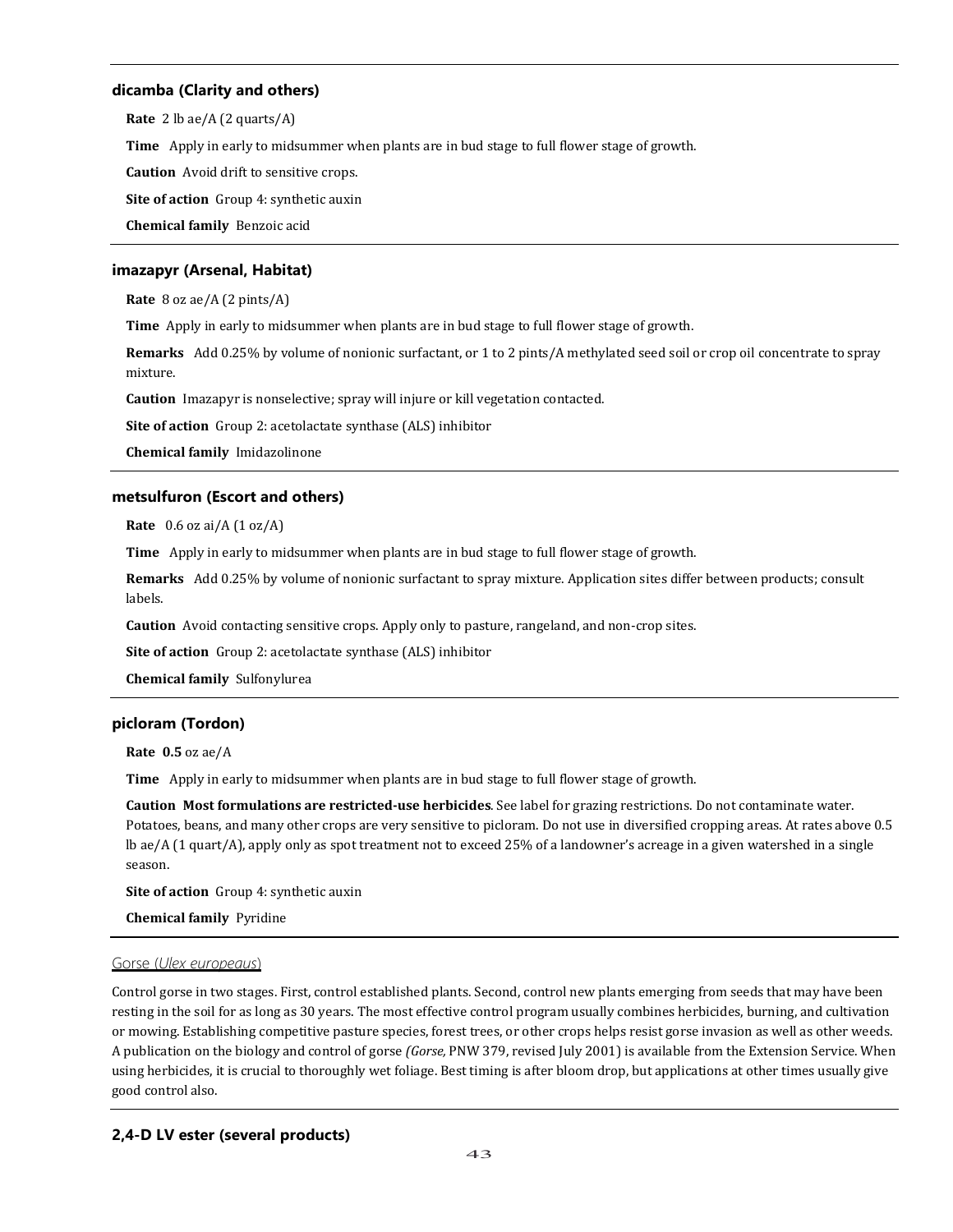**Rate** 0.75 to 1.5 lb ae/A or 0.5 to 1% concentration for handgun sprayer application.

**Time** Apply to actively growing plants after bloom drop in the spring.

**Caution** Do not let spray drift onto agricultural crops. Do not graze dairy animals within 7 days after application.

# **Site of action** Group 4: synthetic auxin

**Chemical family** Phenoxy acetic acid

#### **aminocyclopyrachlor + metsulfuron methyl (Streamline)**

**Rate** 3.8 to 4.5 oz/A aminocyclopyrachlor + 1.2 to 1.4 oz/A metsulfuron (9.5 to 11.5 oz/A of product)

**Time** Apply to actively growing woody plants.

**Remarks** Adjuvants can be used; these include methylated seed oils 0.5 to 1% v/v, nonionic surfactants at 0.25 to 1% v/v, and crop oil concentrates at  $1\%$  v/v. Can be applied using an invert emulsion rather than water. There are several application methods that dictate the amount of product to be mixed with the carrier, so consult the label. In addition to woody species, controls many herbaceous species.

**Caution** Even low rates can kill nontarget tree and shrub species, so avoid application within a distance equal to the tree height of the sensitive species. Conifers can be injured, these include ponderosa pine, Douglas fir, Norway spruce, and white pine. Other trees that can be injured include aspen, Chinese tallow, cottonwoods, honey locust, magnolia, poplars, redbud, silver maple, and willow. Applications to stressed plants may reduce control. Do not allow spray to drift off target.

**Site of action** Group 4 synthetic auxin (aminocyclopyrachlor) Group 2: ALS inhibitor (metsulfuron methyl)

**Chemical family** Phenoxy acetic acid (aminocyclopyrachlor); sulfonylurea (metsulfuron methyl)

## **dicamba (Clarity, Rifle)**

**Rate** 0.75 to 1.5 lb ae/A or 0.5% to 1% concentration for handgun sprayer application.

**Time** Apply to actively growing plants after bloom drop in the spring.

**Caution** No waiting period between treatment and grazing for nonlactating animals (see label for restrictions on dairy animals). Remove meat animals from treated areas 30 days before slaughter. Rates above 2 lb ai/A may temporarily injure many grass species. Newly seeded grass (see label) may be injured at rates above 0.75 lb ai/A. Do not exceed 8 lb ai/A per season. Kills legumes.

**Site of action** Group 4: synthetic auxin

**Chemical family** Benzoic acid

# **glyphosate**

**Rate** 1.5 to 3 lb ae/A or 1.5 to 2% solution for handgun sprayer application.

**Time** Apply to actively growing plants after bloom drop in the spring.

**Remarks** Adding a recommended surfactant improves results.

**Caution** Glyphosate kills grasses and most other desirable species needed to compete with new gorse plants.

**Site of action** Group 9: inhibits EPSP synthase

**Chemical family** None generally accepted

#### **metsulfuron (Escort and others)**

**Rate** Escort: use 0.6 oz ai/A (1 oz/A)

**Time** Apply to actively growing plants after bloom drop in spring.

**Remarks** Include a silicon-based surfactant. Application sites differ among products; consult labels.

**Caution** Do not let spray drift onto agricultural crops. Apply only to pasture, rangeland, and non-crop sites.

**Site of action** Group 2: acetolactate synthase (ALS) inhibitor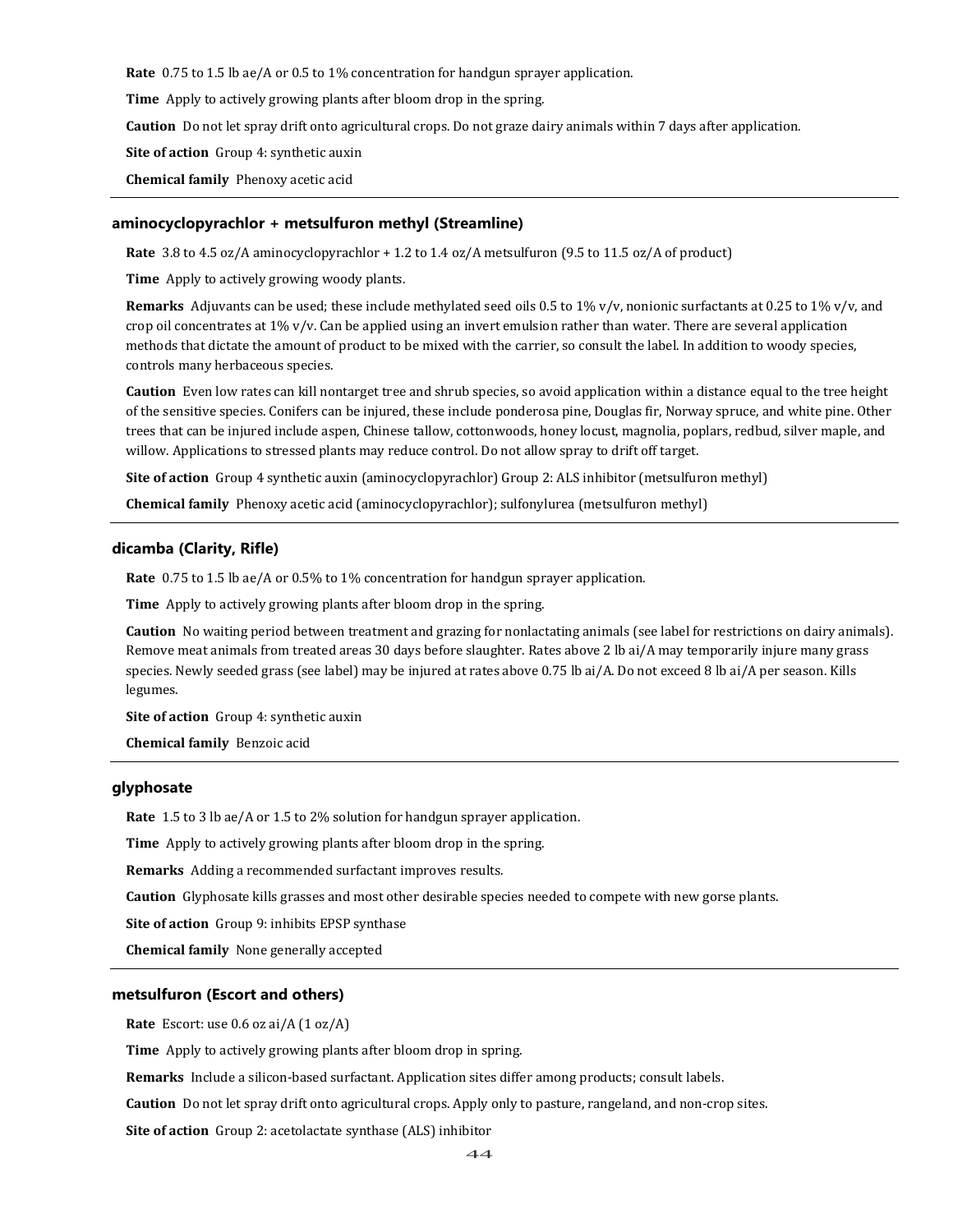## **picloram (Tordon)**

**Rate** 0.5% concentration for application with a handgun sprayer.

**Time** Apply to actively growing plants after bloom drop in the spring.

**Remarks** Adding a suitable surfactant at 0.25 to 0.5% will improve results.

**Caution Most formulations are restricted-use**. Refer to labels for grazing restrictions. Avoid drift to sensitive crops.

**Site of action** Group 4: synthetic auxin

**Chemical family** Pyridine

# **triclopyr ester (Garlon 4 or Remedy) or triclopyr amine (Garlon 3A) or triclopyr + 2,4-D ester (Crossbow)**

**Rate** 0.5% to 2% concentration for application with a handgun sprayer.

**Time** Apply to actively growing plants after bloom drop in the spring. Garlon 4 and Crossbow can be used for basal bark applications any time of year.

**Remarks** Adding 0.25% to 0.5% of a suitable surfactant to Garlon 3A improves results. No surfactant is needed with Garlon 4 or Remedy. Use the higher rates on larger plants and on solid stands of old plants.

**Caution** Garlon products are registered for use on rights-of-way, industrial sites, and forestry (release and site preparation). Crossbow and Remedy can be used on permanent pastures and rangeland up to 1.5 lb ae/A. Observe all grazing and harvesting restrictions.

**Site of action** Group 4: synthetic auxin

**Chemical family** (triclopyr) Pyridine; (2,4-D) Phenoxy acetic acid

#### Gumweed (*Grindelia squarrosa*)

# **2,4-D LV ester**

**Rate** 2 lb ae/A

**Time** Apply in early spring when new growth and seedlings are fully emerged.

**Remarks** After plants reach the bloom stage, control decreases.

**Caution** Avoid drift to sensitive crops.

**Site of action** Group 4: synthetic auxin

**Chemical family** Phenoxy acetic acid

# **dicamba (Clarity, Rifle)**

**Rate** 0.5 lb ae/A

**Time** Apply in early spring from emergence to flower bud stage.

**Remarks** May be mixed with 2,4-D to get better control.

**Caution** Avoid drift to sensitive crops.

**Site of action** Group 4: synthetic auxin

**Chemical family** Benzoic acid

#### **metsulfuron (Escort and others)**

**Rate** Escort: use 0.6 to 1.2 oz ai/A (1 to 2 oz/A)

**Time** Apply to actively growing gumweed in the spring.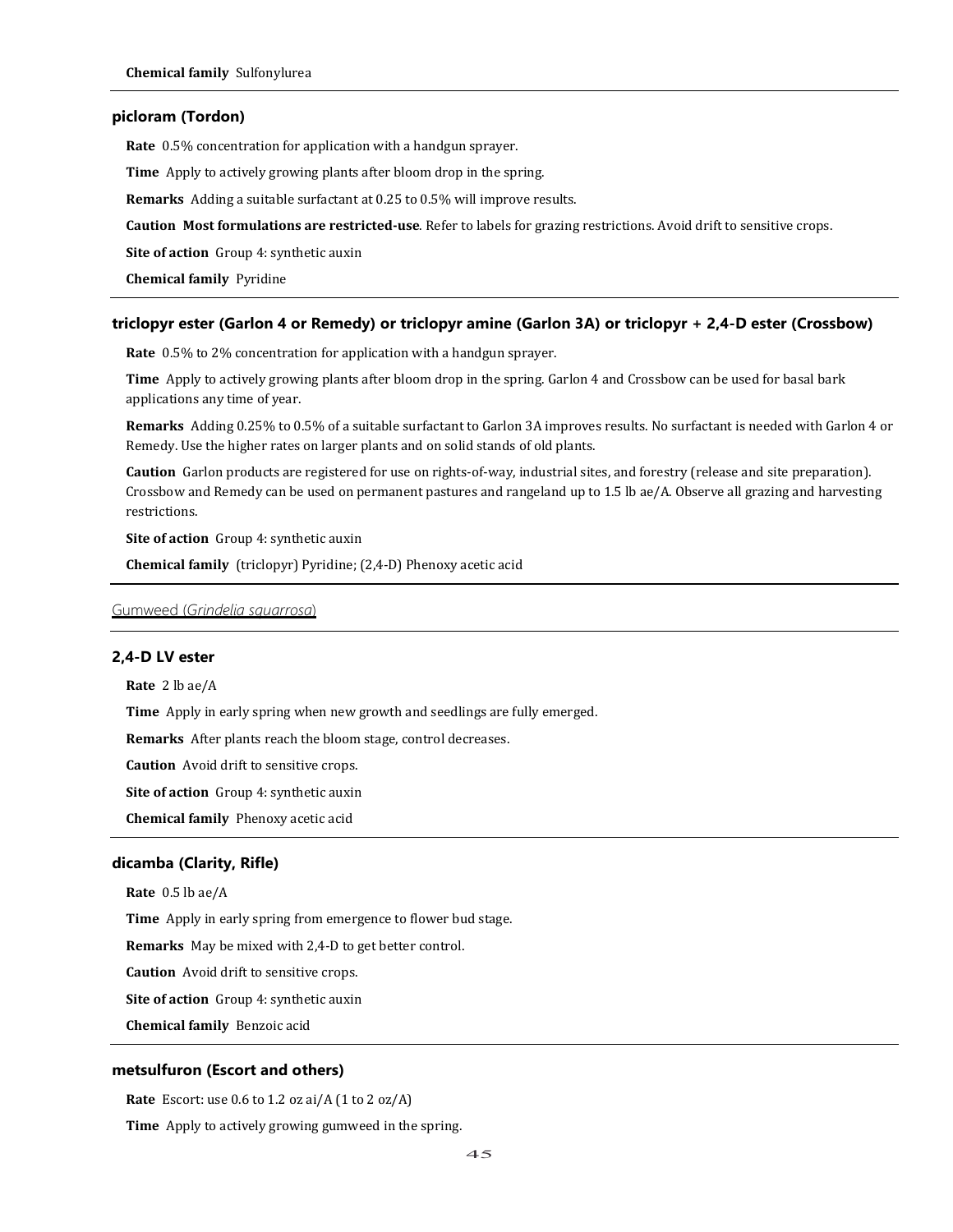**Remarks** Using a silicone or nonionic surfactant enhances control. Application sites differ among products at the above rates; consult labels.

**Caution** Do not let spray drift onto sensitive crops. Apply only to pasture, rangeland, and non-crop sites.

**Site of action** Group 2: acetolactate synthase (ALS) inhibitor

**Chemical family** Sulfonylurea

### **picloram (Tordon)**

**Rate** 0.25 lb ae/A

**Time** Apply in early spring after plants have emerged.

**Caution Most formulations are restricted-use herbicides**. See label for grazing restrictions. Avoid drift to potatoes, beans, and many other sensitive broadleaf crops. Do not contaminate water. Do not use picloram in diversified crop areas.

**Site of action** Group 4: synthetic auxin

**Chemical family** Pyridine

Halogeton (*Halogeton glomeratus*)

### **2,4-D LV ester**

**Rate** 1 to 2 lb ae/A

**Time** Apply in early spring when plants are actively growing before bloom stage.

**Remarks** Halogeton is poisonous to livestock. Chemical control is effective but will be futile unless desirable plants occupy the site immediately.

**Caution** Following application, do not graze until after plants dry up.

**Site of action** Group 4: synthetic auxin

**Chemical family** Phenoxy acetic acid

## **aminocyclopyrachlor + chlorsulfuron (Perspective)**

**Rate** 1.2 to 1.8 oz/A aminocyclopyrachlor + 0.5 to 0.7 oz/A chlorsulfuron (3 to 4.5 oz/A of product)

**Time** Apply to actively growing vegetation.

**Remarks** Adjuvants can be used; these include methylated seed oils 0.5 to 1% v/v, nonionic surfactants at 0.25 to 1% v/v, and crop oil concentrates at 1% v/v. Can be applied using an invert emulsion rather than water.

**Caution** Even low rates can kill nontarget tree and shrub species, so avoid application within a distance equal to the tree height of the sensitive species. Do not allow spray to drift off target. Can injure several grass species including bromes, as well as basin wildrye.

**Site of action** (aminocyclopyrachlor) Group 4 synthetic auxin (chlorsulfuron) Group 2: ALS inhibitor

**Chemical family** (aminocyclopyrachlor) Pyrimidine carboxylic acid; (chlorsulfuron) Sulfonylurea

### **imazapic (Plateau)**

**Rate** 0.063 to 0.188 lb/A

**Time** Apply preemergence or early postemergence.

**Remarks** For postemergence timing, use at least 0.094 lb/A plus a surfactant. Selective to most native grasses. Higher rates may suppress seed of some cool-season grasses.

**Caution** Before using, note crop rotation restrictions.

**Site of action** Group 2: acetolactate synthase (ALS) inhibitor

**Chemical family** Imidazolinone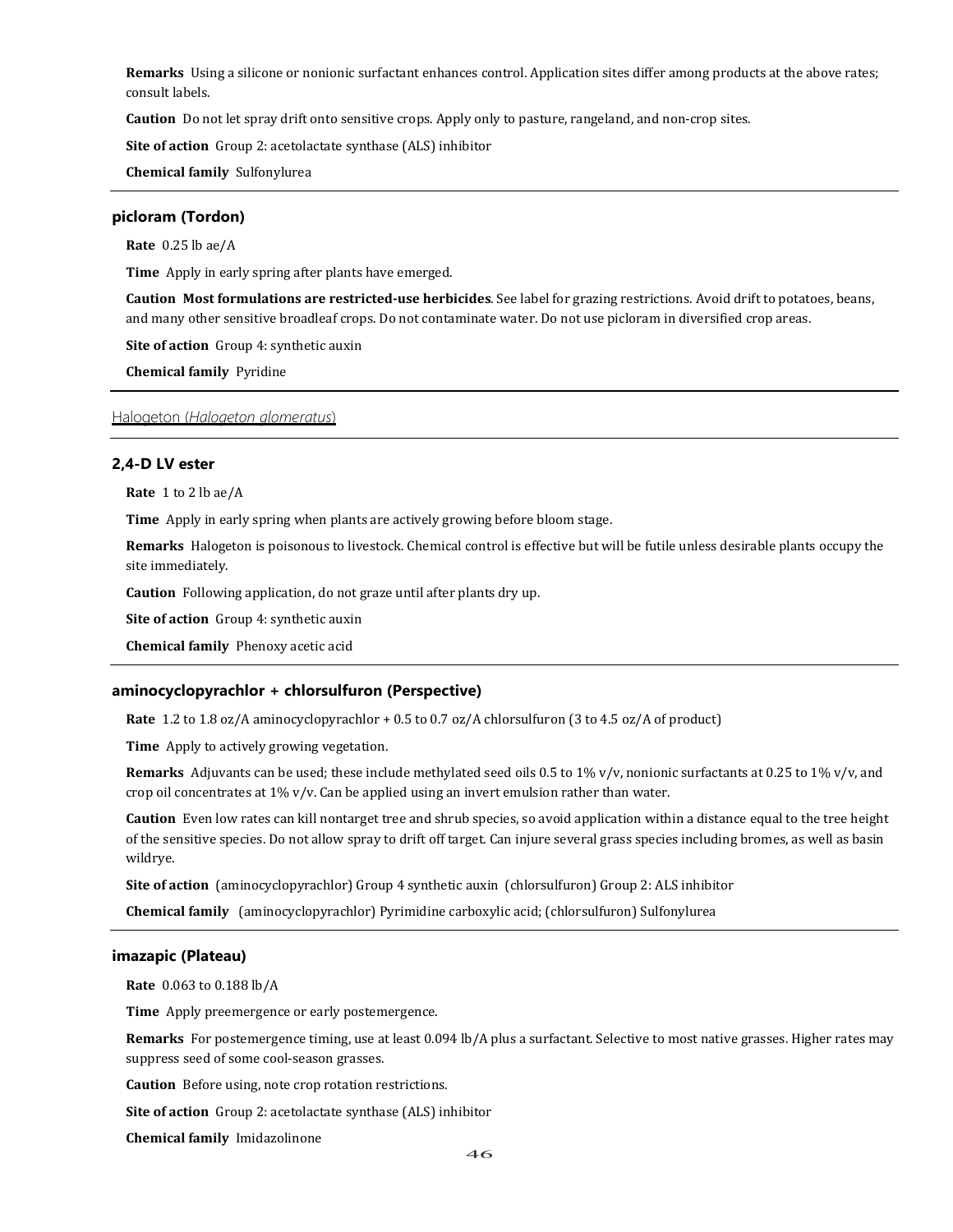### **metsulfuron (Escort and others)**

**Rate** Escort: 0.45 oz ai/A (0.75 oz/A)

**Time** Apply to actively growing halogeton.

**Remarks** Use a surfactant. Application sites differ among products at the above rate; consult labels.

**Caution** Do not let spray drift onto sensitive crops. Apply only to pasture, rangeland, and non-crop sites.

**Site of action** Group 2: acetolactate synthase (ALS) inhibitor

**Chemical family** Sulfonylurea

Hawkweed, mouseear (*Hieracium pilosella*)

### **2,4-D (various products) or MCPA (various products) or clopyralid (Transline)**

**Remarks** Reported to control this plant, although data are lacking in the Pacific Northwest. Follow label instructions.

**Site of action** (all) Group 4: synthetic auxin

**Chemical family** (2,4-D and MCPA) phenoxy acetic acid; (clopyralid) pyridine

Hawkweed, orange (*Hieracium aurantiacum*), meadow (Hieracium *caespitosum*), and other non-native species and hybrids

# **2,4-D (various products)**

**Rate** 1.43 to 1.9 lb ae/A

**Time** Apply to growing hawkweed before buds form.

**Remarks** These species may need re-treating and/or the higher rate even under ideal conditions.

**Caution** Product injures or kills sensitive broadleaf forages. Do not contaminate water.

**Site of action** Group 4: synthetic auxin

**Chemical family** Phenoxy acetic acid

## **aminopyralid (Milestone)**

**Rate** 1 to 1.5 oz ae/A (4 to 6 fl oz/A Milestone)

**Time** Apply to actively growing plants in the bolting stage of growth. Fall treatments are not effective.

**Remarks** A nonionic surfactant at 1 to 2 quarts per 100 gal of spray enhances control under adverse environmental conditions.

**Caution** Do not allow drift to desirable vegetation. Many forbs (desirable broadleaf plants) can be seriously injured or killed. Do not exceed 7 fl oz/A Milestone per year.

**Site of action** Group 4: synthetic auxin

**Chemical family** Pyridine

### **clopyralid (Transline or Stinger)**

**Rate** 0.25 to 0.375 lb ae/A (0.66 to 1 pint/A)

**Time** Apply after most basal leaves emerge but before buds form. Fall treatments are not effective.

**Remarks** Consult labels for specific site registrations.

**Caution** Product injures or kills sensitive broadleaf forages. Do not contaminate water.

**Site of action** Group 4: synthetic auxin

**Chemical family** Pyridine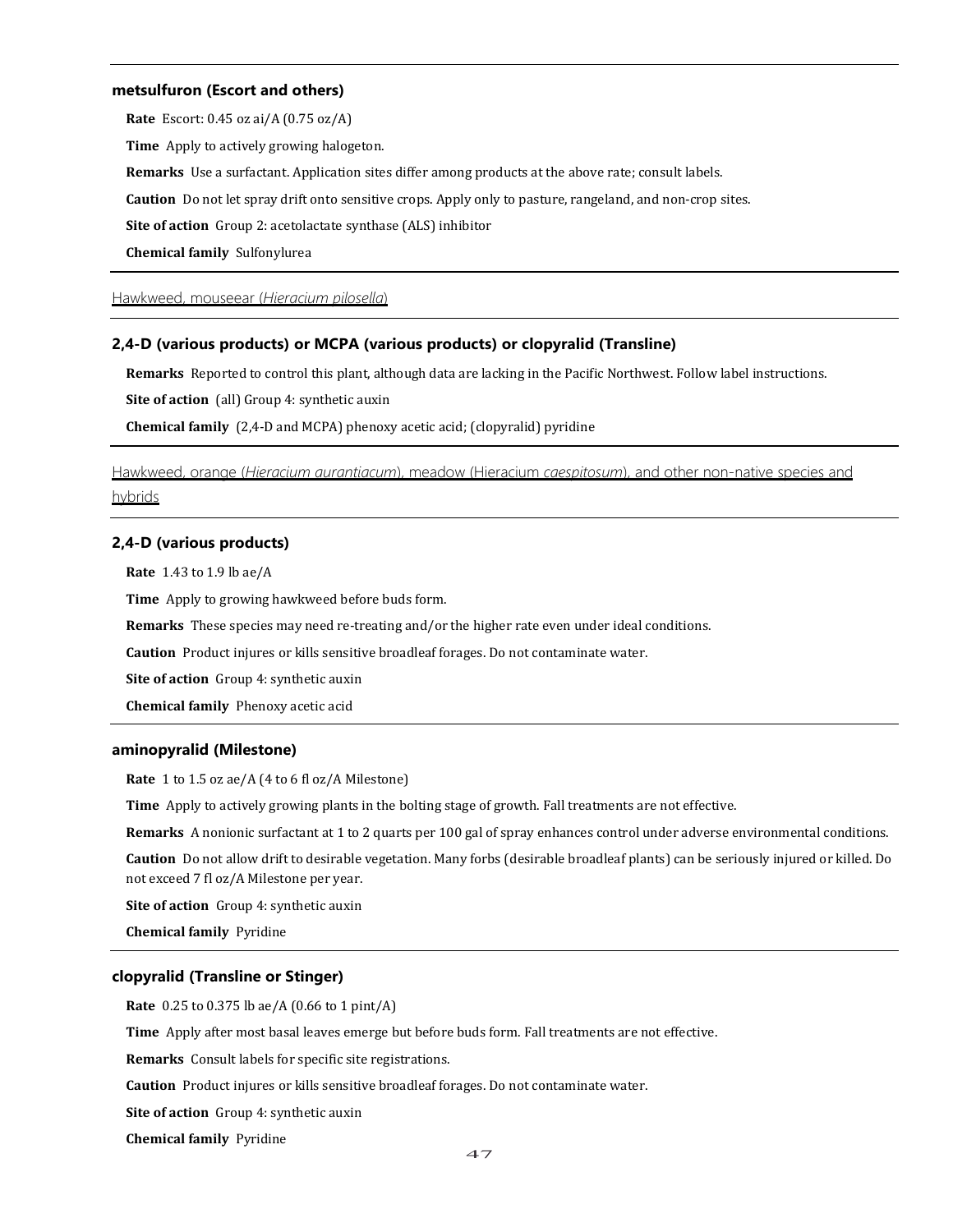# **clopyralid + 2,4-D amine (Curtail)**

**Rate** 2 quarts/A Curtail **Time** Apply after most basal leaves emerge but before buds form. Fall treatments are not effective. **Remarks** Consult label for specific site registrations. **Caution** Product injures or kills sensitive broadleaf forages. Do not contaminate water. **Site of action** (both) Group 4: synthetic auxin **Chemical family** (clopyralid) pyridine; (2,4-D) phenoxy acetic acid

# **dicamba (Clarity)**

**Rate** 2 lb ae/A (2 quarts/A)

**Time** Apply to growing hawkweed before flowering.

**Remarks** Re-treat as needed but do not exceed 2 lb ae/A per season.

**Caution** This product will injure or kill sensitive broadleaf forages. Do not contaminate water. See label for timing restrictions for lactating dairy animals. Remove animals for slaughter from treated areas at least 30 days before slaughter.

**Site of action** Group 4: synthetic auxin

**Chemical family** Benzoic acid

## **picloram (Tordon 22K)**

**Rate** 0.25 lb ae/A (1 pint/A)

**Time** Apply after most basal leaves emerge but before buds form. Fall treatments also may be effective, but research is limited.

**Remarks** Consult label for specific site registrations.

**Caution** Product will injure or kill sensitive broadleaf forages. Do not contaminate water.

**Site of action** Group 4: synthetic auxin

**Chemical family** Pyridine

## **triclopyr + clopyralid (Redeem R&P)**

**Rate** 3 to 4 pints/A

**Time** Apply when weeds are actively growing.

**Remarks** Add a nonionic surfactant at surfactant manufacturer's recommended rate. Apply in at least 10 gal/A water by ground.

**Caution** Do not exceed 4 pints/A per year. Do not allow drift to desirable vegetation. Note label restrictions on overseeding or reseeding.

**Site of action** (both) Group 4: synthetic auxin

**Chemical family** (both) Pyridine

#### Hawthorn, English (*Crataegus monogyna)*

**Remarks** Although PNW data are lacking, cut stem applications with glyphosate, triclopyr, or imazapyr will likely be effective.

**Site of action** (imazapyr) Group 2: acetolactate synthase (ALS) inhibitor; (glyphosate) Group 9: inhibits EPSP synthase; (triclopyr) Group 4: synthetic auxin

**Chemical family** (imazapyr) imidazolinone; (glyphosate) none generally accepted; (triclopyr) pyridine

### Heath, Spanish (Erica lusitanica)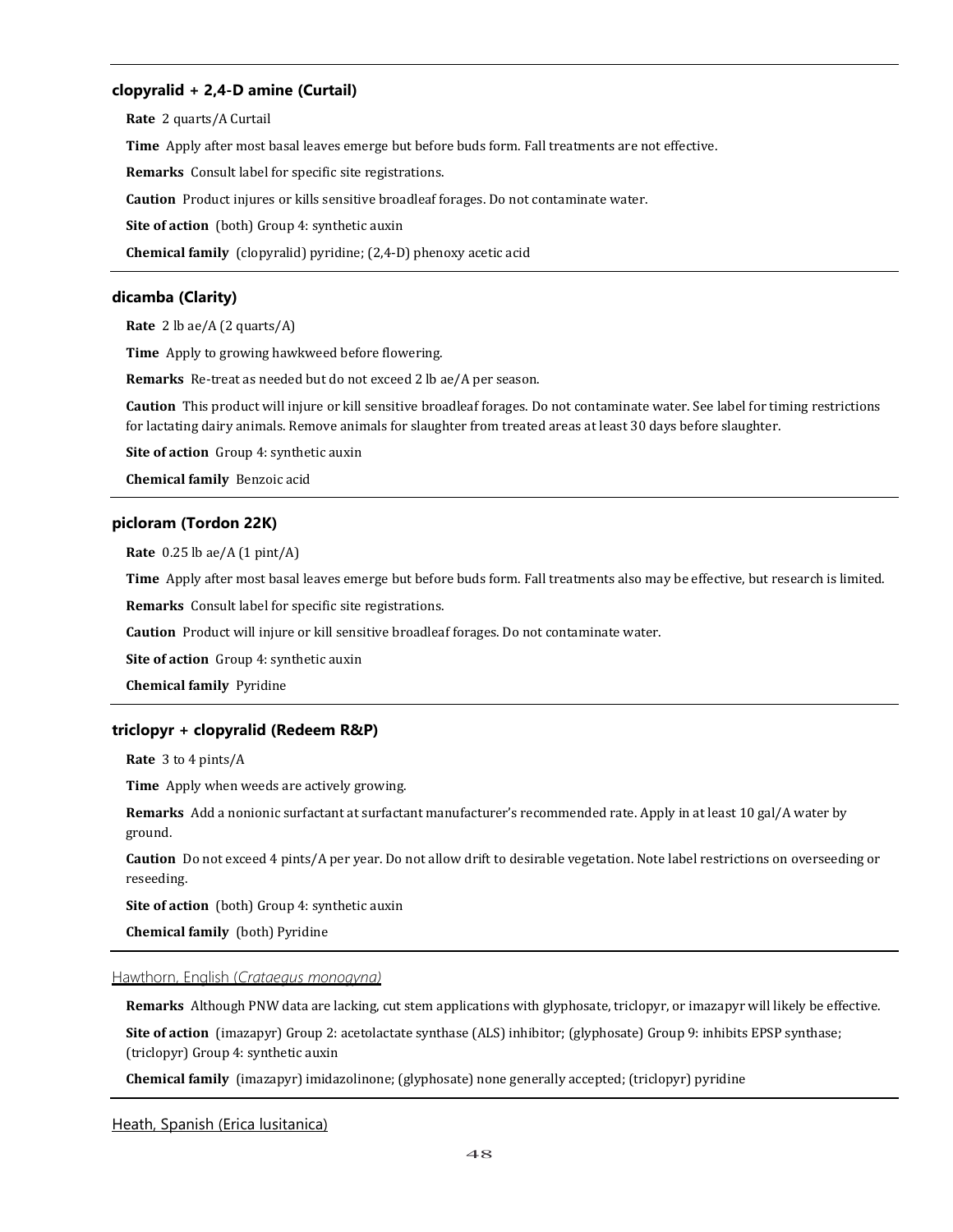**Remarks** Although PNW data are lacking, glyphosate, metsulfuron, picloram, and triclopyr are used for control of Spanish heath in New Zealand.

**Site of action** (metsulfuron) Group 2: acetolactate synthase (ALS) inhibitor; (glyphosate) Group 9: inhibits EPSP synthase; (picloram, triclopyr) Group 4: synthetic auxin

**Chemical family** (metsulfuron) Sulfonylurea; (glyphosate) none generally accepted; (picloram, triclopyr) Pyridine

Hemlock, poison (*Conium maculatum*)

# **2,4-D or MCPA**

**Rate** 1.5 lb ae/A

**Time** Apply in seedling to rosette stage of growth.

**Remarks** Most effective soon after plants emerge. Adding a wetting agent may enhance control.

**Caution** Do not graze treated area until plants have dried up after spraying.

**Site of action** Group 4: synthetic auxin

**Chemical family** Phenoxy acetic acid

## **aminocyclopyrachlor + chlorsulfuron (Perspective)**

**Rate** 1.8 to 3.2 oz/A aminocyclopyrachlor + 0.7 to 1.3 oz/A chlorsulfuron (4.5 to 8 oz/A of product)

**Time** Apply to broadleaf weeds in spring.

**Remarks** Adjuvants can be used; these include methylated seed oils 0.5 to 1% v/v, nonionic surfactants at 0.25 to 1% v/v, and crop oil concentrates at 1%v/v. Can be applied using an invert emulsion rather than water.

**Caution** Even low rates can kill nontarget tree and shrub species, so avoid application within a distance equal to the tree height of the sensitive species. Do not allow spray to drift off target. Can injure several grass species including bromes, as well as basin wildrye.

**Site of action** (aminocyclopyrachlor) Group 4 synthetic auxin; (chlorsulfuron) Group 2: ALS inhibitor

**Chemical family** (aminocyclopyrachlor) Pyrimidine carboxylic acid; (chlorsulfuron) Sulfonylurea

## **glyphosate**

**Rate** 0.75 lb ae/A

**Time** Apply to actively growing plants before they begin to bolt.

**Remarks** Glyphosate is nonselective and will injure or kill grass that might compete with new hemlock seedlings.

**Site of action** Group 9: inhibits EPSP synthase

**Chemical family** None generally accepted

### **glyphosate (Roundup Pro Concentrate)**

**Rate** Inject 5 ml of a 5% v/v solution into each leaf cane

**Time** Inject with a hand-held device into one leaf cane per plant, 10 to 12 inches above root crown.

**Remarks** Mark each plant when injecting it, to avoid re-treating.

**Caution** Non-Crop use only. Total of all treatments must not exceed 8.5 quarts/A of Roundup Pro Concentrate or 1,600 plants/A.

**Site of action** Group 9: inhibits EPSP synthase

**Chemical family** None generally accepted

## **metsulfuron (Escort and others)**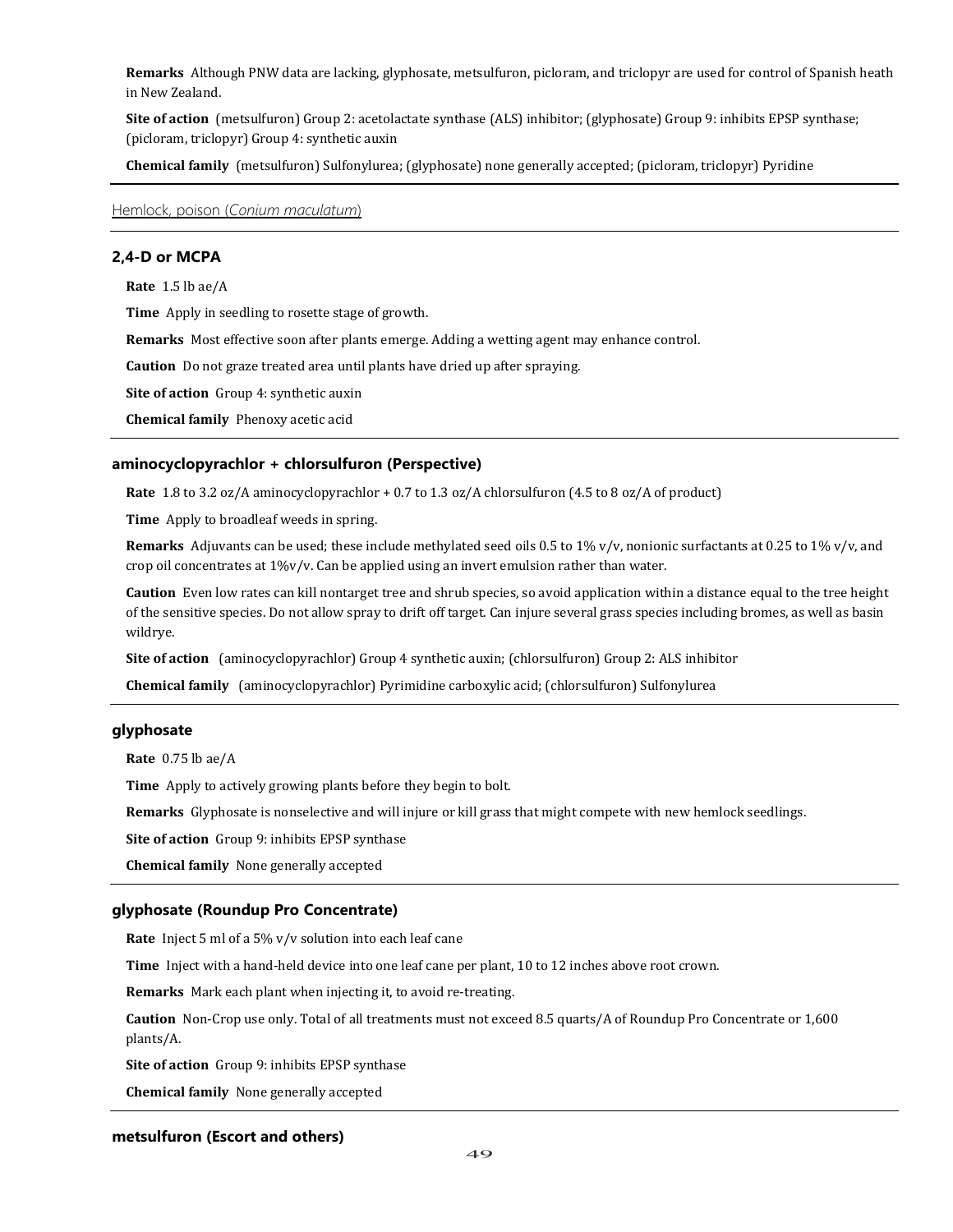**Rate** Escort: 0.6 oz ai/A (1 oz/A)

**Time** Apply to actively growing plants.

**Remarks** Use a nonionic surfactant or silicone surfactant. Application sites differ between products; consult labels.

**Caution** Prevent drift to sensitive plants. Apply only to pasture, rangeland, and non-crop sites.

**Site of action** Group 2: acetolactate synthase (ALS) inhibitor

**Chemical family** Sulfonylurea

Henbane, black (*Hycocyamus niger*)

### **dicamba (Clarity)**

### *Idaho only*

**Rate** 0.125 to 0.375 lb ai/A (1 to 3 pints/A Clarity)

**Time** Apply when plants are in rosette stage of growth. Use higher rates when treating dense or tall vegetative growth.

**Remarks** This is a Sandoz Agro, Inc. 2(ee) recommendation for use only within Idaho.

**Caution** Avoid drift to sensitive crops.

**Site of action** Group 4: synthetic auxin

**Chemical family** Benzoic acid

### **metsulfuron (Escort and others)**

**Rate** Escort: 0.3 to 0.45 oz ai/A (0.5 to 0.75 oz/A)

**Time** Apply to actively growing plants.

**Remarks** Using a nonionic or silicone surfactant will increase effectiveness. Application sites differ between products; consult label.

**Caution** Apply only to pasture, rangeland, and non-crop sites.

**Site of action** Group 2: acetolactate synthase (ALS) inhibitor

**Chemical family** Sulfonylurea

# **picloram (Tordon)**

**Rate** 0.25 to 0.5 lb ai/A (1 to 2 pints/A Tordon)

**Time** Apply in spring when actively growing before full bloom, or in late summer.

**Remarks** Tank mix 1 lb ae/A of 2,4-D with the lower rate of picloram.

**Caution Most formulations are restricted-use herbicides**. Do not apply if circumstances favor movement from treatment site.

**Site of action** Group 4: synthetic auxin

**Chemical family** Pyridine

Hogweed, giant (*Heracleum mantegazzianum*)

# **glyphosate**

**Rate** 1.5 lb ae/A

**Time** Apply in spring during the bolting stage.

**Remarks** Avoid physical contact with the plant.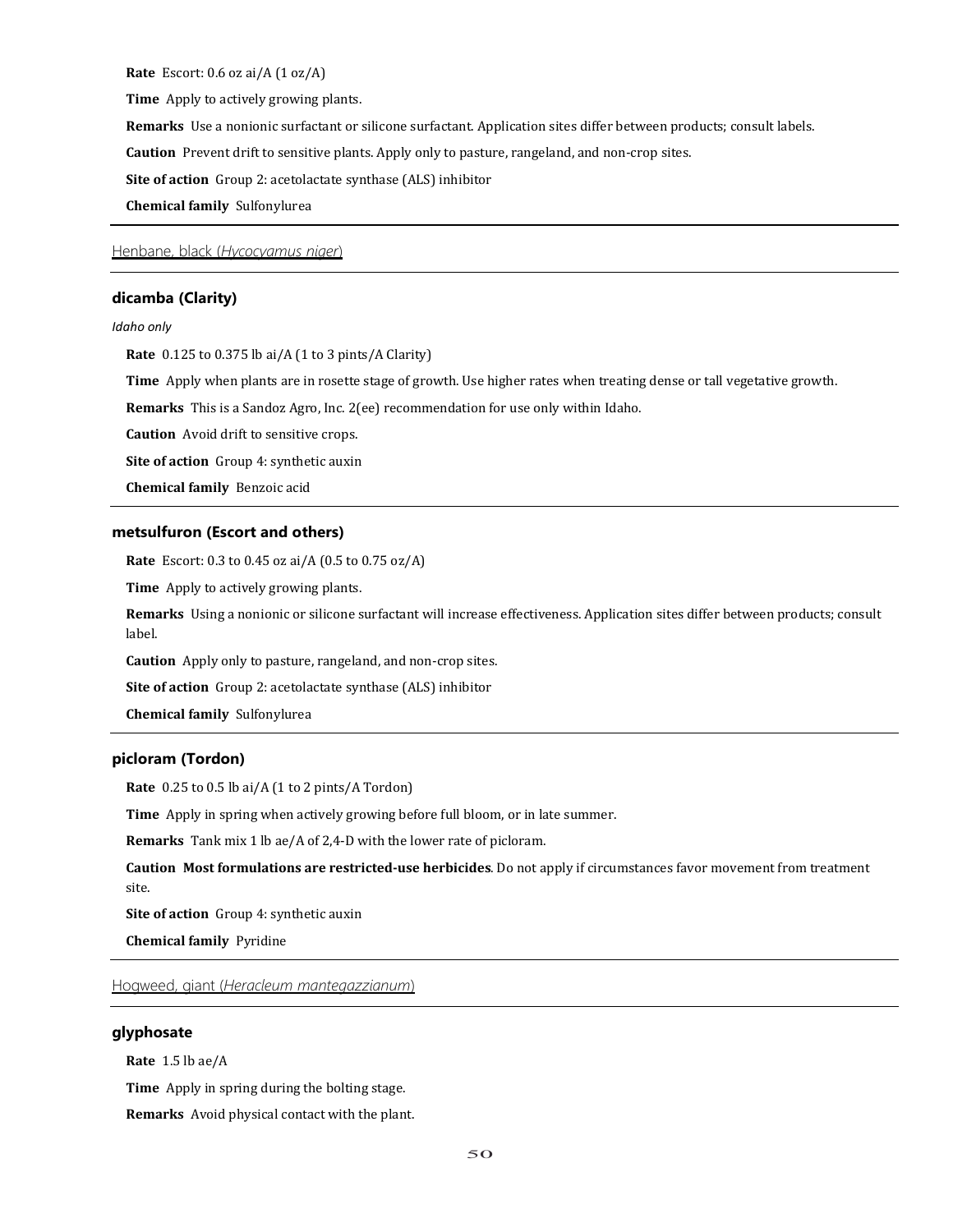**Caution** Controls grasses as well as other vegetation in treated area.

**Site of action** Group 9: inhibits EPSP synthase

**Chemical family** None generally accepted

## **glyphosate (Roundup Pro Concentrate)**

**Rate** Inject 5 ml of a 5% v/v solution into each leaf cane.

**Time** Inject with a hand-held device, into one leaf cane per plant 12 inches above root crown.

**Remarks** Mark each plant when injecting it, to avoid re-treating the same plant.

**Caution** Non-crop use only. Total of all treatments must not exceed 8.5 quarts/A of Roundup Pro Concentrate or 1,600 plants/A.

**Site of action** Group 9: inhibits EPSP synthase

**Chemical family** None generally accepted

#### **imazapic (Plateau)**

**Rate** 0.188 lb ai/A

**Time** Apply in spring during the bolting stage.

**Remarks** Avoid physically contacting plant when applying. Add an appropriate adjuvant to spray mix.

**Caution** Consult label on where Plateau can be used. Before using, note crop rotation restrictions.

**Site of action** Group 2: acetolactate synthase (ALS) inhibitor

**Chemical family** Imidazolinone

# Holly, English (Ilex aquifolium)

Methods of control include pulling, and herbicides applied to cut stumps, cut surfaces (such as hack and squirt), by injection into the stem, and as (topical) basal bark/stem treatments (12 to 15 inches above ground cut). Pulling is partially effective if stems are very small. Refer to the forestry section (M) in this handbook for more complete discussion about specific application methods and rates..

# **glyphosate**

**Rate** 0.75 to 1.5 lb ae/A

# **Time Fall and late spring**

**Remarks** 50% control if applied to frilled stems. Cut stump treatments may result in excessive sprouting with very poor longterm control. Fall treatment most effective. Injection and hack and squirt applications of glyphosate into stems may be more effective in the spring than in the fall

**Site of action** Group 9: inhibits EPSP synthase

**Chemical family** Glycine

### **imazapyr (Arsenal, Chopper, Ez-Ject Copperhead Herbicide Shells)**

**Rate** Cut stump treatment: undiluted

Cut Surface Applications (hack and squirt): 1 ml of 50% solution at intervals of 3 to 4 inches between cuts

**Injection:** 1 ml of dilute solution in each injection, separated by no more than 3 inches.

**Time** Fall or late spring

**Remarks** Very effective If injected into stem. No more than 1.5 lb ae/A/yr (96 fluid oz/A).

**Site of action** Group 2: acetolactate synthase (ALS) inhibitor

**Chemical family** Imidazolinone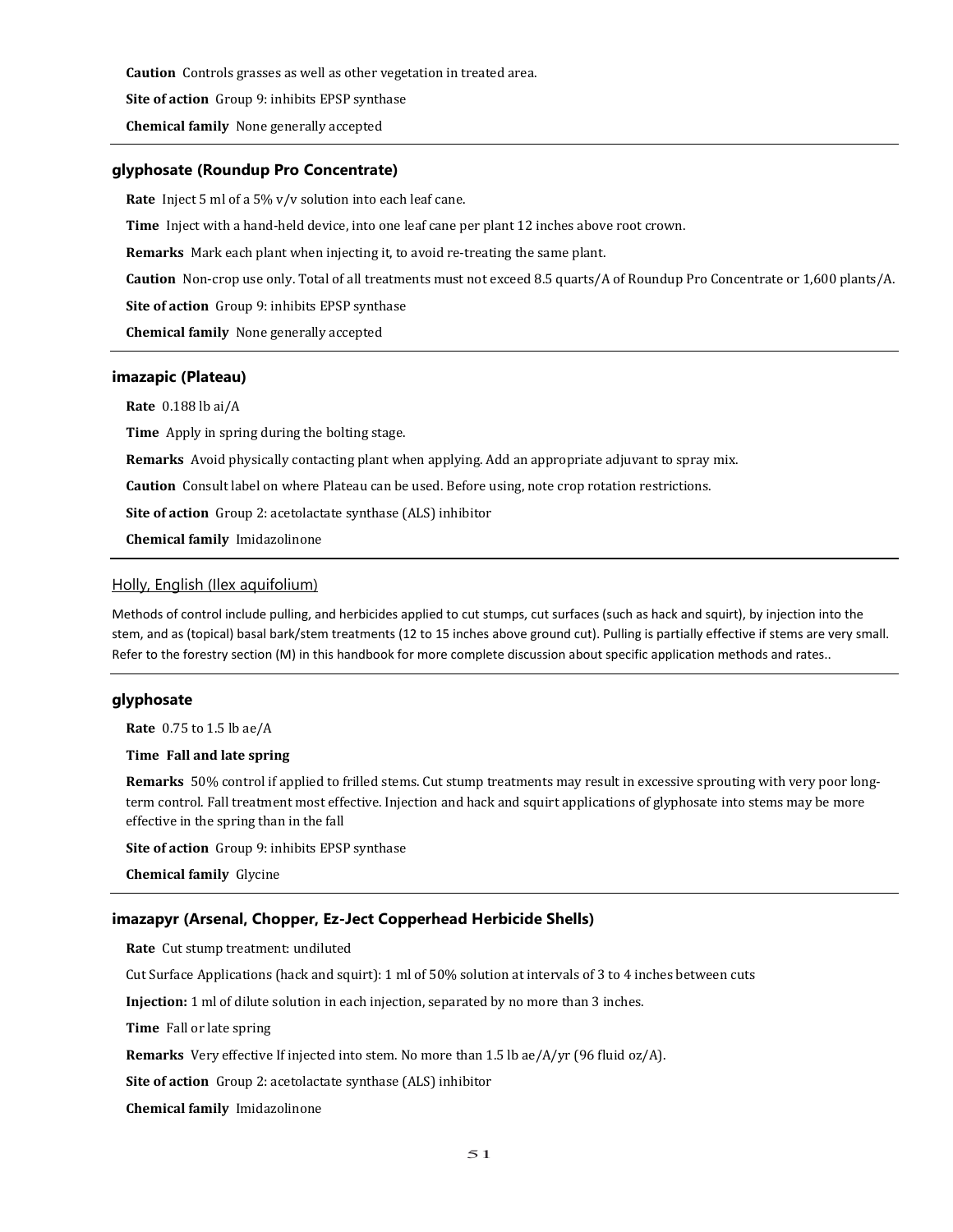## **triclopyr (Element 4, Garlon 4 or Garlon 3A)**

**Rate** Cut stump treatment:. Undiluted

**Cut Surface Applications (hack and squirt):** 1 ml of 50 to 100% solution at intervals of 3 to 4 inches between cuts.

**Basal bark treatment:** 20 to 30% solution in oil (low volume) or 1 to 5 % solution in oil (high volume)

**Injection:** 1/2 to 1 ml of undiluted Garlon 3A at intervals of 3 to 4 inches between centers of the injector wound

**Time** Fall and late spring

**Remarks** Applying triclopyr to frilled stems is very effective in both seasons. May be applied at a rate of up to 6 lb ae of triclopyr per acre per year.

**Site of action** Group 4: synthetic auxin

**Chemical family** Pyridine

Horsebrush, gray or spineless (*Tetradymia canescens*)

# **2,4-D LV ester**

**Rate** 2.5 lb ae/A

**Time** Apply in early spring when plants are actively growing.

**Remarks** Spot treatment only. Re-treatments are necessary to control this resprouting species. Mechanical treatments must control roots 4 to 6 inches deep.

**Caution** This plant is poisonous. Do not graze treated areas until plants have dried up after 2,4-D application.

**Site of action** Group 4: synthetic auxin.

**Chemical family** Phenoxy acetic acid

### Horsetail, field (*Equisetum arvense*)

# **aminocyclopyrachlor + chlorsulfuron (Perspective)**

**Rate** 1.8 to 3.2 oz/A aminocyclopyrachlor + 0.7 to 1.3 oz/A chlorsulfuron (4.5 to 8 oz/A of product)

**Time** Apply to actively growing plants in spring.

**Remarks** Adjuvants can be used; these include methylated seed oils 0.5 to 1% v/v, nonionic surfactants at 0.25 to 1% v/v, and crop oil concentrates at 1%v/v. Can be applied using an invert emulsion rather than water.

**Caution** Even low rates can kill nontarget tree and shrub species, so avoid application within a distance equal to the tree height of the sensitive species. Do not allow spray to drift off target. Can injure several grass species including bromes, as well as basin wildrye.

**Site of action** (aminocyclopyrachlor) Group 4: Synthetic auxin; (chlorsulfuron) Group 2: ALS inhibitor

**Chemical family** (aminocyclopyrachlor) Pyrimidine carboxylic acid; (chlorsulfuron) Sulfonylurea

# **chlorsulfuron (Telar)**

**Rate** 1 to 1.5 oz ai/A (1.33 to 2 oz/A)

**Time** May be applied preemergence or early postemergence.

**Remarks** Do not apply to frozen ground. Maintain constant agitation while mixing in spray solution. Add 0.25% v/v nonionic surfactant to the spray mixture. Application rates up to 1 oz ai/A (1.33 oz/A allowed on pasture, rangeland, and Conservation Reserve Program (CRP) sites. Rates above 1 oz ai/A (1.33 oz/A) allowed only on non-cropland.

**Caution** Avoid contact with sensitive crops. Do not treat powdery, dry soils and light, sandy soils unless rain is likely after treatment.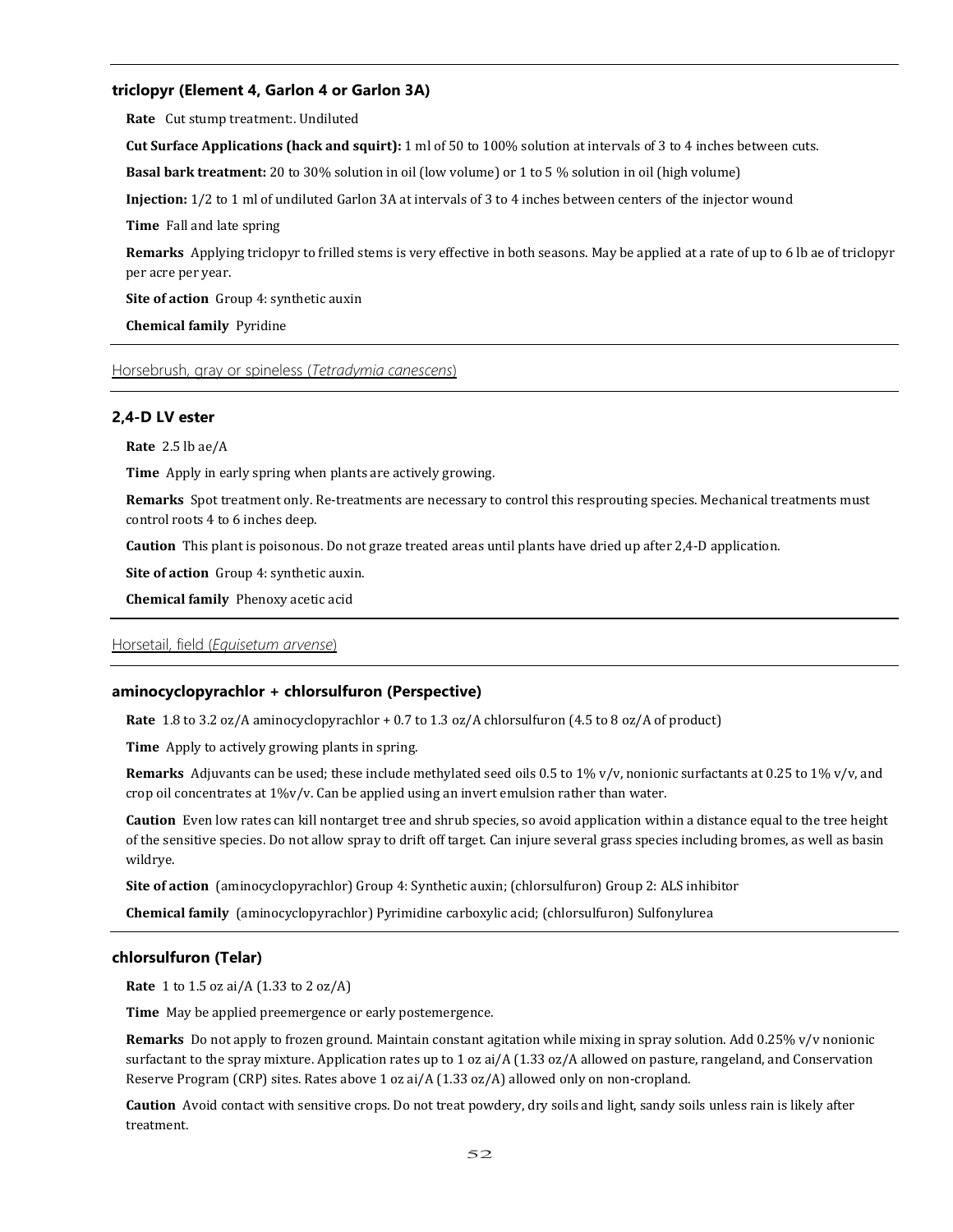**Chemical family** Sulfonylurea

# **dichlobenil (Casoron)**

**Rate** 4 lb ai/A granular formulation

**Time** Apply in winter or early spring, when moisture is available to leach chemical into soil. In landscape plantings, apply any time and place bark mulch over the treated area to reduce volatilization.

**Remarks** Good selective control in many fruits and ornamental plants. Use as a follow-up, supplemental treatment if horsetail resists many soil-applied herbicides. Can apply over labeled ornamental plants or conifer tree nurseries. Apply midwinter immediately before a cold rain to reduce volatility and enhance weed suppression. Weigh and distribute uniformly exact quantities over precisely measured areas. Oregon results over 9 years suggest that perennial weeds can be suppressed with 4-, 3-, and 2-lb ai/A rates applied in 3 consecutive years. Grazing livestock is prohibited. (Inhibits cellulose and cell wall formation.)

**Caution** See label for precautions on ornamental species and varieties tolerant of dichlobenil.

**Site of action** Group 20: inhibits cell wall synthesis Site A

**Chemical family** Nitrile

# **MCPA**

**Rate** 1 to 2 lb ae/A

**Time** Apply when horsetail fully emerges and before grain or grass is in boot stage.

**Remarks** Gives 20 to 30% reduction in field horsetail stands with each spray application. Re-treatments are necessary and may be most effective with more than one application per year. The second application can be to the stubble after harvesting grain fields.

**Caution** Apply once or twice per year until horsetail is controlled. Skipping a year means losing the control gained up to that time.

**Site of action** Group 4: synthetic auxin

**Chemical family** Phenoxy acetic acid

# Horseweed (Marestail) (*Conyza canadensis*)

# **2,4-D LV ester**

**Rate** 1 lb ae/A

**Time** Apply when horseweed is in the seedling to rosette stage of growth.

**Remarks** Plants should be actively growing at time of treatment.

**Caution** Avoid drift to sensitive crops and desirable vegetation. This product will injure or kill sensitive broadleaf plants.

**Site of action** Group 4: synthetic auxin

**Chemical family** Phenoxy acetic acid

### **aminocyclopyrachlor + chlorsulfuron (Perspective)**

**Rate** 1.8 to 3.2 oz/A aminocyclopyrachlor + 0.7 to 1.3 oz/A chlorsulfuron (4.5 to 8 oz/A of product)

**Time** Apply to actively growing plants in spring.

**Remarks** Adjuvants can be used; these include methylated seed oils 0.5 to 1% v/v, nonionic surfactants at 0.25 to 1% v/v, and crop oil concentrates at 1%v/v. Can be applied using an invert emulsion rather than water.

**Caution** Even low rates can kill nontarget tree and shrub species, so avoid application within a distance equal to the tree height of the sensitive species. Do not allow spray to drift off target. Can injure several grass species including bromes, as well as basin wildrye.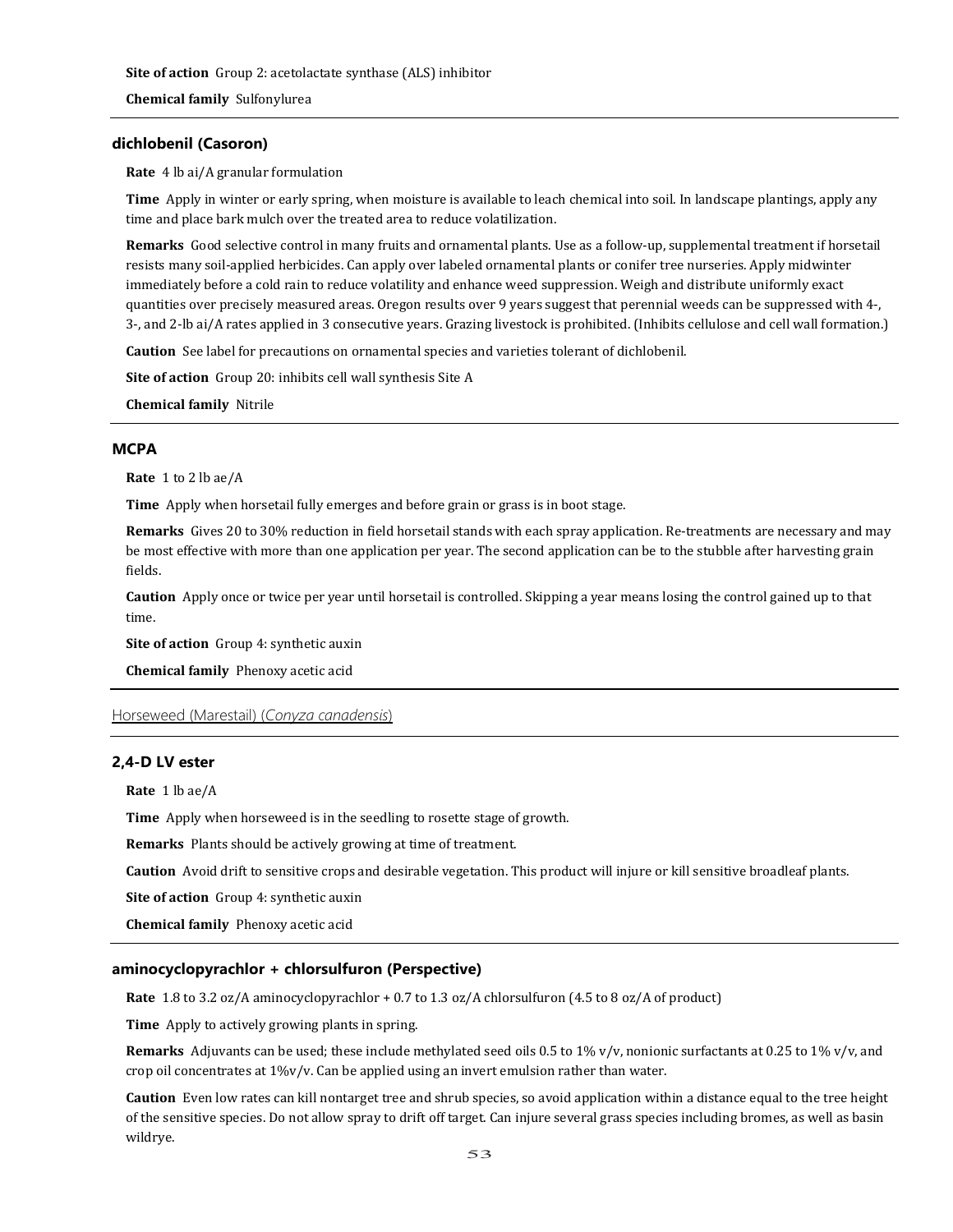**Site of action** (aminocyclopyrachlor) Group 4 synthetic auxin; (chlorsulfuron) Group 2: ALS inhibitor

**Chemical family** (aminocyclopyrachlor) Pyrimidine carboxylic acid; (chlorsulfuron) Sulfonylurea

# **aminopyralid (Milestone)**

**Rate** 1 to 1.5 oz ae/A (4 to 6 fl oz/A Milestone)

**Time** Apply to actively growing plants.

**Remarks** A nonionic surfactant at 1 to 2 quarts per 100 gal of spray enhances control under adverse environmental conditions

**Caution** Do not allow drift to desirable vegetation. Many forbs (desirable broadleaf plants) can be seriously injured or killed. Do not exceed 7 fl oz/A Milestone per year.

**Site of action** Group 4: synthetic auxin

**Chemical family** Pyridine

#### **clopyralid (Stinger or Transline)**

**Rate** 0.125 to 0.188 lb ae/A

**Time** Apply to actively growing plants up to the five-leaf stage.

**Remarks** See label for registered sites.

**Caution** Consult label for crop rotation restrictions before using these products. Several crops may be injured up to 4 years after application.

**Site of action** Group 4: synthetic auxin

**Chemical family** Pyridine

# **dicamba (Clarity)**

**Rate** 0.25 lb ae/A

**Time** Apply in the seedling to rosette stage.

**Remarks** Plants should be actively growing at time of application.

**Caution** Avoid drift to sensitive crops and desirable vegetation. This product will injure or kill sensitive broadleaf plants.

**Site of action** Group 4: synthetic auxin

**Chemical family** Benzoic acid

#### **diflufenzopyr + dicamba (Distinct)**

**Rate** 4 oz/A

**Time** Apply in the seedling to rosette stage.

**Remarks** Plants should be actively growing at time of application.

**Caution** Avoid drift to sensitive crops and desirable vegetation. This product will injure or kill sensitive broadleaf plants.

**Site of action** (diflufenzopyr) Group 19: inhibits indole acetic acid transport; (dicamba) Group 4: synthetic auxin

**Chemical family** (diflufenzopyr) Semicarbazone; (dicamba) Benzoic acid

# **flumioxazin (Chateau or Payload)**

**Rate** 2 to 6 oz ai/A (4 to 12 oz/A). Rate depends on application timing and soil type and organic matter.

**Time** May be applied preemergence or postemergence to small, actively growing horseweed.

**Remarks** Preemergence treatments require rain to move into the soil. Can be used in several crops.

**Caution** Note recropping restriction intervals on the label.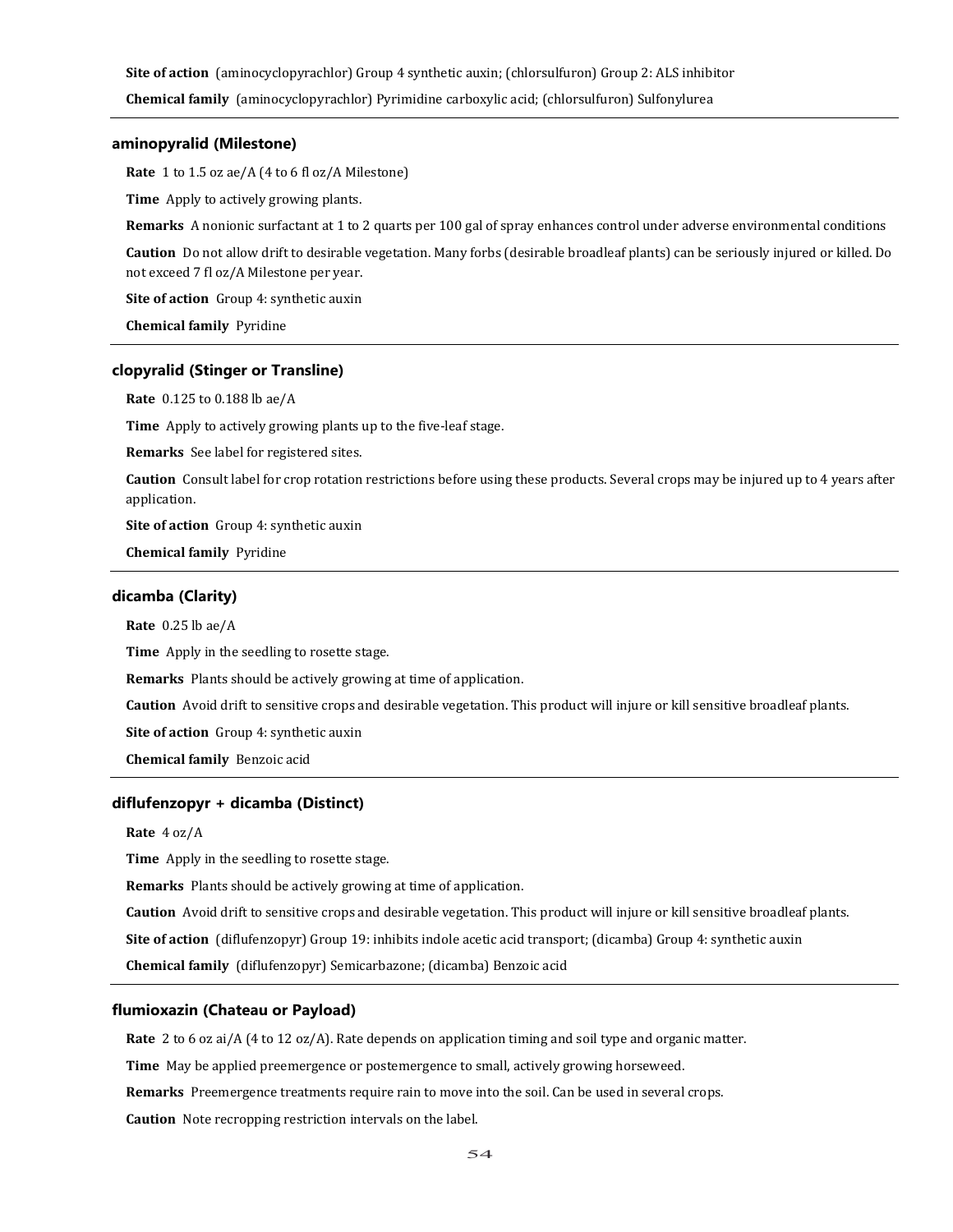**Site of action** Group 14: protoporphyrinogen oxidase inhibitor

**Chemical family** N-phenylphthalimide

# **glyphosate**

**Rate** 0.75 to 1.5 lb ae/A

**Time** Apply while horseweed is actively growing and less than 12 inches tall.

**Remarks** Glyphosate-resistant horseweed is reported throughout the United States.

**Caution** Controls grasses as well as other vegetation in treated area.

**Site of action** Group 9: inhibits EPSP synthase

**Chemical family** None generally accepted

# Houndstongue (*Cynoglossum officinale*)

# **2,4-D LV ester**

**Rate** 2 lb ae/A

**Time** Early spring to actively growing plants before they bloom.

**Remarks** Sticky seeds can contaminate wool. Mowing before seed production helps alleviate wool contamination.

**Caution** Avoid drift to sensitive crops.

**Site of action** Group 4: synthetic auxin

**Chemical family** Phenoxy acetic acid

#### **aminocyclopyrachlor + chlorsulfuron (Perspective)**

**Rate** 1.8 to 3.2 oz/A aminocyclopyrachlor + 0.7 to 1.3 oz/A chlorsulfuron (4.5 to 8 oz/A of product)

**Time** Apply to actively growing plants in spring.

**Remarks** Adjuvants can be used; these include methylated seed oils 0.5 to 1% v/v, nonionic surfactants at 0.25 to 1% v/v, and crop oil concentrates at 1% v/v. Can be applied using an invert emulsion rather than water.

**Caution** Even low rates can kill nontarget tree and shrub species so avoid application within a distance equal to the tree height of the sensitive species. Do not allow spray to drift off target. Can injure several grass species including bromes, as well as basin wildrye.

**Site of action** (aminocyclopyrachlor) Group 4: synthetic auxin; (chlorsulfuron) Group 2: ALS inhibitor

**Chemical family** (aminocyclopyrachlor) Pyrimidine carboxylic acid; (chlorsulfuron) Sulfonylurea

# **imazapic (Plateau)**

**Rate** 0.125 to 0.188 lb/A

**Time** Apply to actively growing plants.

**Remarks** Use lower rates if rosettes are small; increase rate if rosettes are large or bolting. Selective to most native grasses. Higher rates may suppress seed of some cool-season grasses.

**Caution** Before using, note crop rotation restrictions.

**Site of action** Group 2: acetolactate synthase (ALS) inhibitor

**Chemical family** Imidazolinone

## **metsulfuron (Escort and others)**

**Rate** Escort: 0.6 oz ai/A (1 oz/A)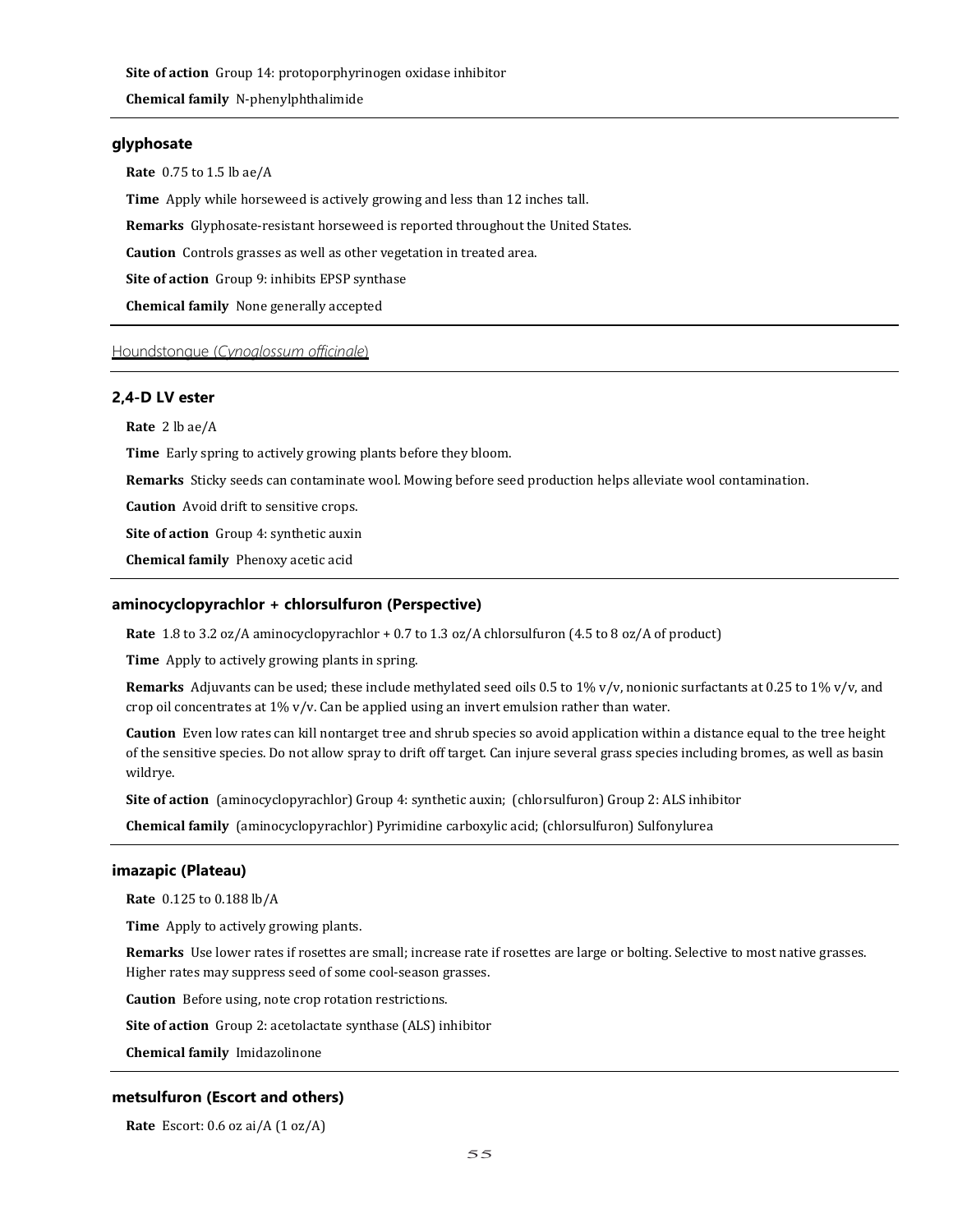**Time** Any time plants are growing well.

**Remarks** Application sites differ between products; see labels.

**Caution** Apply only to pasture, rangeland, and non-crop sites.

**Site of action** Group 2: acetolactate synthase (ALS) inhibitor

**Chemical family** Sulfonylurea

# **picloram (Tordon)**

**Rate** 0.5 lb ae/A **Time** Any time plants are growing well. **Remarks** Reported to give fair to good control.

**Caution Most formulations are restricted-use herbicides**.

**Site of action** Group 4: synthetic auxin

**Chemical family** Pyridine

## Indigobush (*Amorpha fruticosa*)

**Remarks** Although PNW data are preliminary, aminopyralid, clopyralid, glyphosate, imazapyr, and triclopyr + 2,4-D applied as cut stem treatments gave promising results in initial trials. Foliar application of clopyralid also resulted in excellent control.

**Site of action** (imazapyr) Group 2: acetolactate synthase (ALS) inhibitor; (glyphosate) Group 9: inhibits EPSP synthase; (2,4-D, aminopyralid, clopyralid, triclopyr) Group 4: synthetic auxin

**Chemical family** (imazapyr) imidazolinone; (glyphosate) none generally accepted; (2,4-D) phenoxy acetic acid; (aminopyralid, clopyralid, triclopyr) pyridine

Iris, wild (*Iris* spp.)

### **2,4-D LV ester**

**Rate** 5 lb ae 2,4-D in 100 gal water

**Time** Apply in the early bloom stage.

**Remarks** Foliage must be thoroughly wet.

**Caution** Avoid drift to sensitive crops.

**Site of action** Group 4: synthetic auxin

**Chemical family** Phenoxy acetic acid

## **glyphosate**

### *Product labeled for aquatic sites*

**Rate** 5% solution of a 4 lb ae (5.4 lb ai) glyphosate

**Time** Apply prebloom or in the fall.

**Remarks** Use a nonionic surfactant recommended for aquatic sites

**Caution** Glyphosate is nonselective and may injure or kill desirable species.

**Site of action** Group 9: inhibits EPSP synthase

**Chemical family** None generally accepted

### **imazapic (Plateau)**

**Rate** 0.188 lb ae/A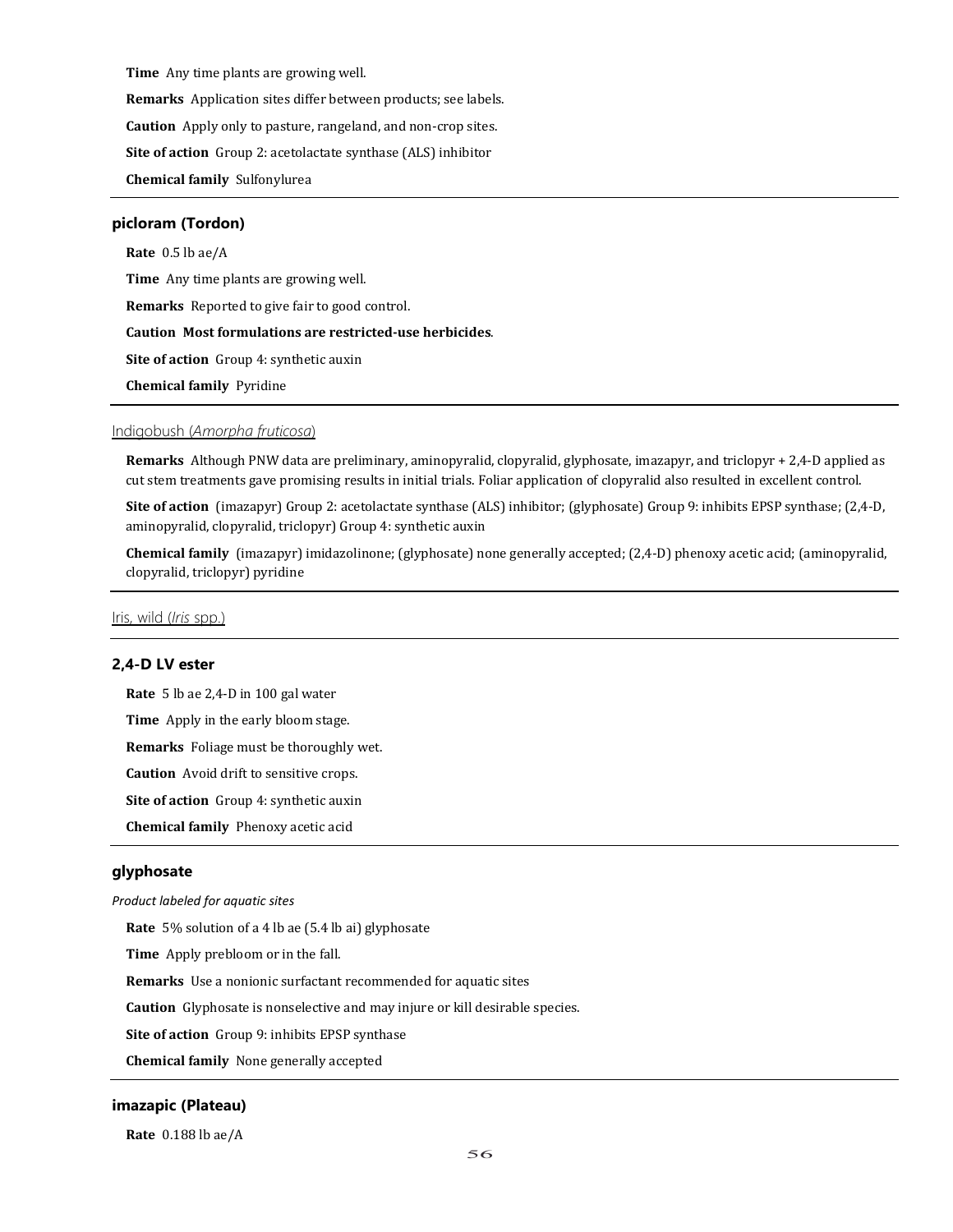**Time** Apply postemergence at the late boot or bloom stage.

**Remarks** Use a methylated seed oil at 1 quart/A; do not exceed 25 gal/A spray volume.

**Caution** Before using, note crop rotation restrictions.

**Site of action** Group 2: acetolactate synthase (ALS) inhibitor

**Chemical family** Imidazolinone

#### **imazapyr (Habitat)**

**Rate** 0.75% v/v product **Time** Apply prebloom or in the fall. **Remarks** Use a surfactant the label recommends. **Caution** Before use, note rotation and other restrictions on label

**Site of action** Group 2: acetolactate synthase (ALS) inhibitor

**Chemical family** Imidazolinone

#### **metsulfuron (Escort and others)**

**Rate** Escort: 0.6 ai/A (1 oz/A)

**Time** Apply to actively growing plants.

**Remarks** Use a surfactant to increase effectiveness. Application sites differ among products; consult labels.

**Caution** Apply only to pasture, rangeland, and non-crop sites.

**Site of action** Group 2: acetolactate synthase (ALS) inhibitor

**Chemical family** Sulfonylurea

# Ivy, common or English (*Hedera helix*)

# **triclopyr amine (Garlon 3A, Brush-B-Gone, or Brush Killer) or triclopyr ester (Garlon 4, Pathfinder, or Vinex) or glyphosate (Accord, Glypro, or Rodeo)**

**Rate** at least 41% active ingredient (3 lb ae or 4 lb ai) glyphosate

**Remarks** Basal bark application: apply 33% dilution of triclopyr or glyphosate to exposed stems after stripping the leaves from stems near ground level.

Cut stem application (most effective method): cut each vine stem close to the ground and treat freshly cut surfaces (preferably within 5 minutes) with a 33% solution of triclopyr amine or glyphosate mixed in water. Do not dilute products such as Brush-B-Gone and Brush Killer. Roundup Pro Concentrate (50.2% formulation) may be diluted with water.

Foliar application From summer to fall, foliar-apply a 2 to 5% solution of triclopyr ester mixed in water with a nonionic surfactant. Fully coat foilage. Some control may be possible with glyphosate as a 2 to 4% dilution using at least a 41% (3 lb ae or 4 lb ai glyphosate), but repeat applications will probably be necessary. Broadcast applications of triclopyr will cause less damage to desirable grasses.

Manual and mechanical Pull vines on the ground by hand and discard. Cut vines will root easily. Cut climbing vines near the ground, then pry the vines from the tree or structure. Once the vines are cut they will eventually die and fall from the tree, usually after the first extended hot and dry period. Occasionally vines will be embedded in the trunk of the tree. This makes control by both hand and chemicals very difficult; continual removal of sprouts will be needed.

**Site of action** (triclopyr) Group 4: synthetic auxin; (glyphosate) Group 9: inhibits EPSP.

**Chemical family** (triclopyr) pyridine; (glyphosate) none generally accepted

Jimsonweed (*Datura stramonium*)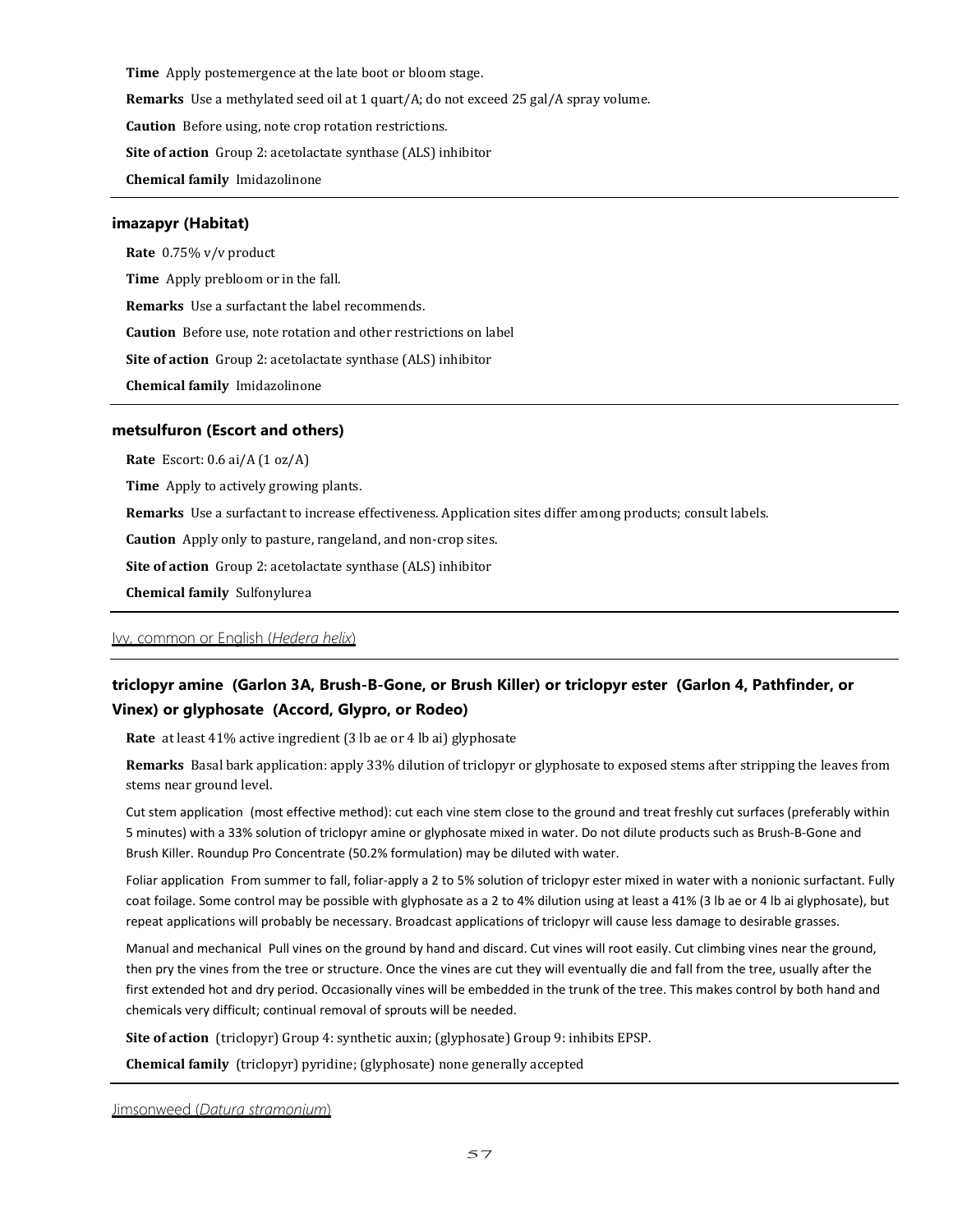**2,4-DB (Butyrac) or alachlor (Lasso) or atrazine (AAtrex) or bromoxynil (Buctril) or clomazone (Command) or clopyralid (Stinger or Transline) or diuron (Karmex) or glyphosate or metolachlor (Dual) or metribuzin (Sencor) oxyfluorfen (Goal) or paraquat (Gramoxone Max) or picloram (Tordon) or terbacil (Sinbar)**

**Remarks** Reported to control this plant, although data are lacking in the Pacific Northwest. Follow label instructions.

**Site of action** (alachlor and metolachlor) Group 15: unknown; (atrazine, metribuzin, and terbacil) Group 5: photosystem II inhibitor; (bromoxynil) Group 6: photosystem II inhibitor; (clomazone) Group 13: inhibits DOXP synthase; (clopyralid, picloram, and 2,4-DB) Group 4: synthetic auxin; (diuron) Group 7: photosystem II inhibitor; (glyphosate) Group 9: inhibits EPSP synthase; (oxyfluorfen) Group 14: protoporphyrinogen oxidase inhibitor; (paraquat) Group 22: photosystem I electron diverter

**Chemical family** (alachlor and metolachlor) chloroacetamide; (atrazine) triazine; (bromoxynil) nitrile; (clomazone) isoxazolidone; (clopyralid and picloram) pyridine; (diuron) urea; (glyphosate) none generally accepted; (metribuzin) triazinone; (oxyfluorfen) diphenylether; (paraquat) bipyridilium; (terbacil) uracil; (2,4-DB) phenoxy acetic acid

Johnsongrass (*Sorghum halepense*)

### **fenoxaprop (Acclaim or Horizon)**

**Rate** 0.15 to 0.25 lb ai/A

**Time** Apply to actively growing seedlings with two to five leaves. Larger plants are more difficult to control. Apply to rhizome Johnsongrass that is 24 to 60 inches tall and growing actively.

**Remarks** Rhizome Johnsongrass is only suppressed. Do not apply within 3 weeks after mowing.

**Caution** Do not use a crop oil or surfactant.

**Site of action** Group 1: acetyl CoA carboxylase (ACCase) inhibitor

**Chemical family** Aryloxyphenoxy propionate

## **fluazifop (Fusilade DX)**

**Rate** 0.25 to 0.375 lb ai/A (2 to 3 pints/A)

**Time** Apply to actively growing Johnsongrass 8 to 18 inches tall but before boot stage.

**Remarks** Apply with 1% v/v crop oil concentrate or 0.25% v/v nonionic surfactant. Fluazifop acts very slowly, taking at least 2 weeks and often 4 weeks to show effectiveness. Do not apply to stressed grasses. If weed regrows, repeat application at 0.187 to 0.375 lb ai/A.

**Caution** Do not use crop oil concentrate if treating Johnsongrass in ornamentals. Do not apply if rain is expected within 1 hour.

**Site of action** Group 1: acetyl CoA carboxylase (ACCase) inhibitor

**Chemical family** Aryloxyphenoxy propionate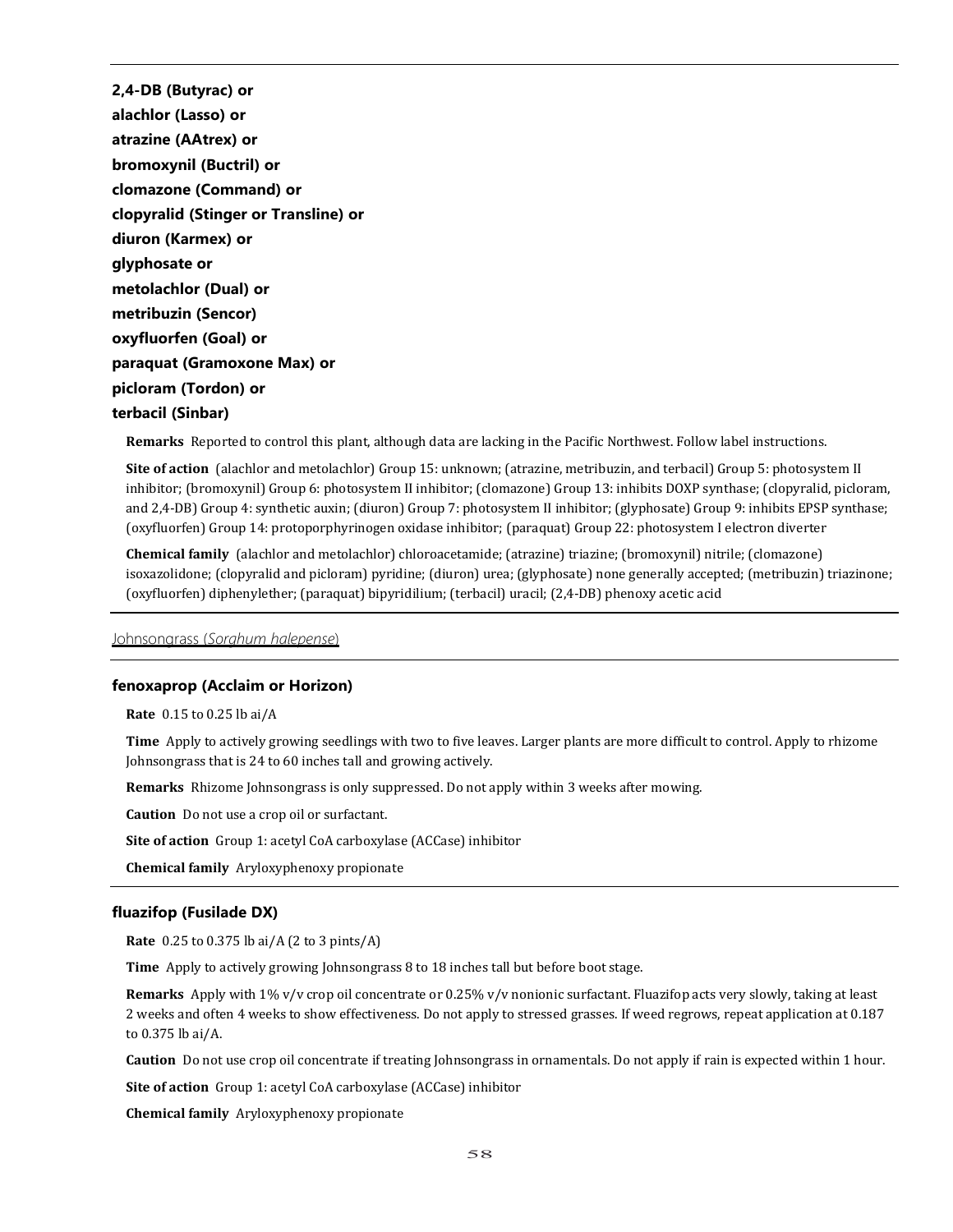# **glyphosate**

**Rate** 2.25 lb ae/A **Time** Apply at heading time to actively growing plants. **Remarks** Rain within 6 hr after application may reduce effectiveness. Spray to cover but not to point of runoff. **Caution** Glyphosate controls other grasses and vegetation in treated areas. **Site of action** Group 9: inhibits EPSP synthase **Chemical family** None generally accepted

# **imazapic (Plateau)**

**Rate** 0.188 lb ae/A **Time** Apply postemergence, at the late-boot or bloom stage. **Remarks** Use a methylated seed oil at 1 quart/A; do not exceed 25 gal/A spray volume. **Caution** Before using, note crop rotation restrictions. **Site of action** Group 2: acetolactate synthase (ALS) inhibitor **Chemical family** Imidazolinone

### **imazapic + glyphosate (Journey)**

**Rate** 21 to 32 oz/A

**Time** Apply postemergence to grass when it is 18 to 24 inches at the whorl.

**Remarks** Add a suitable surfactant to the spray mix. See label for details.

**Caution** Before using, note crop rotation restrictions.

**Site of action** (imazapic) Group 2: acetolactate synthase (ALS) inhibitor; (glyphosate) Group 9: inhibits EPSP synthase

**Chemical family** (imazapic) imidazolinone; (glyphosate) none generally accepted

## **MSMA (Bueno or Trans-Vert)**

**Rate** 2.25 lb ai/A

**Time** This herbicide is foliar-active; apply to rapidly growing foliage.

**Remarks** Use with caution on or near ornamentals (see label). Can mix with 2,4-D for broader control on non-cropland. MSMA is inactivated by soil surface adsorpintsion.

**Caution** Keep liquid or dust away from eyes. Wash eyes immediately with water if exposed.

**Site of action** Group 17: not well understood

**Chemical family** Organoarsenical

### **sethoxydim (Poast)**

**Rate** 0.28 to 0.47 lb ai/A (1.5 to 2.5 pints/A)

**Time** Apply to actively growing Johnsongrass when the plant is 15 to 25 inches tall.

**Remarks** Apply with 2 pints/A crop oil concentrate. Sethoxydim acts very slowly, taking at least 2 week and often 4 week to show herbicide effectiveness. Do not apply to stressed grasses. If Johnsongrass regrows, repeat application when it is 6 to 8 inches tall.

**Caution** Do not apply if rain is expected within 1 hour.

**Site of action** Group 1: acetyl CoA carboxylase (ACCase) inhibitor

**Chemical family** Cyclohexanedione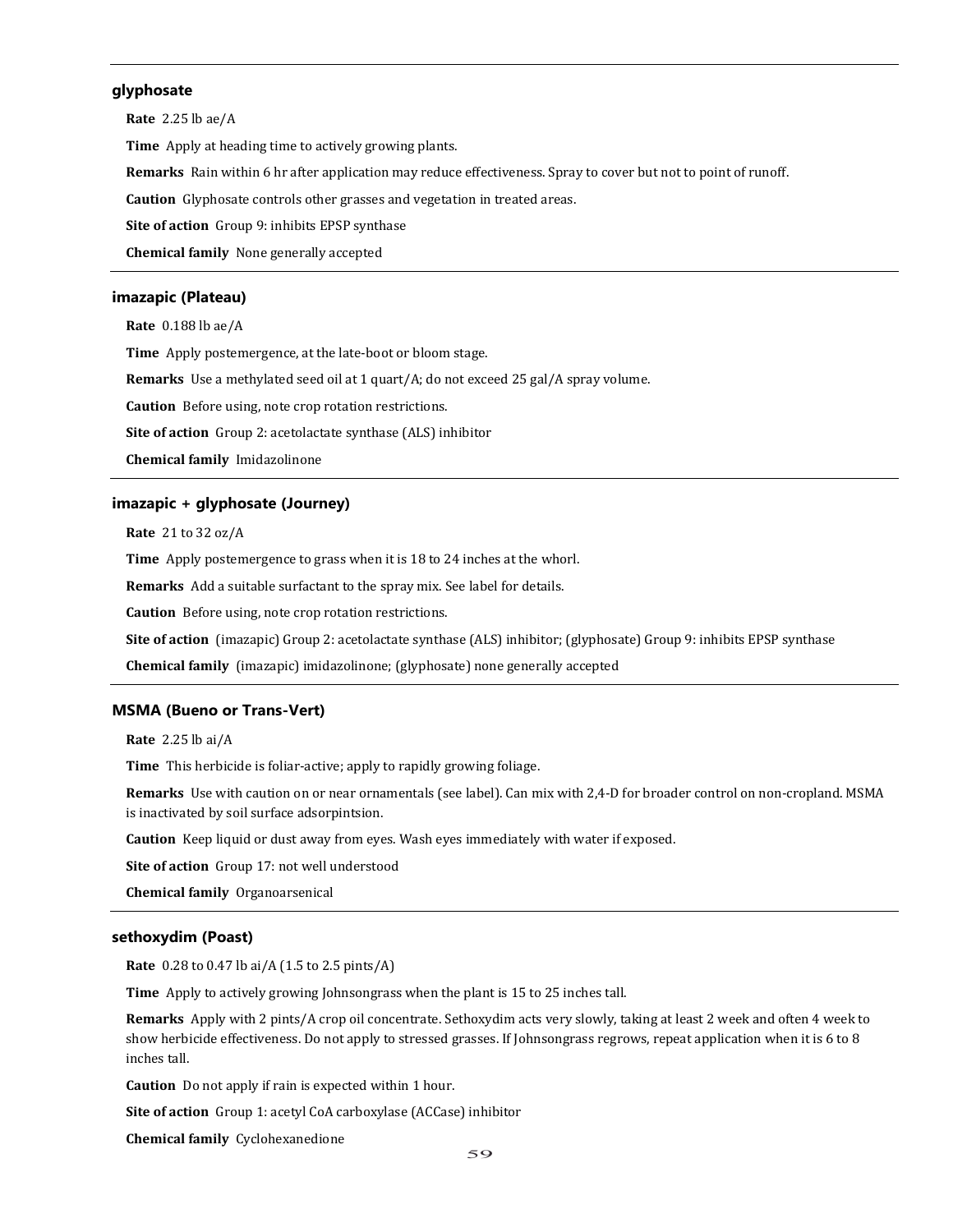# Knapweeds (*Centaurea* spp. and *Acroptilon repens*)

The following herbicides usually control treated plants. Plants often regrow, so plan annual applications for several years. Control of regrowth and of new seedlings is much better if a competitive crop or sod is established. A perennial grass is the logical choice because, except for glyphosate, the herbicides listed here will not kill established grasses.

# **2,4-D**

**Rate** 1 to 2 lb ae/A (4 to 8 lb ae/A for Russian knapweed) **Time** Apply at the early stage of flower stem elongation (late April to early May). **Remarks** Treatment will control only plants emerged at time of spraying. **Caution** Avoid drift to sensitive crops. **Site of action** Group 4: synthetic auxin **Chemical family** Phenoxy acetic acid

#### **aminocyclopyrachlor + chlorsulfuron (Perspective)**

**Rate** 1.8 to 3.2 oz/A aminocyclopyrachlor + 0.7 to 1.3 oz/A chlorsulfuron (4.5 to 8 oz/A of product)

**Time** Apply to actively growing plants in spring.

**Remarks** Adjuvants can be used; these include methylated seed oils 0.5 to 1% v/v, nonionic surfactants at 0.25 to 1% v/v, and crop oil concentrates at 1%v/v. Can be applied using an invert emulsion rather than water.

**Caution** Even low rates can kill nontarget tree and shrub species, so avoid application within a distance equal to the tree height of the sensitive species. Do not allow spray to drift off target. Can injure several grass species including bromes, as well as basin wildrye.

**Site of action** (aminocyclopyrachlor) Group 4: Synthetic auxin; (chlorsulfuron) Group 2: ALS inhibitor

**Chemical family** (aminocyclopyrachlor) Pyrimidine carboxylic acid; (chlorsulfuron) Sulfonylurea

#### **aminopyralid (Milestone)**

**Rate** 1 to 1.75 oz ae/A (4 to 7 fl oz/A Milestone). Rate of application will depend on knapweed species to be controlled.

**Time** Consult label for opintsimum timing. Diffuse and spotted knapweed: apply to actively growing plants in fall or in spring from rosette to bolting growth stages. Russian knapweed: apply in spring and summer to plants from bud to flowering stage; in fall, to dormant plants.

**Remarks** A nonionic surfactant at 1 to 2 quarts per 100 gal of spray enhances control under adverse environmental conditions.

**Caution** Do not allow drift to desirable vegetation. Many forbs (desirable broadleaf plants) can be seriously injured or killed. Do not exceed 7 fl oz/A Milestone per year.

**Site of action** Group 4: synthetic auxin

**Chemical family** Pyridine

#### **clopyralid (Stinger or Transline)**

**Rate** 0.25 to 0.5 lb ae/A (0.66 to 1.33 pints/A). Labeled rates vary with crops.

**Time** Up to the bud stage of knapweeds.

**Remarks** Results are best if applied to actively growing weeds. See labels for registered sites.

**Caution** Consult label for crop rotation restrictions before using Stinger. Several crops may be injured up to 4 years after application.

**Site of action** Group 4: synthetic auxin

**Chemical family** Pyridine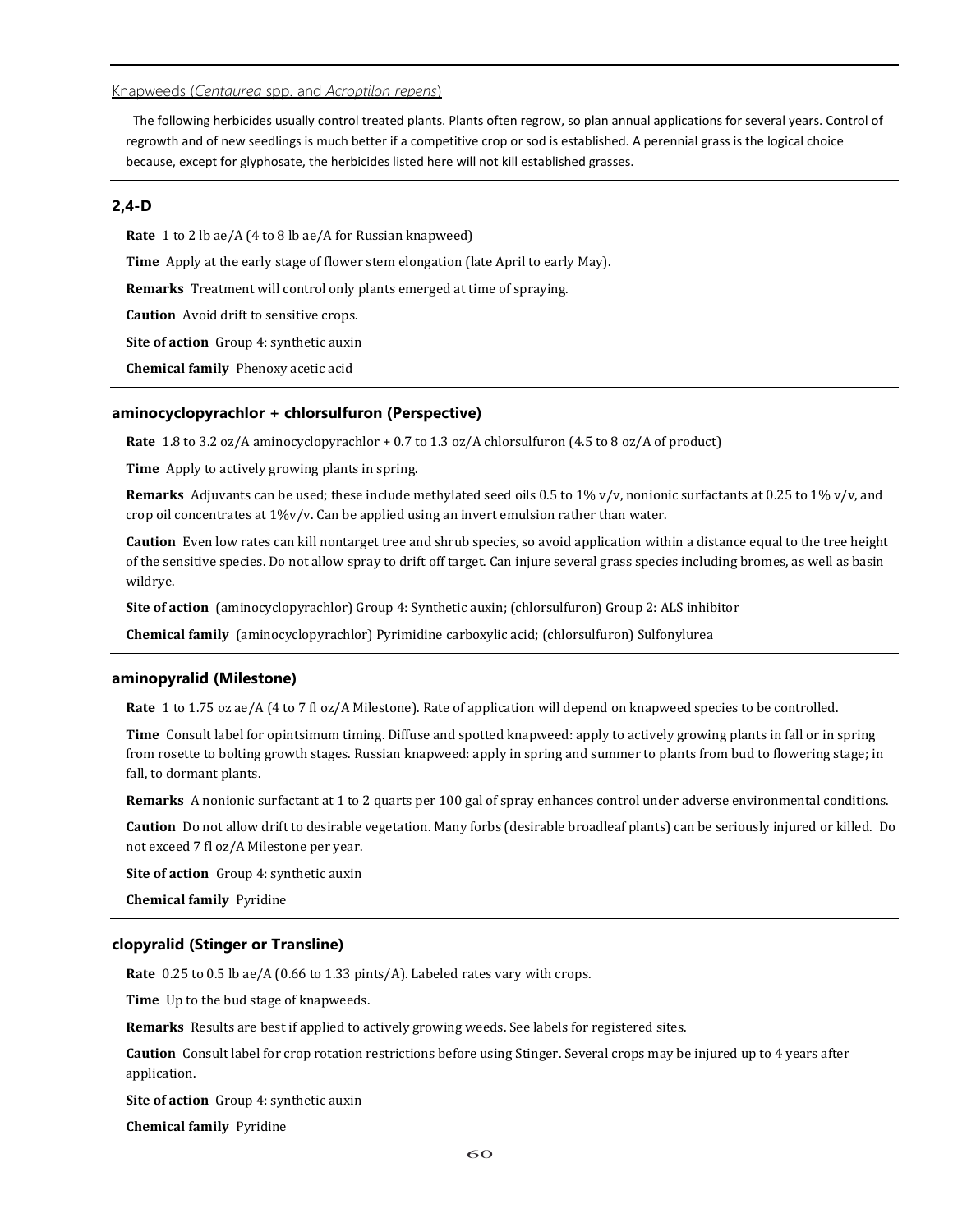# **clopyralid + 2,4-D amine (Curtail)**

**Rate** 2 to 4 quarts/A Curtail

**Time** Apply after most rosettes emerge but before flower stem elongates.

**Remarks** Lower rate for in-crop cereal grain application; higher rates for fallow, postharvest, and Conservation Reserve Program (CRP) applications. Consult label for specific directions. CRP applications for established grass only. Apply in enough total spray volume to ensure good coverage for diffuse and spotted knapweed.

**Caution** Consult label for crop rotation restrictions before using product. Several crops may be injured up to 4 years after application.

**Site of action** Group 4: synthetic auxin

**Chemical family** (clopyralid) Pyridine; (2,4-D) Phenoxy acetic acid

#### **diflufenzopyr + dicamba (Overdrive)**

**Rate** 0.26 to 0.35 lb ae/A (6 to 8 oz/A)

**Time** Apply to rosettes.

**Remarks** Add a surfactant to the spray mix.

**Caution** Avoid drift to sensitive crops. Will kill legumes.

**Site of action** (diflufenzopyr) Group 19: inhibits indole acetic acid transport; (dicamba) Group 4: synthetic auxin

**Chemical family** (diflufenzopyr) Semicarbazone; (dicamba) Benzoic acid

# **glyphosate**

**Rate** 3 lb ae/A

**Time** Apply to actively growing knapweed when most plants are at bud stage.

**Remarks** Glyphosate kills many knapweed plants but also kills grass that might compete with new knapweed seedlings. Russian knapweed is not controlled. When using glyphosate, follow by seeding with a locally adapted grass.

**Site of action** Group 9: inhibits EPSP synthase

**Chemical family** None generally accepted

### **imazapic (Plateau)**

**Rate** 0.188 lb ai/A for Russian knapweed

**Time** Apply in fall or early winter after Russian knapweed has grown old.

**Remarks** Use 1 quart/A methylated seed oil as the adjuvant. Selective to most native grasses. Higher rates may suppress seed of some cool-season grasses.

**Caution** Before using, note crop rotation restrictions.

**Site of action** Group 2: acetolactate synthase (ALS) inhibitor

**Chemical family** Imidazolinone

## **picloram (Tordon)**

**Rate** 0.25 to 0.5 lb ae/A (1 lb ae/A for Russian knapweed)

**Time** Apply in late spring before or during flower stem elongation.

**Remarks** A selective treatment that, at the suggested rate, will not damage perennial grasses. Treatment made in bud stage may not prevent seed production in the year of application. However, seed germination is markedly reduced.

**Caution Most formulations are restricted-use herbicides**. Do not contaminate water or use in diversified crop areas. Potatoes, beans, and most other broadleaf crops are sensitive to picloram.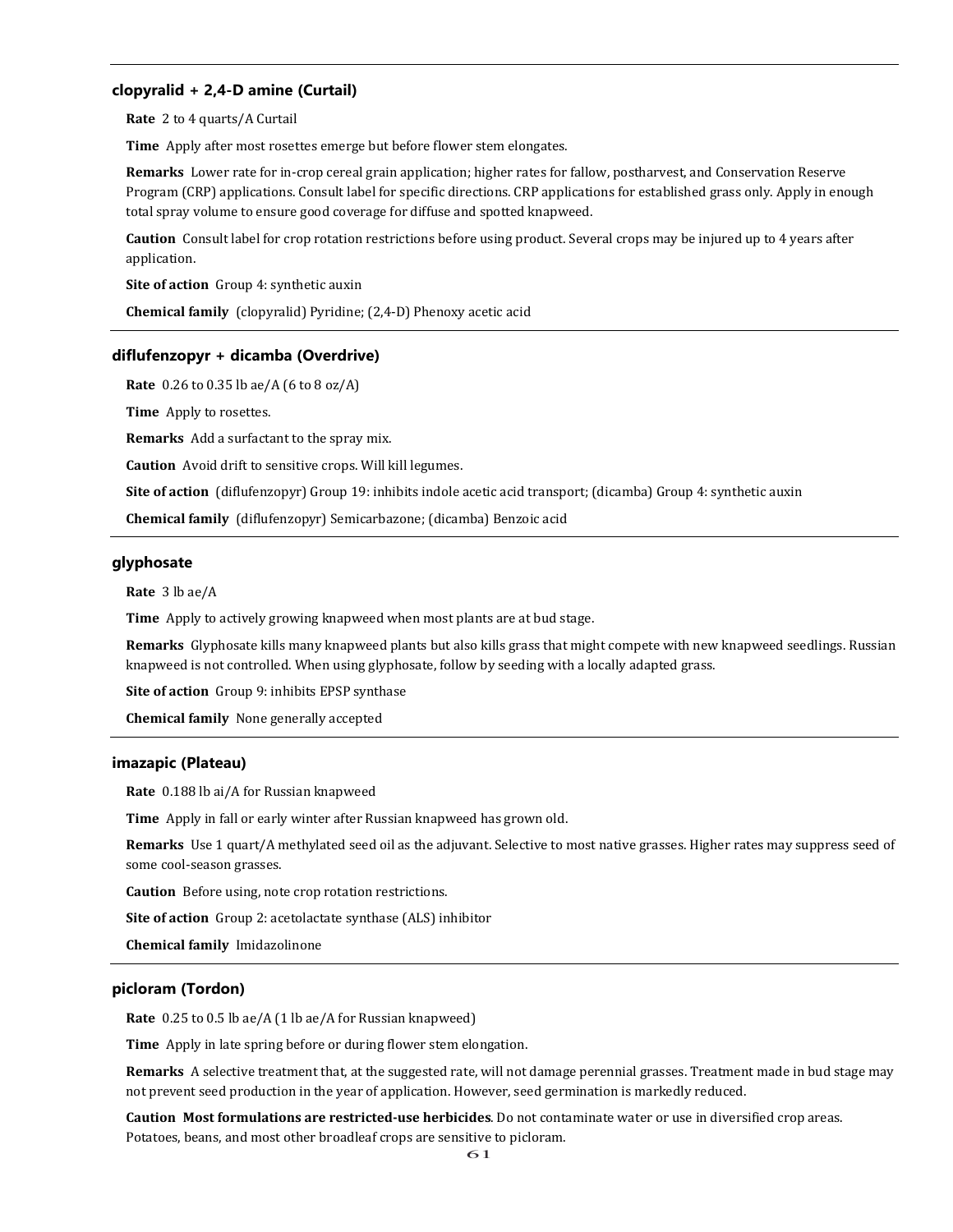# **triclopyr + clopyralid (Redeem R&P)**

**Rate** 1.5 to 2 pints/A (2.5 to 4 pints/A for Russian knapweed)

**Time** Apply from rosette to early bolt stage when weeds are actively growing. Russian knapweed should be in early bud to early flower growth stage.

**Remarks** Add a nonionic surfactant at surfactant manufacturer's recommended rate. Apply in at least 10 gal/A water by ground.

**Caution** Do not exceed 4 pints/A per year. Do not allow drift to desirable vegetation. Note label restrictions on overseeding or reseeding.

**Site of action** (both) Group 4: synthetic auxin

**Chemical family** (both) Pyridine

Knotweed, Bohemian (*Polygonum bohemicum*), Japanese (*Polygonum cuspidatum*), giant (Polygonum sachalinense), Himalayan (Polygonum polystachyum), or fleeceflower

# **dicamba (Clarity)**

**Rate** 0.25 lb ae dicamba mixed with 1 gal water/400 sq ft

**Time** Apply in late August to new regrowth since plant was cut back in June.

**Remarks** Apply as a basal spray to the stems at ground level.

**Caution** Do not apply in areas where roots of desirable plant species are growing.

**Site of action** Group 4: synthetic auxin

**Chemical family** Benzoic acid

### **glyphosate**

**Rate** Spot treatment: 0.06 lb ae (2.67 fl oz) glyphosate with 1 gal water

**Time** Apply as a coarse spray when weeds are actively growing and most are at bud to early flowering growth stage.

**Remarks** Spray for complete, uniform coverage but not to the point of runoff.

**Caution** Glyphosate is nonselective: it injures or kills any vegetation it contacts.

**Site of action** Group 9: inhibits EPSP synthase

**Chemical family** None generally accepted

# **glyphosate (Roundup Pro Concentrate)**

**Rate** Inject 5 ml/stem

**Time** Inject with a hand-held device into hollow stem of actively growing plants between second and third internodes.

**Remarks** Mark each stem when making the injection to avoid reapplying.

**Caution** Non-crop use only. Total of all treatments must not exceed 8.5 quarts/A of Roundup Pro Concentrate or 1,600 stems/A per year.

**Site of action** Group 9: inhibits EPSP synthase

**Chemical family** None generally accepted

# **imazapyr (Arsenal or Habitat)**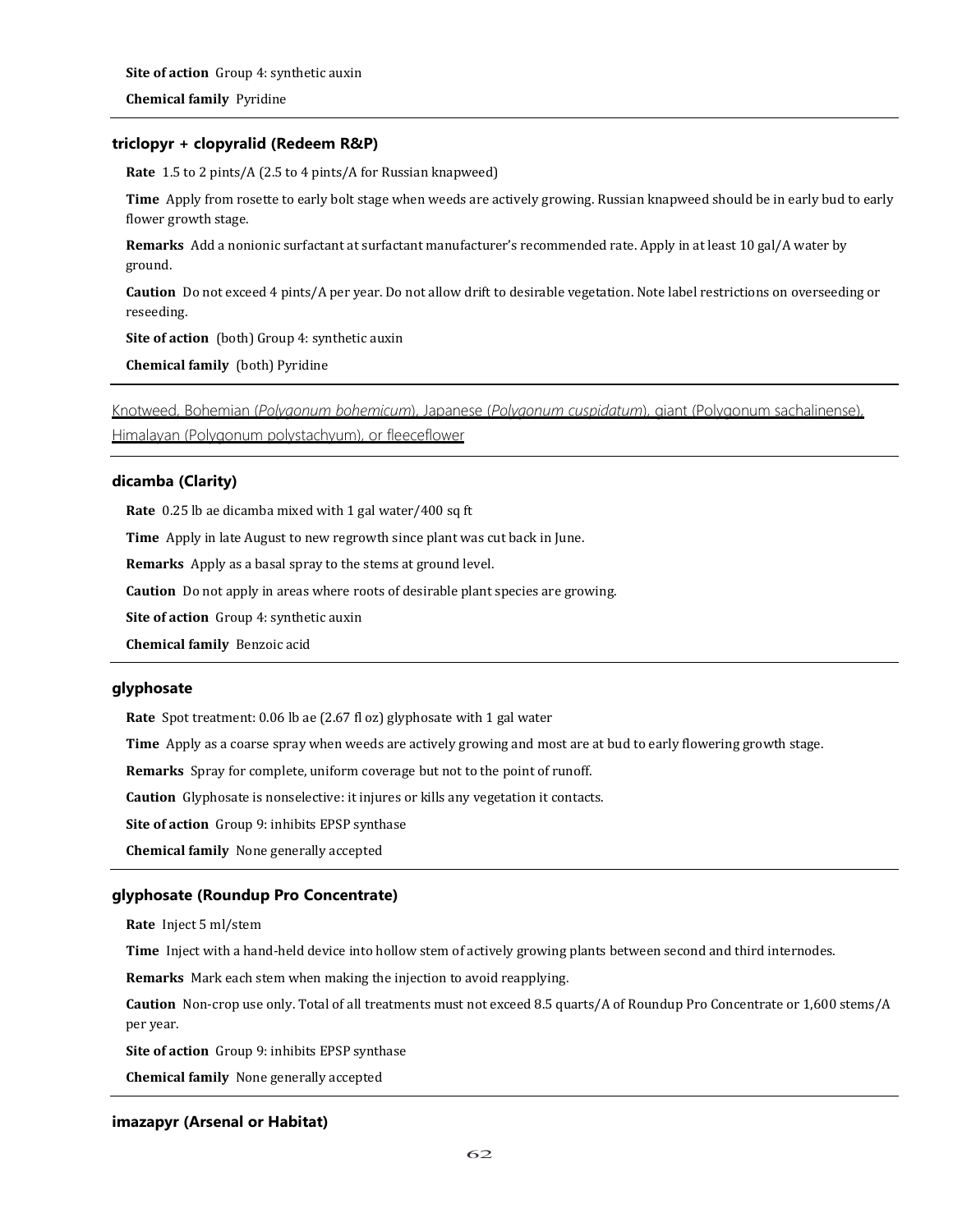**Rate** 0.5 to 1 lb/A or 1% solution + 0.25% surfactant.

**Time** Apply in midsummer, after seedhead forms, up to killing frost.

**Remarks** Spray to cover plants but not to runoff. Habitat is labeled for aquatic sites.

**Caution** Before using, note crop rotation restrictions.

**Site of action** Group 2: acetolactate synthase (ALS) inhibitor

**Chemical family** Imidazolinone

#### **triclopyr ester (Garlon 4 or Remedy) or triclopyr amine (Garlon 3A) or triclopyr + 2,4-D ester (Crossbow)**

**Rate** 0.5% to 2% concentration for application with a handgun sprayer.

**Time** Apply to actively growing plants in midsummer.

**Remarks** Adding 0.25% to 0.5% of a suitable surfactant to Garlon 3A improves results. No surfactant is needed with Garlon 4 or Remedy.

**Caution** Garlon products are registered for use on rights-of-way, industrial sites, and forestry (release and site preparation). Crossbow and Remedy can be used on permanent pastures and rangeland up to 1.5 lb ae/A. Observe all grazing and harvesting restrictions.

**Site of action** Group 4: synthetic auxin

**Chemical family** (triclopyr) Pyridine; (2,4-D) Phenoxy acetic acid

## Kochia (*Kochia scoparia = Bassia scoparia*)

# **aminocyclopyrachlor + chlorsulfuron (Perspective)**

**Rate** 4.75 to 8 oz/A

**Time** Apply either preemergence or postemergence. Postemergence applications are most effective on seedlings.

**Remarks** Adjuvants can be used; these include methylated seed oils 0.5 to 1% v/v, nonionic surfactants at 0.25 to 1% v/v, and crop oil concentrates at 1%v/v.

**Caution** Do not apply to the root zone of desirable trees and shrubs. May injure or kill some grass species.

**Site of action** (aminocyclopyrachlor) Group 4 synthetic auxin; (chlorsulfuron) Group 2: acetolactate synthase (ALS) inhibitor

**Chemical family** (aminocyclopyrachlor) Pyridine; (chlorsulfuron) Sulfonylurea

#### **chlorsulfuron (Telar and others)**

**Rate** 0.75 oz ai/A (1 oz/A).

**Time** Apply preemergence, or postemergence from seedling to bolting stage of growth.

**Remarks** Add 0.25% by volume of nonionic surfactant to spray mixture. Some kochia populations have developed resistance to this mode of action; where resistance is suspected use other herbicides or combinations.

**Caution** Avoid drift to sensitive crops.

**Site of action** Group 2: acetolactate synthase (ALS) inhibitor

**Chemical family** Sulfonylurea

#### **dicamba (Clarity and others)**

**Rate** 0.25 to 1 lb ae/A (0.5 to 2 pints/A)

**Time** Apply in spring when seedlings are actively growing.

**Remarks** Some kochia populations have developed resistance to this mode of action; where resistance is suspected use other herbicides or combinations.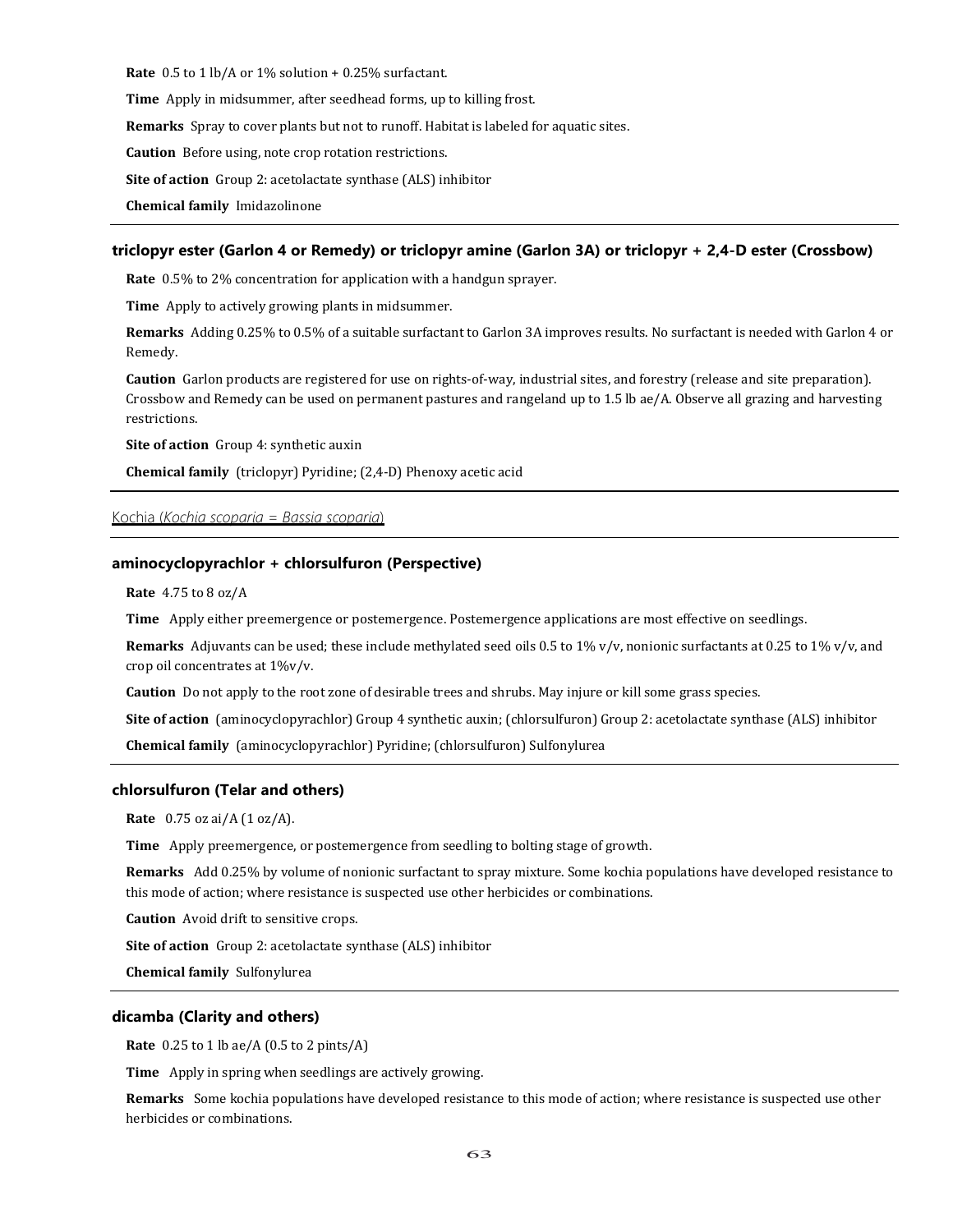**Caution** Avoid drift to sensitive crops.

**Site of action** Group 4: synthetic auxin

**Chemical family** Benzoic acid

# **fluroxypyr (Vista)**

**Rate** 2.1 to 7.7 oz ae/A (6 to 22 oz/A)

**Time** Apply in spring from seedling to bolting stage of growth.

**Remarks Use of a methylated seed oil is recommended (see label for details).** Some kochia populations have developed resistance to this mode of action; where resistance is suspected use other herbicides or combinations.

**Caution** Avoid drift to sensitive crops.

**Site of action** Group 4: synthetic auxin

**Chemical family** Pyridine

### **glyphosate**

**Rate** 1.1 to 1.7 lb ae/A

**Time** Apply in spring from seedling to flowering stage of growth.

**Remarks** Adequate foliar coverage of kochia is necessary. Add nonionic surfactant if not included in the formulation. Some kochia populations have developed resistance to this mode of action; where resistance is suspected use other herbicides or combinations.

**Caution** Glyphosate is nonselective and injures or kills other vegetation in the treated area.

**Site of action** Group 9: inhibits EPSP synthase

**Chemical family** None generally accepted

### **hexazinone (Velpar)**

**Rate** 0.5 to 1.5 lb ai/A (2 to 6 pints/A)

**Time** Apply preemergence in the spring.

**Remarks** Early spring hexazinone application controls newly germinating seedlings.

**Caution Hexazinone is a restricted-use herbicide**. Do not contaminate water.

**Site of action** Group 5: photosystem II inhibitor

**Chemical family** Triazinone

#### **imazapic (Plateau)**

**Rate** 2 to 3 oz ae/A (8 to 12 fl oz/A)

**Time** Apply preemergence or postemergence to actively growing kochia.

**Remarks** Add 0.25% by volume of nonionic surfactant or 1.5 to 2 pints/A methylated seed oil or crop oil concentrate to spray mixture. Some kochia populations have developed resistance to this mode of action; where resistance is suspected use other herbicides or combinations.

**Caution** Avoid drift to sensitive crops.

**Site of action** Group 2: acetolactate synthase (ALS) inhibitor

**Chemical family** Imidazolinone

# **imazapyr (Arsenal, Habitat)**

**Rate** 0.5 to 1 lb ae/A (2 to 4 pints/A)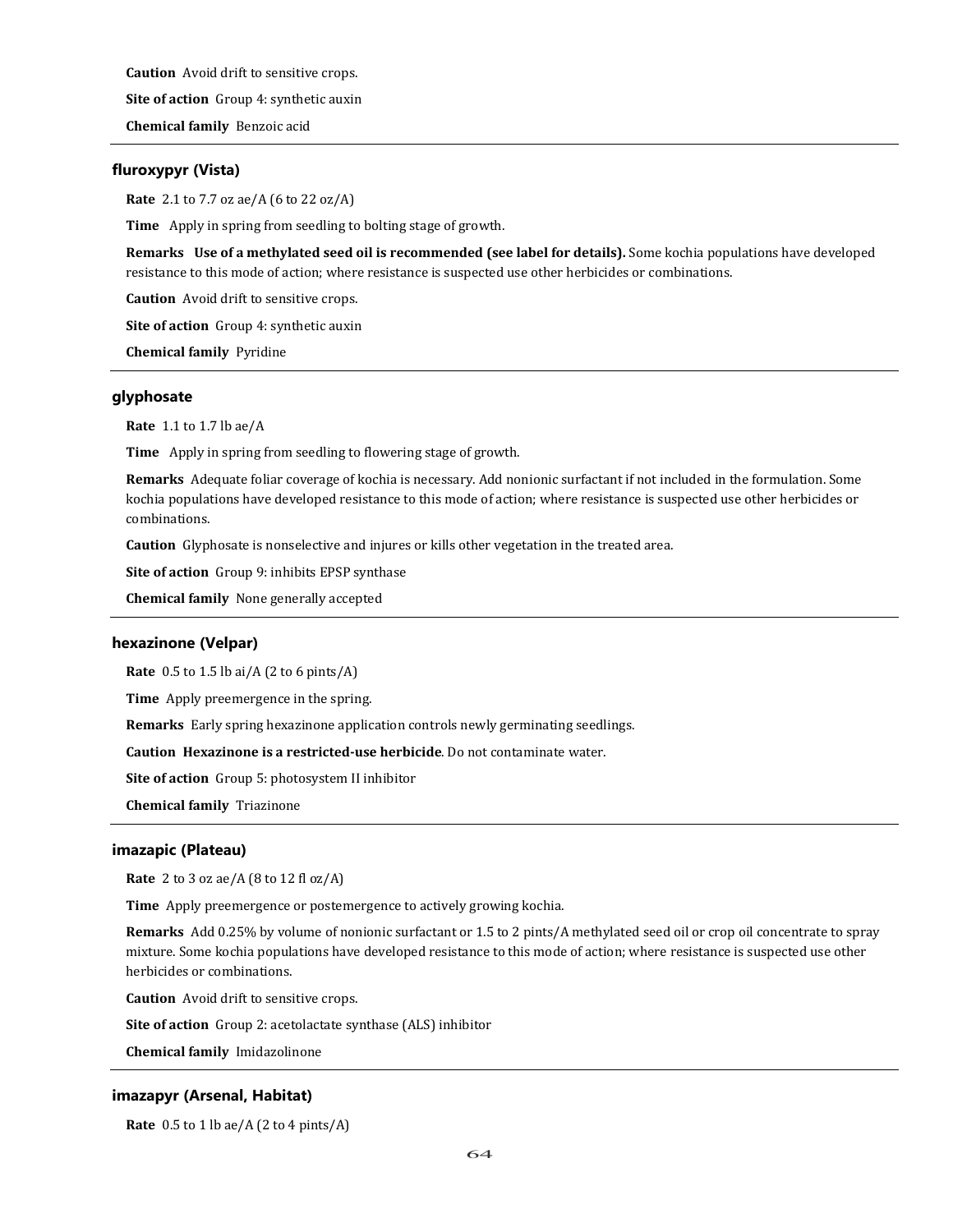**Time** Apply preemergence or postemergence to actively growing kochia.

**Remarks** Add 0.25% by volume of nonionic surfactant, or 1 to 2 pints/A methylated seed soil or crop oil concentrate to spray mixture. Some kochia populations have developed resistance to this mode of action; where resistance is suspected use other herbicides or combinations.

**Caution** Imazapyr is nonselective; spray will injure or kill vegetation contacted.

**Site of action** Group 2: acetolactate synthase (ALS) inhibitor

**Chemical family** Imidazolinone

## **metsulfuron (Escort and others)**

**Rate** 0.6 to 1.2 oz ai/A (1 to 2 oz/A)

**Time** Apply in spring from seedling to flowering stage of growth.

**Remarks** Add 0.25% by volume of nonionic surfactant to spray mixture. Application sites differ between products; consult labels. Some kochia populations have developed resistance to this mode of action; where resistance is suspected use other herbicides or combinations.

**Caution** Avoid contacting sensitive crops. Apply only to pasture, rangeland, and non-crop sites.

**Site of action** Group 2: acetolactate synthase (ALS) inhibitor

**Chemical family** Sulfonylurea

# **rimsulfuron (Matrix)**

**Rate** 1 oz ai/A (4 oz/A)

**Time** Apply preemergence or postemergence to kochia seedlings.

**Remarks** Add 0.25% by volume of nonionic surfactant to spray mixture. Some kochia populations have developed resistance to this mode of action; where resistance is suspected use other herbicides or combinations.

**Caution** Avoid contacting sensitive crops. Primarily for noncrop sites, as many grasses are controlled by Matrix.

**Site of action** Group 2: acetolactate synthase (ALS) inhibitor

**Chemical family** Sulfonylurea

## Kudzu (*Pueraria montana var. lobata*)

**Remarks** Although PNW data are lacking, clopyralid, fosamine, glyphosate, imazapyr, metsulfuron, picloram, sulfometuron, and triclopyr are used for control of kudzu in the Southeastern US.

**Site of action** (imazapyr, metsulfuron, sulfometuron) Group 2: acetolactate synthase (ALS) inhibitor; (glyphosate) Group 9: inhibits EPSP synthase; (clopyralid, picloram, triclopyr) Group 4: synthetic auxin; (fosamine) Group 26, unknown

**Chemical family** (metsulfuron, sulfometuron) Sulfonylurea; (imazapyr) Imidazolinone; (glyphosate) none generally accepted; (clopyralid, picloram, triclopyr) Pyridine

#### Lawnweed (*Soliva sessilis*)

**Remarks** Although PNW data are lacking, isoxaben, metsulfuron, and 2,4-D + MCPP + dicamba are used for control in the Southeastern US.

**Site of action** (metsulfuron) Group 2: acetolactate synthase (ALS) inhibitor; (glyphosate) Group 9: inhibits EPSP synthase; (picloram) Group 4: synthetic auxin

**Chemical family** (metsulfuron) sulfonylurea; (glyphosate) none generally accepted; (picloram) phenoxy acetic acid

Larkspur, tall or duncecap (*Delphinium occidentale*)

# **picloram (Tordon)**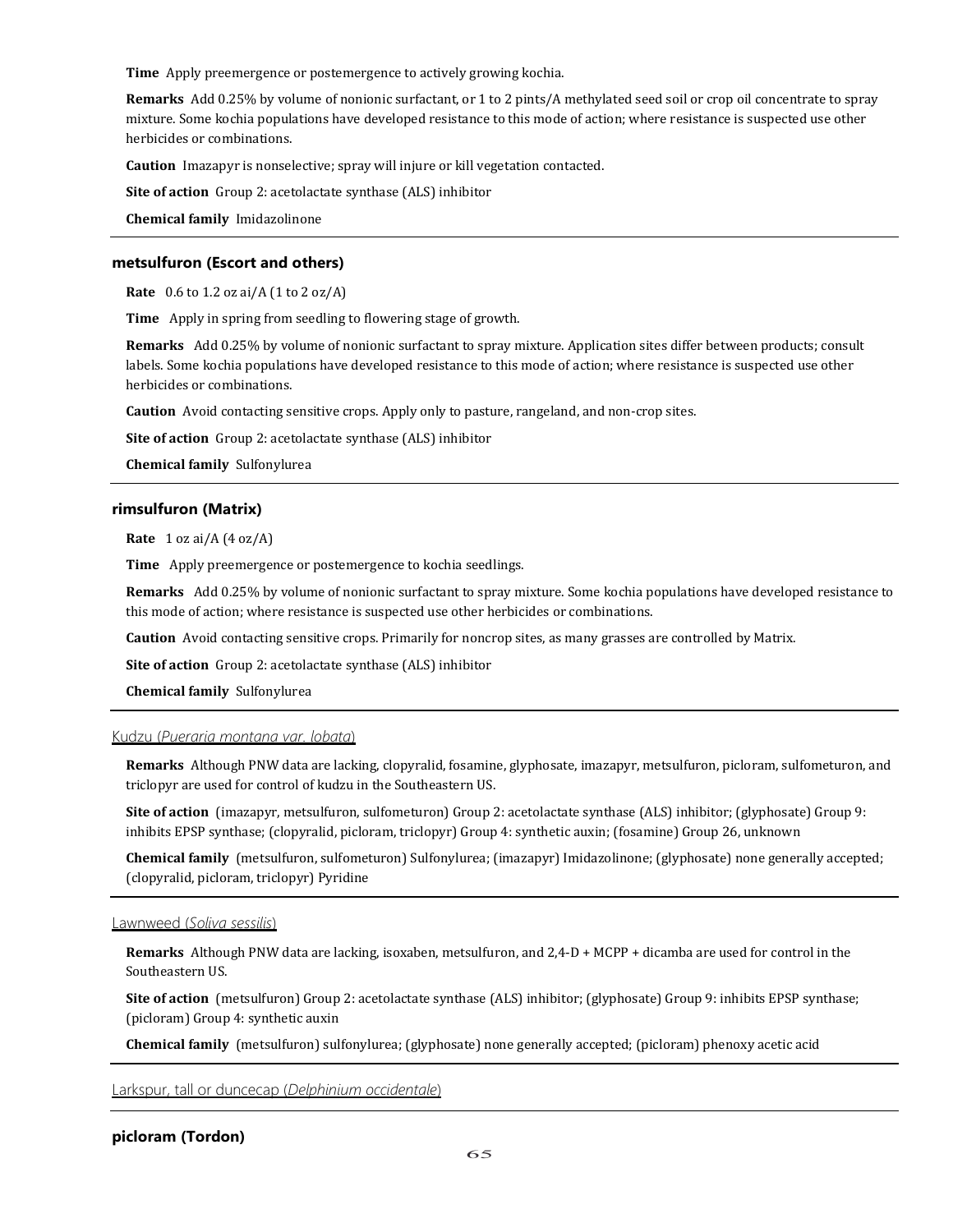**Rate** 1 lb ae/A

**Time** Apply to actively growing plants from flower stalk formation to early seed development.

**Remarks** Poisonous plant.

**Caution Most formulations are restricted-use herbicides**. Do not graze until plants have dried up after spray application. Refer to label for grazing restrictions. Do not contaminate water. Potatoes, beans, and many other crops are very sensitive to picloram. Do not use in diversified cropping areas. For rates exceeding 0.5 lb ae/A (1 quart/A), apply only as a spot treatment not to exceed 25% of an owner's acreage in a particular watershed in a single season.

**Site of action** Group 4: synthetic auxin

**Chemical family** Pyridine

### Loosestrife, garden (Lysimachia *vulgaris*)

**Remarks** Although PNW data are preliminary, initial results indicate that glyphosate, imazamox, imazapyr, and aminopyralid may provide effective garden loosestrife control.

**Site of action** (imazapyr, imazamox) Group 2: acetolactate synthase (ALS) inhibitor; (glyphosate) Group 9: inhibits EPSP synthase; (aminopyralid) Group 4: synthetic auxin

**Chemical family** (imazapyr, imazamox) Imidazolinone; (glyphosate) none generally accepted; (aminopyralid) Pyridine

# Lupine (*Lupinus* spp.)

# **2,4-D LV ester**

**Rate** 2 lb ae/A

**Time** Apply at the early bud stage to actively growing plants.

**Remarks** Several species of lupine are poisonous to livestock.

**Caution** Do not graze until plants dry up after application. Avoid drift to sensitive crops.

**Site of action** Group 4: synthetic auxin

**Chemical family** Phenoxy acetic acid

## **metsulfuron (Escort)**

**Rate** 0.9 oz ai/A (1.5 oz/A)

**Time** Apply to actively growing plants.

**Remarks** Use a surfactant to increase effectiveness. Spray to wet.

**Caution** Apply only to non-crop sites.

**Site of action** Group 2: acetolactate synthase (ALS) inhibitor

**Chemical family** Sulfonylurea

# **picloram (Tordon)**

**Rate** 0.25 to 0.5 lb ae/A

**Time** Apply to actively growing lupine at the early bud stage.

**Remarks** Several species of lupine are poisonous to livestock.

**Caution Most formulations are restricted-use herbicides**. Do not graze until plants dry up after spray applications. See label for grazing restrictions. Do not contaminate water. Potatoes, beans, and many other crops are very sensitive to picloram. Do not use in diversified cropping areas. For rates above 0.5 lb ae/A (1 quart/A), apply only as a spot treatment not to exceed 25% of a landowner's acreage in a given watershed in a single season. Avoid drift to sensitive crops.

**Site of action** Group 4: synthetic auxin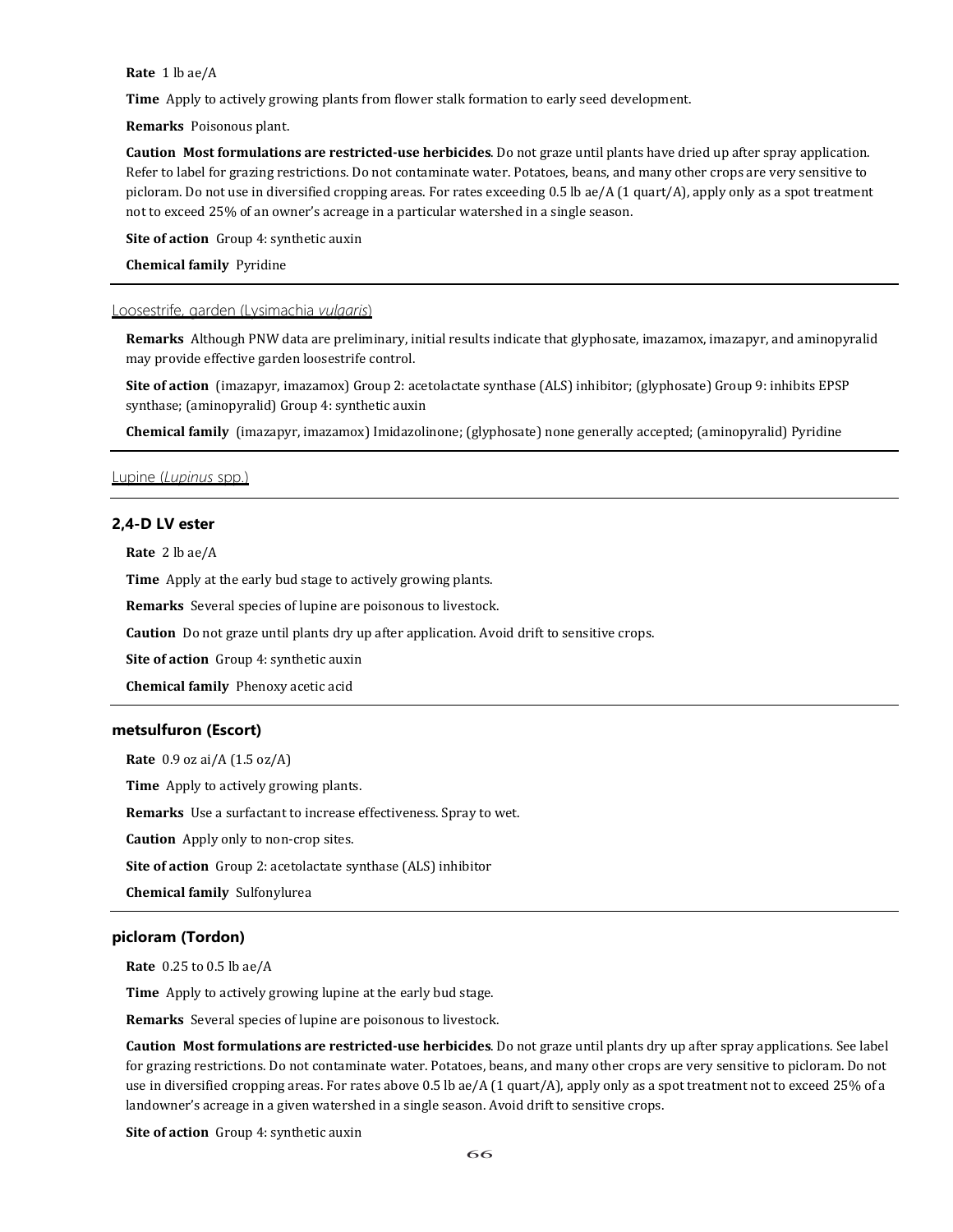# Lythrum, purple, or purple loosestrife (*Lythrum salicaria*) and wand loosestrife (Lythrum virgatum)

# **glyphosate (Rodeo)**

**Rate** 1% solution with hand-held equipment

**Time** Apply to actively growing plants at full to late flowering stage. Seedlings may be effectively treated early in the season after a fall application to mature plants.

**Remarks** Use 0.5% v/v nonionic surfactant. Thoroughly wet foliage but avoid runoff.

**Caution** Glyphosate is nonselective. It will injure or kill vegetation it contacts.

**Site of action** Group 9: inhibits EPSP synthase

**Chemical family** None generally accepted

# **imazapyr (Habitat)**

**Rate** 0.25 to 0.5 lb ae/A

**Time** Apply to actively growing loosestrife after midbloom until killing frost.

**Remarks** Add suitable adjuvant to spray solution.

**Caution** Before using, note crop rotation restrictions. Do not apply to root zone of desirable trees.

**Site of action** Group 2: acetolactate synthase (ALS) inhibitor

**Chemical family** Imidazolinone

#### **metsulfuron (Escort and others)**

**Rate** Escort: 0.6 oz ai/A (1 oz/A)

**Time** Apply to actively growing plants.

**Remarks** Using a nonionic or silicone surfactant increases effectiveness. Before using, check label to see whether product can be used on the type of site intended. Application sites differ among products; consult labels.

**Caution** Apply only to pasture, rangeland, and non-crop sites.

**Site of action** Group 2: acetolactate synthase (ALS) inhibitor

**Chemical family** Sulfonylurea

#### **triclopyr (Garlon 4 or Garlon 3A)**

**Rate** 1.5 to 2% concentration for application with handgun sprayer.

**Time** When plant is in midbloom to full-bloom stage or early in season on seedlings.

**Remarks** Labeled for use on nonirrigation ditch banks and in seasonally dry wetlands.

**Site of action** Group 4: synthetic auxin

**Chemical family** Pyridine

Mallow, Venice (*Hibiscus trionum*)

**2,4-D (various products) alachlor (Lasso) or bentazon (Basagran) or bromoxynil (Buctril) or**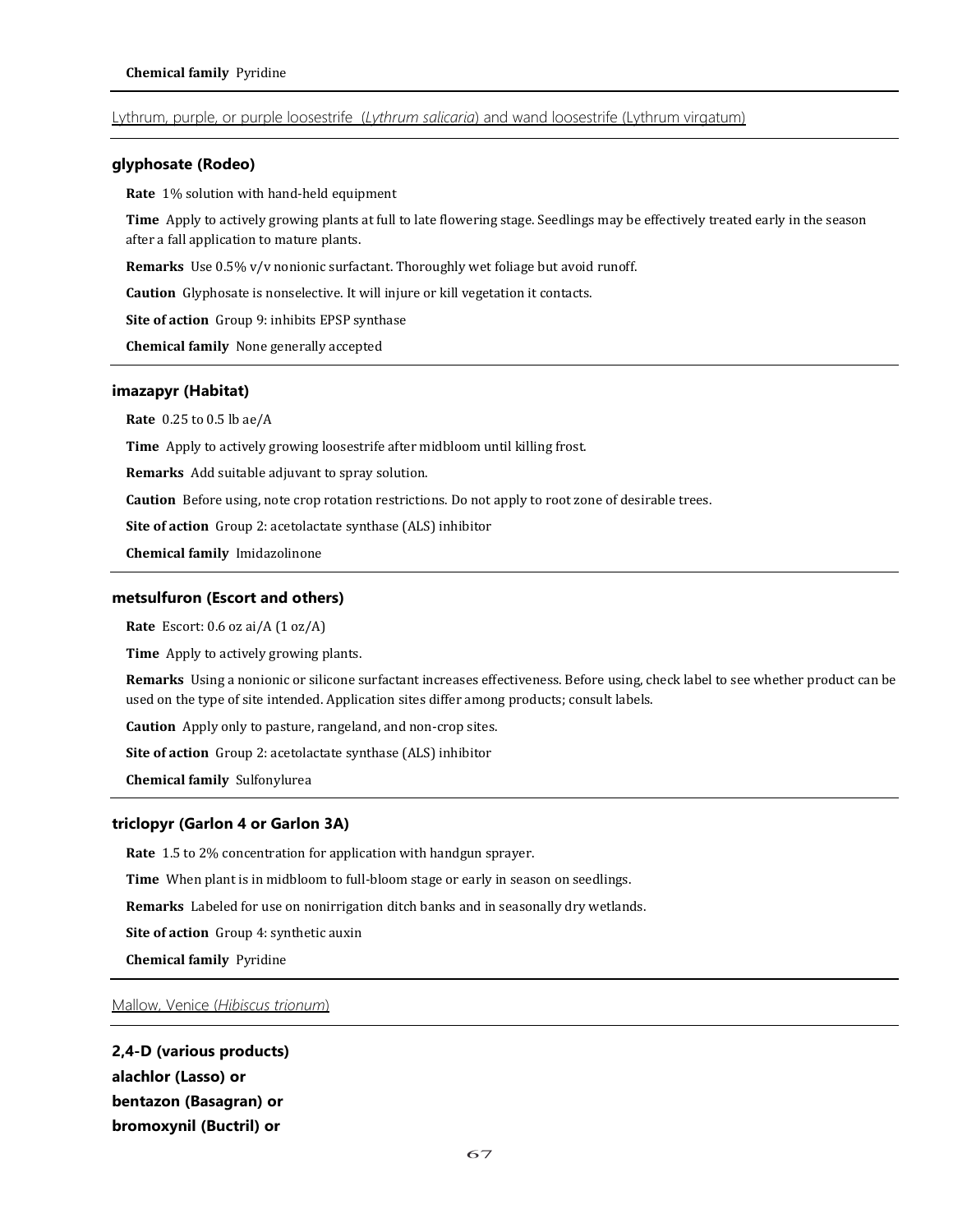**chlorsulfuron (Glean) or dicamba (various products) or glyphosate (Roundup) or metribuzin (Sencor) or oxyfluorfen (Goal) or paraquat (Gramoxone Max) or picloram (Tordon)** 

**Remarks** Reported to control this plant, although data are lacking in the Pacific Northwest. Follow label instructions.

**Site of action** (alachlor) Group 15: unknown; (bentazon and bromoxynil) Group 6: photosystem II inhibitor; (chlorsulfuron) Group 2: acetolactate synthase (ALS) inhibitor; (dicamba and 2,4-D) Group 4: synthetic auxin; (glyphosate) Group 9: inhibits EPSP synthase; (metribuzin) Group 5: photosystem II inhibitor; (oxyfluorfen) Group 14: protoporphyrinogen oxidase inhibitor; (paraquat) Group 22: photosystem I electron diverter

**Chemical family** (alachlor) chloroacetamide; (bentazon) benzothiadiazole; (bromoxynil) nitrile; (chlorsulfuron) sulfonylurea; (dicamba) benzoic acid; (2,4-D) phenoxy acetic acid; (glyphosate) none generally accepted; (metribuzin) triazine; (oxyfluorfen) diphenylether; (paraquat) bipyridilium

Matgrass (*Nardus stricta*)

**Remarks** Control is unknown. In a preliminary trial, fluazifop and sethoxydim showed some activity, but did not substantially reduce stands.

**Site of action** (fluazifop, sethoxydim) Group 1: acetyl CoA carboxylase (ACCase) inhibitors

**Chemical family** (fluazifop) Aryloxyphenoxy propionate; (sethoxydim) Cyclohexanedione

Milkweed (*Asclepias speciosa*)

### **glyphosate**

**Rate** 2.25 lb ae/A

**Time** Apply to actively growing milkweed that has reached the late bud to flower stage of growth.

**Remarks** After small grain harvest or mowing, let milkweed regrow to mature stage before treating. Allow 7 days or more after application before tillage.

**Caution** Glyphosate controls grasses as well as other vegetation in treated areas.

**Site of action** Group 9: inhibits EPSP synthase

**Chemical family** None generally accepted

# **picloram (Tordon)**

**Rate** 1 lb ae/A

**Time** Apply at bud to early bloom to actively growing milkweed.

**Caution Most formulations are restricted-use herbicides.** See label for grazing restrictions. Do not contaminate water. Potatoes, beans, and many other crops are very sensitive to picloram. Do not use in diversified cropping areas. Apply rates over 0.5 lb ae/A (1 quart/A) only as a spot treatment not to exceed 25% of a landowner's acreage in any given watershed in a single season.

**Site of action** Group 4: synthetic auxin

**Chemical family** Pyridine

Nightshade, silverleaf (*Solanum elaeagnifolium*)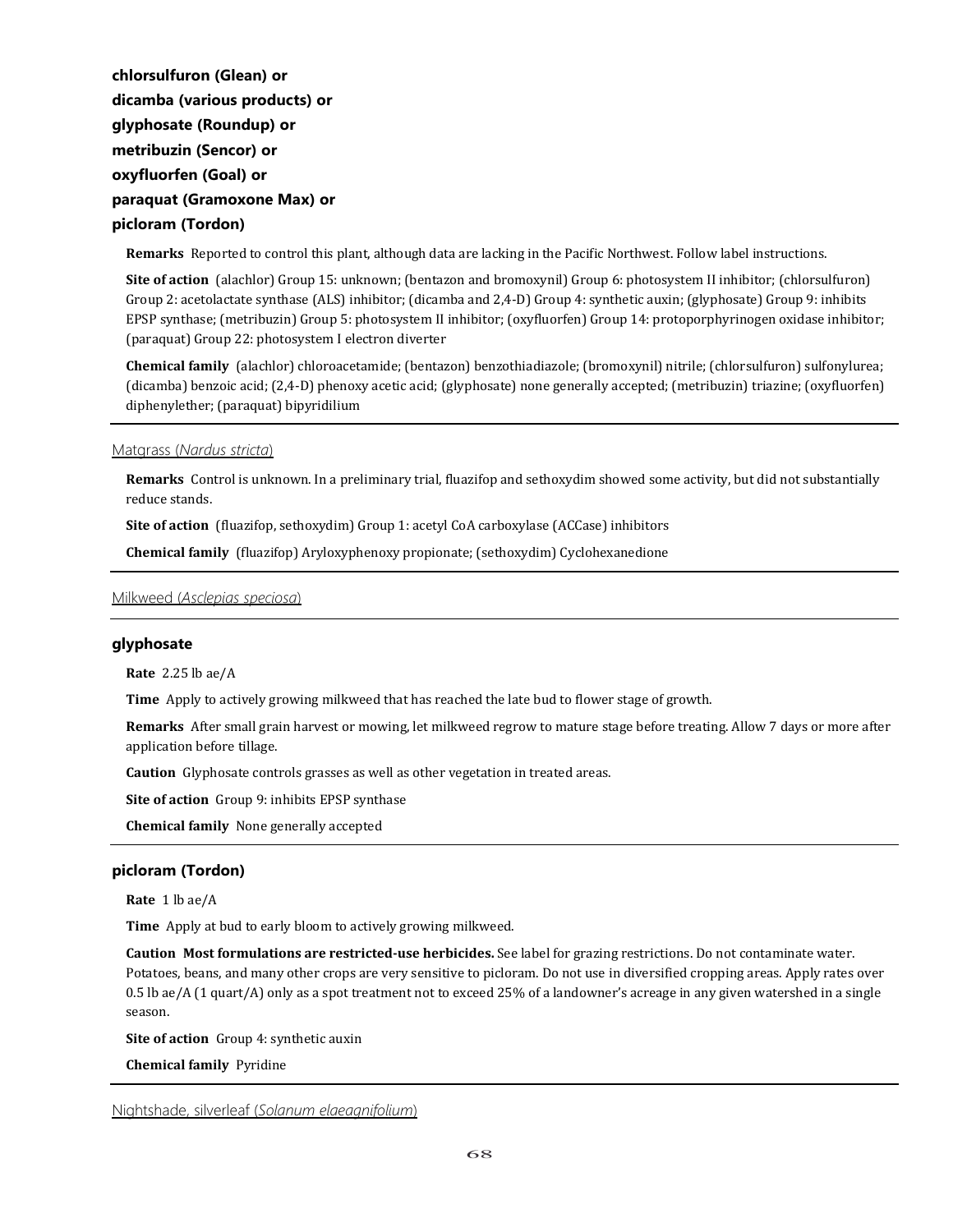# **glyphosate**

**Rate** 2.25 lb ae/A

**Time** Apply to actively growing milkweed that has reached the late bud to flower stage of growth.

**Remarks** Reported to control this plant, although data are lacking in the Pacific Northwest. Follow label instructions.

**Site of action** (glyphosate) Group 9: inhibits EPSP synthase; (picloram) Group 4: synthetic auxin

**Chemical family** (glyphosate) none generally accepted; (picloram) pyridine

# **imazapyr (Arsenal)**

**Rate** 1 lb ae/A

**Remarks** Reported to control this plant, although data are lacking in the Pacific Northwest. Follow label instructions.

**Site of action** Group 2: acetolactate synthase (ALS) inhibitor

**Chemical family** Imidazolinone

Nutsedge, yellow (*Cyperus esculentus*) and purple (Cyperus rotundus)

# **alachlor (Lasso or Micro-Tech)**

**Rate** 1.5 to 4 lb ai/A

**Time** Use a preplant incorporation application.

**Remarks** Selective in corn and dry beans. Controls most annual grasses and certain annual broadleaf weeds. Absorbed mainly by germinating plant shoots; seems to inhibit protein synthesis.

**Caution A restricted-use herbicide**. Avoid contact with the eyes and skin.

**Site of action** Group 15: inhibits very long chain fatty acid synthesis

**Chemical family** Chloroacetamide

#### **dichlobenil (Casoron)**

**Rate** 150 lb/A of 4% granules

**Time** Apply in winter just before a period of rain, or in spring just before applying bark mulch in landscape plantings.

**Remarks** Incorporate by rototilling or rain. Selective in some fruits and ornamentals (see label). Apply midwinter immediately before a cold rain to reduce volatility and enhance weed suppression. Weigh and distribute uniformly exact quantities over precisely measured areas. Oregon results from over 9 years suggest perennial weeds can be suppressed with 4-, 3- and 2-lb ai/A rates applied in 3 consecutive years. Grazing livestock is prohibited. In non-crop-land areas only, up to 250 to 500 lb of 4% granules can be used for nutsedge control. Inhibits cellulose and cell wall formation.

**Caution** Do not breathe dust or allow contact with eyes or skin.

**Site of action** Group 20: inhibits cell wall synthesis Site A

**Chemical family** Nitrile

# **EPTC (Eptam)**

**Rate** 3 to 6 lb ai/A

**Time** Apply before final seedbed preparation in the spring.

**Remarks** Incorporate immediately by disking in two directions, or rototill to distribute 2 to 3 inches deep. Apply only to soil dry on the surface, then disk immediately. Use before planting beans and potatoes. Treatment suppresses nutsedge for one season only.

**Caution** Incorporate 2 to 3 inches into soil immediately after application.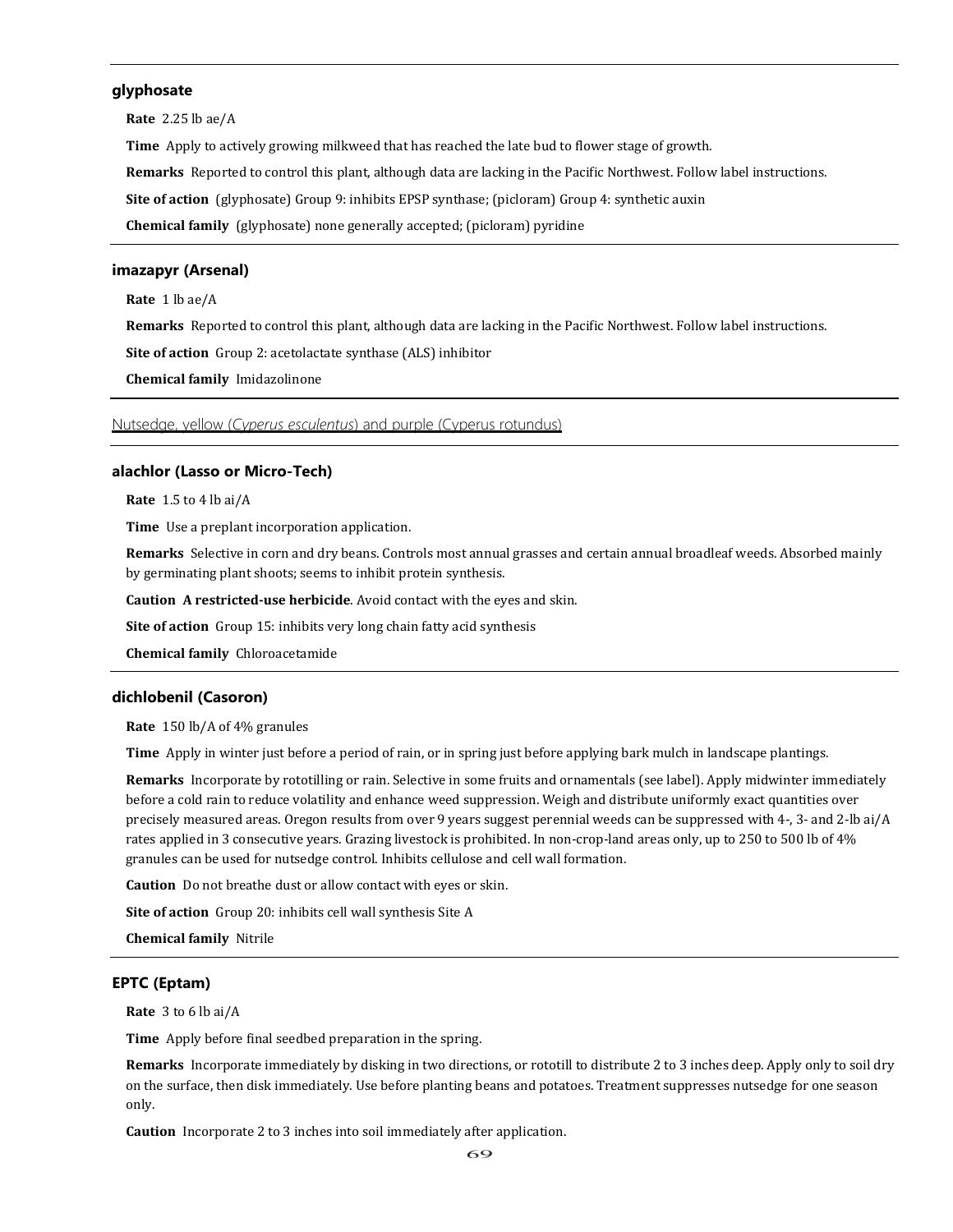**Site of action** Group 8: lipid synthesis inhibitor but not an ACCase inhibitor

**Chemical family** Thiocarbamate

# **EPTC with safener (Eradicane or Genate) or butylate with safener (Sutan)**

**Rate** 4 to 6.14 lb ai/A, depending on soil type and infestation; see label.

**Time** Apply preplant and incorporate immediately and thoroughly.

**Remarks** These herbicides are selective in corn. Perennial weeds must be turned under and chopped up thoroughly before treatment. See label for additional application and incorporation instructions. Suppresses emergence of new shoots from yellow nutsedge tubers but does not necessarily kill them.

**Caution** Do not use EPTC without safener on "Golden Jubilee" sweet corn west of the Cascades. Do not exceed 4 lb ai/A EPTC with safener on sweet corn.

**Site of action** (both) Group 8: lipid synthesis inhibitor but not an ACCase inhibitor

**Chemical family** (both) Thiocarbamate

## **glyphosate**

**Rate** 2.25 lb ae/A as a broadcast spray, or a 1% solution using hand-held equipment

**Time** When nutsedge is actively growing in midseason but before new tubers begin to form, usually by June 15 to July 1.

**Remarks** Nutsedge can be reduced by encouraging active growth and applying glyphosate once or more often when several nutsedge leaves are present but before new tubers begin to form.

**Caution** Re-treatment is important. Glyphosate controls grasses as well as other vegetation in the treated area.

**Site of action** Group 9: inhibits EPSP synthase

**Chemical family** None generally accepted

#### **halosulfuron (Permit, Sandea, or SedgeHammer)**

**Rate** 0.5 to 1 oz ai/A (0.67 to 1.33 oz/A)

**Time** Labels differ. For example, apply SedgeHammer to yellow nutsedge in the three- to five-leaf stage. Apply SedgeHammer in turf to yellow nutsedge in the three- to eight-leaf stage of growth.

**Remarks** Halosulfuron is labeled on several crops. Consult labels for stage of crop or turf growth. Add 1 to 2 quarts nonionic surfactant or crop oil concentrate per 100 gal spray solution for broadcast applications. A second halosulfuron application may be required 6 to 10 weeks after the first.

**Caution** Do not exceed 1.5 oz ai/A (2 oz/A) of Permit or Sandea or two applications per season. Do not exceed 0.4 oz ai/A (5.33 oz/A) of SedgeHammer or four applications per season. Note labels for information on recropping, reseeding, and site of application.

**Site of action** Group 2: acetolactate synthase (ALS) inhibitor

**Chemical family** Sulfonylurea

# **imazapic (Plateau)**

**Rate** 0.125 to 0.188 lb ai/A **Time** Apply postemergence when plants have bolted. **Remarks** Add 1 quart/A methylated seed oil; do not exceed 25 gal/A spray volume. **Caution** Before using, note crop rotation restrictions. **Site of action** Group 2: acetolactate synthase (ALS) inhibitor **Chemical family** Imidazolinone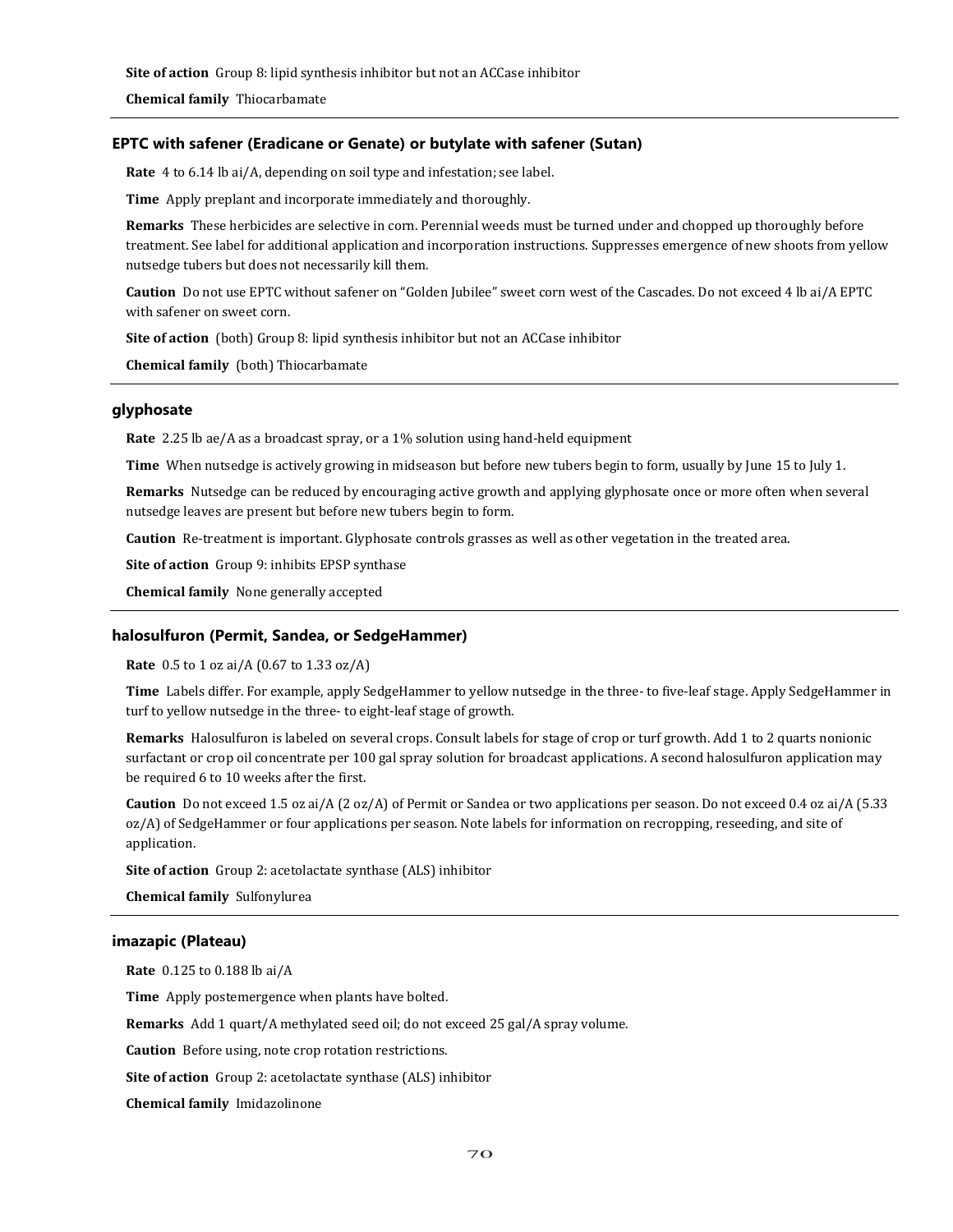## *S***-metolachlor (Dual II Magnum or Dual Magnum)**

**Rate** Refer to label

**Time** Use preplant incorporated.

**Remarks** Incorporate uniformly to 2 inches before planting. Use lower rates on coarse soils.

**Caution** May cause skin sensitization reactions in some people. Do not breathe spray mist.

**Site of action** Group 15: inhibits very long chain fatty acid synthesis

**Chemical family** Chloroacetamide

Oatgrass, tuber (*Arrhenatherum elatius* var. *bulbosum*)

# **glyphosate**

**Rate** 1 to 2 lb ae/A

**Time** When plants are at least 15 inches tall and growing rapidly.

**Remarks** Established stands are controlled best by the 2-lb rate applied after May 1 to undisturbed sites. Newly sprouted corms are controlled with the 1-lb rate, but less herbicide will move into attached unsprouted corms. A single application to dormant corms gives only limited long-term control; tillage and repeated applications will be required.

**Site of action** Group 9: inhibits EPSP synthase

**Chemical family** None generally accepted

# Olive, Russian (*Elaeagnus angustifolia*)

# **2,4-D LV ester**

**Rate** 2 lb ae/A

**Time** When leaves are fully developed.

**Remarks** Two to three annual re-treatments may be necessary for complete control.

**Caution** Avoid drift to sensitive crops.

**Site of action** Group 4: synthetic auxin

**Chemical family** Phenoxy acetic acid

### **2,4-D + triclopyr (Crossbow)**

**Rate** 1.5% spray solution

**Time** Apply during active growth, after full leaf expansion, and when moisture and temperature are favorable.

**Remarks** This product also can be used in dormant stem and conventional basal applications. Refer to label for additional instructions. Re-treatment may be necessary.

**Site of action** (both) Group 4: synthetic auxin

**Chemical family** (2,4-D) pyridine; (triclopyr) phenoxy acetic acid

# **glyphosate**

**Rate** 2 cc (ml) per inch of trunk diameter or 5% solution applied to foliage

**Time** Apply undiluted to frill cuts or apply to foliage after the Russian olive fully leafs out.

**Remarks** Spray to wet foliage but not to the point of runoff.

**Site of action** Group 9: inhibits EPSP synthase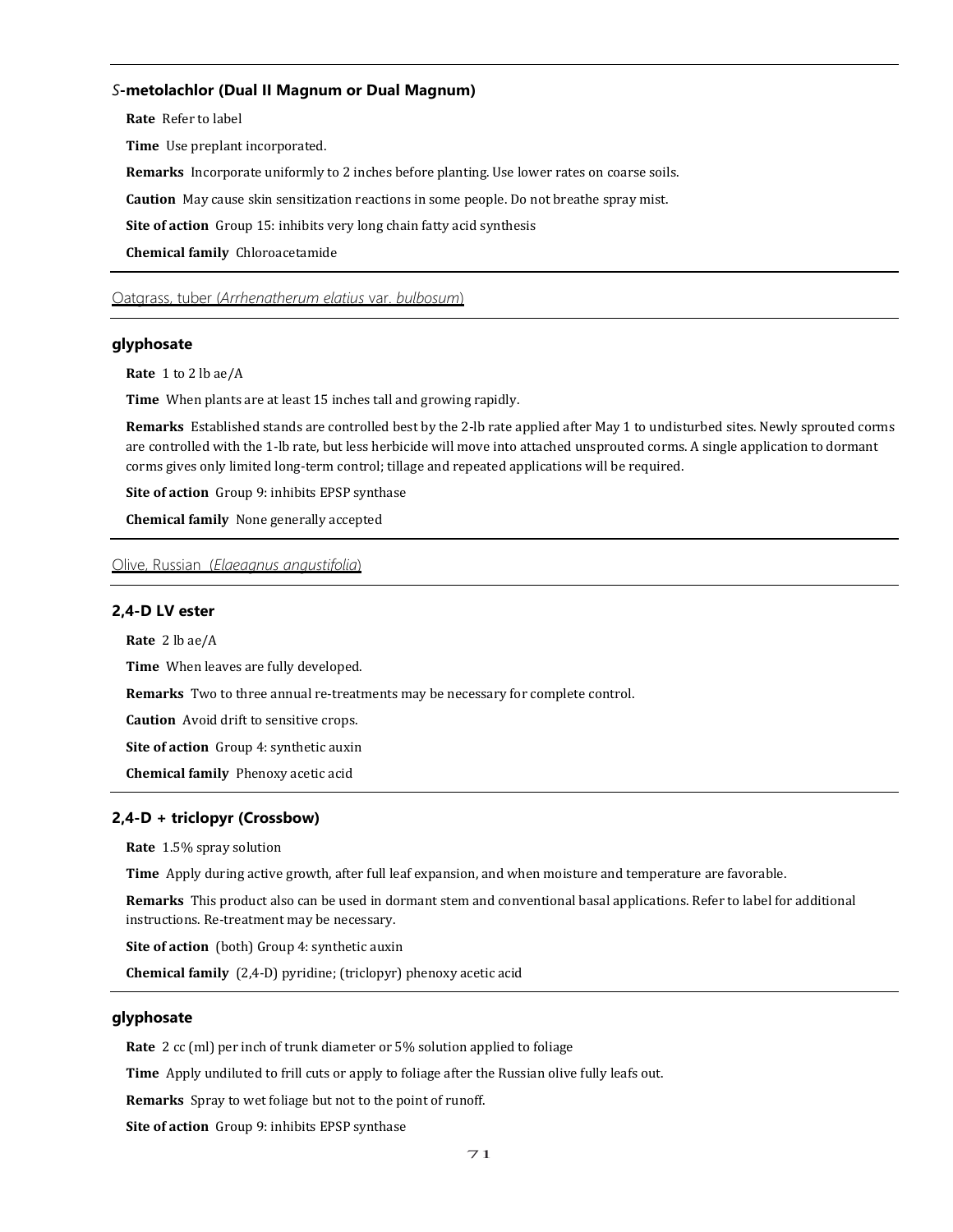#### **imazapyr (Arsenal)**

**Rate** 2 cc (ml) per inch of trunk diameter or 0.75% solution of the 2 lb ai/gal applied to foliage

**Time** Apply undiluted to frill cuts or apply to foliage after the Russian olive fully leafs out.

**Remarks** Spray to wet foliage but do not allow spray to run off foliage.

**Site of action** Group 2: acetolactate synthase (ALS) inhibitor

**Chemical family** Imidazolinone

Parsley, hedge (*Torilis arvensis*)

## **simazine (Princep)**

**Remarks** Reported to control this plant, although data are lacking in the Pacific Northwest. Follow label directions.

**Site of action** Group 5: photosystem II inhibitor

**Chemical family** Triazine

Pepperweed, perennial (*Lepidium latifolium*)

#### **2,4-D amine**

**Rate** 4 lb ae/A

**Time** Apply at the bud stage of growth.

**Remarks** Repeat treatments if needed. Good grass cover helps control perennial pepperweed.

**Caution** Avoid drift to sensitive crops.

**Site of action** Group 4: synthetic auxin

**Chemical family** Phenoxy acetic acid

### **aminocyclopyrachlor + chlorsulfuron (Perspective)**

**Rate** 1.8 to 3.2 oz/A aminocyclopyrachlor + 0.7 to 1.3 oz/A chlorsulfuron (4.5 to 8 oz/A of product)

**Time** Apply to actively growing plants in spring.

**Remarks** Adjuvants can be used; these include methylated seed oils 0.5 to 1% v/v, nonionic surfactants at 0.25 to 1% v/v, and crop oil concentrates at 1% v/v. Can be applied using an invert emulsion rather than water.

**Caution** Even low rates can kill nontarget tree and shrub species so avoid application within a distance equal to the tree height of the sensitive species. Do not allow spray to drift off target. Can injure several grass species including bromes, as well as basin wildrye.

**Site of action** (aminocyclopyrachlor) Group 4: Synthetic auxin; (chlorsulfuron) Group 2: ALS inhibitor

**Chemical family** (aminocyclopyrachlor) Pyrimidine carboxylic acid; (chlorsulfuron) Sulfonylurea

# **chlorsulfuron (Telar)**

**Rate** 0.75 oz ai/A (1 oz/A)

**Time** Apply in fall or in spring up through bloom stage.

**Remarks** Adding surfactant and/or 2,4-D improves control.

**Caution** Do not let spray drift onto sensitive crops. Labeled for use on pasture, range, Conservation Reserve Program (CRP), and non-cropland only.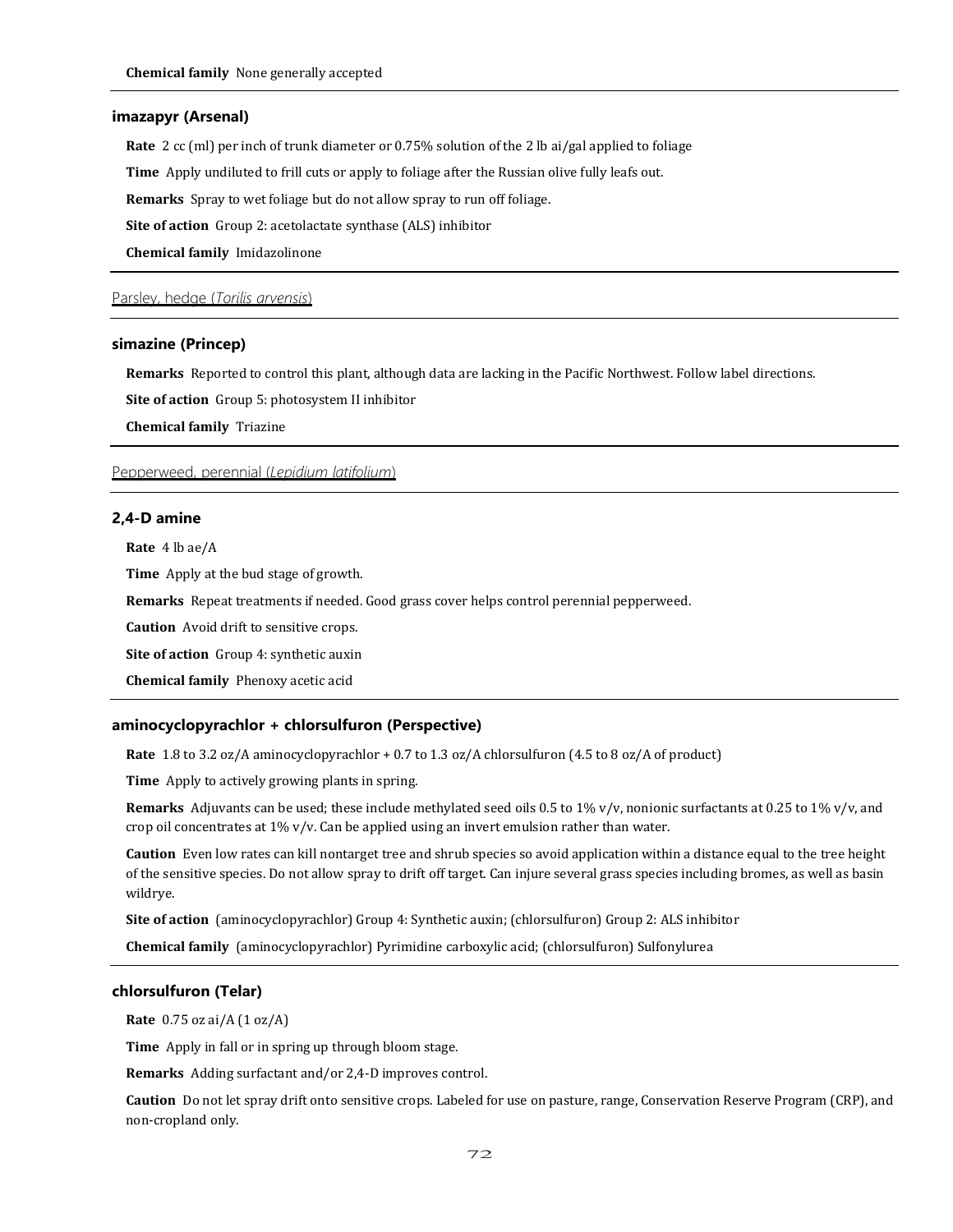# **imazapic (Plateau)**

**Rate** 0.125 to 0.188 lb ai/A

**Time** Apply after blossoms open (full bloom) until plants desiccate. Fall rosettes also may be treated if moisture permits.

**Remarks** Lightly cover foliage with spray solution. Add 1 quart/A methylated seed oil.

**Caution** Before using, note crop rotation restrictions.

**Site of action** Group 2: acetolactate synthase (ALS) inhibitor

**Chemical family** Imidazolinone

# **metsulfuron (Escort)**

**Rate** Escort: 0.6 to 1.2 oz ai/A (1 to 2 oz/A)

**Time** Apply to actively growing perennial pepperweed.

**Remarks** Selective to grasses. Use a surfactant.

**Caution** Do not allow spray to drift onto sensitive crops. Apply only to non-crop sites.

**Site of action** Group 2: acetolactate synthase (ALS) inhibitor

**Chemical family** Sulfonylurea

Poison-oak and poison-ivy (*Toxicodendron* spp.)

# **aminocyclopyrachlor + metsulfuron methyl (Streamline)**

**Rate** 1.9 to 3.8 oz/A aminocyclopyrachlor + 0.6 to 1.2 oz/A metsulfuron (4.75 to 9.5 oz/A of product)

**Time** Apply to actively growing woody plants.

**Remarks** Adjuvants can be used; these include methylated seed oils 0.5 to 1% v/v, nonionic surfactants at 0.25 to 1% v/v, and crop oil concentrates at  $1\%$  v/v. Can be applied using an invert emulsion rather than water. There are several application methods that dictate the amount of product to be mixed with the carrier, so consult the label. Controls many herbaceous species, in addition to woody species.

**Caution** Even low rates can kill nontarget tree and shrub species, so avoid application within a distance equal to the tree height of the sensitive species. Conifers can be injured, these include ponderosa pine, Douglas fir, Norway spruce, and white pine. Other trees that can be injured include aspen, Chinese tallow, cottonwoods, honey locust, magnolia, poplars, redbud, silver maple, and willow. Applications to stressed plants may reduce control. Do not allow spray to drift off target.

**Site of action** (aminocyclopyrachlor) Group 4: Synthetic auxin; (chlorsulfuron) Group 2: ALS inhibitor

**Chemical family** (aminocyclopyrachlor) Pyrimidine carboxylic acid; (chlorsulfuron) Sulfonylurea

# **glyphosate (E-Z-Ject)**

**Rate** Follow label instructions on number of capsules per stem.

**Time** Apply when plants are actively growing at or beyond early bloom stage.

**Remarks** The E-Z-Ject system of application will not harm desirable species.

**Caution** Capsules must penetrate woody bark for control.

**Site of action** Group 9: inhibits EPSP synthase

**Chemical family** None generally accepted

# **glyphosate**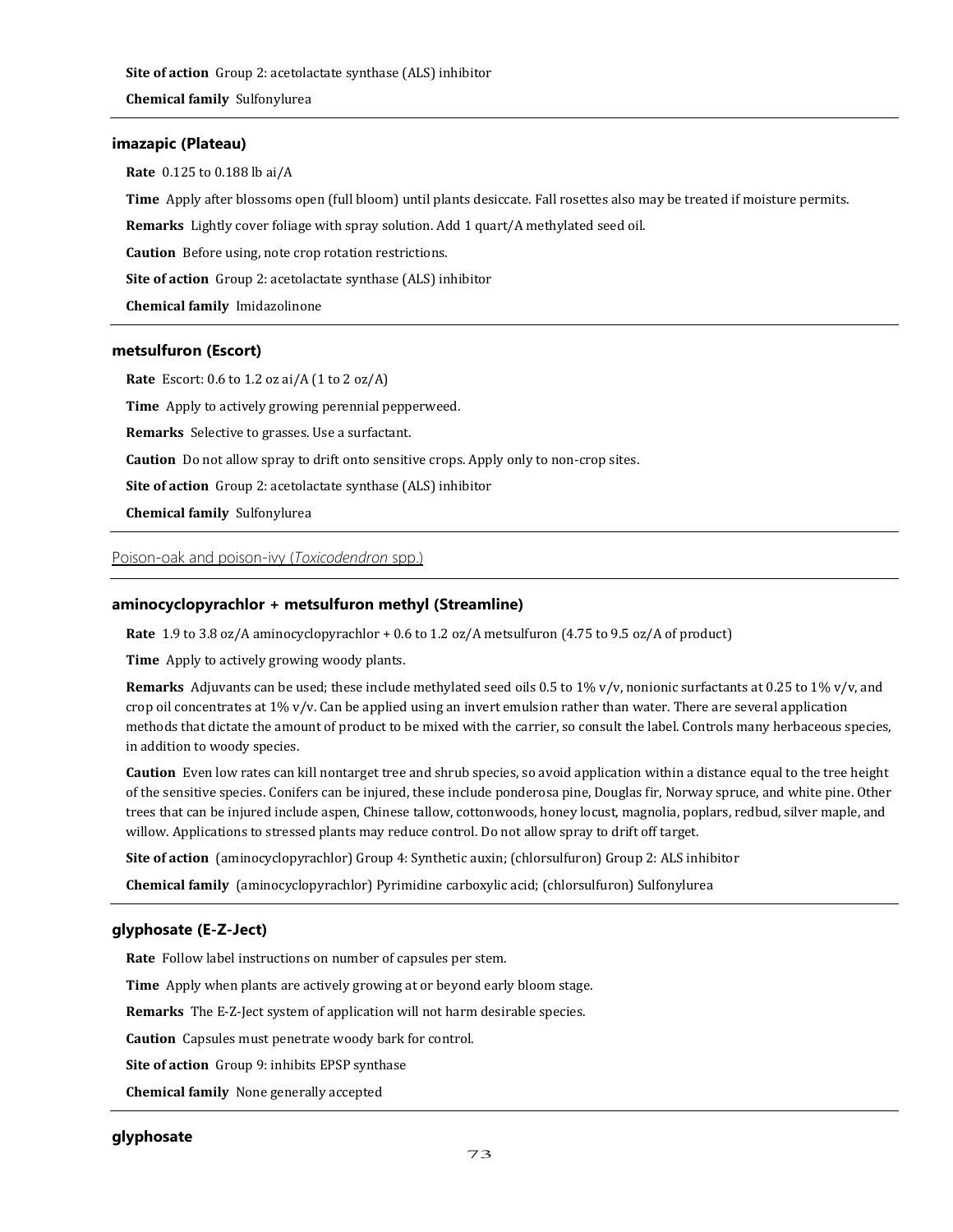**Rate** 3 to 3.75 lb ae/A broadcast or apply as a 2% solution with hand-held equipment.

**Time** Apply when plants are actively growing at or beyond early to full bloom stage. Results are best if applied after fruit forms. Make late summer or fall treatments before leaves lose their green color. Use higher rates for plants that have reached woody stage of growth.

**Remarks** Treat foliage when plants are growing rapidly. In orchards, prevent spray mist from contacting foliage, green bark, suckers, or fruit of crop trees or other desirable vegetation. If spray contacts immature bark on main trunk, serious localized or translocated damage can result. Roundup is a nonresidual herbicide requiring subsequent seedling control.

**Caution** Controls grasses and other vegetation in treated area.

**Site of action** Group 9: inhibits EPSP synthase

**Chemical family** None generally accepintsed

## **triclopyr ester (Garlon 4) or triclopyr amine (Garlon 3A) or triclopyr + 2,4-D ester (Crossbow)**

**Rate** Spot treat: use 3 lb ae Garlon 4 or 2.25 lb ae Garlon 3A with 100 gal water; or 1 pint Crossbow in 12 gal water. Broadcast: use 4 to 8 lb ae/A Garlon 4, or 6 to 9 lb ae/A Garlon 3A, or 1 to 2 quarts/A of Crossbow.

**Time** Apply when plants are actively growing.

**Remarks** Foliage must be thoroughly wet.

**Caution** Garlon products are registered for use on rights-of-way, industrial sites, and forestry (release and site preparation). Crossbow can be used on permanent pastures and rangeland up to 1.5 lb ae/A. Observe all grazing and harvesting restrictions.

**Site of action** (all) Group 4: synthetic auxin

**Chemical family** (triclopyr) pyridine; (2,4-D) phenoxy acetic acid

# Pricklypear (*Opuntia polyacantha*)

### **picloram (Tordon)**

**Rate** 0.25 to 0.5 lb ae/A

**Time** Apply in May to July. Timing is not critical.

**Caution Most formulations are restricted-use herbicides**. See label for grazing restrictions. Do not contaminate water. Potatoes, beans, and many other crops are very sensitive to picloram. Do not use in diversified cropping areas. Apply rates over 0.5 lb ae/A (1 quart/A) only as a spot treatment not to exceed 25% of a landowner's acreage in any given watershed in a single season.

**Site of action** Group 4: synthetic auxin

**Chemical family** Pyridine

Proso millet, wild (*Panicum miliaceum*)

### **fenoxaprop (Acclaim or Horizon)**

**Rate** 0.15 to 0.25 lb ai/A

**Time** Apply to actively growing plants with at least two leaves. Larger plants are harder to control.

**Remarks** Refer to product label for crops and sites on which fenoxaprop may be used.

**Caution** Do not use a crop oil or surfactant.

**Site of action** Group 1: acetyl CoA carboxylase (ACCase) inhibitor

**Chemical family** Aryloxyphenoxy propionate

### **fluazifop (Fusilade DX)**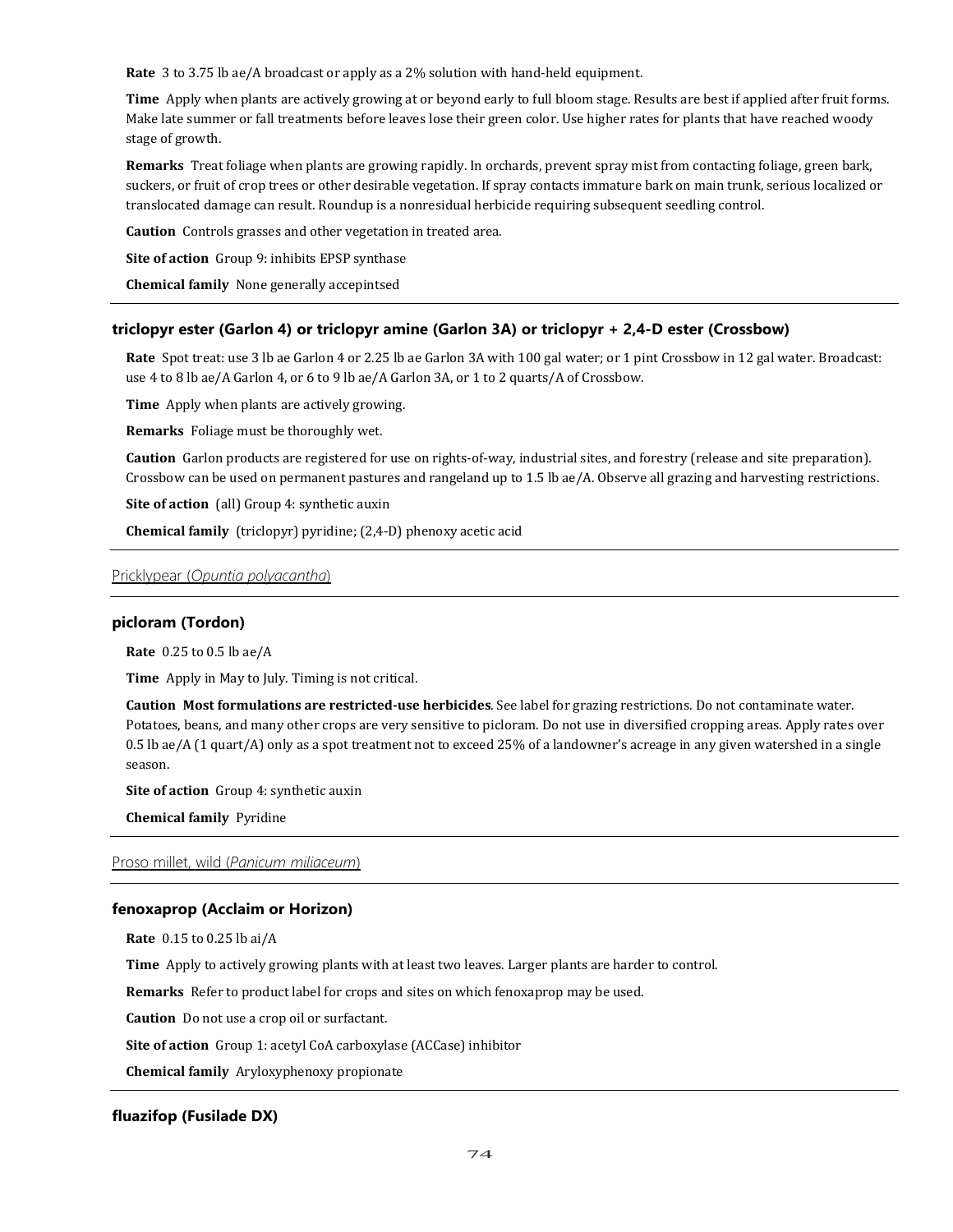**Rate** 0.09 lb ai/A (0.375 pints/A)

**Time** Apply to actively growing weeds 2 to 8 inches tall but before tillering or heading.

**Remarks** See label for crops, ad sites, and specific rates. Apply with 1% (v/v) crop oil concentrate or 0.25% (v/v) nonionic surfactant. Acts very slowly, taking at least 2 weeks and often 4 weeks to show effectiveness. Do not apply to stressed grasses.

**Caution** Do not use crop oil concentrate if treating in ornamentals. Do not apply if rain is expected within 1 hour.

**Site of action** Group 1: acetyl CoA carboxylase (ACCase) inhibitor

**Chemical family** Aryloxyphenoxy propionate

### **nicosulfuron (Accent)**

**Rate** 0.5 to 1 oz ai/A (0.66 to 1.33 oz/A Accent)

**Time** Apply when wild proso millet is 1 to 4 inches tall.

**Remarks** Accent is registered for use in field corn and popcorn. Consult seed company representative before applying to field corn grown for seed or to any popcorn varieties.

**Caution** Take special precautions when using for wild proso millet control in sweet corn. Read label about applications where organophosphate insecticides have been used. Consult labels for rotation crop guidelines.

**Site of action** Group 2: acetolactate synthase (ALS) inhibitor

**Chemical family** Sulfonylurea

### **sethoxydim (Poast)**

**Rate** 0.19 lb ai/A (1pint/A)

**Time** Apply to actively growing wild proso millet.

**Remarks** See label for crops, size of grass, and sites sethoxydim may be used on and for specific rates. Apply with 2 pints/A crop oil concentrate. Acts very slowly, taking at least 2 weeks and often 4 weeks to show herbicide effectiveness. Do not apply to stressed grasses.

**Caution** Do not apply if rain is expected within 1 hour.

**Site of action** Group 1: acetyl CoA carboxylase (ACCase) inhibitor

**Chemical family** Cyclohexanedione

## **topramezone (Impact)**

**Rate** 0.0165 lb ai/A (0.75 oz/A)

**Time** Apply postemergence to actively growing wild proso millet that is 3 to 8 inches tall.

**Remarks** Controls wild proso millet and many annual broadleaf weeds but does not provide residual control. Add methylated seed oil or crop oil concentrate at 1 to 1.5% v/v and UAN fertilizer or ammonium phosphate at 1.2 to 1.5% v/v to the spray solution. Spray-grade ammonium sulfate at 8.5 to 17 lb/100 gal of water may be substituted for the nitrogen fertilizers.

**Caution** Apply only once per growing season. Read label carefully to determine crops that can be planted the next year.

**Site of action** Group 28: inhibits 4-hydroxyphenylpyruvatedioxygenase (4-HPPD)

**Chemical family** Triketone

Puncturevine (*Tribulus terrestris*)

### **2,4-D amine or 2,4-D LV ester**

**Rate** 1 to 2 lb ae in 10 to 20 gal water for spot treatments.

**Time** Apply every 3 weeks during growing season or when new seedlings appear.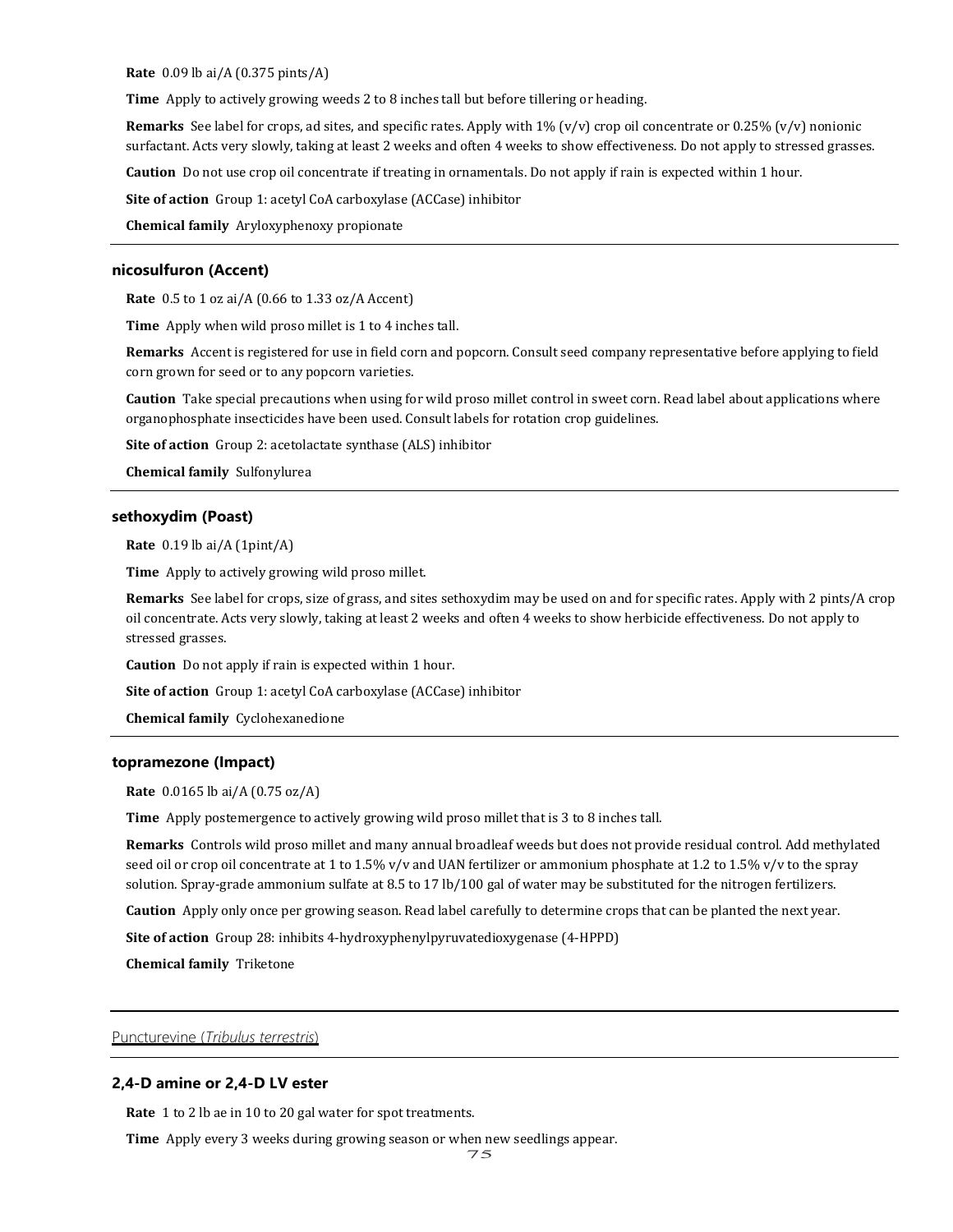**Remarks** Seed will germinate throughout the summer when moisture is available.

**Caution** Avoid drift to sensitive crops.

**Site of action** Group 4: synthetic auxin

**Chemical family** Phenoxy acetic acid

# **aminocyclopyrachlor + chlorsulfuron (Perspective)**

**Rate** 1.8 to 3.2 oz/A aminocyclopyrachlor + 0.7 to 1.3 oz/A chlorsulfuron (4.5 to 8 oz/A of product)

**Time** Apply to actively growing plants in spring.

**Remarks** Adjuvants can be used; these include methylated seed oils 0.5 to 1% v/v, nonionic surfactants at 0.25 to 1% v/v, and crop oil concentrates at  $1\%$  v/v. Can be applied using an invert emulsion rather than water.

**Caution** Even low rates can kill nontarget tree and shrub species, so avoid application within a distance equal to the tree height of the sensitive species. Do not allow spray to drift off target. Can injure several grass species including bromes, as well as basin wildrye.

**Site of action** (aminocyclopyrachlor) Group 4: Synthetic auxin; (chlorsulfuron) Group 2: ALS inhibitor

**Chemical family** (aminocyclopyrachlor) Pyrimidine carboxylic acid; (chlorsulfuron) Sulfonylurea

### **bentazon (Basagran) + imazamox (Raptor)**

**Rate** 0.75 to 1 lb ai/A bentazon + 0.031 lb ai/A imazamox (4 oz/A Raptor)

**Time** Apply to small, actively growing puncturevine.

**Remarks** Controls puncturevine in snap beans where few other products are registered for use and puncturevine control is critical. Does not provide residual control of puncturevine. Tank-mixing Basagran with Raptor improves crop safety and puncturevine control. Add a nonionic surfactant or crop oil and nitrogen-based fertilizer to improve weed control.

**Caution** Do not apply to drought-stressed bean plants or plants with poor root development.

**Site of action** (bentazon) Group 6: photosystem II inhibitor; (imazamox) Group 2: acetolactate synthase (ALS) inhibitor

**Chemical family** (bentazon) Benzothiadiazole; (imazamox) Imidazolinone

# **bromacil + diuron (Krovar I DF)**

**Rate** 8 lb ai/A (10 lb/A) **Time** Apply before weeds emerge. **Remarks** Rain is needed to activate this herbicide. **Caution** Nonselective weed control. Do not apply where desirable plant roots extend. **Site of action** Group 5: photosystem II inhibitor **Chemical family** (bromacil) Uracil; (diuron) Urea

# **chlorsulfuron (Telar)**

**Rate** 1 oz ai/A (1.5 oz/A)

**Time** Apply late fall or late winter preemergence to growth. Needs moisture to activate.

**Remarks** May be used selectively or tank-mixed with other selective or bareground herbicides. Use only on pasture, range, Conservation Reserve Program (CRP), and non-cropland.

**Caution** Do not let spray drift onto sensitive crops.

**Site of action** Group 2: acetolactate synthase (ALS) inhibitor

**Chemical family** Sulfonylurea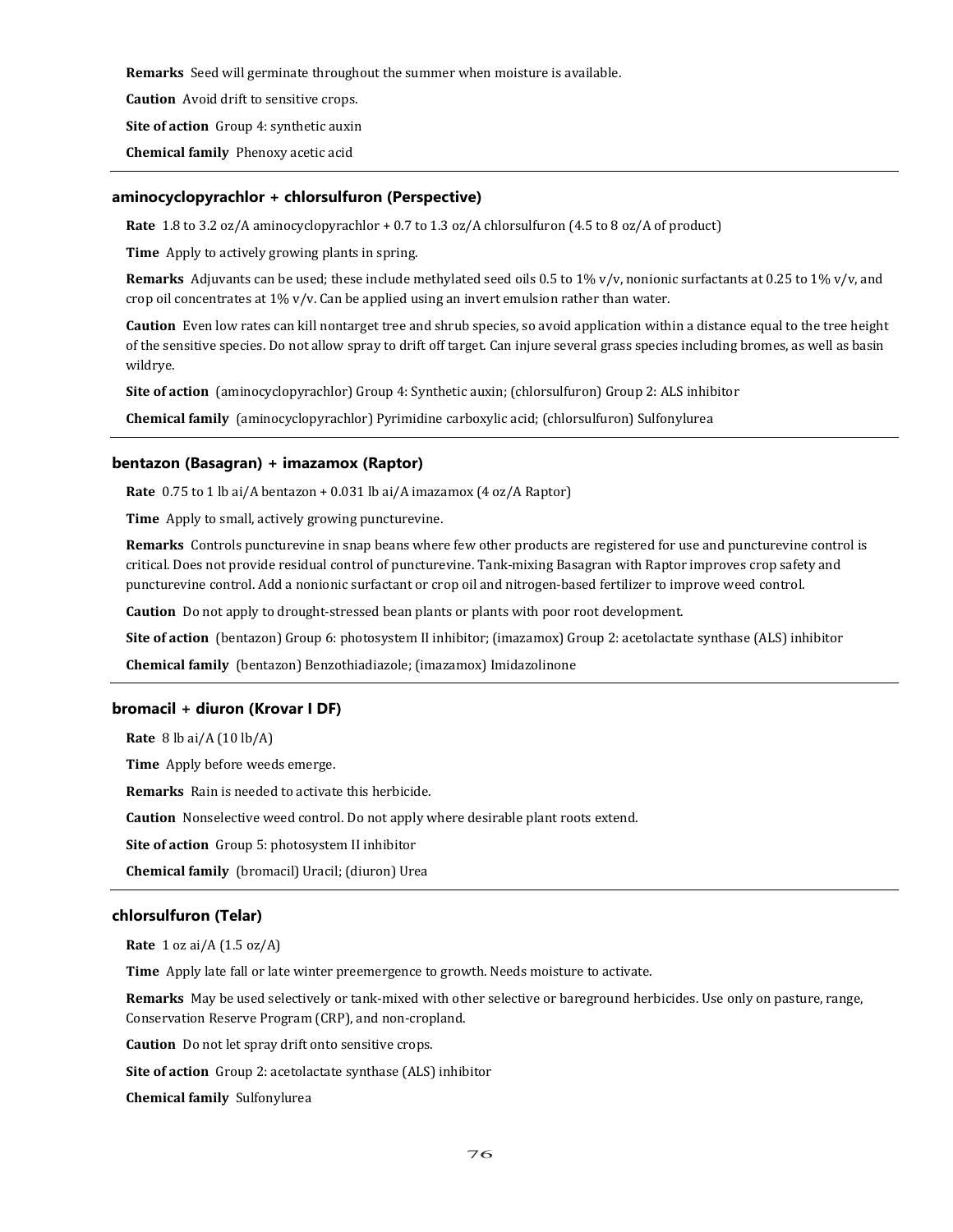# **fomesafen (Reflex)**

**Rate** 1 to 2 pints/A (0.25 to 0.5 lb ai/A)

**Time** Pre- and postemergence, depending on crop.

**Remarks** Because moisture is necessary to activate Reflex in soil for residual weed control, the herbicide may be more effective if rainfall or irrigation occurs shortly after application. If adequate rainfall is not received after a Reflex application, at least 0.25 inch overhead sprinkler irrigation before weeds emerge may improve weed control. Mechanically incorporating into soil, or cultivating after applying, reduces residual weed control and is not recommended. Reflex effectiveness will be reduced if later cultural practices expose nontreated soil.

**Caution** Only labeled in potatoes, cucurbits, snap beans, and edamame. Potato varieties may vary in their response to Reflex.

**Site of action** Group 14: protoporphyrinogen oxidase (Protox) inhibitor

**Chemical family** Nitrophenylether

### **imazapic (Plateau)**

**Rate** 0.125 to 0.188 lb ai/A

**Time** Apply early postemergence when plants are cracking.

**Remarks** Add 1 quart/A methylated seed oil; do not exceed 25 gal/A spray volume.

**Caution** Before using, note crop rotation restrictions.

**Site of action** Group 2: acetolactate synthase (ALS) inhibitor

**Chemical family** Imidazolinone

### **indaziflam (Rejuvra)**

#### *For non-crop or restoration areas*

**Rate** Grazed areas 0.046 to 0.065 lb ai/A (3.5 to 5 oz/A Rejuvra); areas not grazed or cut for hay 0.046 to 0.09 lb ai/A (3.5 to 7 oz/A Rejuvra). Use lower rates only where weed pressure is light and shorter period of residual activity is desired.

**Time** Apply at least several weeks prior to expected germination of puncturevine Apply to dry soils when rain is not expected for at least 48 hr. Can be successfully applied several months in advance of weed germination.

**Remarks** Pre-emergent activity only. Short term control with long-term suppression that may last a year or more. Indaziflam is safe over the top of most well-established species. Do not expect to conduct successful seedings of desirable plants for several years after application.

**Caution** Adequate binding time on dry soil reduces risk of indaziflam moving into the root zone of desirable plants. Do not exceed a maximum rate of 0.065 lb ai/A (5 oz/A Rejuvra) in a single application. Do not make more than 2 applications in a 12 month period. Allow at least 60 days between applications.

**Site of action** Group 29, inhibition of cellulose biosynthesis

**Chemical family** Alkylazine

### **MSMA (Bueno or Trans-Vert)**

**Rate** 2 to 4 lb ai/A

**Time** Apply after puncturevine emerges. Best results in seedling stage of growth.

**Remarks** MSMA is more active above 70°F. Regrowth after rain or overhead irrigation may need respraying.

**Caution** Keep liquid or dust away from eyes. Wash eyes immediately with water if exposed.

**Site of action** Group 17: not well understood

**Chemical family** Organoarsenical

### **norflurazon (Solicam)**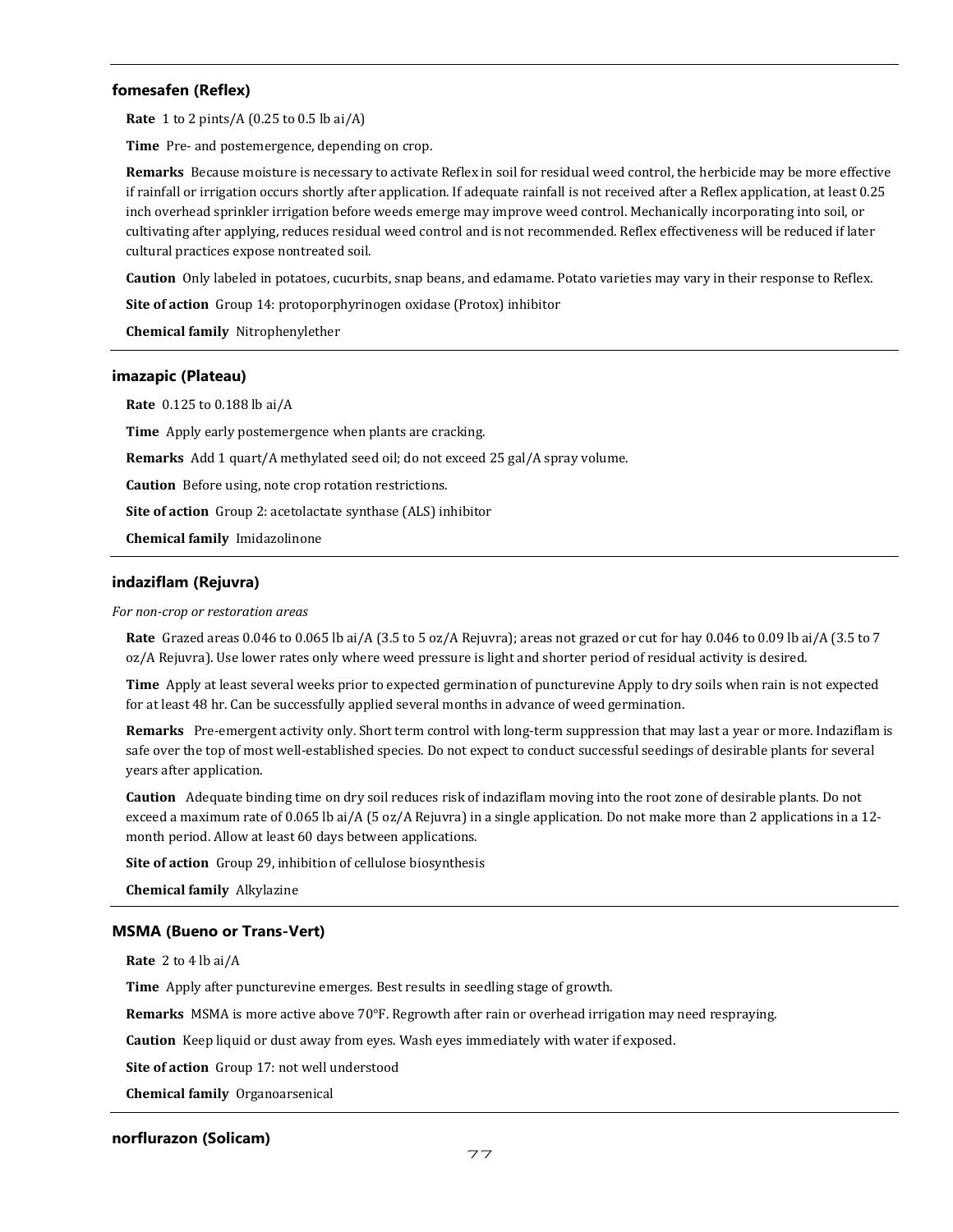**Rate** Refer to label. Adjust rates depending on soil texture and organic matter.

**Time** Apply in fall to spring, before puncturevine emerges.

**Remarks** Remove existing weeds mechanically or by a suitable postemergent herbicide.

**Site of action** Group 12: bleaching; inhibits carotenoid biosynthesis

**Chemical family** Pyridazinone

### **paraquat (Gramoxone Max)**

**Rate** 0.38 to 0.49 lb ai/A

**Time** Apply as a postemergence spray to puncturevine foliage.

**Remarks** Results are best when puncturevine is in the seedling stage. Add 8 to 16 fl oz/100 gal nonionic surfactant to spray mix. Paraquat is a contact herbicide requiring thorough spray coverage. Puncturevine emerging after application will not be controlled.

**Caution A restricted-use herbicide**. Do not use around homes or other areas contacted by children or pets. Do not breathe spray mist.

**Site of action** Group 22: photosystem I electron diversion

**Chemical family** Bipyridilium

#### **topramezone (Impact)**

**Rate** 0.0165 lb ai/A (0.75 oz/A)

**Time** Apply postemergence to actively growing weeds 3 to 8 inches tall.

**Remarks** Controls wild proso millet and many annual broadleaf weeds but does not provide residual control. Add methylated seed oil or crop oil concentrate at 1 to 1.5% v/v and UAN fertilizer or ammonium phosphate at 1.2 to 1.5% v/v to the spray solution. Spray-grade ammonium sulfate at 8.5 to 17 lb/100 gal of water may be substituted for the nitrogen fertilizers.

**Caution** Carefully read the label to determine which crops can be planted the following year.

**Site of action** Group 28: inhibits 4-hydroxyphenylpyruvatedioxygenase (4-HPPD)

**Chemical family** Triketone

# Quackgrass (*Elytrigia repens*)

#### **bromacil + diuron (Krovar I DF)**

**Rate** 9.6 lb ai/A (12 lb/A)

**Time** Apply before weeds emerge.

**Remarks** Rain is needed to activate this herbicide.

**Caution** Nonselective weed control. Do not apply to areas where desirable plant roots extend.

**Site of action** (bromacil) Group 5: photosystem II inhibitor; (diuron) Group 7: photosystem II inhibitor

**Chemical family** (bromacil) uracil; (diuron) urea

## **dichlobenil (Casoron)**

**Rate** 4 lb ai/A in berries; 4 to 6 lb ai/A in fruit trees and grapes

**Time** Apply midwinter immediately before a cold rain to reduce volatility and enhance weed suppression. Weigh and distribute uniformly exact quantities over precisely measured areas. Oregon results over 9 years suggest that perennial weeds can be suppressed with 4-, 3-, and 2-lb ai/A rates applied in 3 consecutive years. Grazing livestock is prohibited. Inhibits cellulose and cell wall formation.

**Remarks** Selective in trailing berries, fruit trees, and grapes.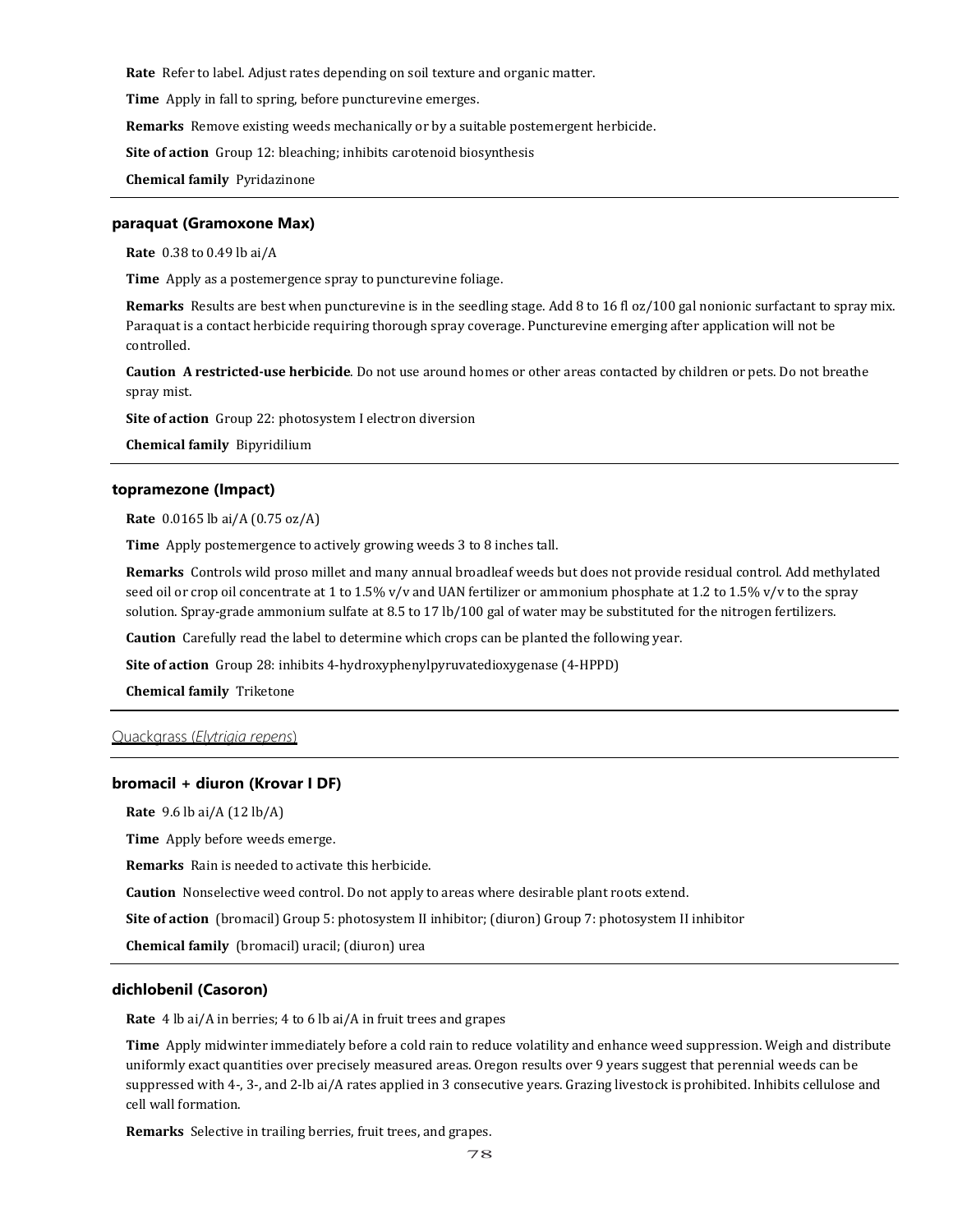# **EPTC (Eptam)**

**Rate** 4 lb ai/A

**Time** Apply in early spring or fall before plowing.

**Remarks** This application has been promising for selective control of quackgrass in such crops as beans, potatoes, and smallseeded legumes. It does not eradicate quackgrass but does reduce growth for the season and greatly reduces amount of live roots. Before EPTC applications, soil is disked or rotated until quackgrass rhizomes are 3 to 4 inches long.

**Caution** Apply to soil and immediately follow with a thorough disking in two directions to uniformly incorporate 6 inches deep.

**Site of action** Group 8: lipid synthesis inhibitor but not an ACCase inhibitor

**Chemical family** Thiocarbamate

# **fluazifop (Fusilade DX)**

**Rate** 0.25 to 0.375 lb ai/A (1 to 1.5 pints/A) for first application. If reapplication is needed, use 0.19 to 0.375 lb ai/A (0.75 to 1.5 pints/A).

**Time** Apply late spring to actively growing quackgrass 6 to 10 inches tall.

**Remarks** Apply with 1% v/v crop oil concentrate or 0.25% v/v nonionic surfactant. Repeat application to control established quackgrass. Acts very slowly, taking at least 2 and often 4 weeks to show effects. Do not apply to stressed grasses. Do not mix with other pesticides unless recommended on label.

**Caution** Do not graze treated fields.

**Site of action** Group 1: acetyl CoA carboxylase (ACCase) inhibitor

**Chemical family** Aryloxyphenoxy propionate

# **glyphosate**

**Rate** Broadcast: use 1 to 2.25 lb ae/A. Nonsodded quackgrass: use 0.75 to 1.5 lb ae/A (1 to 2 quarts). Sodded quackgrass: use 1.5 to 2.25 lb ae/ $A$  (2 to 3 quarts).

**Time** Apply during fallow periods in cropping systems when quackgrass is in late boot to early flowering stage.

**Remarks** Foliage must be thoroughly wet, but avoid runoff.

**Caution** Glyphosate is nonselective. Re-treatment may be necessary for complete control.

**Site of action** Group 9: inhibits EPSP synthase

**Chemical family** None generally accepted

# **pronamide (Kerb)**

**Rate** 2 to 3 lb ai/A

**Time** Apply during fall or winter when soil moisture is good and more precipitation is expected. Apply before ground freezes in the cooler areas.

**Remarks** Use higher application rates in heavier soil types.

**Caution A restricted-use herbicide**. Follow label for crop rotations.

**Site of action** Group 3: microtubule assembly inhibitor

**Chemical family** Benzamide

### Rabbitbrush (*Chrysothamnus* spp.)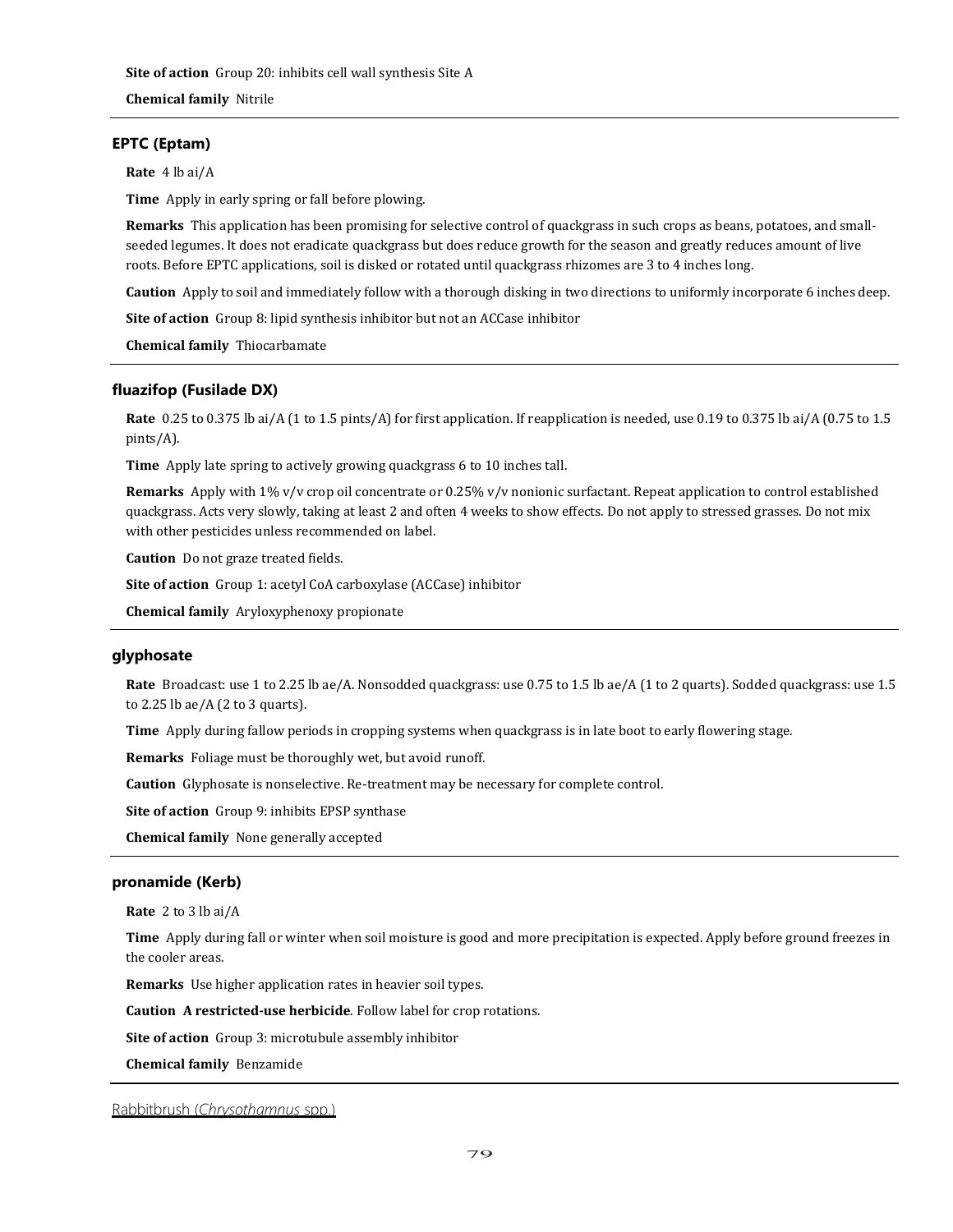## **2,4-D LV ester**

**Rate** 3 lb ae/A

**Time** Apply when rabbitbrush has 3 inches of new spring growth.

**Remarks** Soil moisture should be above wilting coefficient. If Sandberg bluegrass has dried up or lost its color, soil is too dry for rabbitbrush active growth, and it is too late to spray.

**Caution** Avoid drift to sensitive crops.

**Site of action** Group 4: synthetic auxin

**Chemical family** Phenoxy acetic acid

# **picloram (Tordon)**

**Rate** 0.25 to 0.5 lb ae/A

**Time** Any time during the growing season.

**Remarks** A selective treatment that will not damage perennial grasses at the suggested rate.

**Caution Most formulations are restricted-use herbicides**. Do not contaminate water. Do not use in diversified crop areas. Potatoes, beans, and most other broadleaf crops are sensitive to picloram.

**Site of action** Group 4: synthetic auxin

**Chemical family** Pyridine

Ragweed, common (*Ambrosia artemisiifolia)* and related species

### **2,4-D ester**

**Rate** 2 lb ae/A

**Time** Apply after all plants have emerged but before flowering.

**Remarks** Foliage must be thoroughly wet. Use 50 gal/A of water.

**Caution** Avoid drift to sensitive crops.

**Site of action** Group 4: synthetic auxin

**Chemical family** Phenoxy acetic acid

# **aminocyclopyrachlor + chlorsulfuron (Perspective)**

**Rate** 1.2 to 1.8 oz/A aminocyclopyrachlor + 0.5 to 0.7 oz/A chlorsulfuron (3 to 4.5 oz/A of product)

**Time** Apply to actively growing plants.

**Remarks** Adjuvants can be used; these include methylated seed oils 0.5 to 1% v/v, nonionic surfactants at 0.25 to 1% v/v, and crop oil concentrates at 1% v/v. Can be applied using an invert emulsion rather than water.

**Caution** Even low rates can kill nontarget tree and shrub species, so avoid application within a distance equal to the tree height of the sensitive species. Do not allow spray to drift off target. Can injure several grass species including bromes, as well as basin wildrye.

**Site of action** (aminocyclopyrachlor) Group 4: Synthetic auxin; (chlorsulfuron) Group 2: ALS inhibitor

**Chemical family** (aminocyclopyrachlor) Pyrimidine carboxylic acid; (chlorsulfuron) Sulfonylurea

### **clopyralid + 2,4-D amine (Curtail)**

**Rate** 1 to 5 quarts/A Curtail

**Time** Apply to actively growing weeds after most basal leaves emerge but before bud stage.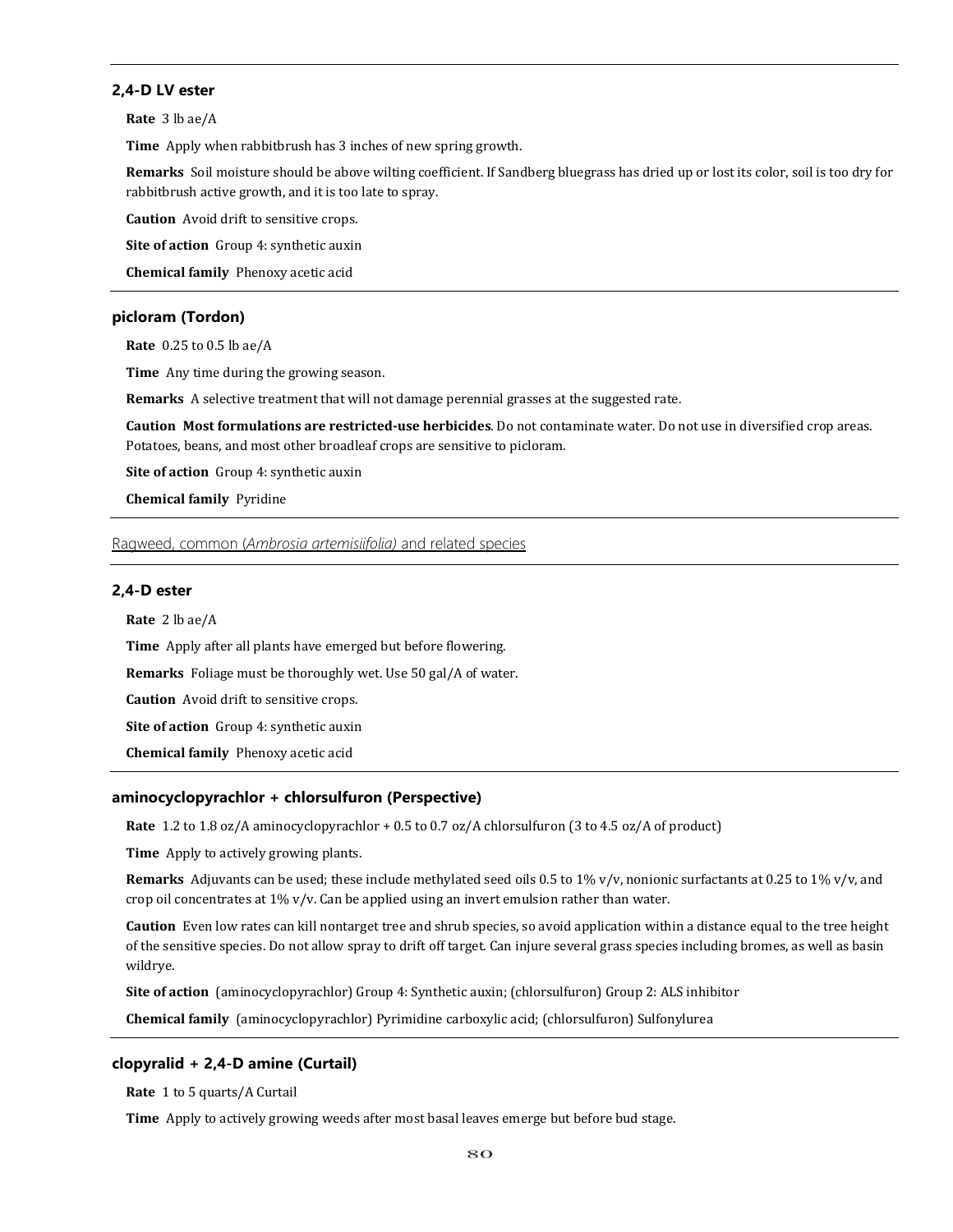**Remarks** Use lower rate for in-crop cereal grain application, higher rates for fallow, postharvest, and Conservation Reserve Program (CRP) applications. Consult label for specific directions. With CRP applications, for established grass only. For best results, wait at least 20 days after application before disturbing treated areas (cultivation, mowing, fertilization with shank-type applicators) to allow for thorough translocation. Apply in enough total spray volume to ensure good coverage.

**Caution** Consult label for crop rotation restrictions before using product. Several crops may be injured up to 4 years after application.

**Site of action** (both) Group 4: synthetic auxin

**Chemical family** (clopyralid) Pyridine; (2,4-D) Phenoxy acetic acid

# **glyphosate**

**Rate** 0.75 to 1.5 lb ae/A. Make wiper application solutions with a 10 to 33% glyphosate solution. Use a 1% glyphosate solution with hand-held and high-volume equipment.

**Time** Use the 0.75-lb rate when ragweed is less than 6 inches tall.

**Remarks** Apply to actively growing plants.

**Caution** Glyphosate controls grasses as well as other vegetation in treated areas.

**Site of action** Group 9: inhibits EPSP synthase

**Chemical family** None generally accepted

# Ragwort, tansy (*Senecio jacobaea*)

# **2,4-D or picloram (Tordon) or dicamba (Clarity) or 2,4-D + dicamba (Weedmaster) or triclopyr + 2,4-D (Crossbow)**

**Rate** 1 to 2 lb ae/A 2,4-D LV ester or 2,4-D amine; or 0.25 lb ae/A picloram; or 1 lb ae/A dicamba; or 2 quarts/A Weedmaster; or 1.5 to 2 quarts/A Crossbow

**Time** Apply 2,4-D in spring before any flowers appear; the earlier the application in relation to plant growth, the better the control. Picloram and dicamba can be used at the flowering stage with good results. Fall applications after rains begin seed germination have proven effective also.

**Remarks** Respraying for more than 1 year is necessary to control late-germinating seeds. Consult labels for grazing restrictions. See also pasture and rangeland section for broadcast spray.

**Caution Most picloram formulations are restricted-use herbicides**. Avoid drift to sensitive crops. Do not contaminate water with picloram. Potatoes, beans, and many other broadleaf crops are sensitive to picloram. Do not use picloram in diversified cropping areas. Do not graze dairy animals within 2 weeks after application.

**Site of action** (all) Group 4: synthetic auxin

**Chemical family** (2,4-D) Phenoxy acetic acid; (picloram and triclopyr) Pyridine; (dicamba) Benzoic acid

### **aminocyclopyrachlor + chlorsulfuron (Perspective)**

**Rate** 1.8 to 3.2 oz/A aminocyclopyrachlor + 0.7 to 1.3 oz/A chlorsulfuron (4.5 to 8 oz/A of product)

**Time** Apply to actively growing plants in spring.

**Remarks** Adjuvants can be used; these include methylated seed oils 0.5 to 1% v/v, nonionic surfactants at 0.25 to 1% v/v, and crop oil concentrates at  $1\%$  v/v. Can be applied using an invert emulsion rather than water.

**Caution** Even low rates can kill nontarget tree and shrub species so avoid application within a distance equal to the tree height of the sensitive species. Do not allow spray to drift off target. Can injure several grass species including bromes, as well as basin wildrye.

**Site of action** (aminocyclopyrachlor) Group 4: Synthetic auxin; (chlorsulfuron) Group 2: ALS inhibitor

**Chemical family** (aminocyclopyrachlor) Pyrimidine carboxylic acid; (chlorsulfuron) Sulfonylurea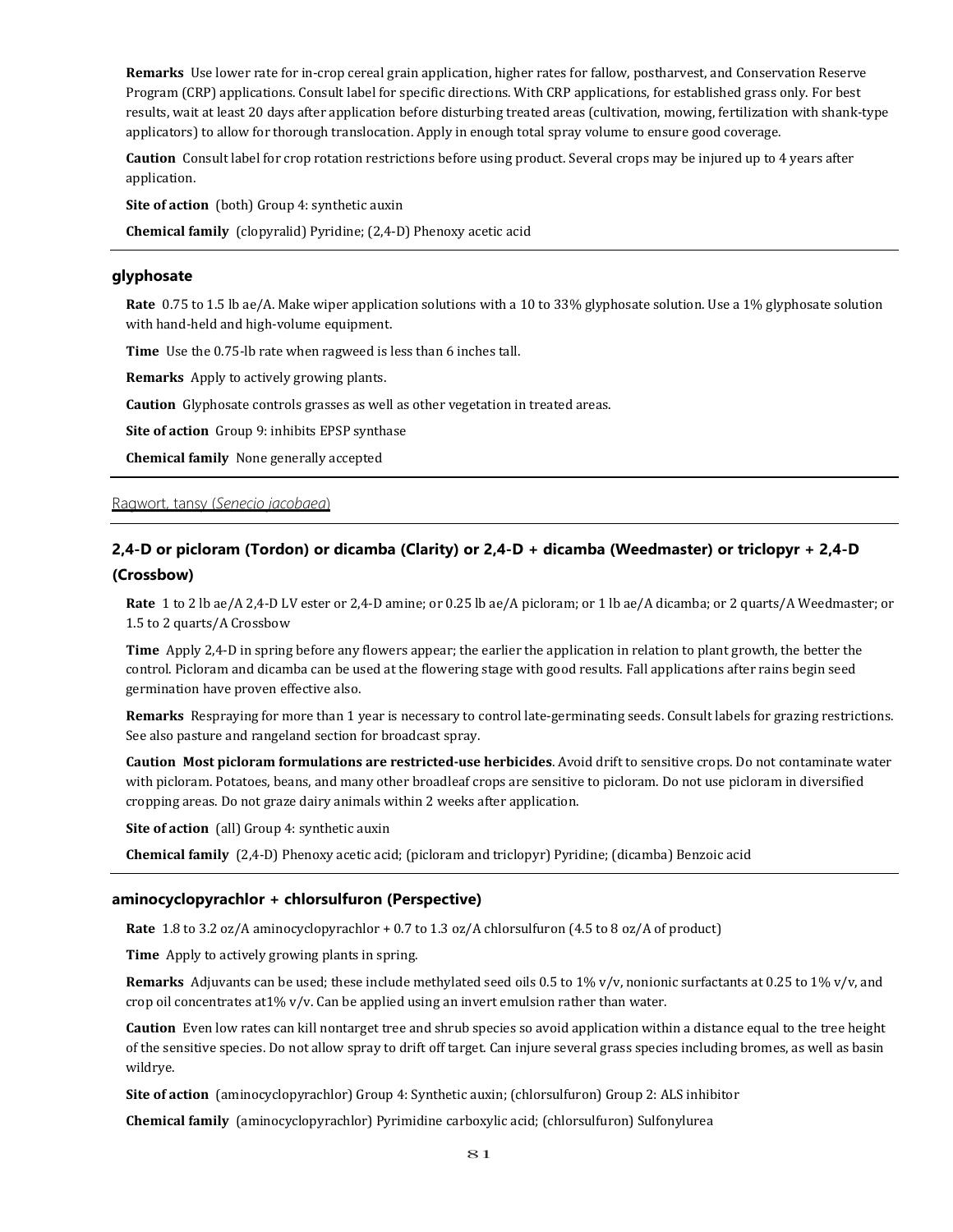### **aminopyralid (Milestone)**

**Rate** 1 to 1.25 oz ae/A (4 to 5 fl oz/A Milestone)

**Time** Apply to actively growing plants in the rosette.

**Remarks** A nonionic surfactant at 1 to 2 quarts per 100 gal of spray enhances control under adverse environmental conditions.

**Caution** Do not allow drift to desirable vegetation. Many forbs (desirable broadleaf plants) can be seriously injured or killed. Do not exceed 7 fl oz/A Milestone per year.

**Site of action** Group 4: synthetic auxin

**Chemical family** Pyridine

## **metsulfuron (Escort and others)**

**Rate** Escort: 0.45 to 0.6 oz ai/A (0.75 to 1 oz/A)

**Time** Apply to actively growing plants.

**Remarks** Use a surfactant to increase effectiveness. Application sites differ among products; consult labels.

**Caution** Apply only to pasture, rangeland, and non-crop sites.

**Site of action** Group 2: acetolactate synthase (ALS) inhibitor

**Chemical family** Sulfonylurea

# Rue, African (*Peganum harmala*)

# **glyphosate**

**Remarks** Reported to control this plant, although data are lacking in the Pacific Northwest. Follow label instructions.

**Site of action** Group 9: inhibits EPSP synthase

**Chemical family** None generally accepted

### **imazapyr (Arsenal)**

**Rate** 0.75 to 1 lb ae/A or as a 1% solution with methylated seed oil adjuvant

**Time** Apply to actively growing foliage after plants bolt and through the fall.

**Remarks** Always add the appropriate surfactant.

**Caution** Before using, note crop rotation restrictions.

**Site of action** Group 2: acetolactate synthase (ALS) inhibitor

**Chemical family** Imidazolinone

### **metsulfuron (Escort)**

**Rate** 1.2 oz ai/A (2 oz/A)

**Time** Apply to actively growing plants.

**Remarks** Using a nonionic or silicone surfactant increases effectiveness.

**Caution** Apply only to non-cropland sites.

**Site of action** Group 2: acetolactate synthase (ALS) inhibitor

**Chemical family** Sulfonylurea

# Rush, bog (*Juncus effusus* var. *pacificus*)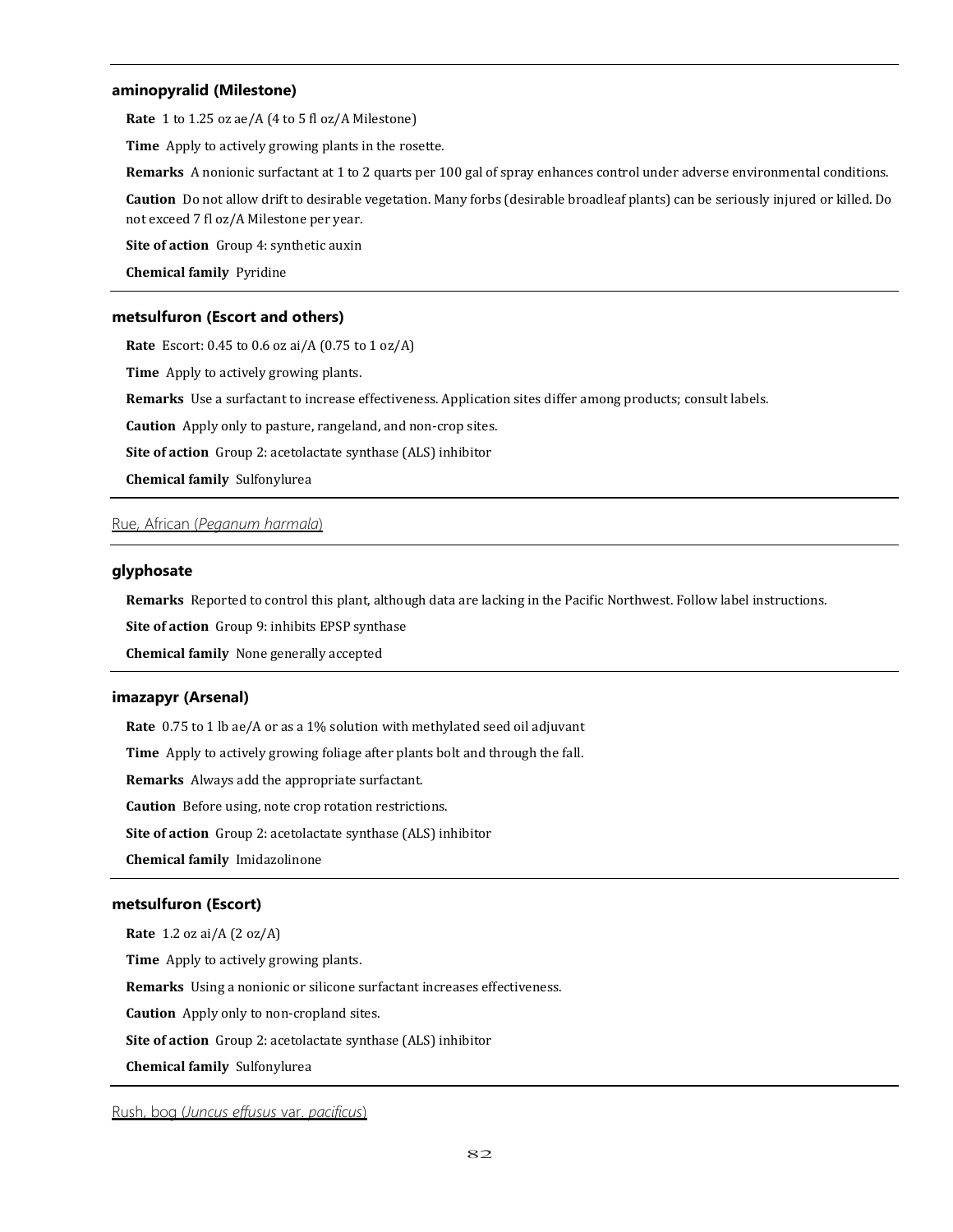# **2,4-D LV ester**

**Rate** Use a mixture of 1.5 lb ae 2,4-D, 50 gal water, and 2 gal diesel or a nonionic surfactant for spot treatments.

**Time** Apply in April or May after rush has made good spring growth.

**Remarks** Foliage must be thoroughly wet.

**Caution** Avoid drift to sensitive crops.

**Site of action** Group 4: synthetic auxin

**Chemical family** Phenoxy acetic acid

# **dicamba (Clarity)**

**Rate** 0.75 lb ae/A (1.5 pint/A)

**Time** Apply any time the plants are actively growing.

**Remarks** Foliage must be thoroughly wet.

**Caution** Dicamba will kill clovers and other desirable broadleaf plants.

**Site of action** Group 4: synthetic auxin

**Chemical family** Benzoic acid

Sage, Mediterranean (*Salvia aethiopis*), meadow clary (Salvia pratensis), and clary sage (Salvia sclarea)

See *Biological Control* section in this handbook.

Sagebrush, big (*Artemisia tridentata*)

# **2,4-D LV ester**

**Rate** 2 lb ae/A

**Time** Timing is critical for effective control. Apply during active sagebrush growth in spring when Sandberg bluegrass flowers, phloxes are forming seed, and larkspur is flowering near stem top.

**Remarks** Soil moisture should be above wilting coefficient. Use oil (no lower than No. 2 diesel) for aerial application. If water is used as a carrier, add a wetting agent.

**Caution** Avoid drift to sensitive crops.

**Site of action** Group 4: synthetic auxin

**Chemical family** Phenoxy acetic acid

# **tebuthiuron (Spike 20P)**

**Rate** 0.1 to 1 lb ai/A (1 to 5 lb/A), depending on soil type and organic matter, or degree of control desired

**Time** Apply in fall east of the Cascades.

**Remarks** Lower rates used to reduce canopy cover. Grass may be temporarily injured. May take more than 1 year to show complete effects. No grazing restrictions.

**Caution** Do not apply to frozen soil. Spike will kill trees, shrubs, and some other desirable vegetation with roots extending into treated area. Consult label for precautions.

**Site of action** Group 7: Photosystem II inhibitor

**Chemical family** Substituted urea

Sagebrush, fringed (*Artemisia frigida*)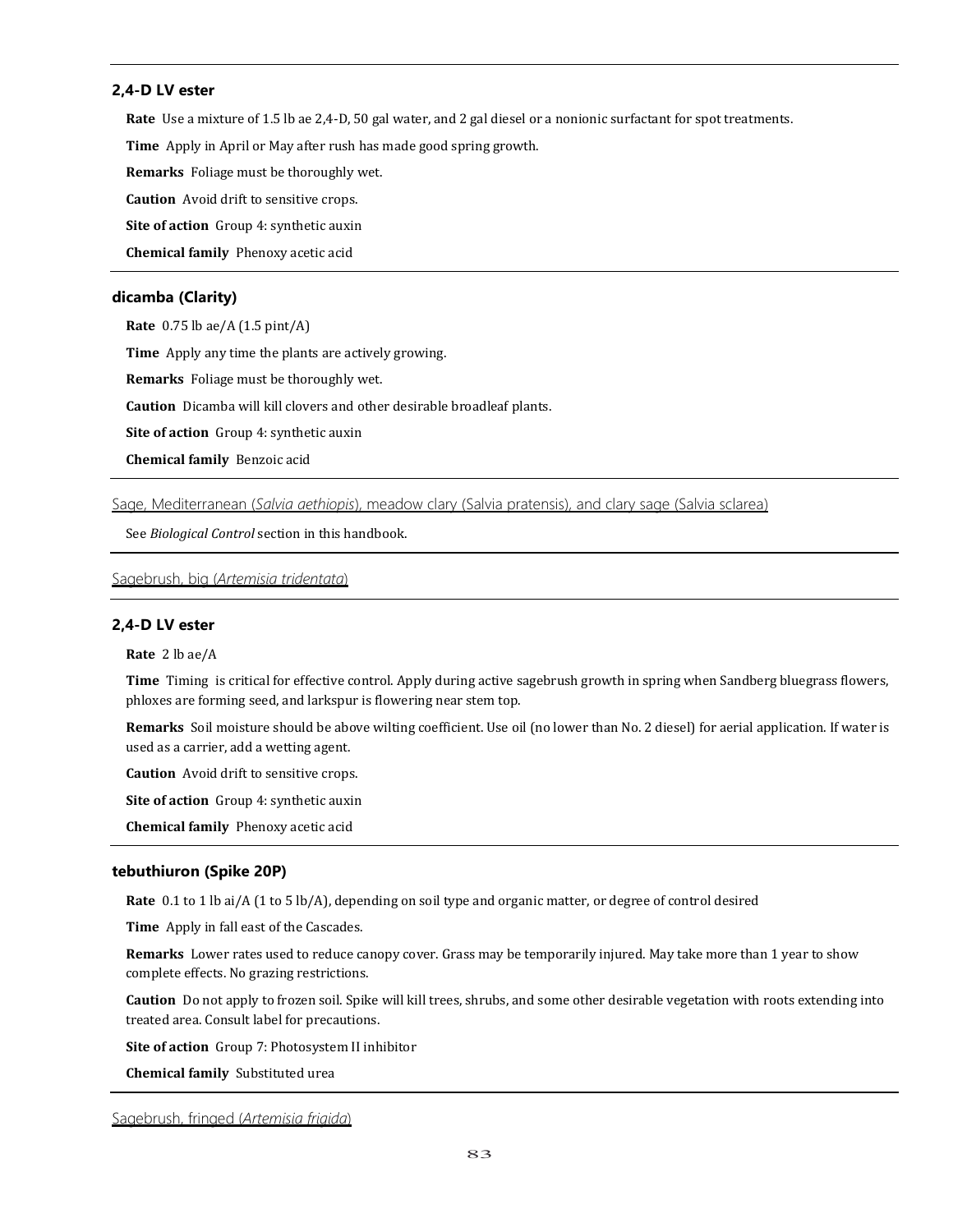## **picloram (Tordon)**

**Rate** 0.25 to 0.5 lb ae/A

**Time** When plants are fully emerged up to flower bud formation.

**Remarks** Plants should be actively growing at the time of application. To be used on rangeland or permanent grass pastures.

**Caution Most formulations are restricted-use herbicides**. Avoid drift to sensitive crops. Do not contaminate water. Potatoes, beans, and many other broadleaf crops are sensitive to these herbicides. Do not use picloram in diversified crop areas. Refer to label for grazing restrictions.

**Site of action** Group 4: synthetic auxin

**Chemical family** Pyridine

## St. Johnswort (*Hypericum perforatum*)

# **2,4-D**

**Rate** 2 lb ae/A in 50 gal of water

**Time** Apply before any blossoms open, preferably on new seedlings after germination.

**Remarks** Repeat applications as needed. Klamath beetles are preferred to control large infestations.

**Caution** Avoid drift to sensitive crops.

**Site of action** Group 4: synthetic auxin

**Chemical family** Phenoxy acetic acid

### **metsulfuron (Escort and others)**

**Rate** Escort: 0.6 oz ai/A (1 oz/A)

**Time** Apply after weeds emerge.

**Remarks** Use a surfactant to increase effectiveness.

**Caution** Apply only to pasture, rangeland, and non-crop sites. Application sites differ among products; consult labels.

**Site of action** Group 2: acetolactate synthase (ALS) inhibitor

**Chemical family** Sulfonylurea

# Sandbur, longspine (*Cenchrus longispinus*)

### **clethodim (Select or Arrow)**

**Rate** 0.9 to 0.125 lb ai/A

**Time** Apply to sandbur 2 to 6 inches tall.

**Remarks** See label for crops and sites where clethodim may be used. If required, apply with suitable surfactant. Acts very slowly, taking at least 2 weeks and often 4 weeks to show effects. Do not apply to stressed grasses.

**Caution** Do not apply if rain is expected within 1 hour.

**Site of action** Group 1: acetyl CoA carboxylase (ACCase) inhibitor

**Chemical family** Cyclohexanedione

#### **fluazifop (Fusilade DX)**

**Rate** 0.375 lb ai/A (1.5 pints/A), depending on site

**Time** Apply to actively growing sandbur when 2 to 8 inches tall.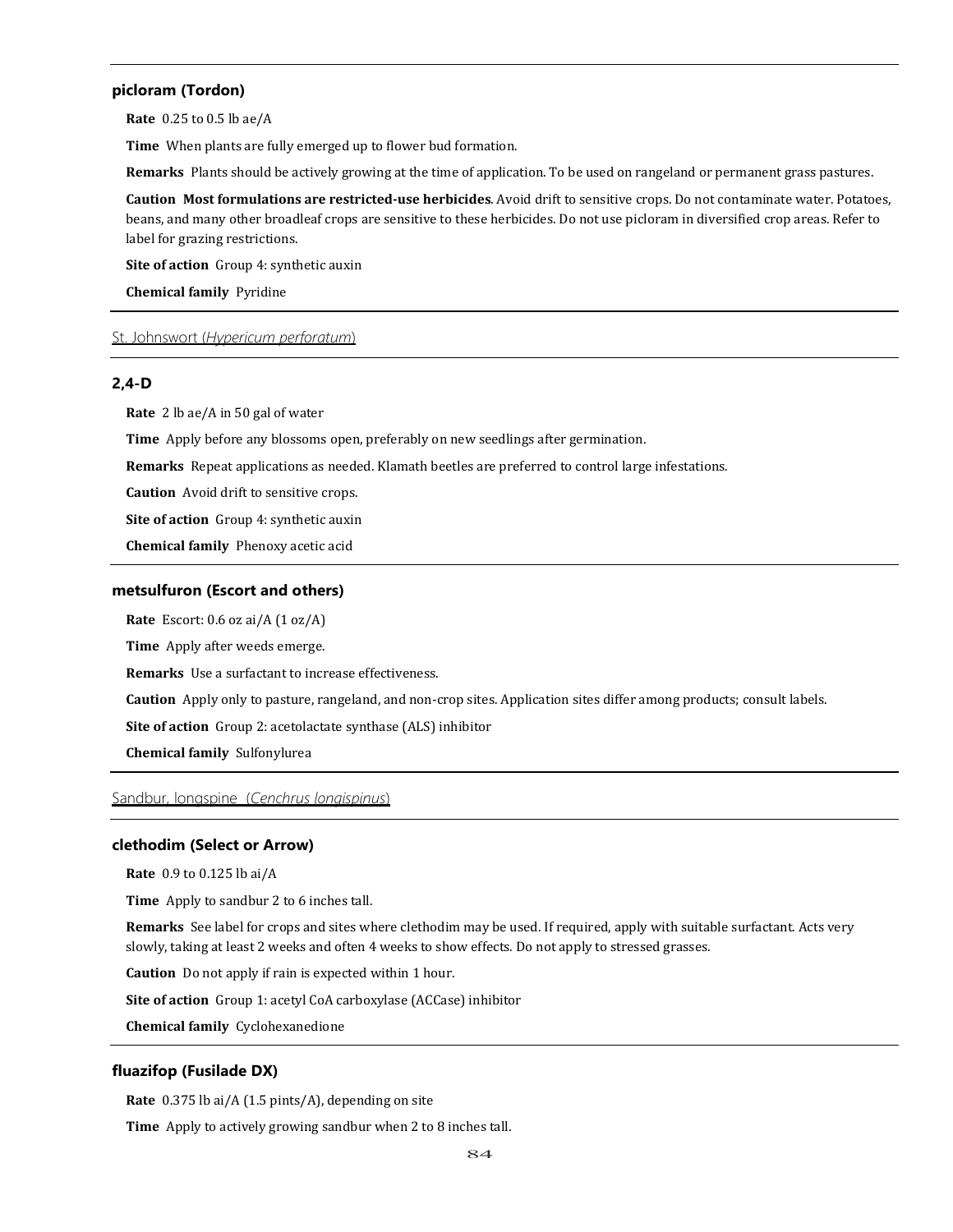**Remarks** See label for crops and sites. Apply with 1% (v/v) crop oil concentrate. Acts very slowly, taking at least 2 weeks and often 4 weeks to show effects. Do not apply to stressed grasses.

**Caution** Do not use crop oil concentrate if treating sandbur in ornamentals. Do not apply if rain is expected within 1 hour.

**Site of action** Group 1: acetyl CoA carboxylase (ACCase) inhibitor

**Chemical family** Aryloxyphenoxy propionate

# **glyphosate**

**Rate** 0.75 to 1.5 lb ae/A

**Time** Apply the 0.75 rate to actively growing weeds less than 6 inches tall. If weeds are above 6 inches tall, apply 1.5 lb ae/A.

**Remarks** Apply as postemergence spray to sandbur foliage.

**Caution** Glyphosate is not selective in cropland.

**Site of action** Group 9: inhibits EPSP synthase

**Chemical family** None generally accepted.

### **imazapic (Plateau)**

**Rate** 0.063 to 0.188 lb ai/A

**Time** Apply early postemergence.

**Remarks** Plateau also has some preemergence activity. Add 1 quart/A methylated seed oil.

**Caution** Before using, note crop rotation restrictions.

**Site of action** Group 2: acetolactate synthase (ALS) inhibitor

**Chemical family** Imidazolinone

#### **MSMA (Bueno or Trans-Vert)**

**Rate** 2 to 4 lb ai/A

**Time** Apply after sandbur emerges.

**Remarks** MSMA is more active above 70°F. Regrowth after rain or overhead irrigation may need respraying. Results are best when applied in the seedling stage.

**Caution** Keep liquid or dust away from eyes. Wash eyes immediately with water if exposed.

**Site of action** Group 17: not well understood

**Chemical family** Organoarsenical

#### **paraquat (Gramoxone Max)**

**Rate** 0.38 to 0.49 lb ai/A

**Time** Apply as a postemergence spray to sandbur foliage.

**Remarks** Results are best if sandbur is in seedling stage. Add 8 to 16 fl oz/100 gal nonionic surfactant to spray mix. Paraquat, a contact herbicide, requires thorough spray coverage. Sandbur emerging after application will not be controlled.

**Caution A restricted-use herbicide**. Do not use around homes or other areas where children or pets might come in contact with the herbicide. Do not breathe spray mist.

**Site of action** Group 22: photosystem I electron diversion

**Chemical family** Bipyridilium

# **quizalofop (Assure II)**

**Rate** 0.048 to 0.55 lb ai/A (7 to 8 fl oz/A product)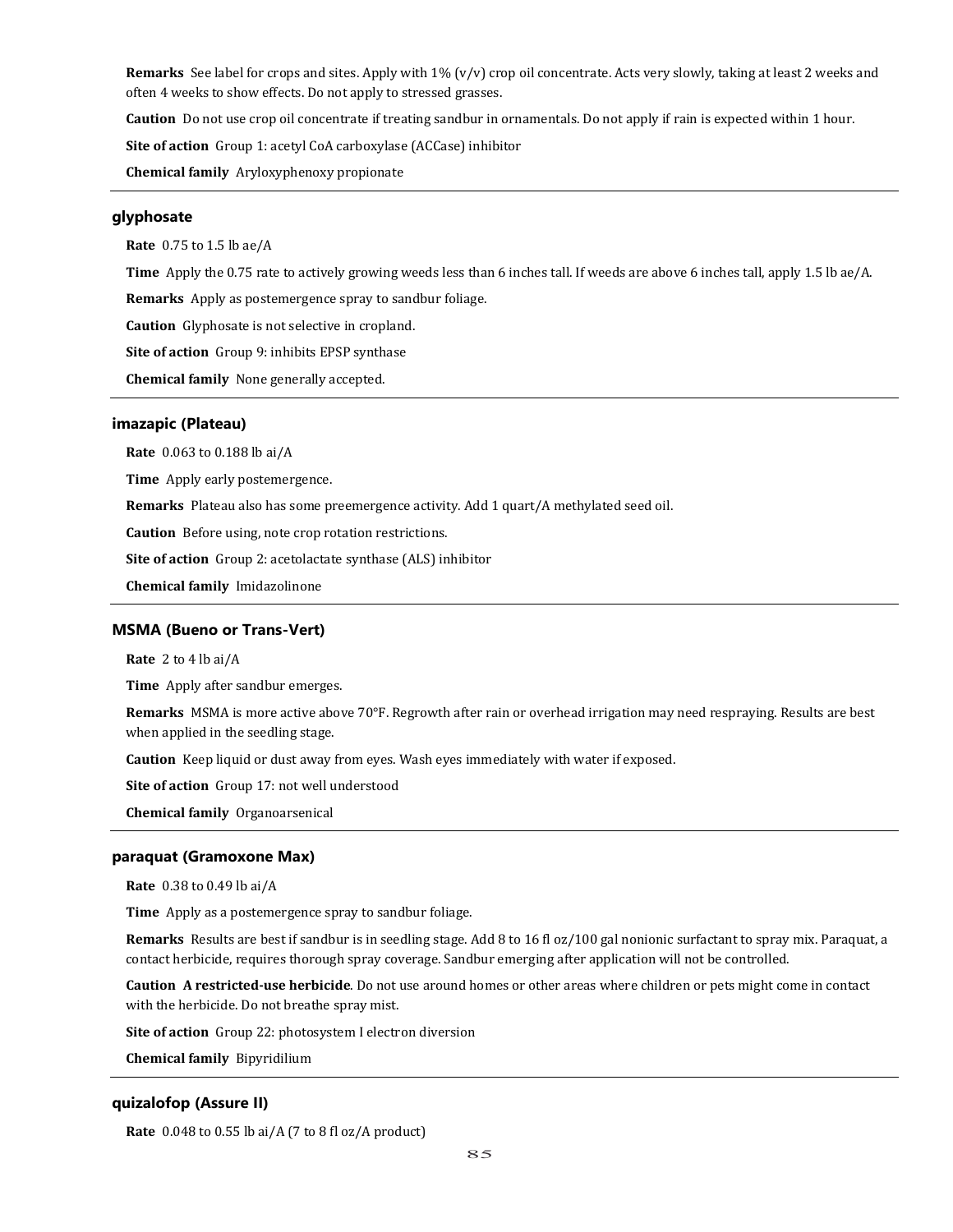**Time** Apply to sandbur 2 to 6 inches tall.

**Remarks** See label for crops and sites. Include crop oil concentrate or nonionic surfactant as label recommends. Acts very slowly, taking at least 2 weeks and often 4 weeks to show effects. Do not apply to stressed grasses.

**Caution** Do not apply if rain is expected within 1 hour.

**Site of action** Group 1: acetyl CoA carboxylase (ACCase) inhibitor

**Chemical family** Aryloxyphenoxy propionate

Skeletonweed, rush (*Chondrilla juncea*)

### **2,4-D or MCPA**

**Rate** 2 lb ae/A

**Time** Apply to rosettes in the spring immediately before or during bolting.

**Remarks** 2,4-D inhibits further aboveground growth but will not prevent new plant development from root buds.

**Caution** Re-treatment is important.

**Site of action** (both) Group 4: synthetic auxin

**Chemical family** (both) phenoxy acetic acid

### **aminocyclopyrachlor + chlorsulfuron (Perspective)**

**Rate** 1.8 to 3.2 oz/A aminocyclopyrachlor + 0.7 to 1.3 oz/A chlorsulfuron (4.5 to 8 oz/A of product)

**Time** Apply to actively growing plants in spring.

**Remarks** Adjuvants can be used; these include methylated seed oils 0.5 to 1% v/v, nonionic surfactants at 0.25 to 1% v/v, and crop oil concentrates at 1% v/v. Can be applied using an invert emulsion rather than water.

**Caution** Even low rates can kill nontarget tree and shrub species, so avoid application within a distance equal to the tree height of the sensitive species. Do not allow spray to drift off target. Can injure several grass species including bromes, as well as basin wildrye.

**Site of action** (aminocyclopyrachlor) Group 4: Synthetic auxin; (chlorsulfuron) Group 2: ALS inhibitor

**Chemical family** (aminocyclopyrachlor) Pyrimidine carboxylic acid; (chlorsulfuron) Sulfonylurea

### **aminopyralid (Milestone)**

**Rate** 1.75 oz ae/A (7 fl oz/A Milestone)

**Time** Spring or fall when rosettes are present.

**Remarks** A nonionic surfactant at 1 to 2 quarts per 100 gal of spray enhances control under adverse environmental conditions.

**Caution** Do not allow drift to desirable vegetation. Many forbs (desirable broadleaf plants) can be seriously injured or killed. Do not exceed 7 fl oz/A Milestone per year.

**Site of action** Group 4: synthetic auxin

**Chemical family** Pyridine

#### **clopyralid (Transline or Stinger)**

**Rate** 0.25 to 0.375 lb ae/A (0.66 to 1 pint/A)

**Time** Apply to rosette in fall or up to early bolting in spring.

**Remarks** Consult labels for specific site registrations.

**Caution** Product will injure or kill sensitive broadleaf forages. Consult label for crop rotation restrictions before using. Several crops may be injured several years after application.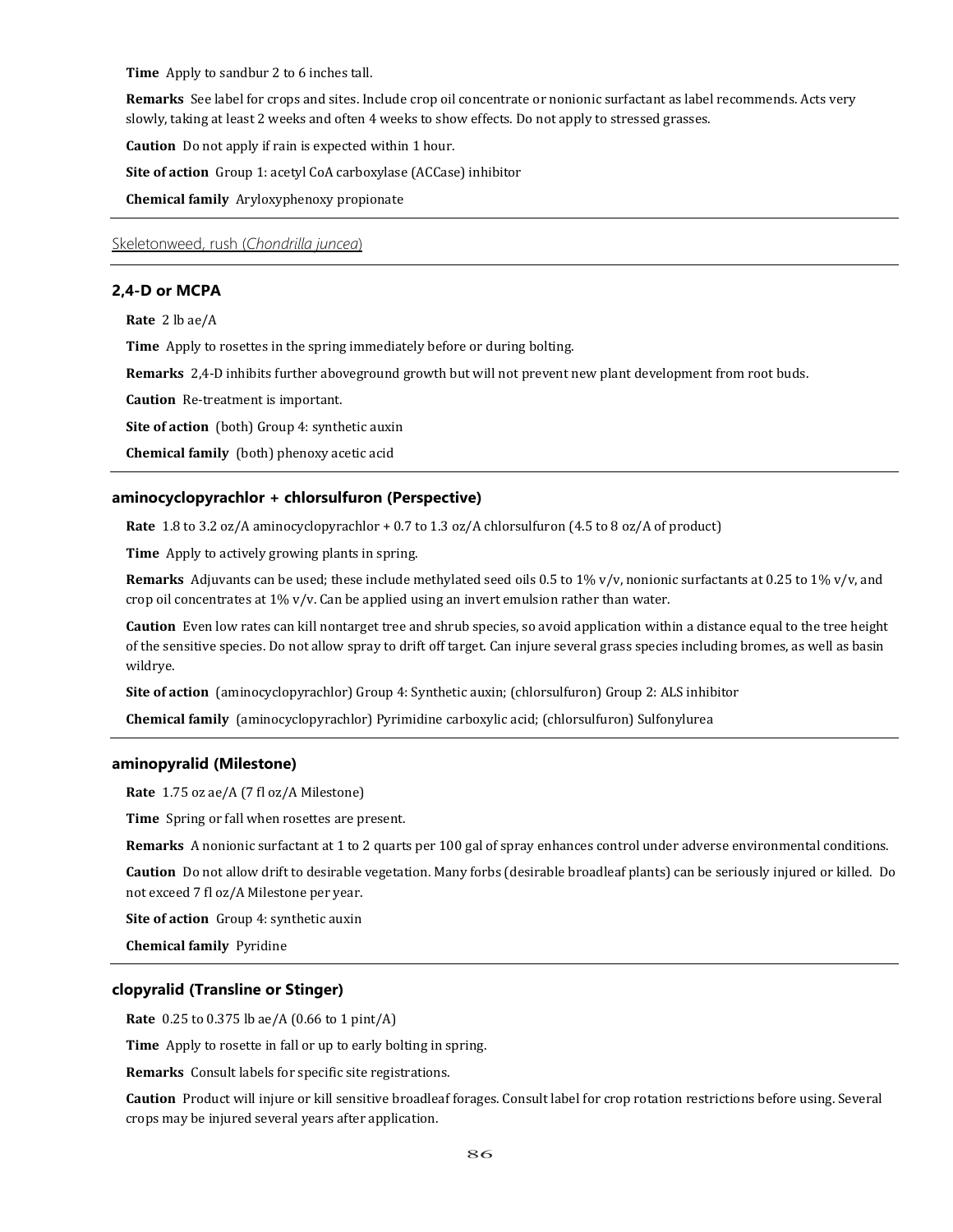# **picloram (Tordon)**

**Rate** 1 lb ae/A

**Time** Apply from late fall to early spring. For best results, apply just before or during bolting.

**Remarks** Rush skeletonweed can reduce crop yields by as much as 70%, so it is important to treat small infestations. Picloram is the most effective treatment available. Re-treatment is necessary.

**Caution Most formulations are restricted-use herbicides**. Do not contaminate water. Potatoes, beans, and many other broadleaf crops are sensitive to picloram; do not use in diversified crop areas.

**Site of action** Group 4: synthetic auxin

**Chemical family** Pyridine

# Smartweed, dotted or perennial (*Polygonum punctatum*)

# **dicamba (Clarity)**

**Rate** 2 lb ae/A

**Time** Apply in March, April, May, or June.

**Remarks** Foliage must be thoroughly wet.

**Caution** Controls all legumes in pasture and can temporarily inhibit grass in newly established fields.

**Site of action** Group 4: synthetic auxin

**Chemical family** Benzoic acid

### **picloram (Tordon)**

**Rate** 1 lb ae/A

**Time** March to June.

**Remarks** Foliage must be thoroughly wet.

**Caution Most formulations are restricted-use herbicides**. Do not graze dairy animals on treated areas within 2 weeks after application. Apply rates above 0.5 lb ae/A (1 quart/A) only as a spot treatment not to exceed 25% of a landowner's acreage in a given watershed in a single season. Avoid drift to sensitive crops. Do not contaminate water. Potatoes, beans, and many other broadleaf crops are sensitive to picloram. Do not use in diversified cropping areas.

**Site of action** Group 4: synthetic auxin

**Chemical family** Pyridine

### Snakeweed, broom (*Gutierrezia sarothrae*)

# **aminocyclopyrachlor + metsulfuron methyl (Streamline)**

**Rate** 1.9 to 3.8 oz/A aminocyclopyrachlor + 0.6 to 1.2 oz/A metsulfuron (4.75 to 9.5 oz/A of product)

**Time** Apply to actively growing woody plants.

**Remarks** Adjuvants can be used; they include methylated seed oils 0.5 to 1% v/v, nonionic surfactants at 0.25 to 1% v/v, and crop oil concentrates at 1%v/v. Can be applied using an invert emulsion rather than water. There are several application methods that dictate the amount of product to be mixed with the carrier, so consult the label. In addition to woody species, controls many herbaceous species also.

**Caution** Even low rates can kill nontarget tree and shrub species, so avoid application within a distance equal to the tree height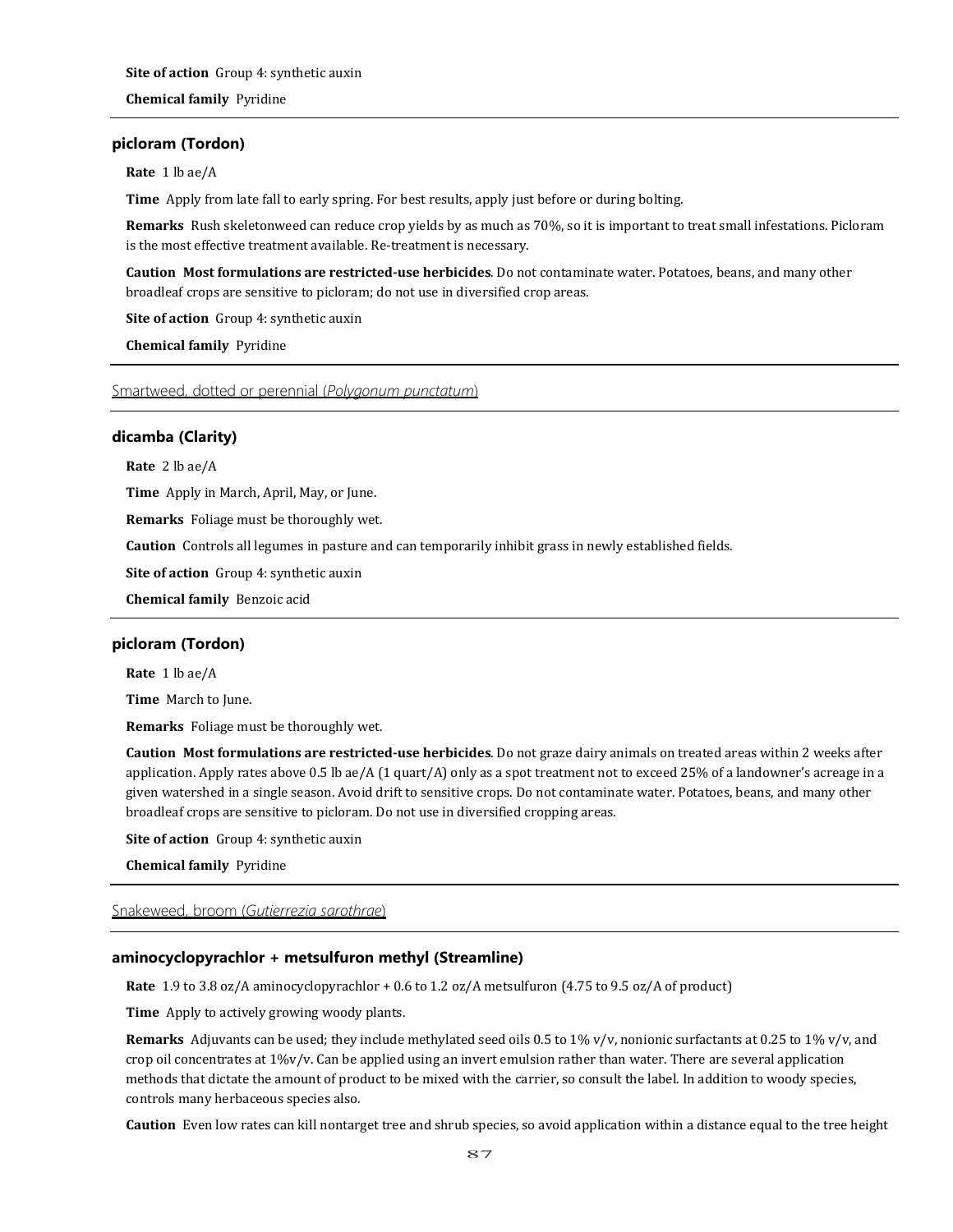of the sensitive species. Conifers can be injured, these include ponderosa pine, Douglas fir, Norway spruce, and white pine. Other trees that can be injured include aspen, Chinese tallow, cottonwoods, honey locust, magnolia, poplars, redbud, silver maple, and willow. Applications to stressed plants may reduce control. Do not allow spray to drift off target.

**Site of action** (aminocyclopyrachlor) Group 4: Synthetic auxin; (chlorsulfuron) Group 2: ALS inhibitor

**Chemical family** (aminocyclopyrachlor) Pyrimidine carboxylic acid; (chlorsulfuron) Sulfonylurea

### **metsulfuron (Escort and others)**

**Rate** Escort: 0.45 oz ai/A (0.75 oz/A)

**Time** Apply in fall or spring.

**Remarks** Application sites differ among products; consult labels.

**Caution** Prevent drift to sensitive crops. Apply only to pasture, rangeland, and non-crop sites.

**Site of action** Group 2: acetolactate synthase (ALS) inhibitor

**Chemical family** Sulfonylurea

# **picloram (Tordon)**

**Rate** 0.25 to 0.5 lb ae/A

**Time** Full leaf development to early bloom stage.

**Remarks** Plants should be actively growing at time of treatment.

**Caution Most formulations are restricted-use herbicides**. Do not contaminate water. Beans, potatoes, and many other broadleaf crops are very sensitive to picloram. Do not use in diversified cropping areas. See label for grazing restrictions. Apply rates above 0.5 lb ae/A (1 quart/A) only as a spot treatment not to exceed 25% of a landowner's acreage in a given watershed in one season.

**Site of action** Group 4: synthetic auxin

**Chemical family** Pyridine

## Snapdragon, dwarf (*Chaenorrhinum minus*)

Control is unknown, although DCPA (applied before snapdragon seed germinates) has been reported as effective.

### Sorrel, red (*Rumex acetosella*)

# **dicamba (Clarity)**

**Rate** 0.5 lb ae/A

**Time** Apply when red sorrel has new foliage, usually November 15 to March 15. Spring application controls spring-germinating seedlings better than sprays applied earlier.

**Remarks** This treatment kills red sorrel seedlings and most of the old plants. It prevents surviving plants from setting seed.

**Caution** Avoid drift to sensitive crops.

**Site of action** Group 4: synthetic auxin

**Chemical family** Benzoic acid

Sowthistle, perennial (*Sonchus arvensis*)

# **2,4-D**

**Rate** 2 lb ae/A

**Time** Apply at bud stage and to regrowth 8 to 10 inches high.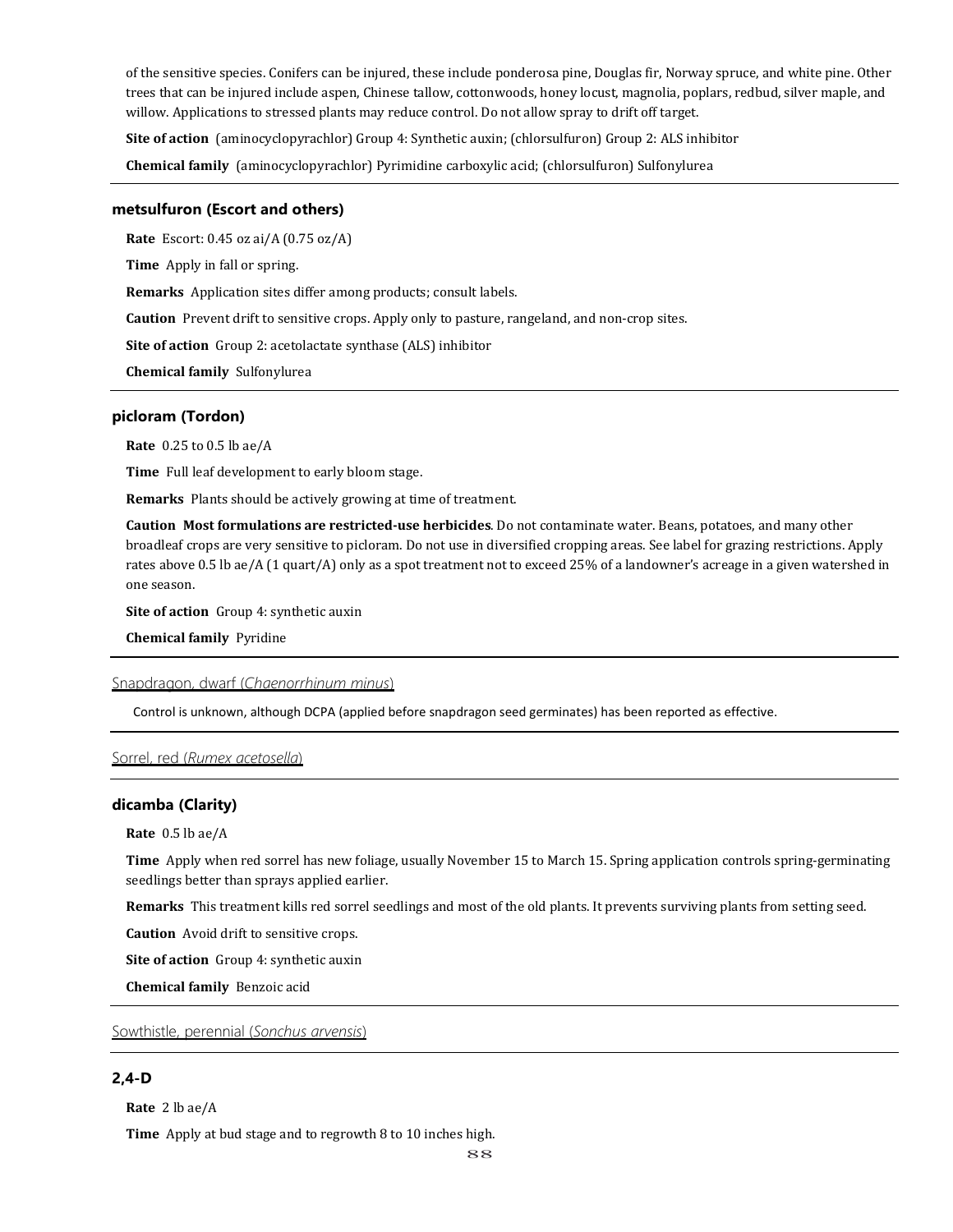**Remarks** Repeat applications are necessary.

**Caution** Avoid drift to sensitive crops.

**Site of action** Group 4: synthetic auxin

**Chemical family** Phenoxy acetic acid

### **aminopyralid (Milestone)**

**Rate** 0.75 to 1.25 oz ae/A (3 to 5 fl oz/A Milestone)

**Time** Apply to actively growing plants before the bud stage of growth.

**Remarks** A nonionic surfactant at 1 to 2 quarts per 100 gal of spray enhances control under adverse environmental conditions.

**Caution** Do not allow drift to desirable vegetation. Many forbs (desirable broadleaf plants) can be seriously injured or killed. Do not exceed 7 fl oz/A Milestone per year.

**Site of action** Group 4: synthetic auxin

**Chemical family** Pyridine

## **clopyralid + 2,4-D amine (Curtail)**

**Rate** 1 to 5 quarts/A Curtail

**Time** Apply after most rosettes have emerged but before bud stage.

**Remarks** Lower rate for in-crop cereal grain application; usually will provide only suppression. Higher rates for fallow, postharvest, and Conservation Reserve Program (CRP) applications. Consult label for specific directions. With CRP applications, for established grass only. Apply in enough total spray volume to ensure good coverage.

**Caution** Consult label for crop rotation restrictions before using product. Several crops may be injured up to 4 years after application.

**Site of action** Group 4: synthetic auxin

**Chemical family** (clopyralid) pyridine; (2,4-D) phenoxy acetic acid

### Spurge laurel (*Daphne laureola*)

**Remarks** Although PNW data are preliminary, aminocyclopyrachlor, aminopyralid, glyphosate, imazapyr, and triclopyr + 2,4-D applied as cut stem treatments gave promising results in initial trials. Imazapyr and triclopyr + 2,4-D applied to foliage also resulted in good control.

**Site of action** (imazapyr) Group 2: acetolactate synthase (ALS) inhibitor; (glyphosate) Group 9: inhibits EPSP synthase; (2,4-D, aminocyclopyrachlor, aminopyralid, triclopyr) Group 4: synthetic auxin

**Chemical family** (imazapyr) imidazolinone; (glyphosate) none generally accepted; (2,4-D) phenoxy acetic acid; (aminocyclopyrachlor, aminopyralid, triclopyr) pyridine

Spurge, leafy (*Euphorbia esula*), myrtle spurge (Euphorbia myrsinites), and oblong or eggleaf spurge (Euphorbia

### oblongata)

Leafy spurge is a creeping perennial that emerges each year from roots that may be exceptionally deep in soil. This weed does not survive under regular cultivation. It becomes serious when it invades pastures and rangeland. Mowing is not effective and is usually impractical. Sheep will graze leafy spurge enough to reduce competition with grass and to allow some production from the rangeland. Any control program, including herbicides, must be long term. Picloram or two or three applications of glyphosate seem to be a good starting point. Establishing a competitive grass and using 2,4-D to prevent seed production and to slow the growth of survivors are essential to return the land to full productivity.

# **2,4-D LV ester**

**Rate** 1 lb ae/A helps prevent seed formation; 6 lb ae/A helps control leafy spurge infestations.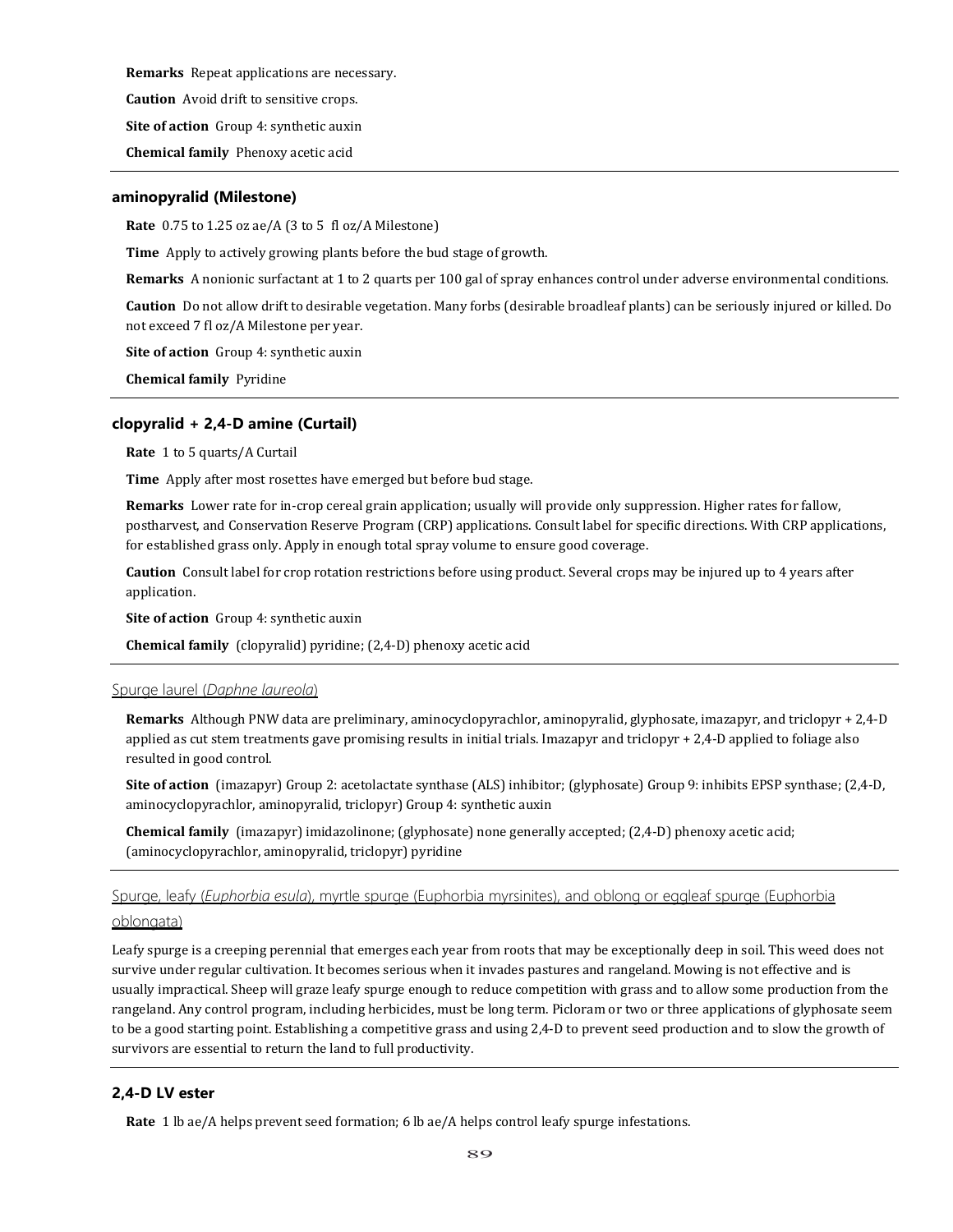**Time** Use lower rates to prevent seed formation in the bud to early bloom stage. Use higher rates in early spring applications.

**Remarks** When mowing is possible, spray 2,4-D on new regrowth 2 week after mowing. Re-treatments will be necessary.

**Caution** Avoid drift to sensitive crops.

**Site of action** Group 4: synthetic auxin

**Chemical family** Phenoxy acetic acid

#### **aminocyclopyrachlor + chlorsulfuron (Perspective)**

**Rate** 1.8 to 3.2 oz/A aminocyclopyrachlor + 0.7 to 1.3 oz/A chlorsulfuron (4.5 to 8 oz/A of product)

**Time** Apply to actively growing plants in spring.

**Remarks** Adjuvants can be used; these include methylated seed oils 0.5 to 1% v/v, nonionic surfactants at 0.25 to 1% v/v, and crop oil concentrates at 1% v/v. Can be applied using an invert emulsion rather than water.

**Caution** Even low rates can kill nontarget tree and shrub species, so avoid application within a distance equal to the tree height of the sensitive species. Do not allow spray to drift off target. Can injure several grass species including bromes, as well as basin wildrye.

**Site of action** (aminocyclopyrachlor) Group 4: Synthetic auxin; (chlorsulfuron) Group 2: ALS inhibitor

**Chemical family** (aminocyclopyrachlor) Pyrimidine carboxylic acid; (chlorsulfuron) Sulfonylurea

### **dicamba (Clarity)**

**Rate** 4 to 8 lb ae/A

**Time** Apply in spring or early summer.

**Remarks** Dicamba is both soil- and foliar-active. Use on non-cropland only at these application rates. Repeat each year as needed.

**Caution** Do not graze livestock in treated fields within 30 days of slaughter.

**Site of action** Group 4: synthetic auxin

**Chemical family** Benzoic acid

### **fosamine (Krenite S)**

**Rate** 2 gal product/100 gal water

**Time** Apply at flowering to actively growing plants. Apply spray to wet.

**Remarks** Will not kill grasses and can be used next to water. Effectiveness may be reduced if rain falls on the same day.

**Caution** Non-cropland use only.

**Site of action** Not well understood

**Chemical family** Organophosphorus

# **glyphosate**

**Rate** 0.38 to 0.75 lb ae/A

**Time** Applications must be split, at 30-day intervals. For the 0.38 lb ae/A (1 pint) rate, apply 1 pint of glyphosate about June 1, July 1, and August 1. For the 0.75 lb ae/A (2 pints) rate, apply 2 pints of glyphosate about June 1 and July 1.

**Remarks** Three split applications (0.38 lb ae/A each) are somewhat selective, leaving some perennial grasses. These treatments are suggested when water is near the infested area or when a reseeding of grasses is planned. Applications prevent vegetative growth the year of application and will prevent seed production the second year.

**Caution** Re-treatment is necessary for continued control. Glyphosate is not selective.

**Site of action** Group 9: inhibits EPSP synthase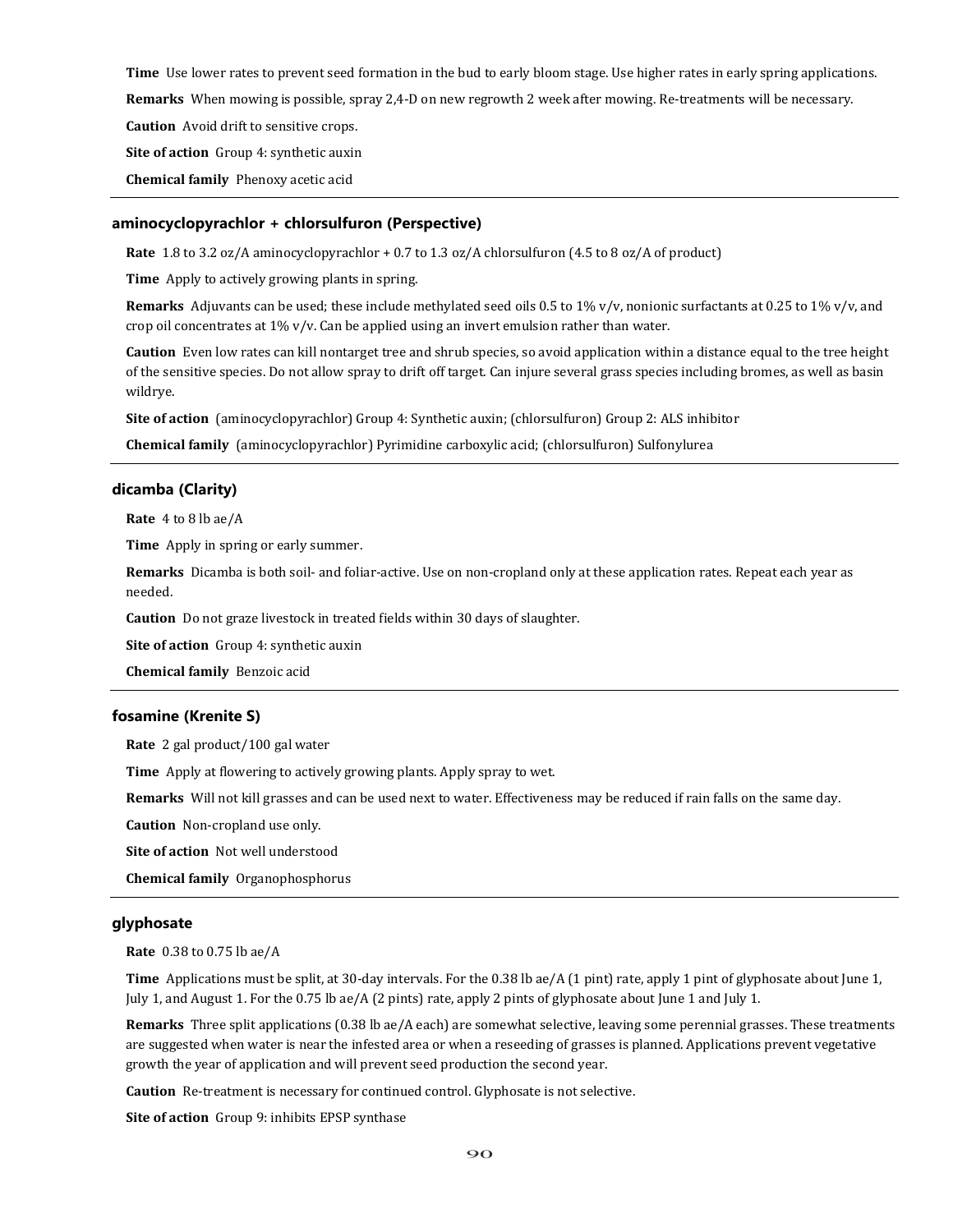#### **glyphosate + 2,4-D (Landmaster BW)**

**Rate** 54 oz/A Landmaster **Time** Late summer or fall. **Remarks** Apply in 3 to 10 gal of water.

**Caution** Glyphosate is not selective; desirable grasses will be killed at this rate.

**Site of action** (glyphosate) Group 9: inhibits EPSP synthase; (2,4-D) Group 4: synthetic auxin

**Chemical family** (glyphosate) none generally accepted; (2,4-D) phenoxy acetic acid

#### **imazapic (Plateau)**

**Rate** 0.125 to 0.188 lb ai/A

**Time** Apply in late summer or fall (mid-August through October) before spurge loses its milky sap due to drought or a killing frost.

**Remarks** Add 1 quart/A methylated seed oil.

**Caution** Before using, note crop rotation restrictions.

**Site of action** Group 2: acetolactate synthase (ALS) inhibitor

**Chemical family** Imidazolinone

## **picloram (Tordon)**

**Rate** 0.5 to 1 lb ae/A. Use higher rates in areas that are difficult to re-treat. Make a series of applications of 0.5 lb ae/A if leafy spurge is near running water or lakes.

**Time** Apply any time in the growing season. Re-treatments needed for several years to control seedlings.

**Remarks** Picloram has given excellent control with follow-up treatments. It can persist for 2 years at higher application rates.

**Caution Most formulations are restricted-use herbicides**. Do not contaminate water. Potatoes, beans, and many other broadleaf crops are sensitive to picloram. Do not use in diversified crop areas.

**Site of action** Group 4: synthetic auxin

**Chemical family** Pyridine

Starthistle, yellow (*Centaurea solstitialis*), purple (Centaurea calcitrapa), and Iberian (Centaurea iberica)

### **2,4-D LV ester or 2,4-D amine**

**Rate** 1 lb ae/A in 50 gal of water **Time** Apply before flowering. **Remarks** Foliage must be thoroughly wet. **Caution** Avoid drift to sensitive crops. **Site of action** Group 4: synthetic auxin

**Chemical family** Phenoxy acetic acid

# **aminocyclopyrachlor + chlorsulfuron (Perspective)**

**Rate** 1.2 to 1.8 oz/A aminocyclopyrachlor + 0.5 to 0.7 oz/A chlorsulfuron (3 to 4.5 oz/A of product)

**Time** Apply to actively growing plants.

**Remarks** Adjuvants can be used and include methylated seed oils 0.5 to 1% v/v, nonionic surfactants at 0.25 to 1% v/v, and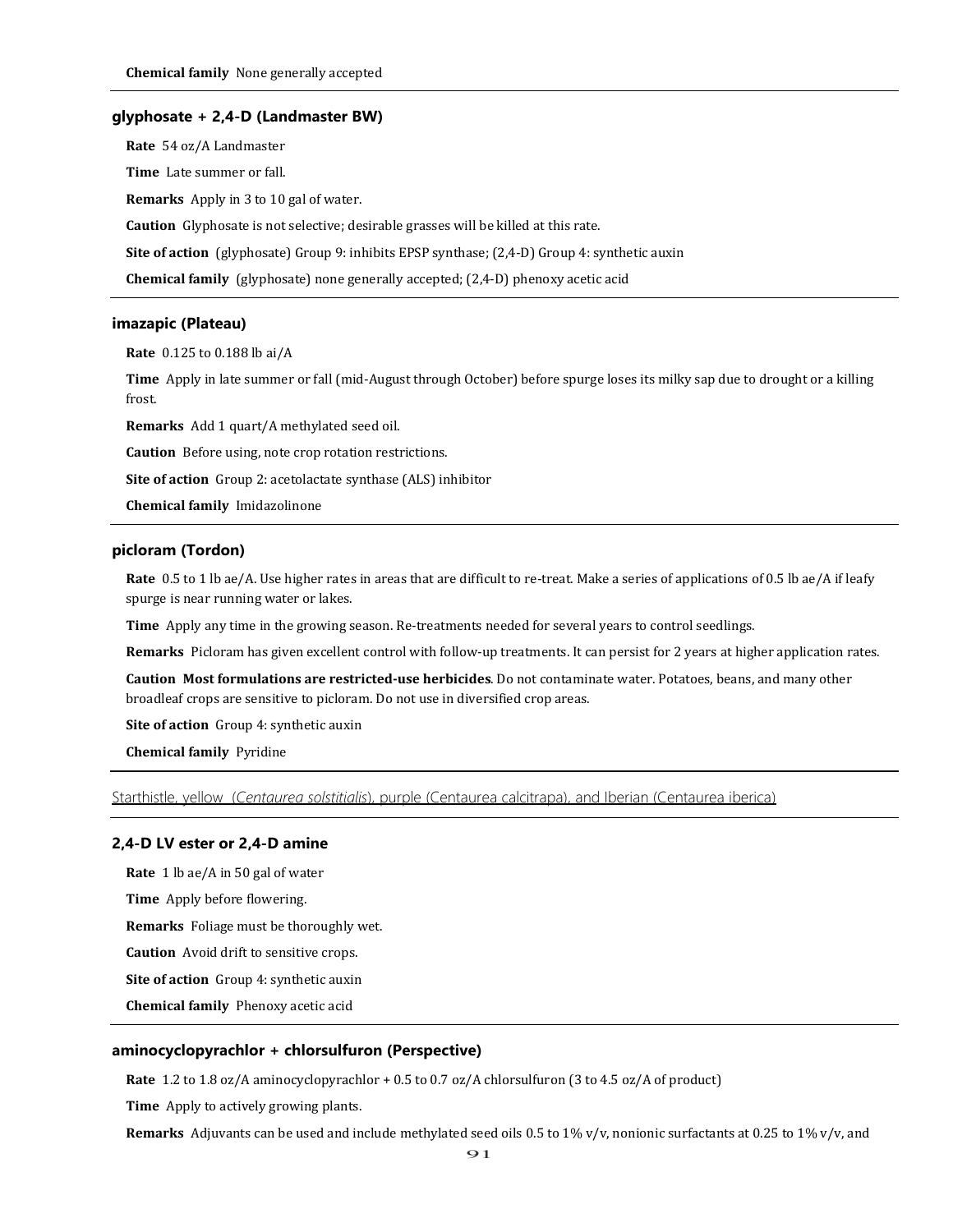crop oil concentrates at 1%v/v. Can be applied using an invert emulsion rather than water.

**Caution** Even low rates can kill nontarget tree and shrub species, so avoid application within a distance equal to the tree height of the sensitive species. Do not allow spray to drift off target. Can injure several grass species including bromes, as well as basin wildrye.

**Site of action** (aminocyclopyrachlor) Group 4: Synthetic auxin; (chlorsulfuron) Group 2: ALS inhibitor

**Chemical family** (aminocyclopyrachlor) Pyrimidine carboxylic acid; (chlorsulfuron) Sulfonylurea

### **aminopyralid (Milestone)**

**Rate** 0.75 to 1.25 oz ae/A (3 to 5 fl oz/A Milestone)

**Time** Apply to plants at the rosette through bolting stages.

**Remarks** A nonionic surfactant at 1 to 2 quarts per 100 gal of spray enhances control under adverse environmental conditions.

**Caution** Do not allow drift to desirable vegetation. Many forbs (desirable broadleaf plants) can be seriously injured or killed. Do not exceed 7 fl oz/A Milestone per year.

**Site of action** Group 4: synthetic auxin

**Chemical family** Pyridine

#### **chlorsulfuron (Telar)**

**Rate** 1.125 oz ai/A (1.5 oz/A). Rate selection is based on weed species and soil texture.

**Time** For best results apply to young, actively growing weeds.

**Remarks** For suppression only. Do not apply to frozen ground. Constantly agitate while mixing in spray solution. Add 0.25% v/v nonionic surfactant to the spray mixture. Apply with ground equipment in at least 10 gal/A carrier.

**Caution** See label for tank-cleaning instructions. Use on non-cropland only.

**Site of action** Group 2: acetolactate synthase (ALS) inhibitor

**Chemical family** Sulfonylurea

### **clopyralid (Stinger or Transline)**

**Rate** 0.09 to 0.375 lb ae/A (0.25 to 1 pint/A). Labeled rates vary with crops.

**Time** After most rosettes have emerged but before bud formation.

**Remarks** Best applied to actively growing weeds. See labels for registered sites.

**Caution** See label for crop rotation restrictions before using. Several crops may be injured up to 4 years after applying.

**Site of action** Group 4: synthetic auxin

**Chemical family** Pyridine

# **clopyralid + 2,4-D amine (Curtail)**

**Rate** 1 to 5 quarts/A Curtail

**Time** Apply after most rosettes have emerged but before bud formation.

**Remarks** Lower rate for in-crop cereal grain application, higher rates for fallow, postharvest, and Conservation Reserve Program (CRP) applications. See label for specifics. With CRP applications, for established grass only. Apply in enough total spray volume to ensure good coverage.

**Caution** See label for crop rotation restrictions before Curtail. Several crops may be injured up to 4 years after applying.

**Site of action** Group 4: synthetic auxin

**Chemical family** (clopyralid) pyridine; (2,4-D) phenoxy acetic acid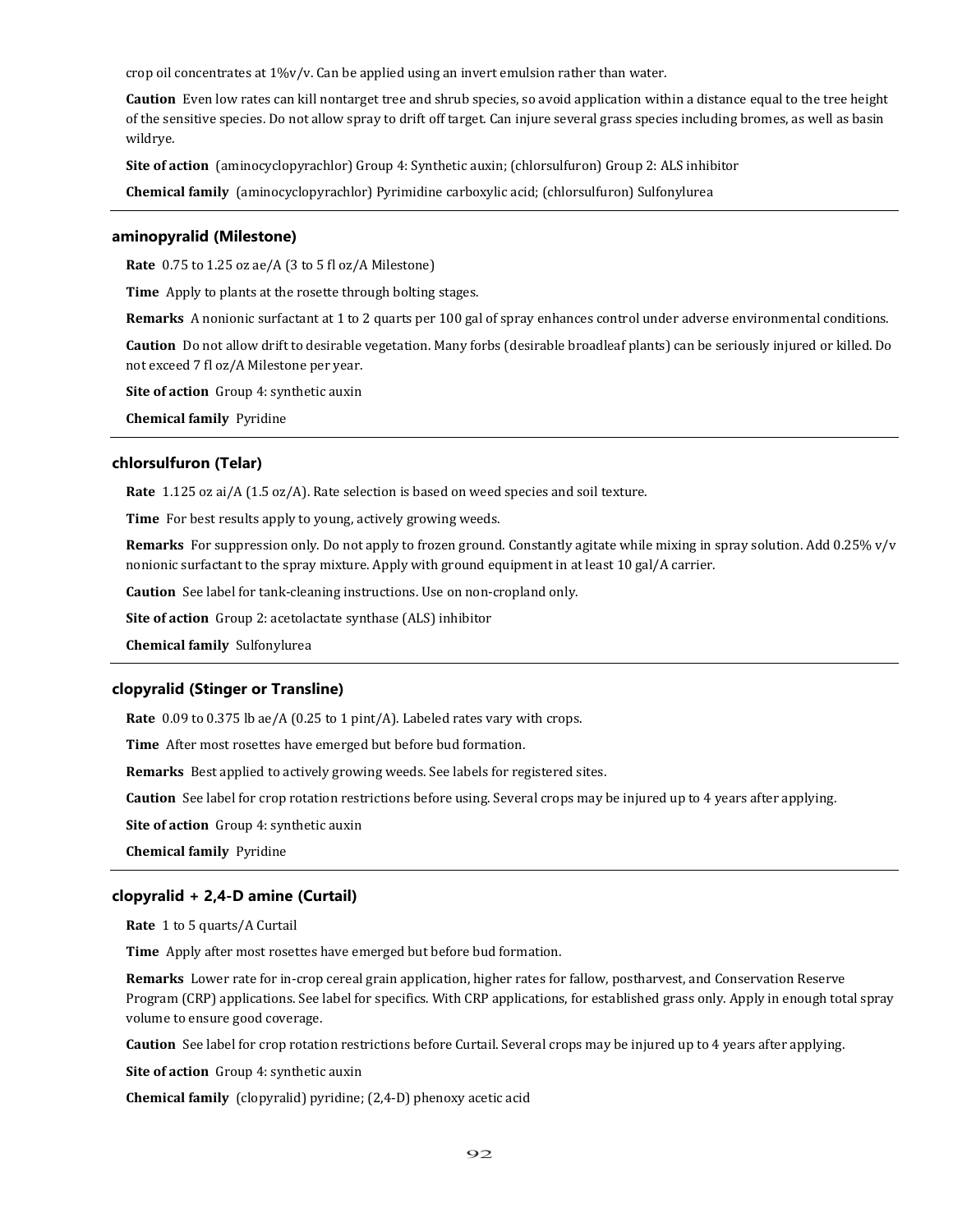# **dicamba (Clarity)**

**Rate** 1 to 2 lb ae/A

**Time** Apply when plants are still in rosettes but before flower stems elongate.

**Remarks** Plants should be actively growing at time of treatment.

**Caution** Avoid drift to sensitive crops. Follow grazing restrictions.

**Site of action** Group 4: synthetic auxin

**Chemical family** Benzoic acid

### **diflufenzopyr + dicamba (Overdrive)**

**Rate** 0.26 to 0.35 lb ae/A (6 to 8 oz/A)

**Time** Apply to seedlings or rosettes.

**Remarks** Add a suitable surfactant to the spray mix.

**Caution** Avoid drift to sensitive crops. Will kill legumes.

**Site of action** (diflufenzopyr) Group 19: inhibits indole acetic acid transport; (dicamba) Group 4: synthetic auxin

**Chemical family** (diflufenzopyr) Semicarbazone; (dicamba) Benzoic acid

## **picloram (Tordon)**

**Rate** 0.25 to 0.375 lb ae/A

**Time** In spring, to plants still in rosette through bud formation.

**Remarks** A selective treatment that will not damage perennial grasses at the suggested rate. Treating at bud stage can reduce weed seed viability by 95 to 100% in the year of application.

**Caution Most formulations are restricted-use herbicides**. Do not contaminate water. Do not use in diversified crop areas. Potatoes, beans, and many other broadleaf crops are sensitive to picloram.

**Site of action** Group 4: synthetic auxin

**Chemical family** Pyridine

# **triclopyr + clopyralid (Redeem R&P)**

**Rate** 1.5 to 2.5 pints/A

**Time** Apply from rosette to early bolt stage when starthistle is actively growing.

**Remarks** Add a nonionic surfactant at surfactant manufacturer's recommended rate. Apply in at least 10 gal/A water by ground.

**Caution** Do not exceed 4 pints/A per year. Avoid drift to desirable vegetation. Note label restrictions on overseeding or reseeding.

**Site of action** (both) Group 4: synthetic auxin

**Chemical family** (both) Pyridine

# Sumpweed, poverty, or povertyweed (*Iva axillaris*)

# **dicamba (Clarity)**

**Rate** 1 lb ae/A

**Time** Apply when plants are actively growing.

**Remarks** Adding 0.5% (v/v) surfactant enhances control.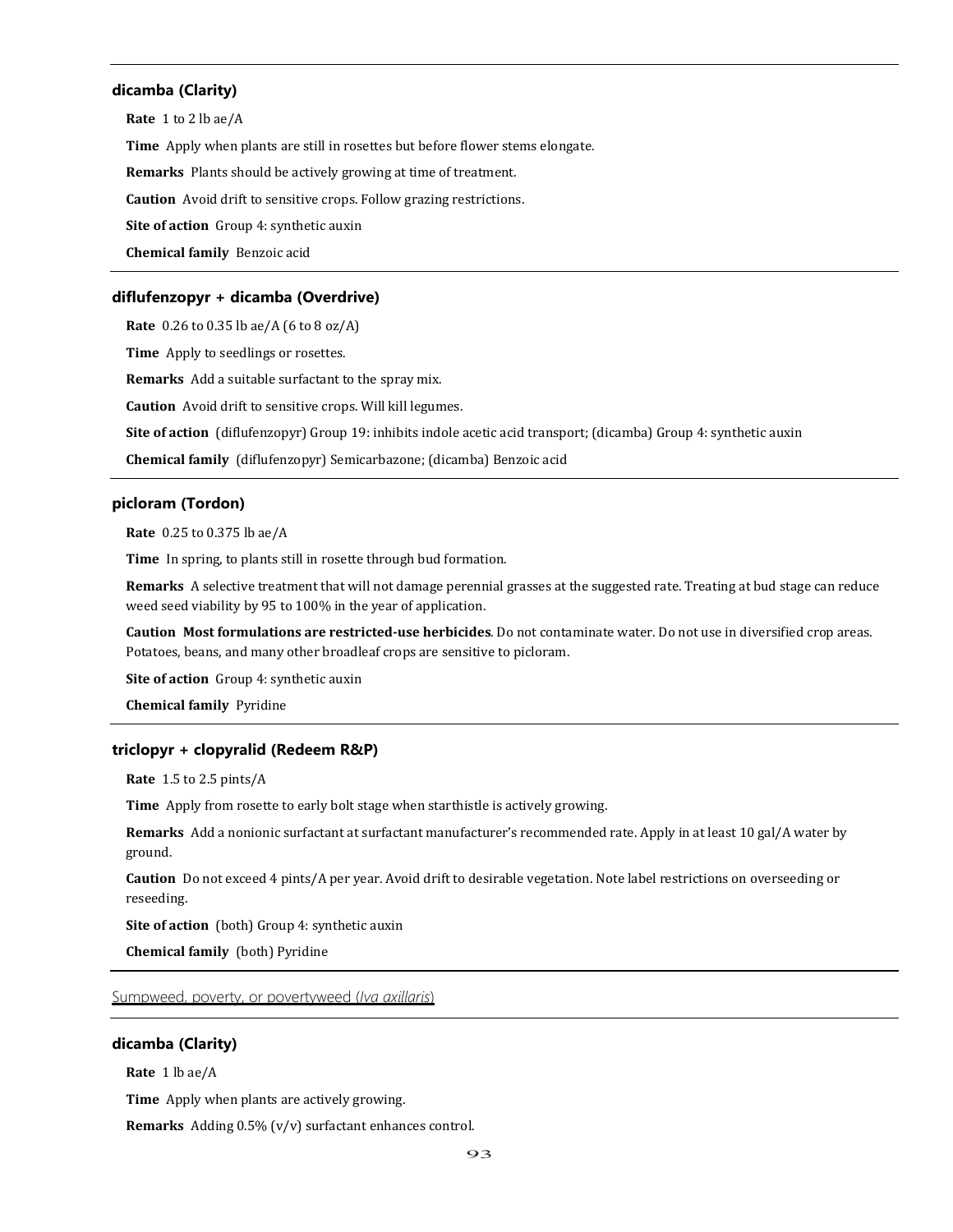**Caution** Avoid spray drift. Avoid disturbing areas for 7 days after application.

**Site of action** Group 4: synthetic auxin

**Chemical family** Benzoic acid

### **picloram (Tordon)**

**Rate** 1 to 2 lb ae/A

**Time** Apply during growing season when moisture will be sufficient to carry herbicide into soil. When little moisture will be available, apply in the fall.

**Caution Most formulations are restricted-use herbicides**. See label for grazing restrictions. Do not contaminate water. Potatoes, beans, and many other broadleaf crops are very sensitive to picloram. Do not use in diversified cropping areas. Apply rates above 0.5 lb ae/A (1 quart/A) only as a spot treatment not to exceed 25% of a landowner's acreage in a watershed in a single season.

**Site of action** Group 4: synthetic auxin

**Chemical family** Pyridine

Swainsonpea or Austrian peaweed (*Swainsona salsula*)

### **2,4-D LV ester**

**Rate** 2 lb ae/A

**Time** Apply in the early bloom stage of growth.

**Remarks** Re-treatment may be required.

**Caution** Avoid drift to sensitive crops.

**Site of action** Group 4: synthetic auxin

**Chemical family** Phenoxy acetic acid

# Tansy, common (*Tanacetum vulgare*)

### **aminocyclopyrachlor + chlorsulfuron (Perspective)**

**Rate** 1.8 to 3.2 oz/A aminocyclopyrachlor + 0.7 to 1.3 oz/A chlorsulfuron (4.5 to 8 oz/A of product)

**Time** Apply to actively growing plants in spring.

**Remarks** Adjuvants can be used; these include methylated seed oils 0.5 to 1% v/v, nonionic surfactants at 0.25 to 1% v/v, and crop oil concentrates at 1%v/v. Can be applied using an invert emulsion rather than water.

**Caution** Even low rates can kill nontarget tree and shrub species, so avoid application within a distance equal to the tree height of the sensitive species. Do not allow spray to drift off target. Can injure several grass species including bromes, as well as basin wildrye.

**Site of action** (aminocyclopyrachlor) Group 4: Synthetic auxin; (chlorsulfuron) Group 2: ALS inhibitor

**Chemical family** (aminocyclopyrachlor) Pyrimidine carboxylic acid; (chlorsulfuron) Sulfonylurea

# **chlorsulfuron (Telar)**

**Rate** 0.75 to 2.25 oz ai/A (1 to 3 oz/A)

**Time** Apply to actively growing vegetation in the spring.

**Remarks** Use on non-cropland only.

**Caution** Do not allow spray drift to sensitive crops.

**Site of action** Group 2: acetolactate synthase (ALS) inhibitor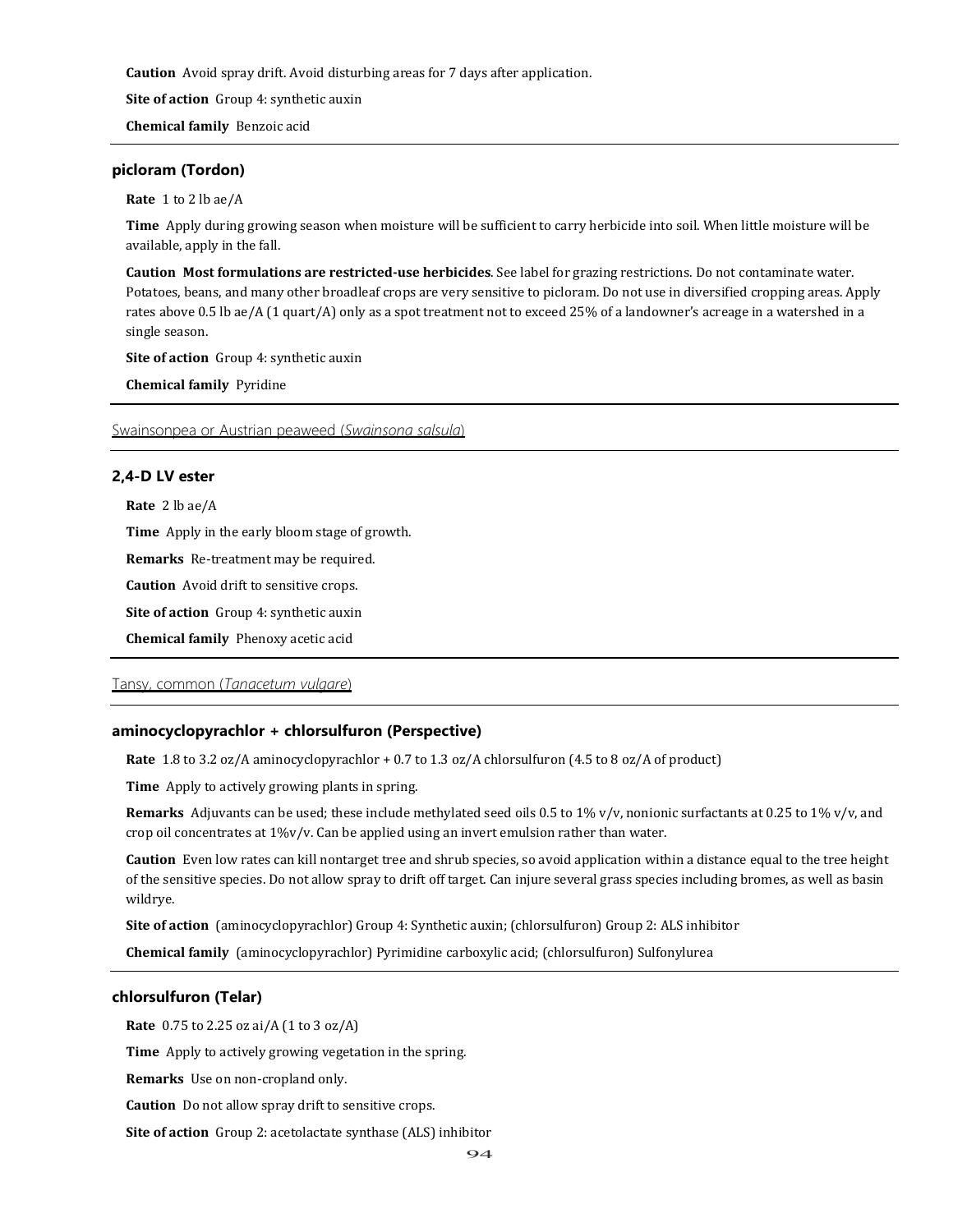### **dicamba (Clarity) + picloram (Tordon)**

**Rate** 1 to 2 lb ae/A dicamba + 0.5 lb ae/A picloram

**Time** Apply from early flower bud development to bloom stage.

**Remarks** This combination is more effective than applications of the individual products.

**Caution Tordon is a restricted-use herbicide**. See label for grazing restrictions. For rates above 0.5 lb ae/A (1 quart/A), apply only as a spot treatment not to exceed 25% of a landowner's acreage in a particular watershed in a single season. Avoid drift to sensitive crops. Do not contaminate water. Potatoes, beans, and many other broadleaf crops are sensitive to these herbicides. Do not use picloram in diversified crop areas.

**Site of action** (both) Group 4: synthetic auxin

**Chemical family** (dicamba) Benzoic acid; (picloram) Pyridine

# **metsulfuron (Escort and others)**

**Rate** Escort: 0.6 oz ai/A (1 oz/A)

**Time** Apply to actively growing vegetation in the spring.

**Remarks** Use a surfactant at 0.25% v/v.

**Caution** Do not allow spray drift to sensitive crops. Apply only to pasture, rangeland, and non-crop sites. Application sites differ between products; consult labels.

**Site of action** Group 2: acetolactate synthase (ALS) inhibitor

**Chemical family** Sulfonylurea

Teasel, common (*Dipsacus fullonum*) and cutleaf (Dipsacus laciniatus)

# **2,4-D amine**

**Rate** 1 lb ae/A **Time** Apply to rosette stage in fall or spring. **Remarks** Treating after teasel begins to bolt may not be effective. **Caution** Avoid drift to sensitive crops. **Site of action** Group 4: synthetic auxin **Chemical family** Phenoxy acetic acid

# **2,4-D amine + dicamba (Rifle-D and several others)**

**Rate** 0.75 lb ae/A 2,4-D + 0.125 lb ae/A dicamba

**Time** Apply to rosette stage in fall or spring.

**Remarks** Treatments made after teasel begins to bolt may not be effective.

**Caution** Avoid drift to sensitive crops.

**Site of action** (both) Group 4: synthetic auxin

**Chemical family** (2,4-D) Phenoxy acetic acid; (dicamba) Benzoic acid

### **aminocyclopyrachlor + chlorsulfuron (Perspective)**

**Rate** 1.8 to 3.2 oz/A aminocyclopyrachlor + 0.7 to 1.3 oz/A chlorsulfuron (4.5 to 8 oz/A of product)

**Time** Apply to actively growing plants in spring.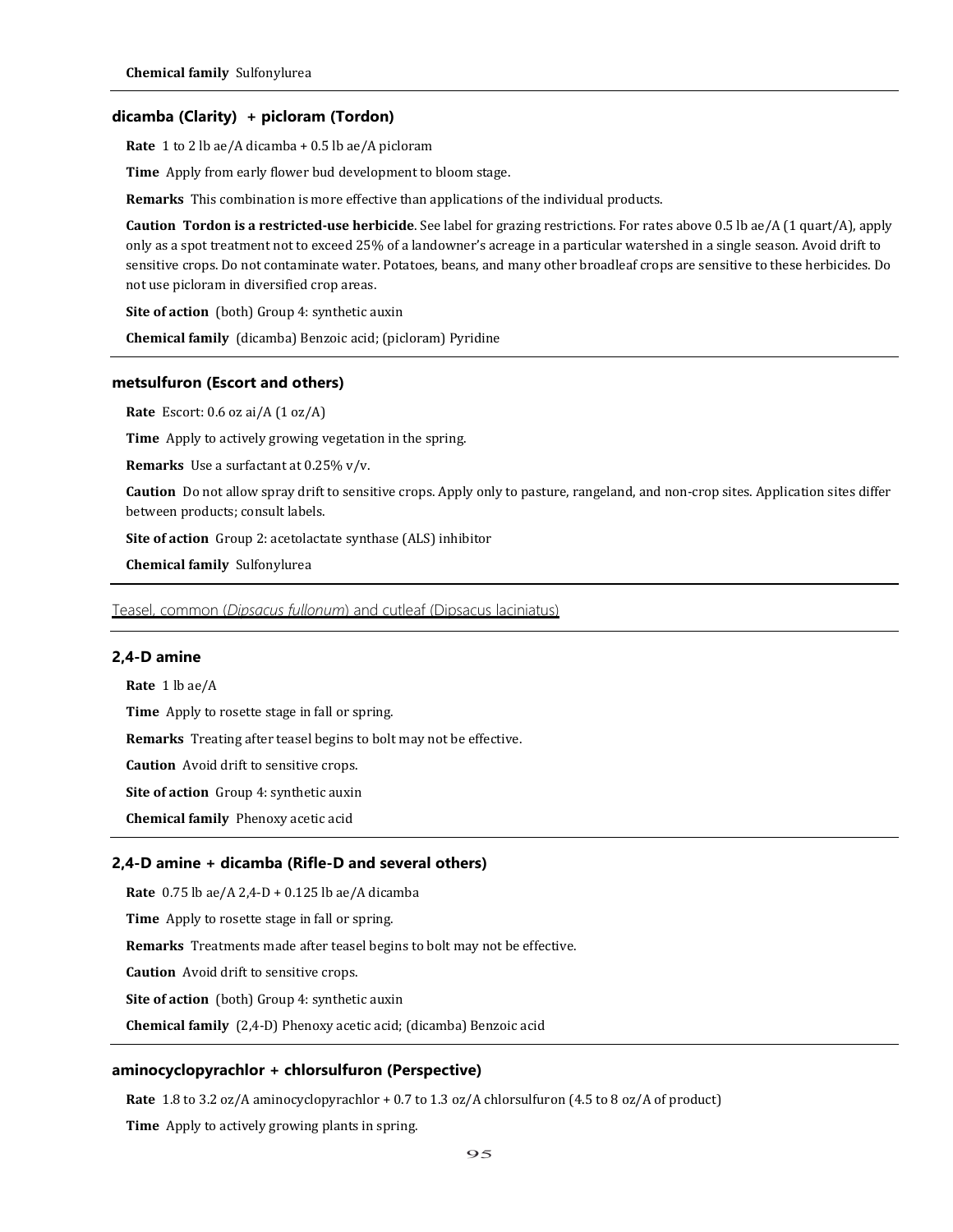**Remarks** Adjuvants can be used; these include methylated seed oils 0.5 to 1% v/v, nonionic surfactants at 0.25 to 1% v/v, and crop oil concentrates at 1%v/v. Can be applied using an invert emulsion rather than water.

**Caution** Even low rates can kill nontarget tree and shrub species, so avoid application within a distance equal to the tree height of the sensitive species. Do not allow spray to drift off target. Can injure several grass species including bromes, as well as basin wildrye.

**Site of action** (aminocyclopyrachlor) Group 4: Synthetic auxin; (chlorsulfuron) Group 2: ALS inhibitor

**Chemical family** (aminocyclopyrachlor) Pyrimidine carboxylic acid; (chlorsulfuron) Sulfonylurea

# **chlorsulfuron (Telar)**

**Rate** 0.75 oz ai/A (1 oz/A Telar)

**Time** For best results, apply to actively growing teasel in the rosette stage.

**Remarks** Constantly agitate while mixing and spraying. Add 0.25% v/v nonionic surfactant to spray mixture. Apply with ground equipment in at least 10 gal/A carrier.

**Caution** Registered for use on pasture, range, Conservation Reserve Program (CRP), and non-cropland only. Avoid contact with sensitive crops. Can persist in soil. Do not treat powdery, dry soils or light, sandy soils unless rain is likely soon after treatment. Do not apply to frozen ground.

**Site of action** Group 2: acetolactate synthase (ALS) inhibitor

**Chemical family** Sulfonylurea

# **diflufenzopyr + dicamba (Overdrive)**

**Rate** 0.26 to 0.35 lb ae/A (6 to 8 oz/A)

**Time** Apply to rosettes.

**Remarks** Add a surfactant to the spray mix.

**Caution** Avoid drift to sensitive crops. Will kill legumes.

**Site of action** (diflufenzopyr) Group 19: inhibits indole acetic acid transport; (dicamba) Group 4: synthetic auxin

**Chemical family** (diflufenzopyr) Semicarbazone; (dicamba) Benzoic acid

# **imazapic (Plateau)**

**Rate** 0.125 to 0.188 lb ai/A

**Time** Apply to rosettes.

**Remarks** Add 1 quart/A methylated seed oil.

**Caution** Before using, note crop rotation restrictions.

**Site of action** Group 2: acetolactate synthase (ALS) inhibitor

**Chemical family** Imidazolinone

#### **metsulfuron (Escort and others)**

**Rate** Escort: 0.45 oz ai/A (0.75 oz/A)

**Time** Apply to actively growing plants.

**Remarks** Using a nonionic or silicone surfactant increases effectiveness. Application sites differ among products; consult labels.

**Caution** Apply only to pasture, rangeland, and non-crop sites.

**Site of action** Group 2: acetolactate synthase (ALS) inhibitor

**Chemical family** Sulfonylurea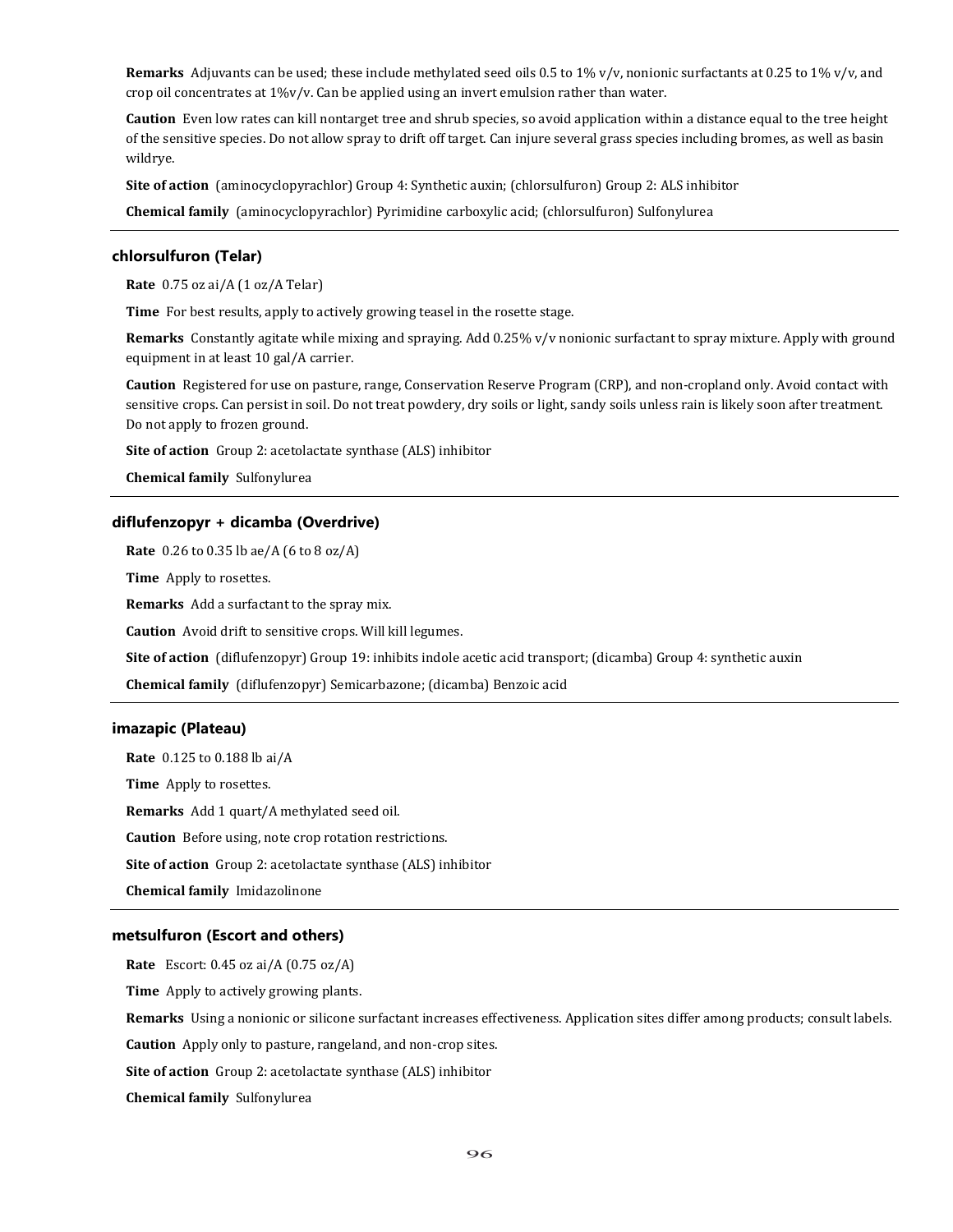# **triclopyr + clopyralid (Redeem R&P)**

**Rate** 1.5 pints/A

**Time** Apply when actively growing.

**Remarks** Add a nonionic surfactant at surfactant manufacturer's recommended rate. Apply in at least 10 gal/A water by ground.

**Caution** Do not exceed 4 pints/A per year. Avoid drift to desirable vegetation. Note label restrictions on overseeding or reseeding.

**Site of action** (both) Group 4: synthetic auxin

**Chemical family** (both) Pyridine

Thistle, Canada (*Cirsium arvense*)—nonselective and/or non-cropland control

# **aminocyclopyrachlor + chlorsulfuron (Perspective)**

**Rate** 1.8 to 3.2 oz/A aminocyclopyrachlor + 0.7 to 1.3 oz/A chlorsulfuron (4.5 to 8 oz/A of product)

**Time** Apply to actively growing plants in spring.

**Remarks** Adjuvants can be used; these include methylated seed oils 0.5 to 1% v/v, nonionic surfactants at 0.25 to 1% v/v, and crop oil concentrates at 1%v/v. Can be applied using an invert emulsion rather than water.

**Caution** Even low rates can kill nontarget tree and shrub species, so avoid application within a distance equal to the tree height of the sensitive species. Do not allow spray to drift off target. Can injure several grass species including bromes, as well as basin wildrye.

**Site of action** (aminocyclopyrachlor) Group 4: Synthetic auxin; (chlorsulfuron) Group 2: ALS inhibitor

**Chemical family** (aminocyclopyrachlor) Pyrimidine carboxylic acid; (chlorsulfuron) Sulfonylurea

# **aminopyralid (Milestone)**

**Rate** 1.25 to 1.75 oz ae/A (5 to 7 fl oz/A Milestone)

**Time** Apply in the spring to plants in the prebud stage of growth or in the fall to plant regrowth.

**Remarks** A nonionic surfactant at 1 to 2 quarts per 100 gal of spray enhances control under adverse environmental conditions.

**Caution** Do not allow drift to desirable vegetation. Many forbs (desirable broadleaf plants) can be seriously injured or killed. Do not exceed 7 fl oz/A Milestone per year.

**Site of action** Group 4: synthetic auxin

**Chemical family** Pyridine

# **chlorsulfuron (Telar)**

**Rate** 1.125 oz ai/A (1.5 oz/A)

**Time** Apply postemergence. For best results, apply to thistles in the bud-bloom stage or to fall rosettes.

**Remarks** Do not apply to frozen ground. Constantly agitate while mixing in spray solution. Add 0.25% v/v nonionic surfactant to the spray mixture.

**Caution** Avoid contact with sensitive crops. For non-cropland use only. Chlorsulfuron can persist in soil; if land is to return to cropland, allow sufficient time for product to dissipate. Powdery, dry soils and light, sandy soils should not be treated if rain is not likely after treatment.

**Site of action** Group 2: acetolactate synthase (ALS) inhibitor

**Chemical family** Sulfonylurea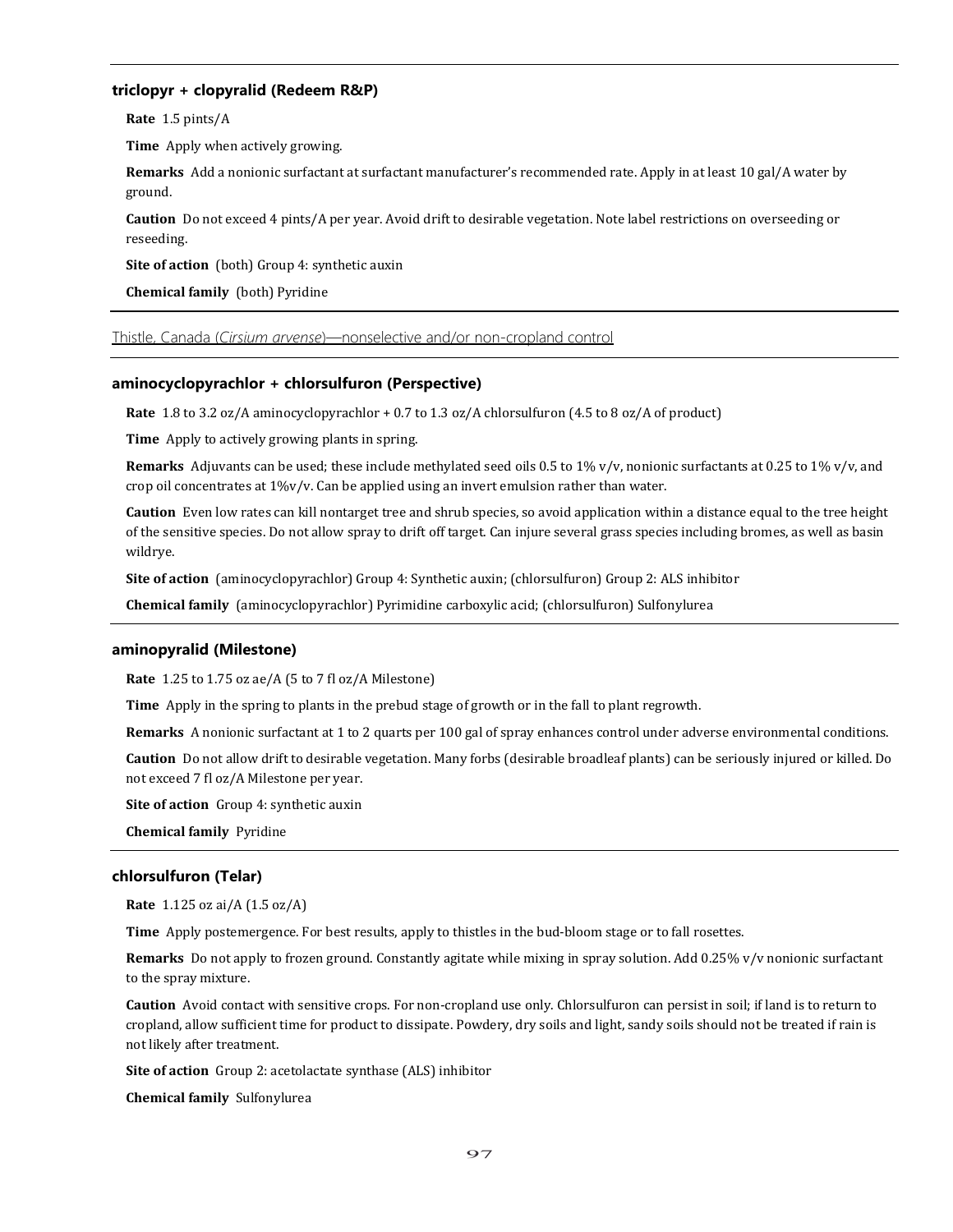# **clopyralid + 2,4-D amine (Curtail) or clopyralid (Stinger or Transline)**

**Rate** Consult labels. Rate depends on use site.

**Time** Apply to actively growing thistle after most basal leaves emerge but before bud stage.

**Remarks** Lower rate for in-crop cereal grain application, higher rate for fallow, postharvest, non-crop, and Conservation Reserve Program (CRP) applications. See label for specifics. CRP applications are for established grass only. For best results, wait at least 20 days after application before disturbing treated areas (cultivation, mowing, fertilization with shank-type applicators) to allow thorough translocation. Apply in enough total spray volume to ensure good coverage.

**Caution** Consult label for crop rotation restrictions before using these products. Several crops may be injured up to 4 years after application. Do not transfer livestock from treated areas to sensitive broadleaf crop areas without first grazing 7 days on untreated pasture.

**Site of action** (both) Group 4: synthetic auxin

**Chemical family** (clopyralid) pyridine; (2,4-D) phenoxy acetic acid

## **dicamba (Clarity)**

**Rate** 2 lb ae/A. Spot treatment: use mixtures of 2 to 4 lb ae dicamba per 100 gal water.

**Time** May be applied any time during the growing season.

**Remarks** Higher rates may be required in high-rain areas. Soil residues are normally for one winter in western Oregon. Apply dicamba to growing thistles; uptake is through both foliage and root system. May mix with glyphosate to apply in fall.

**Caution** Avoid drift to sensitive crops. Dicamba will damage or kill clovers in pastures.

**Site of action** Group 4: synthetic auxin

**Chemical family** Benzoic acid

# **diflufenzopyr + dicamba (Overdrive)**

**Rate** 0.26 to 0.35 lb ae/A (6 to 8 oz/A)

**Time** Apply in spring to the rosettes.

**Remarks** Add a surfactant, either nonionic or methylated seed oil, to the spray mix.

**Caution** Avoid drift to sensitive crops. Will kill legumes.

**Site of action** (diflufenzopyr) Group 19: inhibits indole acetic acid transport; (dicamba) Group 4: synthetic auxin

**Chemical family** (diflufenzopyr) semicarbazone; (dicamba) benzoic acid

# **glyphosate**

**Rate** Broadcast: 1.5 to 2.25 lb ae/A; wiper: 10 to 33% solution. Hand-held and high-volume equipment: 2% solution

**Time** Apply when thistles are actively growing but past the bud growth stage. Fall applications must be before the first killing frost. Thistles that were mowed or tilled and have rosettes at least 6 inches wide in late summer or fall can be suppressed with 0.75 lb ae/A glyphosate plus 0.5 to 1% nonionic surfactant applied in 3 to 10 gal/A water.

**Remarks** Wait 3 days for maximum root translocation of glyphosate before tillage.

**Caution** Glyphosate controls grasses as well as other vegetation in treated areas.

**Site of action** Group 9: inhibits EPSP synthase

**Chemical family** None generally accepted

### **picloram (Tordon)**

**Rate** In broadcast or boom sprayers, apply 1 lb ae/A. Mixtures normally used for spot treatments include 1 lb ae per 100 gal water.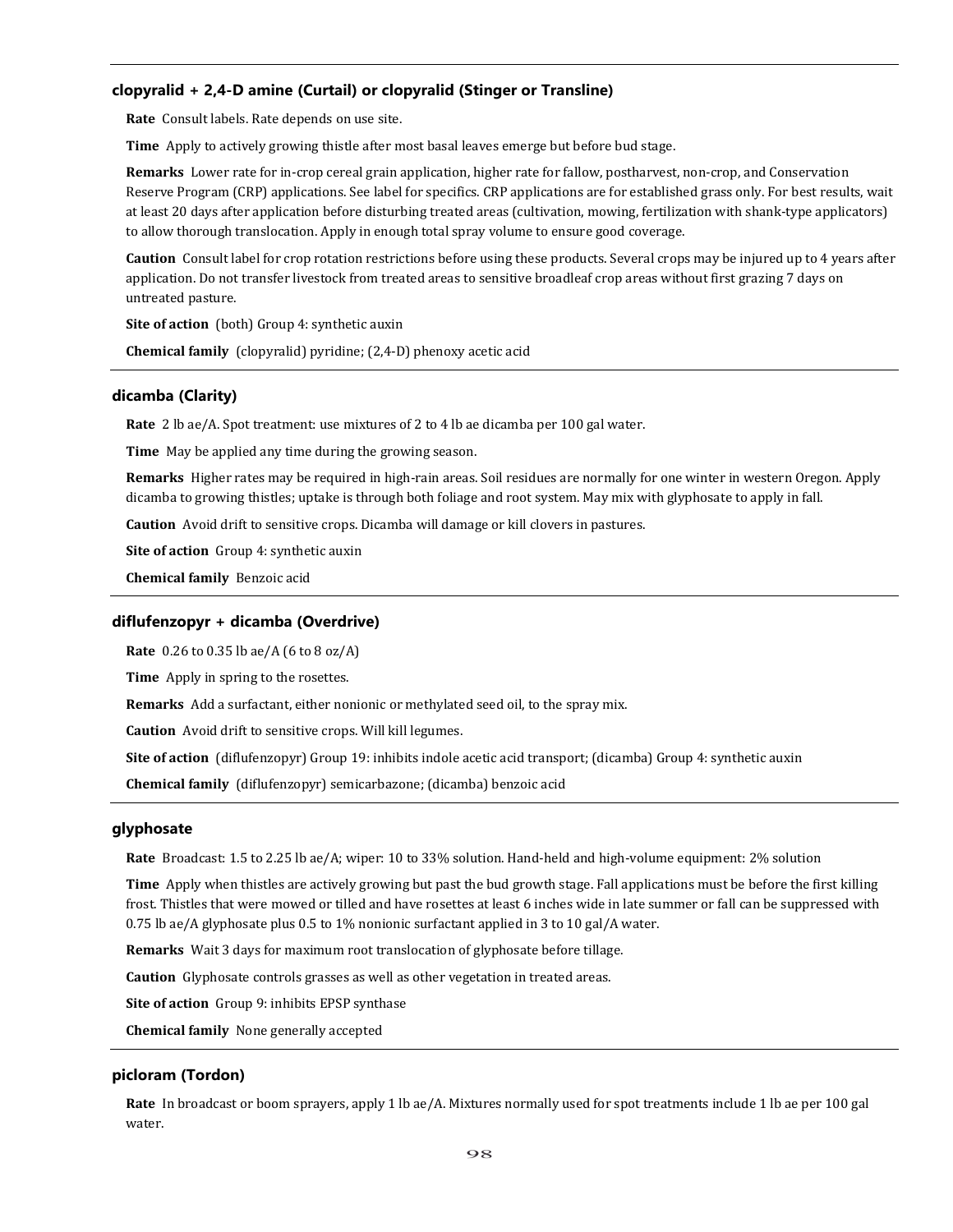**Time** Control is best if applied to actively growing thistle after most leaves emerge but before bud stage.

**Remarks** Picloram is both a foliar and soil active herbicide. It will not kill perennial grasses when used according to the label.

**Caution Most formulations are restricted-use herbicides**. Do not contaminate water. Potatoes, beans, and many other broadleaf crops are very sensitive to picloram. Do not use in diversified cropping areas. Do not graze dairy animals on treated areas within 2 weeks after application. For rates exceeding 0.5 lb ae/A (1 quart/A), apply only as a spot treatment not to exceed 25% of a landowner's acreage in any particular watershed in a single season.

**Site of action** Group 4: synthetic auxin

**Chemical family** Pyridine

### **triclopyr + clopyralid (Redeem R&P)**

**Rate** 2.5 to 4 pints/A

**Time** Apply from rosette to bud stage to actively growing thistle.

**Remarks** Add a nonionic surfactant at surfactant manufacturer's recommended rate. Apply in at least 10 gal/A water by ground.

**Caution** Do not exceed 4 pints/A per year. Do not allow drift to desirable vegetation. Note label restrictions on overseeding or reseeding.

**Site of action** (both) Group 4: synthetic auxin

**Chemical family** (both) pyridine

Thistle, Canada (*Cirsium arvense*)—selective control in crops

# **2,4-D**

*Selective treatment in grain and grass crops*

**Rate** 1 to 1.5 lb ae/A

**Time** Apply at the early bud stage of thistle. May require repeated applications.

Remarks Do not apply to grass or grain crops before tiller stage or from early boot to dough stage. The 1.5 lb/A rate can injure wheat.

**Caution** Avoid drift to sensitive crops.

**Site of action** Group 4: synthetic auxin

**Chemical family** Phenoxy acetic acid

# **2,4-D or MCPA + dicamba**

**Rate** 1 lb ae/A 2,4-D or MCPA and 0.125 lb ae/A dicamba

**Time** In wheat or barley, apply after crop begins tillering and before boot stage. May also be applied in stubble or fallow.

**Remarks** MCPA is usually more effective on Canada thistle. Results are best if applied to actively growing thistles.

**Site of action** (all) Group 4: synthetic auxin

**Chemical family** (2,4-D and MCPA) Phenoxy acetic acid; (dicamba) Benzoic acid

## **bentazon (Basagran)**

*Selective in corn, dry beans, peas, and mint*

**Rate** 0.75 to 1 lb ai/A

**Time** When thistle is 6 to 8 inches tall. If needed, apply again in 10 to 14 days.

**Remarks** Light leaf speckling may occur, but crop plants generally outgrow this within 10 days. Canada thistle must be thoroughly covered. Use at least 20 gal/A of water and at least 40 psi by ground. For aerial application, use at least 5 gal/A of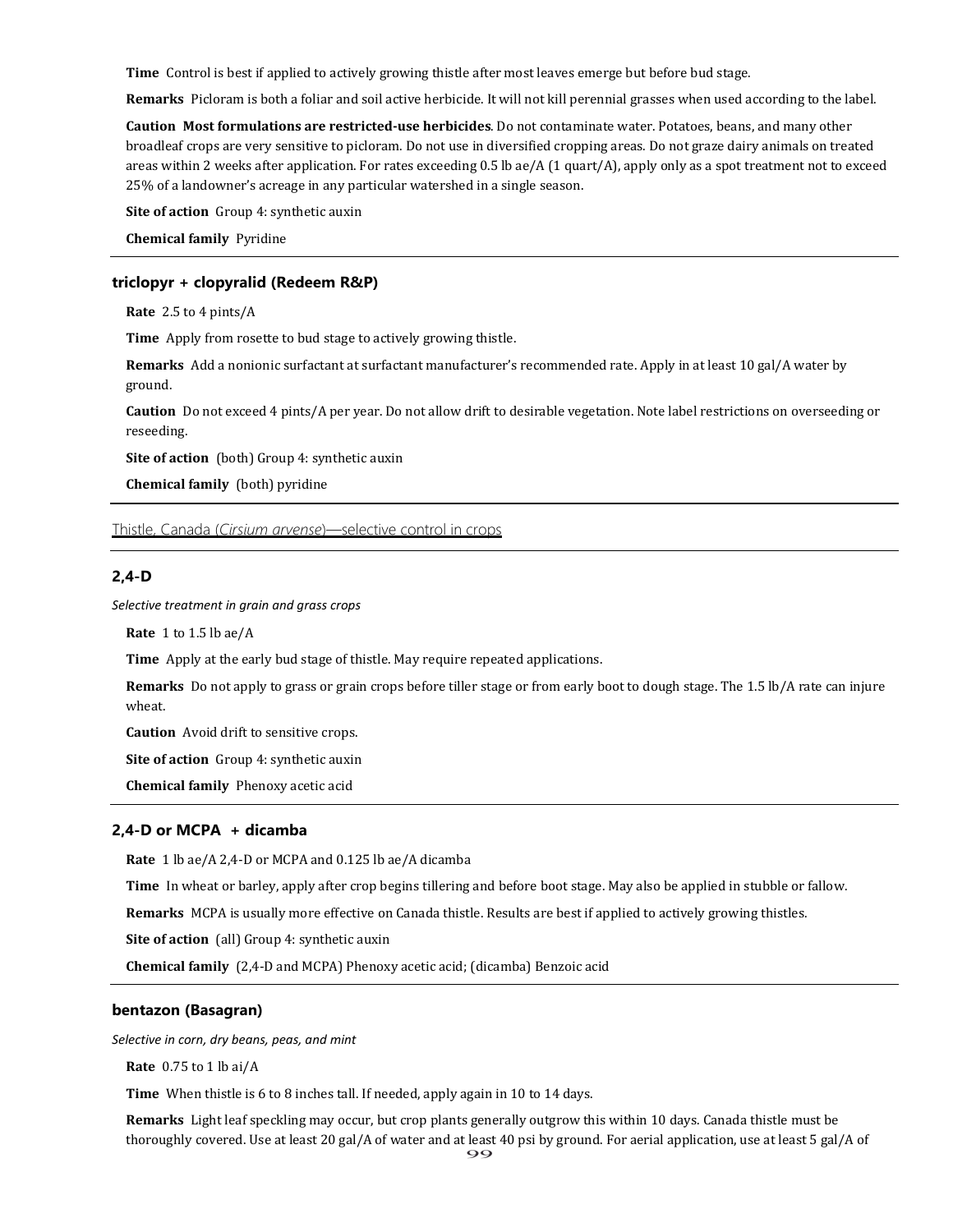water and a maximum of 40 psi.

**Caution** Do not use near water. Avoid applying during drought or unseasonably cold weather. Expect unsatisfactory results if daytime temperatures do not reach at least 70°F during the week after applying.

**Site of action** Group 6: photosystem II inhibitor

**Chemical family** Benzothiadiazole

#### **chlorsulfuron (Glean)**

### *Barley, oats, wheat*

**Remarks** To suppress Canada thistle only. See sections in this handbook on barley, oats, and wheat for use instructions.

**Site of action** Group 2: acetolactate synthase (ALS) inhibitor

**Chemical family** Sulfonylurea

### **chlorsulfuron + metsulfuron (Finesse)**

#### *Barley and wheat*

**Remarks** To suppress Canada thistle only. See sections in this handbook on barley and wheat for use instructions.

**Site of action** (both) Group 2: acetolactate synthase (ALS) inhibitor

**Chemical family** (both) sulfonylurea

### **clopyralid (Stinger)**

**Rate** 0.09 to 0.5 lb ae/A (0.25 to 1.33 pints/A). Labeled rates vary by crop.

**Time** Apply to actively growing weeds. For Canada thistle, apply after most basal leaves emerge but before bud stage.

**Remarks** For most effective control, apply as a broadcast treatment to the entire infested area.

**Caution** Consult label for crop rotation restrictions before using these products. Several crops may be injured up to 4 years after application. Consult labels for registered use sites. Stinger is registered for use on field corn, sugar beets, Conservation Reserve Program (CRP), grass seed, rangeland, pasture, Christmas tree, small grains, and non-crop areas.

**Site of action** Group 4: synthetic auxin

**Chemical family** Pyridine

### **clopyralid + 2,4-D amine (Curtail)**

**Rate** 1 to 2 quarts/A Curtail. Maximum rate depends on crop.

**Time** Apply 2.66 pints/A formulated product to wheat or barley after crop begins tillering and before boot stage. The 2-quart rate can be used in fallow and in grass seed crops. Canada thistle should be in the rosette to prebud growth stage.

**Remarks** Apply in warm weather when weeds are actively growing and soil moisture is adequate for active plant growth.

**Caution** Consult label for crop rotation restrictions before using product. Several crops may be injured up to 4 years after application. Do not permit dairy animals or meat animals being finished for slaughter to forage or graze treated grain fields within 1 weeks after treatment. Do not harvest hay from treated grain fields.

**Site of action** (both) Group 4: synthetic auxin

**Chemical family** (clopyralid) pyridine; (2,4-D) phenoxy acetic acid

#### **dichlobenil (Casoron)**

*Selective in trailing berries, fruit trees, grapes, and ornamentals*

**Rate** 4 lb ai/A in berries; 4 to 6 lb ai/A in fruit trees and grapes

**Time** Apply in winter or spring before active growth of crops or thistle before a rainy period to allow for activation and to avoid volatilization.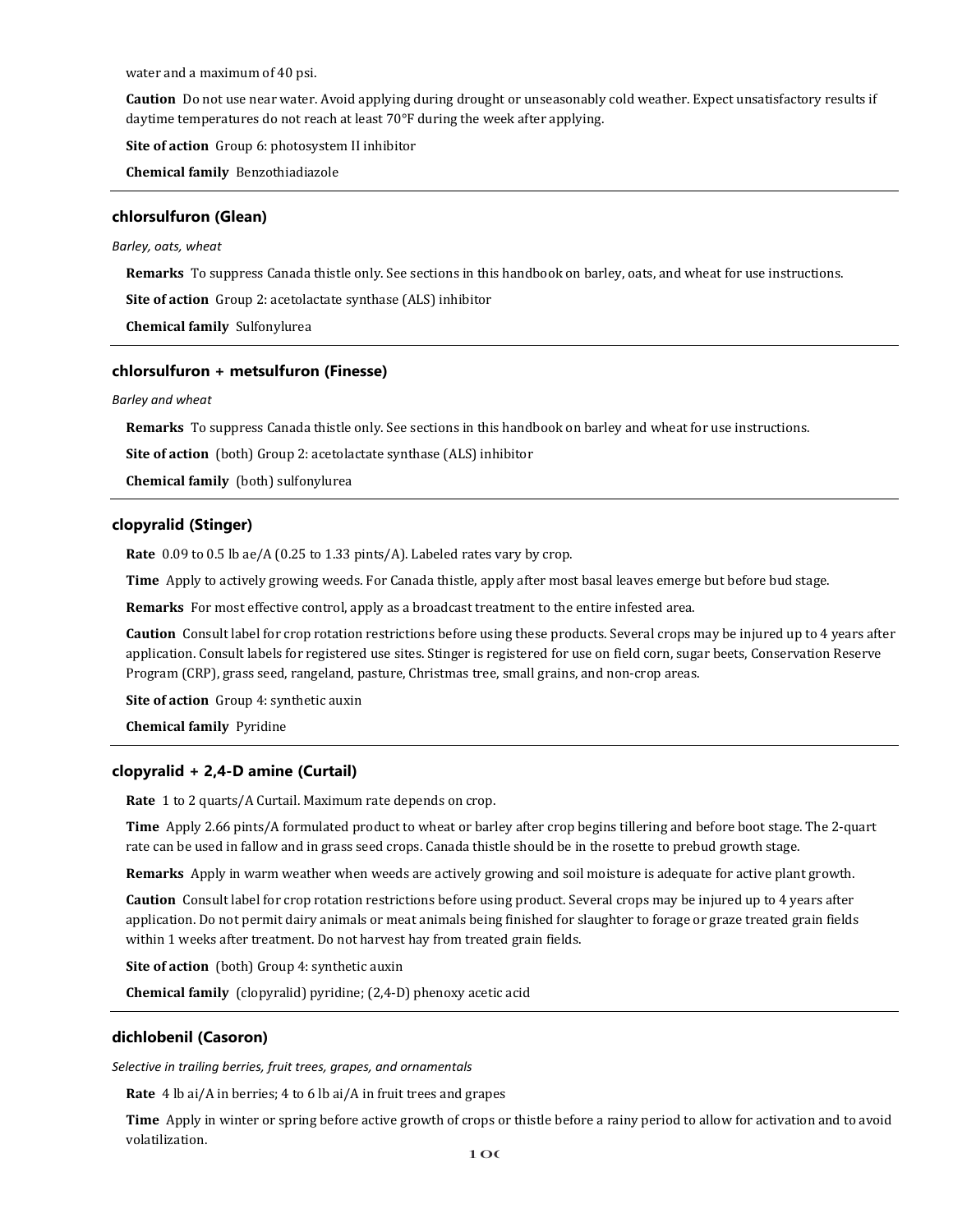**Remarks** Apply midwinter immediately before a cold rain to reduce volatility and enhance weed suppression. Weigh and distribute uniformly exact quantities over precisely measured areas. Oregon results over 9 years suggest that perennial weeds can be suppressed with 4-, 3-, and 2-lb ai/A rates applied during 3 consecutive years. Grazing livestock is prohibited. (Inhibits cellulose and cell wall formation.)

**Site of action** Group 20: inhibits cell wall synthesis Site A

**Chemical family** Nitrile

Thistle, Italian (*Carduus pycnocephalus*), slenderflower (*Carduus tenuiflorus*) , and plumeless (Carduus acanthoides)

# **clopyralid (Transline or Stinger)**

**Rate** 0.125 to 0.25 lb ae/A (0.33 to 0.66 pint/A)

**Time** Apply to rosettes

**Remarks** Consult labels for specific site registrations.

**Caution** Product will injure or kill sensitive broadleaf forages. Consult label for crop rotation restrictions before using. Several crops may be injured several years after application.

**Site of action** Group 4: synthetic auxin

**Chemical family** Pyridine

# **MCPA amine**

**Rate** 1.5 lb ae/A

**Time** When thistle is actively growing but before bolting. Thistle rosettes wider than 6 inches may be difficult to control.

**Remarks** Subclover smaller than two trifoliate leaves may be severely injured by this treatment. Other formulations may injure clover more severely. Aerial applications often produce erratic results. Results are good from applications in October through early April, but thistles may be too dormant in midwinter in some years.

**Caution** Avoid drift to sensitive crops.

**Site of action** Group 4: synthetic auxin

**Chemical family** Phenoxy acetic acid

Thistle, bull (*Cirsium arvense*), milk (*Silybum marianum*), musk (*Carduus nutans*), Scotch (*Onopordum acanthium*), woolly distaff *(Carthamus lanatus)*, and smooth distaff *(Carthamus baeticus)*

# **2,4-D**

**Rate** 1.5 to 2 lb ae/A

**Time** Spring or fall.

**Remarks** Use fall treatments to control rosettes of these biennial weeds. Use spring treatments before flower stalk elongates. Annual treatments are needed to control seedlings. Pasture legumes are injured or eliminated at these rates.

**Caution** Avoid drift to sensitive crops.

**Site of action** Group 4: synthetic auxin

**Chemical family** Phenoxy acetic acid

## **aminocyclopyrachlor + chlorsulfuron (Perspective)**

**Rate** 1.8 to 3.2 oz/A aminocyclopyrachlor + 0.7 to 1.3 oz/A chlorsulfuron (4.5 to 8 oz/A of product)

**Time** Apply to actively growing plants in spring.

**Remarks** Adjuvants can be used; these include methylated seed oils 0.5 to 1% v/v, nonionic surfactants at 0.25 to 1% v/v, and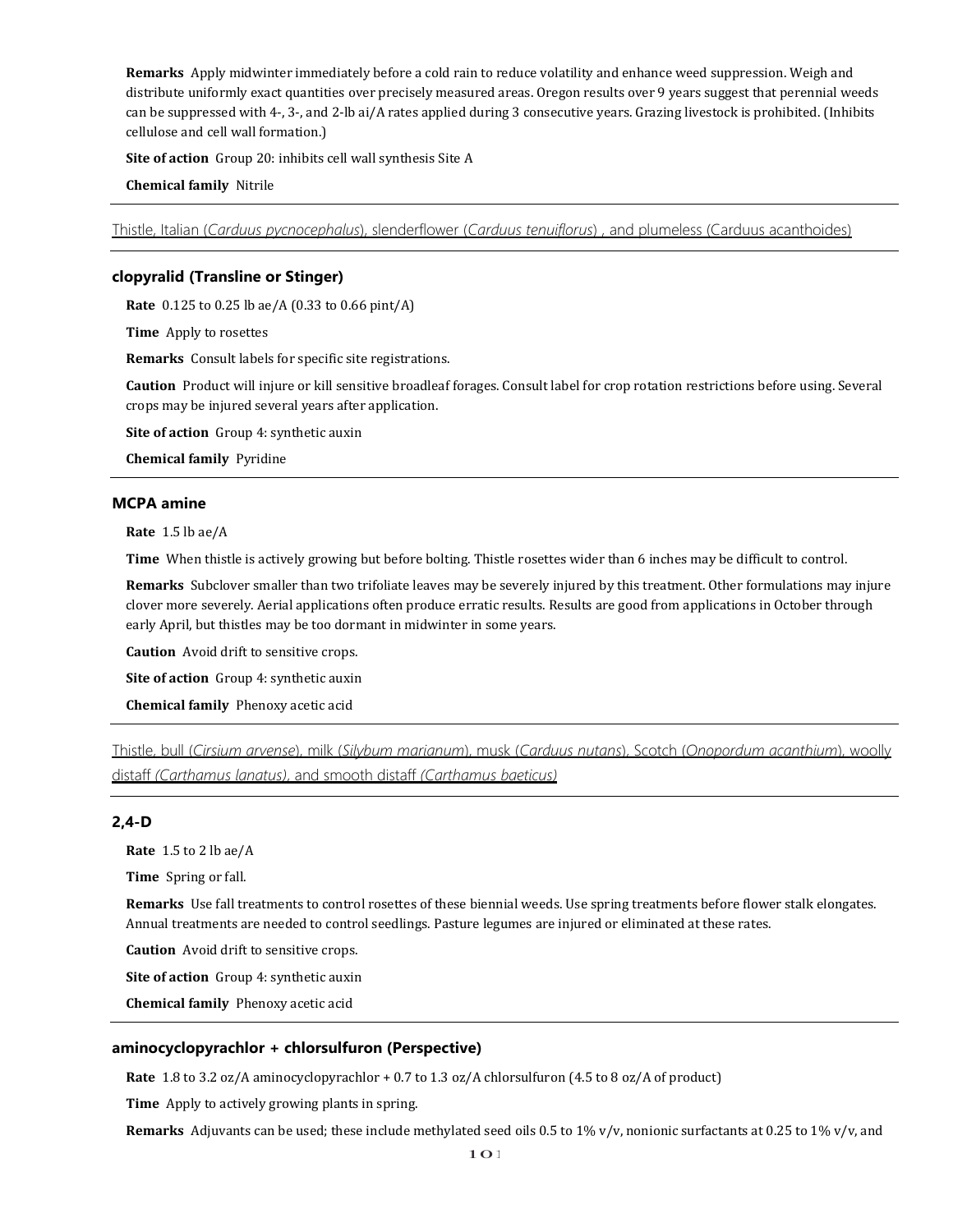crop oil concentrates at 1% v/v. Can be applied using an invert emulsion rather than water.

**Caution** Even low rates can kill nontarget tree and shrub species, so avoid application within a distance equal to the tree height of the sensitive species. Do not allow spray to drift off target. Can injure several grass species including bromes, as well as basin wildrye.

**Site of action** (aminocyclopyrachlor) Group 4: Synthetic auxin; (chlorsulfuron) Group 2: ALS inhibitor

**Chemical family** (aminocyclopyrachlor) Pyrimidine carboxylic acid; (chlorsulfuron) Sulfonylurea

### **aminopyralid (Milestone)**

**Rate** 0.75 to 1.25 oz ae/A (3 to 5 fl oz/A Milestone)

**Time** Apply in spring or early summer to rosettes or bolting plants or in fall to seedlings and rosettes.

**Remarks** A nonionic surfactant at 1 to 2 quarts per 100 gal of spray enhances control under adverse environmental conditions.

**Caution** Do not allow drift to desirable vegetation. Many forbs (desirable broadleaf plants) can be seriously injured or killed. Do not exceed 7 fl oz/A Milestone per year.

**Site of action** Group 4: synthetic auxin

**Chemical family** Pyridine

### **chlorsulfuron (Telar)**

**Rate** 0.75 oz ai/A (1 oz/A)

**Time** Apply to young, actively growing weeds.

**Remarks** Do not apply to frozen ground. Maintain constant agitation while mixing product with water. Add 0.25% by volume of nonionic surfactant to spray mixture.

**Caution** Avoid contact with sensitive crops. Do not treat powdery, dry soils and light, sandy soils if rain is not likely after treatment. Labeled for use on pasture, range, Conservation Reserve Program (CRP), and non-cropland only.

**Site of action** Group 2: acetolactate synthase (ALS) inhibitor

**Chemical family** Sulfonylurea

# **clopyralid + 2,4-D amine (Curtail)**

**Rate** 1 to 5 quarts/A Curtail

**Time** Apply to actively growing thistle after most basal leaves emerge but before bud stage.

**Remarks** Lower rate for in-crop cereal grain application, higher rates for fallow, postharvest, and Conservation Reserve Program (CRP) applications. Consult label for specific directions. With CRP applications, for established grass only. For best results, wait at least 20 days after application before disturbing treated areas (cultivation, mowing, fertilization with shank-type applicators) to allow thorough translocation. Apply in enough total spray volume to ensure good coverage.

**Caution** See label for crop rotation restrictions before use. Several crops may be injured up to 4 years after application.

**Site of action** (both) Group 4: synthetic auxin

**Chemical family** (clopyralid) Pyridine; (2,4-D) Phenoxy acetic acid

## **clopyralid (Stinger or Transline)**

**Rate** 0.09 to 0.375 lb ae/A (0.25 to 1 pint/A). Labeled rates vary with crops.

**Time** Up to the bud stage of thistles.

**Remarks** Best if applied to actively growing weeds. See labels for registered sites.

**Caution** Consult label for crop rotation restrictions before using these products. Several crops may be injured up to 4 years after application.

**Site of action** Group 4: synthetic auxin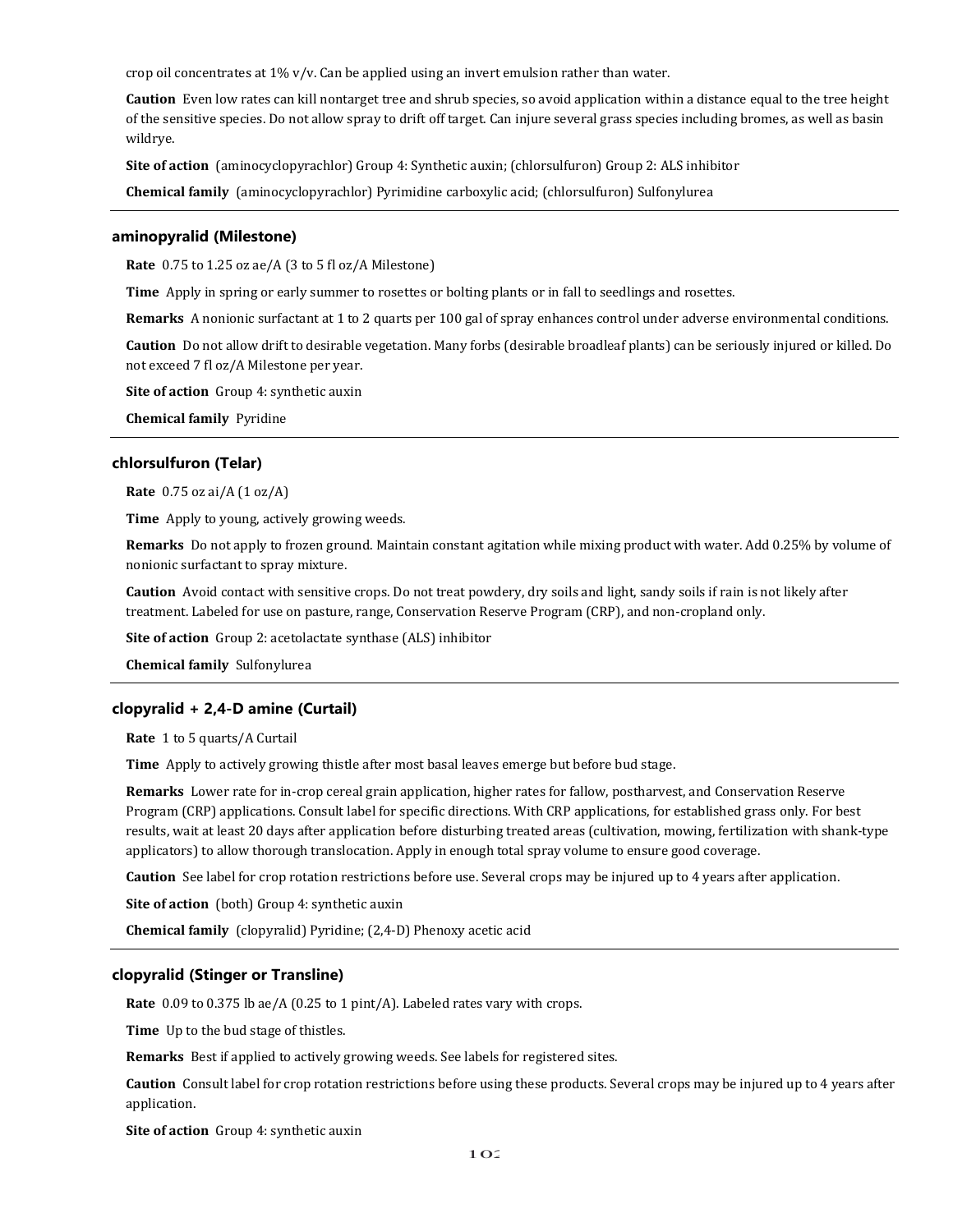### **dicamba (Clarity)**

**Rate** 0.5 to 1 lb ae/A

**Time** Apply before flower stalk lengthens on established plants and for seedling control. Spray fall applications to control rosettes.

**Remarks** Repeat applications for several years to control new seedlings.

**Caution** Dicamba residues may be in soil for 12 to 18 months after applying. Grass tolerates dicamba at these rates.

**Site of action** Group 4: synthetic auxin

**Chemical family** Benzoic acid

### **diflufenzopyr + dicamba (Overdrive)**

**Rate** 0.175 to 0.35 lb ae/A (4 to 8 oz/A)

**Time** Apply to the rosettes.

**Remarks** Use higher rates on thistles that have bolted. Add a surfactant, either nonionic or methylated seed oil, to the spray mix.

**Caution** Avoid drift to sensitive crops. Will kill legumes.

**Site of action** (diflufenzopyr) Group 19: inhibits indole acetic acid transport; (dicamba) Group 4: synthetic auxin

**Chemical family** (diflufenzopyr) Semicarbazone; (dicamba) Benzoic acid

# **glyphosate + 2,4-D (Campaign)**

**Rate** Broadcast: 16 to 32 fl oz/A. Spot treatment: 1 to 2% solution.

**Time** Apply to thistles in rosette stage of growth in spring or before freeze-up in fall.

**Remarks** This product is recommended for musk thistle control in rangeland, pasture, and non-croplands and for the control of those weeds listed on the product label.

**Caution** Do not graze lactating dairy animals on treated grass within 7 days after application. Animals being finished for slaughter and grazing in the treated area within 30 days of treatment must be removed from the treated area 3 days before slaughter. Do not cut forage for hay within 30 days of application. No grazing restriction if product is used for spot treatments in less than 10% of the total grazed area.

**Site of action** (glyphosate) Group 9: inhibits EPSP synthase; (2,4-D) Group 4: synthetic auxin

**Chemical family** (glyphosate) none generally accepted; (2,4-D) phenoxy acetic acid

#### **metsulfuron (Escort and others)**

**Rate** Escort: 0.6 oz ai/A (1 oz/A)

**Time** Apply postemergence to actively growing plants.

**Remarks** Using a nonionic or silicone surfactant increases effectiveness. Certain biotypes of musk and Scotch thistle are more sensitive than others to metsulfuron. Application sites differ between products; consult labels.

**Caution** Apply only to pasture, rangeland, and non-crop sites.

**Site of action** Group 2: acetolactate synthase (ALS) inhibitor

**Chemical family** Sulfonylurea

### **picloram (Tordon)**

**Rate** 0.25 lb ae/A

**Time** Apply in the fall before thistle bolts.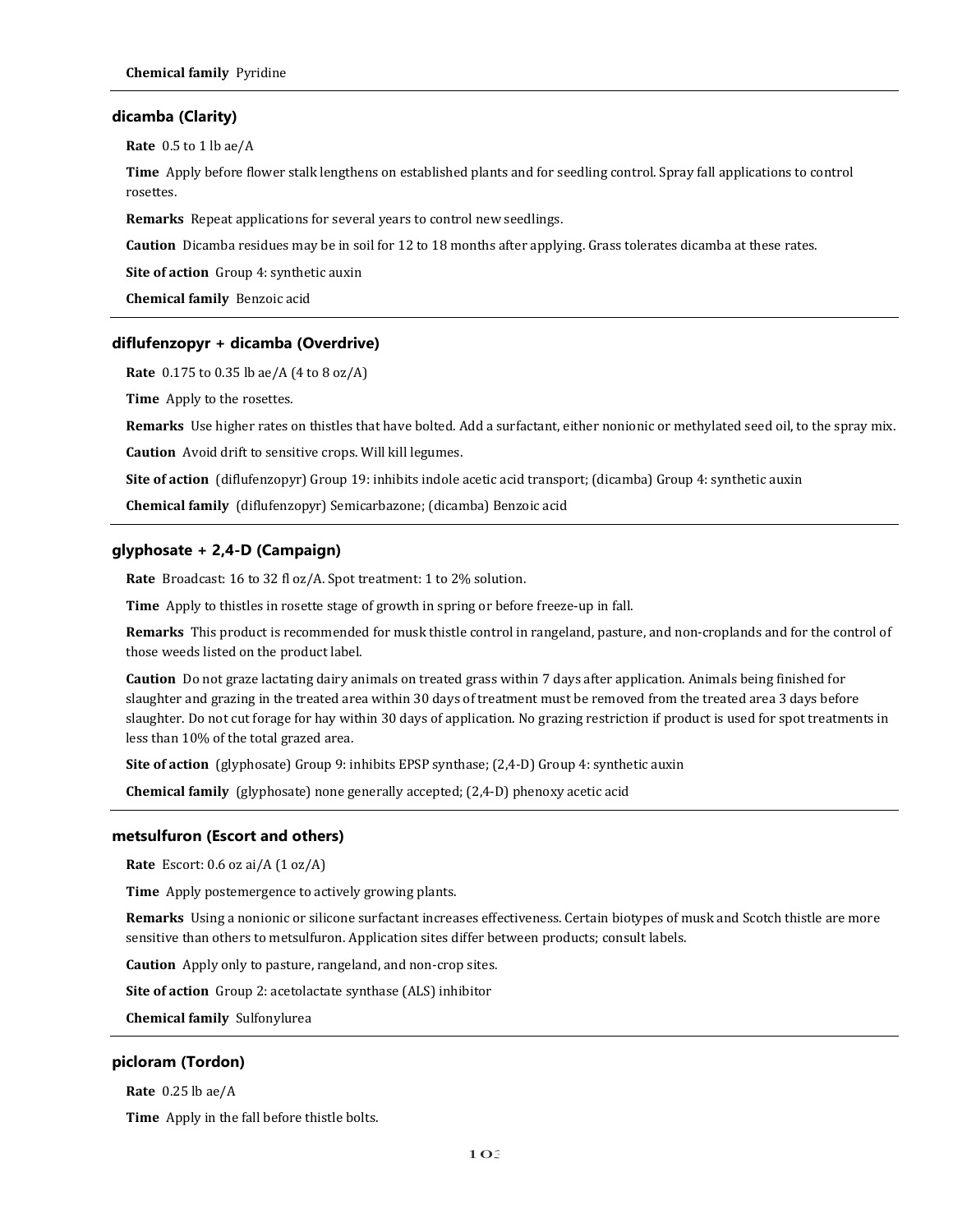**Remarks** Do not use on diversified cropland. Follow-up applications will be necessary to control new seedlings and escaped plants.

**Caution Most formulations are restricted-use herbicides**. Soil residuals may last over 1 years after a 0.25 lb ai/A application. Do not contaminate water. Potatoes, beans, and many other broadleaf crops are sensitive to picloram. Do not use in diversified cropping areas.

**Site of action** Group 4: synthetic auxin

**Chemical family** Pyridine

# **triclopyr + clopyralid (Quali-Pro 2,D Herbicide)**

**Rate** 1.5 to 2 pints/A

**Time** Apply to actively growing thistle from rosette to early bolt stage.

**Remarks** Add a nonionic surfactant at surfactant manufacturer's recommended rate. Apply in at least 10 gal/A water by ground.

**Caution** Do not exceed 4 pints/A per year. Do not allow drift to desirable vegetation. Note label restrictions on overseeding or reseeding.

**Site of action** (both) Group 4: synthetic auxin

**Chemical family** (both) Pyridine

Toadflax, Dalmatian (*Linaria dalmatica*) and yellow (*Linaria vulgaris*)

### **chlorsulfuron (Telar)**

*Idaho and Washington only*

**Rate** 1.5 to 2.25 oz ai/A (2 to 3 oz/A Telar)

**Time** Apply to actively growing yellow toadflax in the bud to bloom stage.

**Remarks** Suppresses yellow toadflax. Selective to grasses. Use a penetrating surfactant. Spray to wet.

**Caution** Do not let spray drift onto sensitive crops. Apply only to non-cropland.

**Site of action** Group 2: acetolactate synthase (ALS) inhibitor

**Chemical family** Sulfonylurea

# **dicamba (Clarity)**

**Rate** 4 to 6 lb ae/A

**Time** Apply in early spring before toadflax reaches bloom stage.

**Remarks** Repeated applications may be necessary for complete control.

**Caution** Avoid drift to sensitive crops. Dicamba severely injures or kills most broadleaf plants.

**Site of action** Group 4: synthetic auxin

**Chemical family** Benzoic acid

# **imazapic (Plateau)**

**Rate** 0.188 lb ai/A

**Time** Apply in the fall when top 25% of plant is necrotic, usually after a hard frost.

**Remarks** Add 1 quart/A methylated seed oil to the spray mix.

**Caution** Before using, note crop rotation restrictions.

**Site of action** Group 2: acetolactate synthase (ALS) inhibitor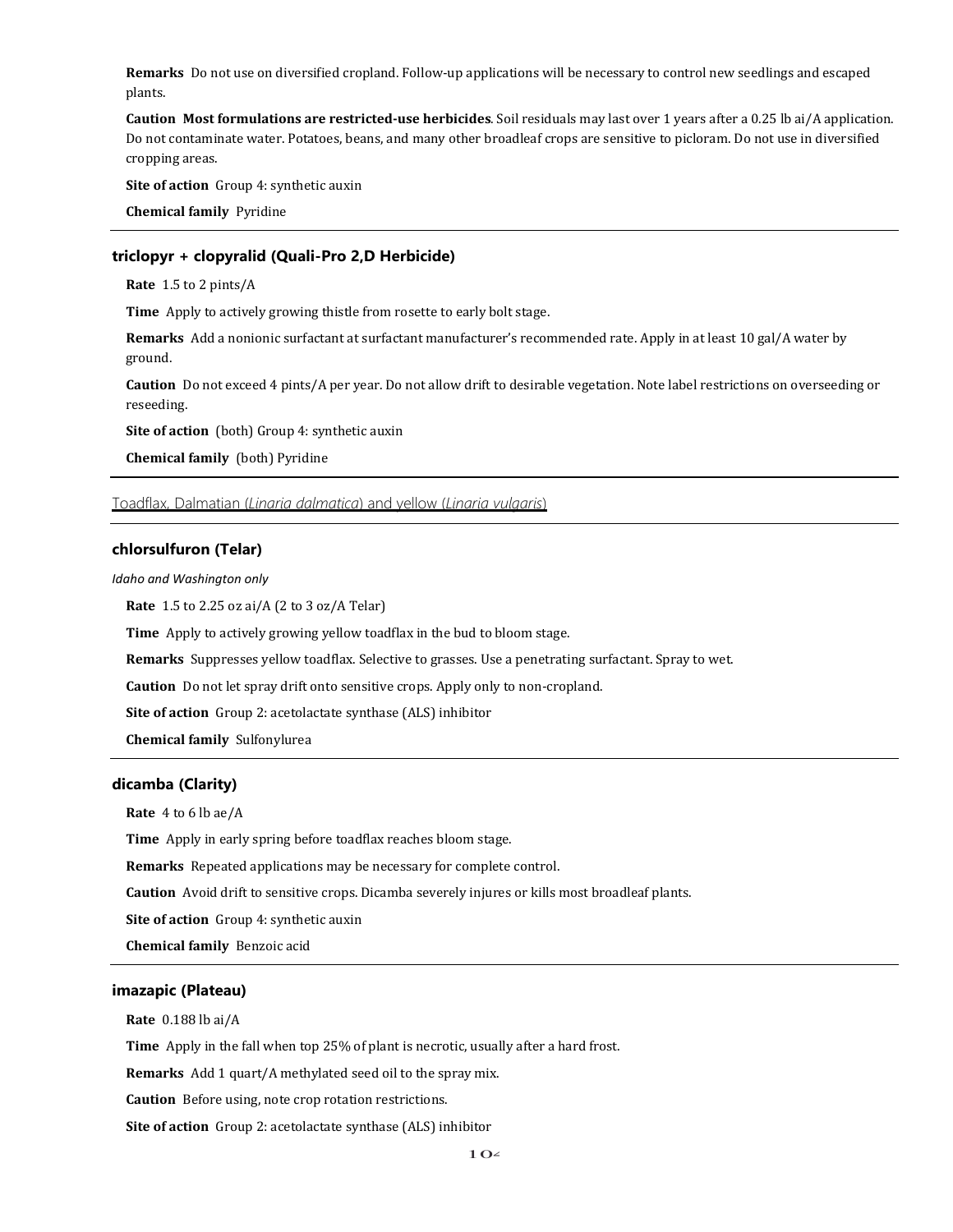# **picloram (Tordon)**

**Rate** 1 lb ae/A

**Time** Apply to actively growing toadflax in spring before full bloom or in late summer or fall.

**Remarks** A selective treatment that will not damage perennial grasses at the suggested rate.

**Caution Most formulations are restricted-use herbicides**. Do not contaminate water. Do not use in diversified crop areas. Potatoes, beans, and most other broadleaf crops are sensitive to picloram. This rate for spot treatment only.

**Site of action** Group 4: synthetic auxin

**Chemical family** Pyridine

# **picloram (Tordon 22K) + 2,4-D**

**Rate** 0.5 lb ae/A picloram + 1.5 lb ae/A 2,4-D

**Time** In spring before full bloom.

**Remarks** May require annual treatment for 2 to 3 years. This rate of Tordon 22K may be broadcast.

**Caution Tordon is a restricted-use herbicide**. See label for grazing restrictions. If rate exceeds 0.5 lb ae/A (1 quart/A), apply only as a spot treatment not to exceed 25% of a landowner's acreage in any particular watershed in a single season. Avoid drift to sensitive crops. Do not contaminate water. Potatoes, beans, and many other broadleaf crops are sensitive to these herbicides. Do not use picloram in diversified crop areas.

**Site of action** (both) Group 4: synthetic auxin

**Chemical family** (picloram) pyridine; (2,4-D) phenoxy acetic acid

#### Tree-of-Heaven (Ailanthus altissima)

The following is adapted from a Weed Report from University of California Weed Research and Information Center (2013) for control of tree of heaven (used by permission) [https://wric.ucdavis.edu/information/natural%20areas/wr\\_A/Ailanthus.pdf.](https://wric.ucdavis.edu/information/natural%20areas/wr_A/Ailanthus.pdf) 

The Weed Report is an excerpt from the book Weed Control in Natural Areas in the western United States (Ditammaso et al, 2013, University of California Weed).

Penn State University also has good information on identification, biology, and control options at https://extension.psu.edu/treeof-heaven

# **aminocyclopyrachlor+ chlorsulfuron (Perspective)**

**Rate** 0.12 to 0.18 lb ai/A aminopyralid, 0.05 to 0.08 lb ai/A chlorsulfuron (4.75 to 8 oz product/A Perspective)

**Timing** Postemergent to foliage of young trees in summer to early fall.

**Remarks** Perspective provides broad-spectrum control of many broadleaf species. Although generally safe to grasses, it may suppress or injure certain annual and perennial grass species. Do not treat near the root zone of desirable trees and shrubs. Do not apply more than 11 oz product/A per year. At this high rate, cool-season grasses will be damaged, including bluebunch wheatgrass. Not yet labeled for grazing lands. Add an adjuvant to the spray solution.

**Site of action** (aminocyclopyrachlor) Group 4: Synthetic auxin; (chlorsulfuron) Group 2: ALS inhibitor

**Chemical family** (aminocyclopyrachlor) Pyrimidine carboxylic acid; (chlorsulfuron) Sulfonylurea

### **glyphosate (Roundup, Accord XRT II, and others)**

**Rate** Foliar spot treatment: 2 to 4% solution glyphosate and water plus 0.5% v/v non-ionic surfactant to thoroughly wet all leaves. Stem injection treatment: one cut per every 3 inches of stem diameter, and 1 ml of undiluted herbicide added to each cut. For clumps, one hack per every 6 inches of total stem diameter. Treat largest stems.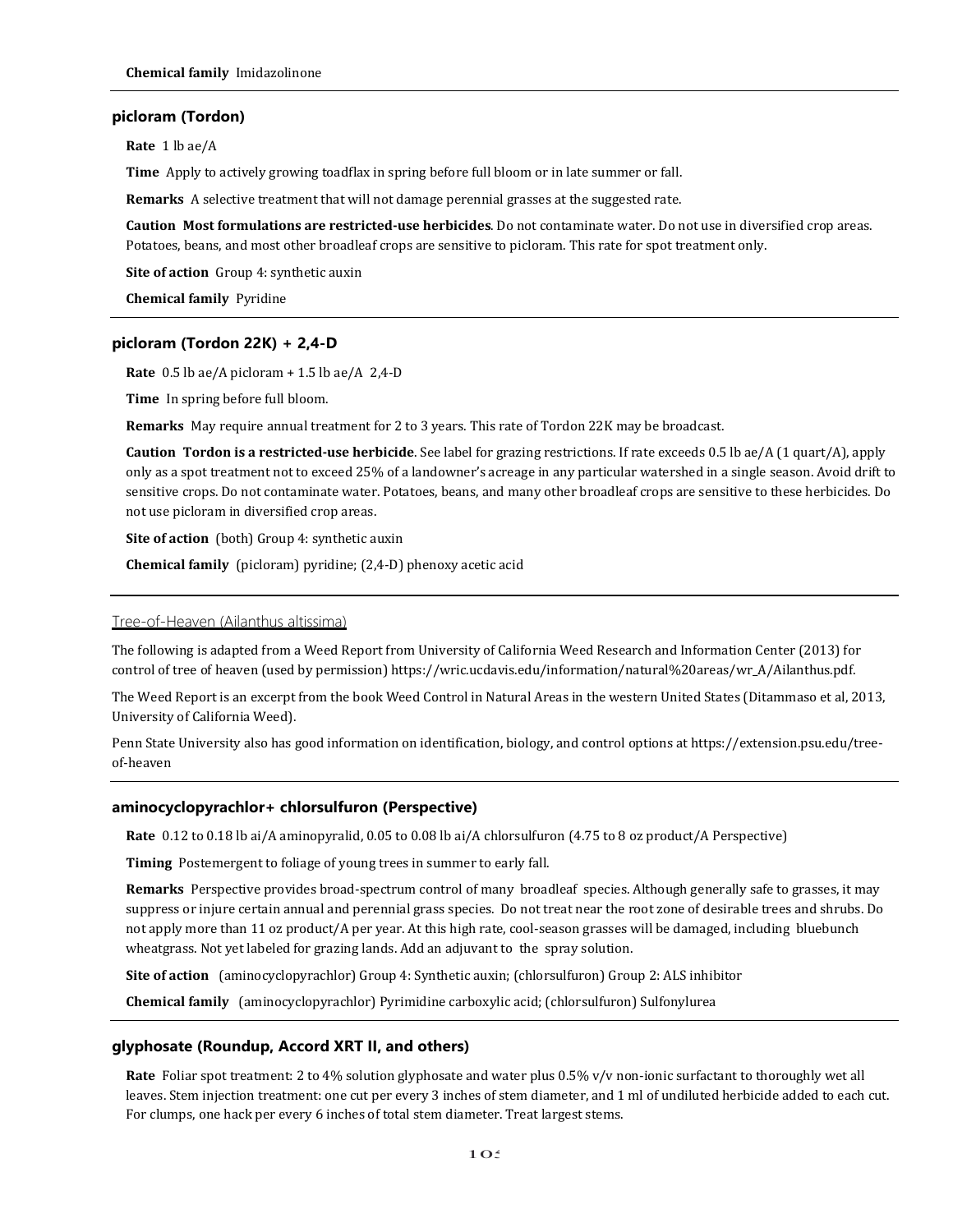**Timing** Foliar treatments best when leaves are fully expanded. For stem injection treatments, root injury is increased when applied mid-June to mid-September (fall color).

**Remarks** A nonselective systemic herbicide. Can also be mixed with dicamba to achieve good control with foliar applications. Stem injection and cut stump applications are made as described for triclopyr. Like triclopyr, there is extensive coppicing with a cut stump treatment. Others have found that stem injection with glyphosate, then cut stump treatment can completely kill tree.

**Site of action** Group 9: inhibits EPSP synthase

**Chemical family** None generally accepted

# **imazapyr (Arsenal, Habitat, Stalker, Chopper, Polaris)**

**Rate** Cut stump treatment: 20% Stalker or Chopper formulation v/v in 80% oil carrier or 20% Arsenal or Habitat v/v in 80% water carrier. Stem injection treatment: one cut per every 3 inches of stem diameter, and 1 ml of undiluted herbicide (Arsenal or Habitat) added to each cut. For clumps, one hack per every 6 inches of total stem diameter. Treat largest stems. Basal bark treatment: 20% Stalker or Chopper formulat ion v/v in 80% oil carrier.

**Timing** Best when used in late summer to early fall, but before leaf drop.

**Remarks** Soil residual herbicide. May result in bare ground around trees for some time after treatment. Applications are made as described for triclopyr. Imazapyr is the most consistent and best stem treatment for tree-of-heaven.

**Site of action** Group 2: acetolactate synthase (ALS) inhibitor

Chemical family Imidazolinone

# **metsulfuron (Escort)**

**Rate** 0.075 lb ai/A (2 oz /A Escort)

**Timing** Treatments best when leaves are fully expanded.

**Remarks** Can be tank mixed with glyphosate or triclopyr.

**Site of action** Group 2: acetolactate synthase (ALS) inhibitor

**Chemical family** Sulfonylurea

# **triclopyr (Garlon 3A, Garlon 4 Ultra, Pathfinder II)**

**Rate** Foliar spot treatment: 1 to 2% v/vsolution of Garlon 4 Ultra plus 0.5% v/v non-ionic surfactant to thoroughly wet all leaves.

Basal cut stump treatment: 20 to 25% Garlon 4 Ultra in 80% oil carrier.

Cut stump treatment: 20 to 25% Garlon 3A in water.

Basal bark treatment: 20 to 30% Garlon 4 Ultra in 70 to 80% oil carrier, or Pathfinder II as a ready- to-use formulation.

Stem injection treatment: one cut per every 3 inches of stem diameter, and 1 ml of undiluted Garlon 3A added to each cut. For clumps, one hack per every 6 inches of total stem diameter. Treat largest stems.

Timing Foliar treatments best when leaves are fully expanded. Cut stump, basal cut stump, basal bark and stem inje ction treatments can be used anytime, but are best when used in late summer or early fall.

**Remarks** Triclopyr will not damage desirable grasses growing nearby. Foliar treatment should only be made on small trees, saplings, or seedlings. For cut stump treatments, cut stems horizontally at or near ground level, then immediately apply herbicide solution to cover the outer 20% of the stump face. Basal bark treatment: spray the lower trunk, including the root collar, to a height of 12 to 15 inches from the ground; the spray should thoroughly wet the lower stem but not to the point of runoff. For stem injection treatments, be sure that each cut goes well into or below the cambium layer. Trees should not be cut for at least 4 months after basal bark and stem injection treatments. A dye can be added to either product so trees already treated can be identified.

Triclopyr can be applied as a premix with aminopyralid (Capstone) at 8 to 9 pt /Acre. Triclopyr can also be mixed with picloram or imazapyr for basal bark treatments (20% Garlon 4 Ultra + 5%Tordon 22K or 3% Stalker). Basal bark applications are made as described for triclopyr. Trees should not be cut for at least one month after treatment.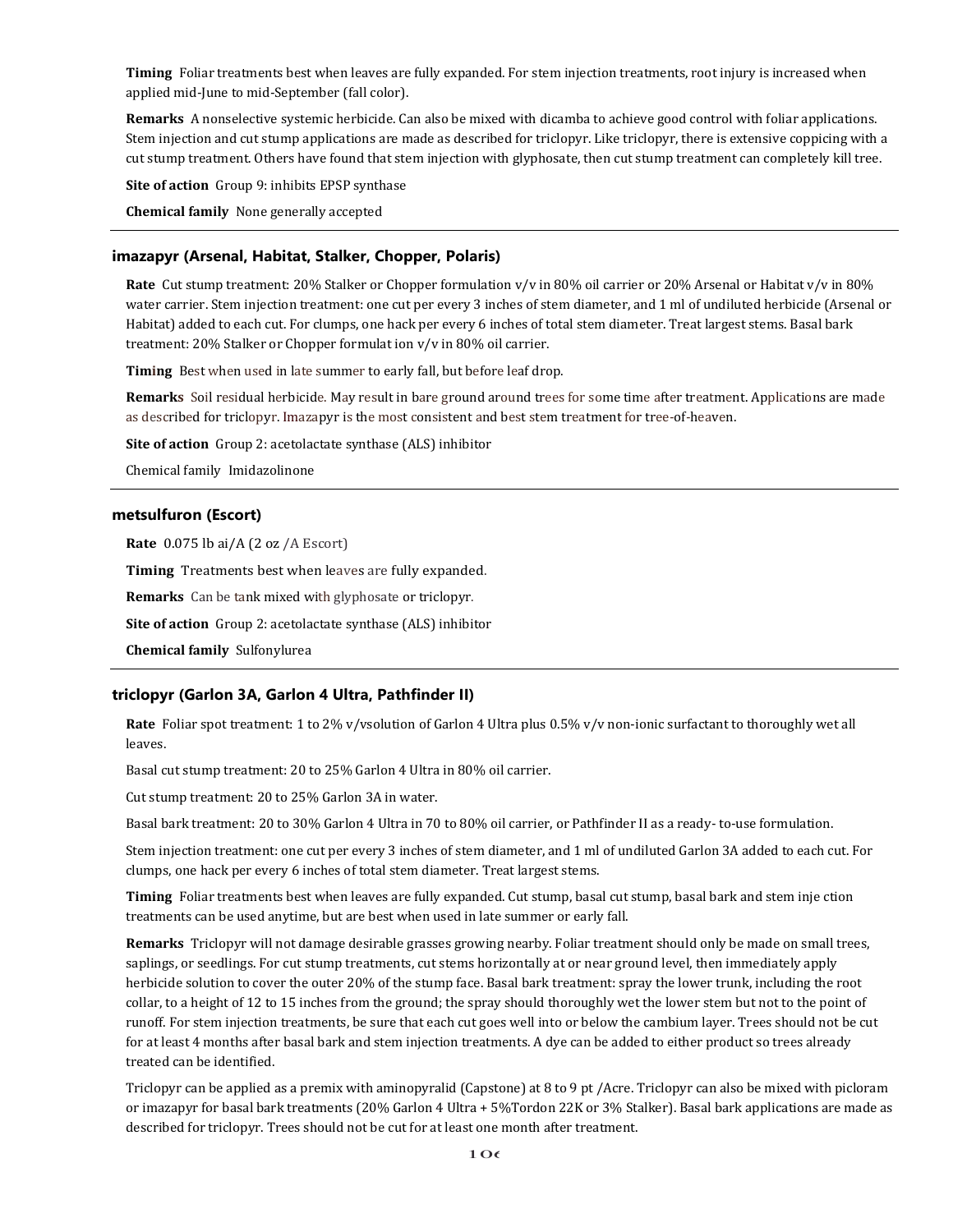# **Chemical family** Pyridine

# Velvetgrass, German or creeping (*Holcus mollis*)

# **EPTC (Eptam)**

**Rate** 4 to 6 lb ai/A. Use 6-lb rate on finer soils or on heavy mats of roots and rhizomes.

**Time** Apply in spring or early fall on a thoroughly prepared seedbed.

**Remarks** A preplant soil-incorporated herbicide that also gives excellent results when metered into irrigation water. Effective if used in conjunction with a cropping program. Total kill requires at least 2 years. Prevent seedlings from reestablishing the stand. Suggested crop programs are:

- Spray 4 to 6 lb/A in spring, and seed red clover or alfalfa on soil that has been limed and fertilized for best legume growth.
- Spray 2 to 3 lb/A in spring; seed to corn for 2 years or follow with one of the other crops listed.
- Spray 4 to 6 lb/A in fall and seed to crimson clover or fall flax. The subsequent crop should tolerate EPTC. Re-treat the second year.
- Spray 4 lb/A in spring and summer fallow; follow by seeding to winter wheat or barley and treating with diuron to kill velvetgrass seedlings.

**Caution** Incorporate EPTC into soil 2 to 3 inches deep immediately after application. Use sprinkler irrigation to incorporate EPTC in very dry weather.

**Site of action** Group 8: lipid synthesis inhibitor but not an ACCase inhibitor

**Chemical family** Thiocarbamate

# **fluazifop (Fusilade DX)**

**Rate** 0.25 to 0.375 lb ai/A + 1% crop oil concentrate or 0.25% nonionic surfactant

**Time** Apply in early spring when grass is growing well.

**Remarks** Repeat applications may be needed to control well-established grass. Do not mix with other pesticides unless label recommends.

**Caution** Do not graze treated fields.

**Site of action** Group 1: acetyl CoA carboxylase (ACCase) inhibitor

**Chemical family** Aryloxyphenoxy propionate

# **sethoxydim (Poast)**

**Rate** Up to 0.5 lb ai/A + 2 pints/A of an oil concentrate

**Time** Apply in early spring when grass is growing well. Applying after April 1 may be less effective.

**Remarks** Repeat applications may be needed to control well-established grass.

**Caution** Do not graze treated fields.

**Site of action** Group 1: acetyl CoA carboxylase (ACCase) inhibitor

**Chemical family** Cyclohexanedione

Velvetleaf (*Abutilon theophrasti*)

# **2,4-D (various products)**

**Rate** 0.25 lb ae/A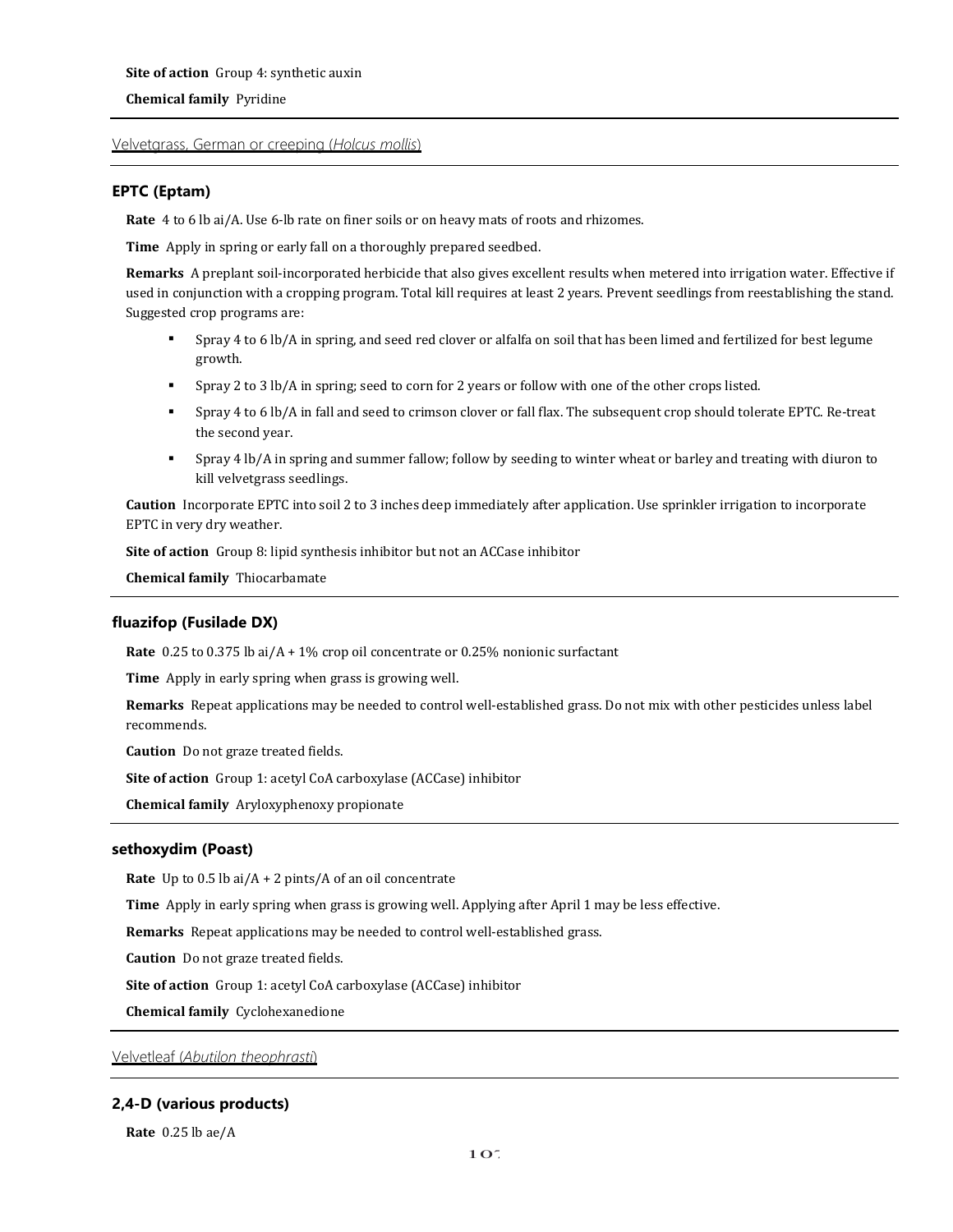**Remarks** Reported to control this plant, although data are lacking in the Pacific Northwest. Follow label instructions.

**Site of action** Group 4: synthetic auxin

**Chemical family** Phenoxy acetic acid

## **linuron (Lorox)**

**Remarks** Applied postemergence, reported to control this plant, although data are lacking in the Pacific Northwest. Follow label instructions.

**Site of action** Group 7: photosystem II inhibitor

**Chemical family** Urea

# **2,4-DB (Butyrac) or alachlor (Lasso) or**

**bentazon (Basagran) or bromoxynil (BuctriI) or**

# **clomazone (Command) or glyphosate (Roundup) or**

# **imazethapyr (Pursuit) or metribuzin (Sencor or Lexone) or norflurazon Solicam) or oxyfluorfen (Goal) or paraquat (Gramoxone Max) or terbacil (Sinbar)**

**Remarks** Reported to control this plant, although data are lacking in the Pacific Northwest. Follow label instructions.

**Site of action** (clomazone) Group 13: inhibits DOXP synthase; (imazethapyr) Group 2: acetolactate synthase (ALS) inhibitor; (2,4-DB) Group 4: synthetic auxin; (glyphosate) Group 9: inhibits EPSP synthase; (terbacil and metribuzin) Group 5: photosystem II inhibitor: (oxyfluorfen) Group 14: protoporphyrinogen oxidase inhibitor; (alachlor) Group 15: unknown; (paraquat) Group 22: photosystem I electron diverter; (bromoxynil and bentazon) Group 6: photosystem II inhibitor but different binding behavior than Groups 5 and 7; (norflurazon Group 12: bleaching; inhibits carotenoid biosynthesis

**Chemical family** (clomazone) Isoxazolidinone; (imazethapyr) Imidazolinone; (2,4-DB) Phenoxy acetic acid; (glyphosate) none generally accepted; (terbacil) Uracil; (oxyfluorfen) Diphenylether; (alachlor) Chloroacetamide; (metribuzin) triazine; (paraquat) Bipyridilium; (bromoxynil) Nitrile; (norflurazon) Pyridazinone; (bentazon) Benzothiadiazole

Water hemlock, western (*Cicuta douglasii*)

# **2,4-D or MCPA**

**Rate** 2 lb ae/A

**Time** Apply at bud stage of growth.

**Remarks** Plants are highly poisonous to both animals and humans.

**Caution** Do not graze treated areas until plants dry up after spraying. Avoid drift to sensitive crops.

**Site of action** (both) Group 4: synthetic auxin

**Chemical family** (both) phenoxy acetic acid

# Willow (*Salix* spp.)

# **2,4-D LV ester**

**Rate** 2 to 3 lb ae/A

**Time** Apply when leaves are fully developed and growing.

**Remarks** Use oil (no lower than No. 2 diesel) for aerial application. Willows will resprout, and re-treatment may be required.

**Caution** Avoid drift to sensitive crops.

**Site of action** Group 4: synthetic auxin

**Chemical family** Phenoxy acetic acid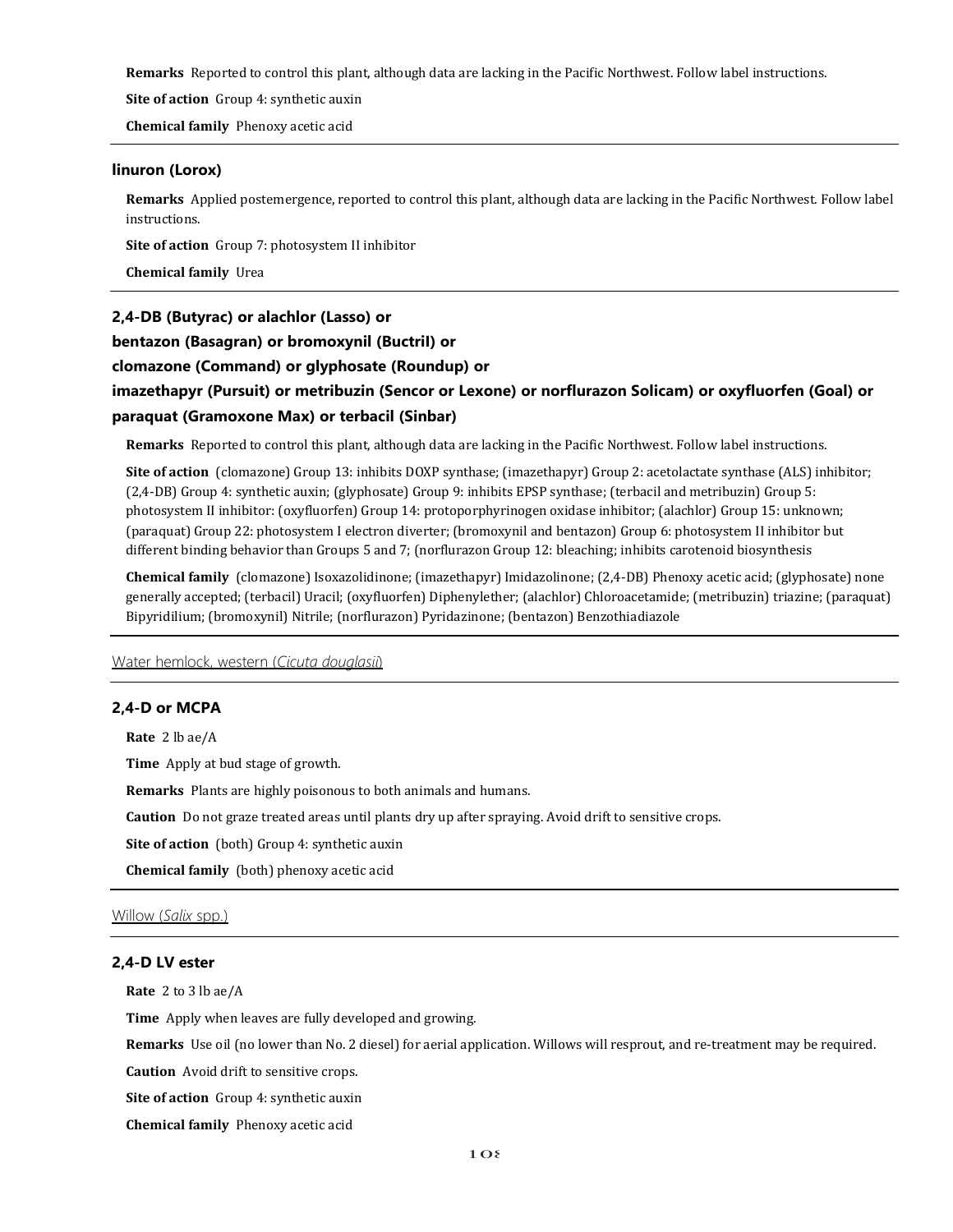## **metsulfuron (Escort)**

**Rate** Escort: 0.6 oz ai/A (1 oz/A) **Time** Apply to fully leafed-out brush. **Remarks** Full spray coverage is required. Use a surfactant. **Caution** Apply only to rangeland and non-crop sites. **Site of action** Group 2: acetolactate synthase (ALS) inhibitor **Chemical family** Sulfonylurea

### **triclopyr amine (Garlon 3A) or triclopyr ester (Garlon 4) or triclopyr + 2,4-D LV ester (Crossbow)**

**Rate** Depends on which triclopyr formulation is used

**Time** Apply when willows are actively growing.

**Remarks** Foliage must be thoroughly wet.

**Caution** Garlon products are registered for use on rights-of-way, industrial sites, and forestry (release and site preparation). Crossbow can be used on permanent pastures and rangeland up to 1.5 gal/A. Observe all grazing and harvesting restrictions. Avoid spray drift.

**Site of action** (all) Group 4: synthetic auxin

**Chemical family** (triclopyr) pyridine; (2,4-D) phenoxy acetic acid

### Willowherb, hairy (*Epilobium hirsutum*)

**Remarks** Although PNW data are preliminary, aminopyralid, glyphosate, imazamox, imazapyr, and triclopyr gave promising results in initial trials.

**Site of action** (imazamox, imazapyr) Group 2: acetolactate synthase (ALS) inhibitor; (glyphosate) Group 9: inhibits EPSP synthase; (aminopyralid, triclopyr) Group 4: synthetic auxin

**Chemical family** (imazamox, imazapyr) imidazolinone; (glyphosate) none generally accepted; (aminopyralid, triclopyr) pyridine

Wiregrass, African or ventenata (*Ventenata dubia*)

# **imazapic (Plateau, Panoramic)**

**Rate** 5 oz /A Plateau or Panoramic

**Time** Apply in the fall after African wiregrass has emerged.

**Remarks** High litter levels may reduce effectiveness, some bare ground should be visible for better control. Labeled for use on pasture, range, Conservation Reserve Program (CRP), and non-cropland.

**Caution** Many perennial grasses can be injured if applications are made during the spring.

**Site of action** Group 2: acetolactate synthase (ALS) inhibitor

**Chemical family** Imidazolinone

### **sulfosulfuron (Outrider)**

**Rate** 0.75 oz/A Outrider

**Time** Apply in the fall after African wiregrass has emerged (1 inch rain and soil temperature above 45°F).

**Remarks** Many grasses are sensitive to sulfosulfuron so selection of grasses for any revegetation efforts should consider use of wheatgrasses. Mature Idaho fescue is tolerant and while perennial bromes are injured during the first season, they will persist. Meadow foxtail (Alopecurus pratensis) is removed from perennial grass stands so if this species is used for forage, avoid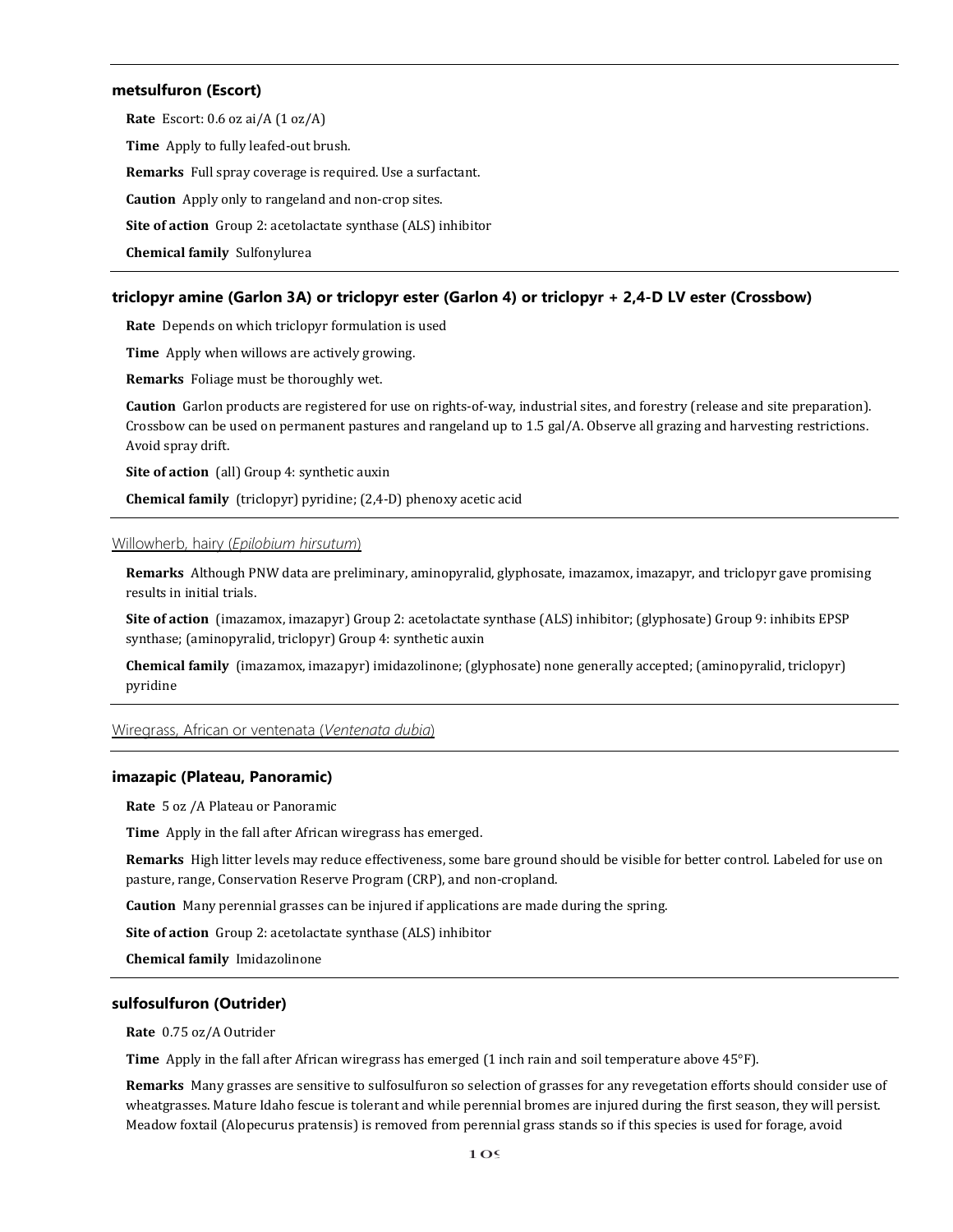applying sulfosulfuron.

**Caution** Labeled for use on pasture, range, Conservation Reserve Program (CRP), and non-cropland. Wheat is the only rotational crop for one year after application, see label for details.

**Site of action** Group 2: acetolactate synthase (ALS) inhibitor

**Chemical family** Sulfonylurea

#### **flufenacet + metribuzin (Axiom DF)**

**Rate** 0.27 to 0.31 lb ai/A flufenacet + 0.068 to 0.084 lb ai/A metribuzin (8 to 10 oz/A Axiom) in established timothy hay.

**Time** Apply before weeds emerge, or no later than the two-leaf stage.

**Remarks** Do not graze timothy in the fall and cut height cannot be shorter than 3.5 inches. Rain or irrigation after application is needed for sufficient weed control activity.

**Caution** Harvest at lower than 3.5 inches may cause injury to timothy. Grazing in fall after hay harvest may cause injury to timothy. It is best to harvest at 4 inches to allow energy stored in stems to be used to produce new stems next year.

**Site of action** (flufenacet) Group 15: inhibits very long chain fatty acid synthesis; (metribuzin) Group 5: photosystem II inhibitor

**Chemical family** (flufenacet) oxyacetamide; (metribuzin) triazinone

## **indaziflam (Esplanade 200 SC)**

**Rate** 3.5 to 7 oz/A

**Time** Apply preemergence.

**Remarks** Controls many other annual grasses and some broadleaf weeds.

**Caution** Keep away from surface water, at least 25 feet, and areas below the mean watermark.

**Site of action** Group 29: cellulose biosynthesis inhibitor

**Chemical family** Alkylazine

### **rimsulfuron (Matrix)**

**Rate** 0.031 to 0.062 lb ai/A (2 to 4 oz /A Matrix)

**Time** Apply before or soon after seedlings emerge.

**Remarks** Controls some other annual grasses, and some annual broadleaf species. Add a nonionic surfactant at 1 quart/100 gal spray to improve activity.

**Caution** Consult label if there are plans to seed grasses after application.

**Site of action** Group 2: acetolactate synthase (ALS) inhibitor

**Chemical family** Sulfonylurea

# Woad, dyer's (*Isatis tinctoria*)

# **2,4-D LV ester**

**Rate** 1.9 to 2.85 lb ae/A

**Time** Apply in spring or fall to rosettes, or in early summer when plant is in bud.

**Remarks** For satisfactory control, it may be necessary to treat infested areas during both the rosette and bud stages of growth.

**Caution** Avoid drift to sensitive crops.

**Site of action** Group 4: synthetic auxin

**Chemical family** Phenoxy acetic acid